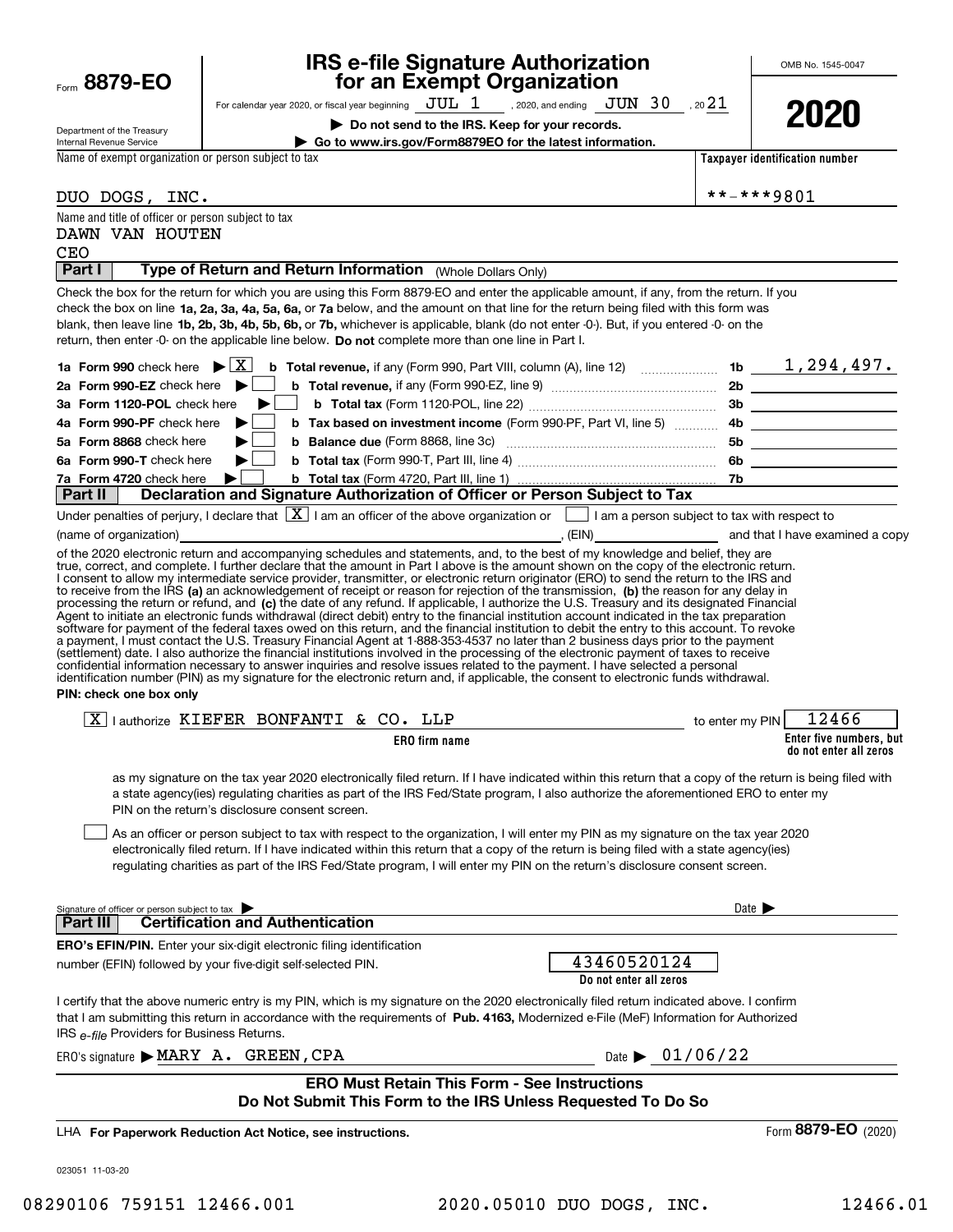(Rev. January 2020)

## **Application for Automatic Extension of Time To File an Exempt Organization Return**

OMB No. 1545-0047

Department of the Treasury Internal Revenue Service

|  |  |  | File a separate application for each return. |  |  |
|--|--|--|----------------------------------------------|--|--|
|--|--|--|----------------------------------------------|--|--|

**| Go to www.irs.gov/Form8868 for the latest information.**

| internal Revenue Service | ► GO to www.irs.gov/Formoooo for the latest information.                                                                                 |
|--------------------------|------------------------------------------------------------------------------------------------------------------------------------------|
|                          | Electronic filing (e-file). You can electronically file Form 8868 to request a 6-month automatic extension of time to file any of the    |
|                          | forms listed below with the exception of Form 8870, Information Return for Transfers Associated With Certain Personal Benefit            |
|                          | Contracts, for which an extension request must be sent to the IRS in paper format (see instructions). For more details on the electronic |
|                          | filing of this form, visit www.irs.gov/e-file-providers/e-file-for-charities-and-non-profits.                                            |
|                          | Automatic 6-Month Extension of Time. Only submit original (no copies needed).                                                            |

All corporations required to file an income tax return other than Form 990-T (including 1120-C filers), partnerships, REMICs, and trusts must use Form 7004 to request an extension of time to file income tax returns.

| Type or                                                | Name of exempt organization or other filer, see instructions.                                                                                                                                                                                                                                                                                                                                                                                                                                                                                                                                                                                      |        |                                                                                                                                                          | Taxpayer identification number (TIN) |                                              |                         |                  |  |
|--------------------------------------------------------|----------------------------------------------------------------------------------------------------------------------------------------------------------------------------------------------------------------------------------------------------------------------------------------------------------------------------------------------------------------------------------------------------------------------------------------------------------------------------------------------------------------------------------------------------------------------------------------------------------------------------------------------------|--------|----------------------------------------------------------------------------------------------------------------------------------------------------------|--------------------------------------|----------------------------------------------|-------------------------|------------------|--|
| print                                                  | DUO DOGS, INC.                                                                                                                                                                                                                                                                                                                                                                                                                                                                                                                                                                                                                                     |        |                                                                                                                                                          |                                      |                                              | **-***9801              |                  |  |
| File by the<br>due date for<br>filing your             | Number, street, and room or suite no. If a P.O. box, see instructions.<br>10955 LINPAGE PLACE                                                                                                                                                                                                                                                                                                                                                                                                                                                                                                                                                      |        |                                                                                                                                                          |                                      |                                              |                         |                  |  |
| return. See<br>instructions.                           | City, town or post office, state, and ZIP code. For a foreign address, see instructions.<br>63132<br>ST. LOUIS, MO                                                                                                                                                                                                                                                                                                                                                                                                                                                                                                                                 |        |                                                                                                                                                          |                                      |                                              |                         |                  |  |
|                                                        | Enter the Return Code for the return that this application is for (file a separate application for each return)                                                                                                                                                                                                                                                                                                                                                                                                                                                                                                                                    |        |                                                                                                                                                          |                                      |                                              |                         | $\mathbf 0$<br>1 |  |
| Application                                            |                                                                                                                                                                                                                                                                                                                                                                                                                                                                                                                                                                                                                                                    | Return | Application                                                                                                                                              |                                      |                                              |                         | Return           |  |
| Is For                                                 |                                                                                                                                                                                                                                                                                                                                                                                                                                                                                                                                                                                                                                                    | Code   | <b>Is For</b>                                                                                                                                            |                                      |                                              |                         | Code             |  |
|                                                        | Form 990 or Form 990-EZ                                                                                                                                                                                                                                                                                                                                                                                                                                                                                                                                                                                                                            | 01     | Form 990-T (corporation)                                                                                                                                 |                                      |                                              |                         | 07               |  |
| Form 990-BL                                            |                                                                                                                                                                                                                                                                                                                                                                                                                                                                                                                                                                                                                                                    | 02     | Form 1041-A                                                                                                                                              |                                      |                                              |                         | 08               |  |
|                                                        | Form 4720 (individual)                                                                                                                                                                                                                                                                                                                                                                                                                                                                                                                                                                                                                             | 03     | Form 4720 (other than individual)                                                                                                                        |                                      |                                              |                         | 09               |  |
| Form 990-PF                                            |                                                                                                                                                                                                                                                                                                                                                                                                                                                                                                                                                                                                                                                    | 04     | Form 5227                                                                                                                                                |                                      |                                              |                         | 10               |  |
|                                                        | Form 990-T (sec. 401(a) or 408(a) trust)                                                                                                                                                                                                                                                                                                                                                                                                                                                                                                                                                                                                           | 05     | Form 6069                                                                                                                                                |                                      |                                              |                         | 11               |  |
| 06<br>Form 990-T (trust other than above)<br>Form 8870 |                                                                                                                                                                                                                                                                                                                                                                                                                                                                                                                                                                                                                                                    |        |                                                                                                                                                          | 12                                   |                                              |                         |                  |  |
| $box \blacktriangleright$<br>1<br>2                    | Telephone No. $\triangleright$ 314-997-2325<br>If this is for a Group Return, enter the organization's four digit Group Exemption Number (GEN) [If this is for the whole group, check this<br>. If it is for part of the group, check this box $\blacktriangleright$<br>I request an automatic 6-month extension of time until<br>the organization named above. The extension is for the organization's return for:<br>calendar year<br>$\blacksquare$ or<br>$\blacktriangleright$ $\boxed{\text{X}}$ tax year beginning JUL 1, 2020<br>If the tax year entered in line 1 is for less than 12 months, check reason:<br>Change in accounting period |        | Fax No.<br>and attach a list with the names and TINs of all members the extension is for.<br>MAY 16, 2022<br>, and ending JUN 30, 2021<br>Initial return | Final return                         | , to file the exempt organization return for |                         |                  |  |
| За                                                     | If this application is for Forms 990-BL, 990-PF, 990-T, 4720, or 6069, enter the tentative tax, less                                                                                                                                                                                                                                                                                                                                                                                                                                                                                                                                               |        |                                                                                                                                                          |                                      |                                              |                         |                  |  |
|                                                        | any nonrefundable credits. See instructions.                                                                                                                                                                                                                                                                                                                                                                                                                                                                                                                                                                                                       |        |                                                                                                                                                          | За                                   | \$                                           |                         | 0.               |  |
| b                                                      | If this application is for Forms 990-PF, 990-T, 4720, or 6069, enter any refundable credits and                                                                                                                                                                                                                                                                                                                                                                                                                                                                                                                                                    |        |                                                                                                                                                          |                                      |                                              |                         |                  |  |
|                                                        | estimated tax payments made. Include any prior year overpayment allowed as a credit.                                                                                                                                                                                                                                                                                                                                                                                                                                                                                                                                                               |        |                                                                                                                                                          | 3b                                   | \$                                           |                         | 0.               |  |
| c                                                      | <b>Balance due.</b> Subtract line 3b from line 3a. Include your payment with this form, if required, by                                                                                                                                                                                                                                                                                                                                                                                                                                                                                                                                            |        |                                                                                                                                                          |                                      |                                              |                         |                  |  |
|                                                        | using EFTPS (Electronic Federal Tax Payment System). See instructions.                                                                                                                                                                                                                                                                                                                                                                                                                                                                                                                                                                             |        |                                                                                                                                                          | Зc                                   |                                              |                         | 0.               |  |
| instructions.                                          | Caution: If you are going to make an electronic funds withdrawal (direct debit) with this Form 8868, see Form 8453-EO and Form 8879-EO for payment                                                                                                                                                                                                                                                                                                                                                                                                                                                                                                 |        |                                                                                                                                                          |                                      |                                              |                         |                  |  |
| LHA                                                    | For Privacy Act and Paperwork Reduction Act Notice, see instructions.                                                                                                                                                                                                                                                                                                                                                                                                                                                                                                                                                                              |        |                                                                                                                                                          |                                      |                                              | Form 8868 (Rev. 1-2020) |                  |  |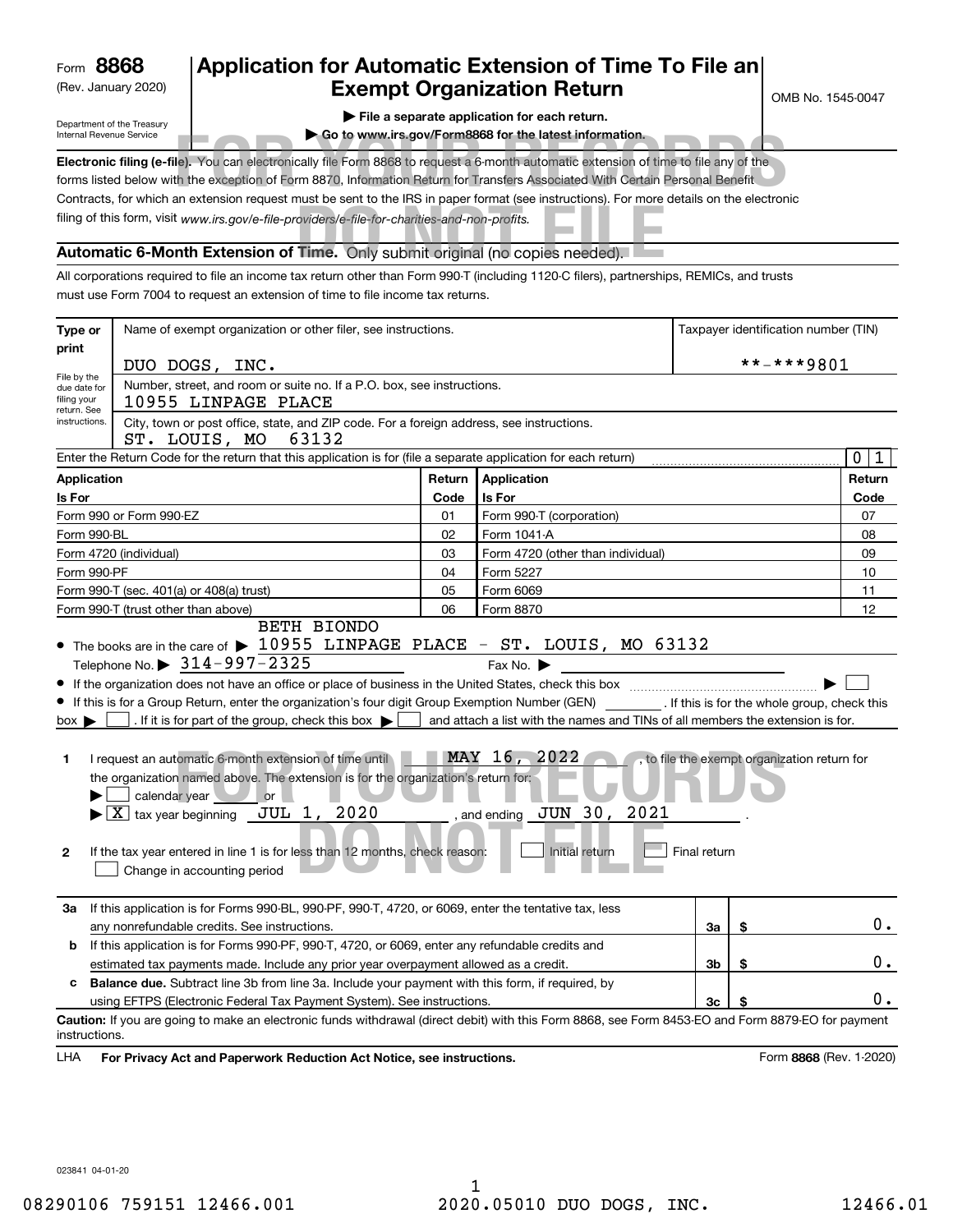| Form | п |
|------|---|
|      |   |

Department of the Treasury Internal Revenue Service

# **Return of Organization Exempt From Income Tax**

**Under section 501(c), 527, or 4947(a)(1) of the Internal Revenue Code (except private foundations) 2020**

**| Do not enter social security numbers on this form as it may be made public.**



|                         | Department of the Treasury<br>Internal Revenue Service | Go to www.irs.gov/Form990 for instructions and the latest information.                                                                              |            |                                                           | Inspection                                        |
|-------------------------|--------------------------------------------------------|-----------------------------------------------------------------------------------------------------------------------------------------------------|------------|-----------------------------------------------------------|---------------------------------------------------|
|                         |                                                        | 2020<br>JUL<br>1<br>A For the 2020 calendar year, or tax year beginning                                                                             |            | 2021<br>and ending $JUN$ 30                               |                                                   |
| в                       | Check if<br>applicable:                                | <b>C</b> Name of organization                                                                                                                       |            | D Employer identification number                          |                                                   |
|                         | Address<br>change                                      | DUO DOGS, INC.                                                                                                                                      |            |                                                           |                                                   |
|                         | Name<br>change                                         | Doing business as                                                                                                                                   |            | **-***9801                                                |                                                   |
|                         | Initial<br> return                                     | Number and street (or P.O. box if mail is not delivered to street address)                                                                          | Room/suite | E Telephone number                                        |                                                   |
|                         | Final<br>return/<br>termin-<br>ated                    | 10955 LINPAGE PLACE                                                                                                                                 |            | $314 - 997 - 2325$                                        |                                                   |
|                         |                                                        | City or town, state or province, country, and ZIP or foreign postal code                                                                            |            | G Gross receipts \$                                       | 1,326,946.                                        |
|                         | Amended<br> return                                     | 63132<br>ST. LOUIS, MO                                                                                                                              |            | $H(a)$ is this a group return                             |                                                   |
|                         | Applica-<br>tion                                       | F Name and address of principal officer: DAWN VAN HOUTEN                                                                                            |            | for subordinates?                                         | $\sqrt{}$ Yes $\sqrt{}$ X $\sqrt{}$ No            |
|                         | pending                                                | 10955 LINPAGE PLACE, ST. LOUIS, MO<br>63132                                                                                                         |            | $H(b)$ Are all subordinates included? $\Box$ Yes          | No                                                |
|                         |                                                        | <b>I</b> Tax-exempt status: $\overline{\mathbf{X}}$ 501(c)(3) 501(c)(<br>$\sqrt{\frac{1}{1}}$ (insert no.)<br>$4947(a)(1)$ or                       | 527        | If "No," attach a list. See instructions                  |                                                   |
|                         |                                                        | J Website: WWW.DUODOGS.ORG                                                                                                                          |            | $H(c)$ Group exemption number $\blacktriangleright$       |                                                   |
|                         |                                                        | <b>K</b> Form of organization: $\boxed{\mathbf{X}}$ Corporation<br>Other $\blacktriangleright$<br>Trust<br>Association                              |            | L Year of formation: $1984$ M State of legal domicile: MO |                                                   |
|                         | Part I                                                 | <b>Summary</b>                                                                                                                                      |            |                                                           |                                                   |
|                         | 1.                                                     | Briefly describe the organization's mission or most significant activities: DUO DOGS, INC. IS A NATIONAL                                            |            |                                                           |                                                   |
| Activities & Governance |                                                        | NOT-FOR-PROFIT ORGANIZATION THAT TRAINS AND CONNECTS DOGS WITH                                                                                      |            |                                                           |                                                   |
|                         | $\mathbf{2}$                                           | Check this box $\blacktriangleright$ $\blacksquare$ if the organization discontinued its operations or disposed of more than 25% of its net assets. |            |                                                           |                                                   |
|                         | з                                                      | Number of voting members of the governing body (Part VI, line 1a)                                                                                   |            | 3                                                         | 15<br>$\overline{15}$                             |
|                         | 4                                                      |                                                                                                                                                     |            | $\overline{4}$                                            |                                                   |
|                         | 5                                                      |                                                                                                                                                     |            | 5                                                         | $\overline{26}$                                   |
|                         | 6                                                      |                                                                                                                                                     |            | $6\phantom{a}$                                            | $\overline{532}$                                  |
|                         |                                                        |                                                                                                                                                     |            | 7a                                                        | $-5,038.$<br>0.                                   |
|                         |                                                        |                                                                                                                                                     |            | 7b                                                        |                                                   |
|                         |                                                        |                                                                                                                                                     |            | Prior Year<br>1,227,936.                                  | <b>Current Year</b><br>$\overline{1}$ , 239, 262. |
| Revenue                 | 8                                                      | Contributions and grants (Part VIII, line 1h)                                                                                                       |            | 50,716.                                                   | 6,801.                                            |
|                         | 9                                                      | Program service revenue (Part VIII, line 2g)                                                                                                        |            | 31,471.                                                   | 25,984.                                           |
|                         | 10                                                     | Investment income (Part VIII, column (A), lines 3, 4, and 7d)                                                                                       |            | $-4,041.$                                                 | 22,450.                                           |
|                         | 11                                                     | Other revenue (Part VIII, column (A), lines 5, 6d, 8c, 9c, 10c, and 11e)                                                                            |            | 1,306,082.                                                | 1,294,497.                                        |
|                         | 12<br>13                                               | Total revenue - add lines 8 through 11 (must equal Part VIII, column (A), line 12)                                                                  |            | ο.                                                        | 0.                                                |
|                         | 14                                                     | Grants and similar amounts paid (Part IX, column (A), lines 1-3)<br>Benefits paid to or for members (Part IX, column (A), line 4)                   |            | 0.                                                        | 0.                                                |
|                         | 15                                                     | Salaries, other compensation, employee benefits (Part IX, column (A), lines 5-10)                                                                   |            | 799,651.                                                  | 726,439.                                          |
| Expenses                |                                                        |                                                                                                                                                     |            | 0.                                                        | 0.                                                |
|                         |                                                        | $\blacktriangleright$ 32,885.<br><b>b</b> Total fundraising expenses (Part IX, column (D), line 25)                                                 |            |                                                           |                                                   |
|                         |                                                        |                                                                                                                                                     |            | 549,985.                                                  | 506, 104.                                         |
|                         | 18                                                     | Total expenses. Add lines 13-17 (must equal Part IX, column (A), line 25) [                                                                         |            | 1,349,636.                                                | 1, 232, 543.                                      |
|                         | 19                                                     |                                                                                                                                                     |            | $-43,554.$                                                | 61,954.                                           |
| ăğ                      |                                                        |                                                                                                                                                     |            | <b>Beginning of Current Year</b>                          | <b>End of Year</b>                                |
| sets                    | 20                                                     | Total assets (Part X, line 16)                                                                                                                      |            | 6,058,287.                                                | 6,339,916.                                        |
|                         |                                                        | 21 Total liabilities (Part X, line 26)                                                                                                              |            | 212,677.                                                  | 197,035.                                          |
|                         | 22                                                     |                                                                                                                                                     |            | 5,845,610.                                                | 6, 142, 881.                                      |
|                         |                                                        | Part II   Signature Block                                                                                                                           |            |                                                           |                                                   |

Under penalties of perjury, I declare that I have examined this return, including accompanying schedules and statements, and to the best of my knowledge and belief, it is true, correct, and complete. Declaration of preparer (other than officer) is based on all information of which preparer has any knowledge.

| Sign     | Signature of officer                                                                                         |                      | Date                                     |  |  |  |  |  |  |  |
|----------|--------------------------------------------------------------------------------------------------------------|----------------------|------------------------------------------|--|--|--|--|--|--|--|
| Here     | DAWN VAN HOUTEN,<br>CEO                                                                                      |                      |                                          |  |  |  |  |  |  |  |
|          | Type or print name and title                                                                                 |                      |                                          |  |  |  |  |  |  |  |
|          | Print/Type preparer's name                                                                                   | Preparer's signature | Date<br><b>PTIN</b><br>Check             |  |  |  |  |  |  |  |
| Paid     | MARY A. GREEN, CPA                                                                                           | A. GREEN.CPA<br>MARY | P01320124<br> 01/06/22 <br>self-emploved |  |  |  |  |  |  |  |
| Preparer | Firm's name KIEFER BONFANTI & CO. LLP                                                                        |                      | **-***1959<br>Firm's EIN                 |  |  |  |  |  |  |  |
| Use Only | <b>EMERSON ROAD</b><br>Firm's address $\textcolor{red}{\blacktriangleright}$ 701                             |                      |                                          |  |  |  |  |  |  |  |
|          | ST. LOUIS, MO 63141                                                                                          |                      | Phone no. $(314)$ 812-1100               |  |  |  |  |  |  |  |
|          | $X \mid Y$ es<br>No<br>May the IRS discuss this return with the preparer shown above? See instructions       |                      |                                          |  |  |  |  |  |  |  |
|          | Form 990 (2020)<br>LHA For Paperwork Reduction Act Notice, see the separate instructions.<br>032001 12-23-20 |                      |                                          |  |  |  |  |  |  |  |

SEE SCHEDULE O FOR ORGANIZATION MISSION STATEMENT CONTINUATION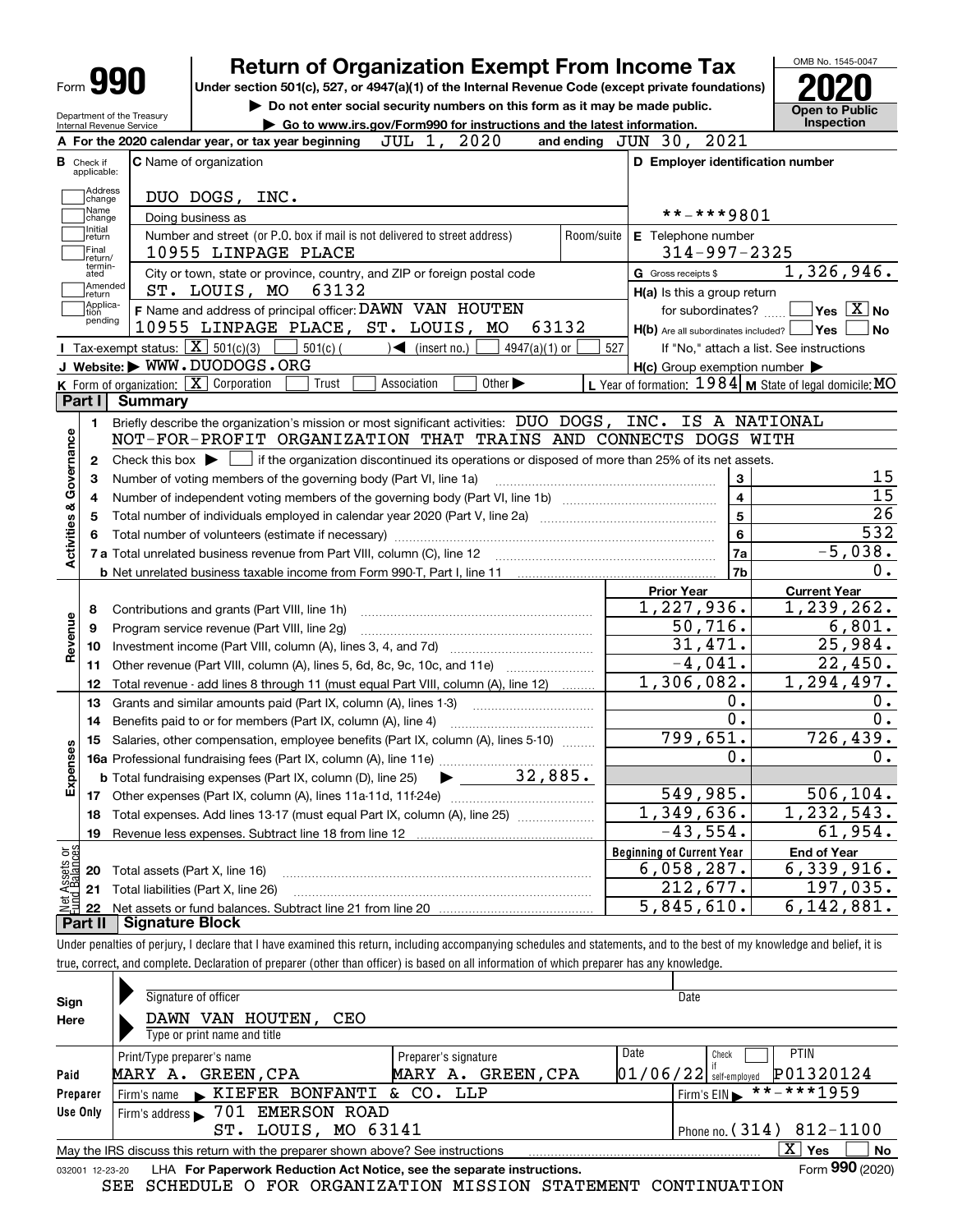| 1  | Briefly describe the organization's mission:                                                                                                        | $\overline{\mathbf{x}}$                                            |
|----|-----------------------------------------------------------------------------------------------------------------------------------------------------|--------------------------------------------------------------------|
|    | DUO DOGS, INC. IS A NATIONAL NOT-FOR-PROFIT ORGANIZATION THAT TRAINS                                                                                |                                                                    |
|    | AND CONNECTS DOGS WITH PEOPLE TO CULTIVATE MEANINGFUL CHANGES<br>ΙN                                                                                 |                                                                    |
|    | INDIVIDUALS, FAMILIES, AND COMMUNITIES.                                                                                                             |                                                                    |
|    |                                                                                                                                                     |                                                                    |
| 2  | Did the organization undertake any significant program services during the year which were not listed on the                                        |                                                                    |
|    | prior Form 990 or 990-EZ?                                                                                                                           | $\sqrt{}$ Yes $\sqrt{X}$ No                                        |
|    | If "Yes," describe these new services on Schedule O.                                                                                                |                                                                    |
| 3  | Did the organization cease conducting, or make significant changes in how it conducts, any program services?                                        | $\overline{\mathsf{Yes} \mathrel{\;\;\overline{\mathbf{X}}\;}}$ No |
|    | If "Yes," describe these changes on Schedule O.                                                                                                     |                                                                    |
| 4  | Describe the organization's program service accomplishments for each of its three largest program services, as measured by expenses.                |                                                                    |
|    | Section 501(c)(3) and 501(c)(4) organizations are required to report the amount of grants and allocations to others, the total expenses, and        |                                                                    |
|    | revenue, if any, for each program service reported.                                                                                                 |                                                                    |
| 4a | 862, 402. including grants of \$<br>) (Revenue \$<br>(Code:<br>(Expenses \$                                                                         | 6,800.                                                             |
|    | ASSISTANCE DOG PROGRAM:<br>DOGS ARE BRED, WHELPED, RAISED AND TRAINED TO                                                                            |                                                                    |
|    | ASSISTANCE DOG INTERNATIONAL STANDARDS AT THE DUO FACILITY TO BECOME                                                                                |                                                                    |
|    | SERVICE DOGS. ONCE TRAINED, THE DOGS CAN ASSIST WITH MOBILITY AND<br>HEARING RELATED TASKS SUCH AS RETRIEVING ITEMS AND ALERTING TO SOUNDS.         |                                                                    |
|    | A FACILITY DOG IS TRAINED AND PLACED WITH AN INDIVIDUAL WHO<br>IS AN                                                                                |                                                                    |
|    | EMPLOYEE OF A FACILITY THAT WORKS WITH AT RISK POPULATIONS. TYPICALLY,                                                                              |                                                                    |
|    | THE DOG IS USED AS A THERAPEUTIC TOOL BY THE HANDLER, HELPING TO                                                                                    |                                                                    |
|    | INITIATE A RESPONSE FROM THE RESIDENTS, PATIENTS OR CLIENTS OF THE                                                                                  |                                                                    |
|    | FACILITY. THESE DOGS HAVE EXCEPTIONAL PATIENCE AND TEMPERAMENT FOR                                                                                  |                                                                    |
|    | WORKING AROUND ALL TYPES OF INDIVIDUALS.<br>COURTHOUSE FACILITY DOGS ARE                                                                            |                                                                    |
|    | PLACED WITH INDIVIDUALS WHO WORK WITH CHILDREN AND ADULTS WHO HAVE BEEN                                                                             |                                                                    |
|    | MENTALLY, PHYSICALLY AND/OR SEXUALLY ABUSED. THE DOGS ARE USED AS PART                                                                              |                                                                    |
| 4b | 78, 103. including grants of \$<br>(Code:<br>) (Expenses \$<br>(Revenue \$                                                                          | 0.                                                                 |
|    | TOUCH THERAPY: TOUCH PROGRAM CERTIFIES VOLUNTEERS AND THEIR OWN DOGS TO                                                                             |                                                                    |
|    | VISIT HEALTHCARE FACILITIES THROUGHOUT THE ST. LOUIS REGION WHERE THE                                                                               |                                                                    |
|    | PATIENTS, RESIDENTS, FAMILIES AND CARE PROVIDERS CAN BENEFIT FROM A                                                                                 |                                                                    |
|    | VISIT WITH A WELL-TRAINED CANINE.<br>THE TOUCH PROGRAM IS NOT BREED                                                                                 |                                                                    |
|    | THE DOGS ARE ACCEPTED BASED ON THEIR TEMPERMENT AND THEIR<br>SPECIFIC.                                                                              |                                                                    |
|    | WILLINGNESS TO BE TOUCHED AND INTERACT WITH PEOPLE.<br>OVER 270 CERTIFIED                                                                           |                                                                    |
|    | THAT INCLUDE A HANDLER AND THEIR PERSONAL DOG, VISITED<br>VOLUNTEER TEAMS,<br>APPROXIMATELY 125,000 PEOPLE IN OVER 185 DIFFERENT FACILITIES.<br>ALL |                                                                    |
|    | SERVICES ARE PROVIDED AT NO COST TO THE INDIVIDUALS OR FACILITIES.                                                                                  |                                                                    |
|    |                                                                                                                                                     |                                                                    |
|    |                                                                                                                                                     |                                                                    |
|    |                                                                                                                                                     |                                                                    |
| 4с | 34,086. including grants of \$<br>) (Expenses \$<br>) (Revenue \$<br>(Code:                                                                         | $\overline{0}$ . )                                                 |
|    | PAWS FOR READING: THE PAWS FOR READING PROGRAM PLACES DOGS IN A                                                                                     |                                                                    |
|    | CLASSROOM OR LIBRARY SETTING IN THE ST. LOUIS METROPOLITAN AREA.                                                                                    | THE                                                                |
|    | DOGS ACT AS AN INCENTIVE FOR THE CHILDREN TO READ MORE AND TO IMPROVE                                                                               |                                                                    |
|    | DOGS ARE VIEWED AS A NON-JUDGMENTAL ENTITY TO<br>THEIR READING SKILLS.                                                                              |                                                                    |
|    | PROMOTE READING, WRITING, AND INCREASED INTERACTION AND SOCIAL SKILLS                                                                               |                                                                    |
|    | IN THE CHILD. AS A RESULT, CHILDREN EXPERIENCE HIGHER READING LEVELS,                                                                               |                                                                    |
|    | HIGHER LEVELS OF WORD RECOGNITION, AND INCREASED READING COMPREHENSION.                                                                             |                                                                    |
|    | THIS PAST FISCAL YEAR, 98 VOLUNTEER PAWS FOR READING TEAMS REACHED OVER                                                                             |                                                                    |
|    | 11,000 CHILDREN IN 36 LOCAL ELEMENTARY CLASSROOMS AND LOCAL PUBLIC                                                                                  |                                                                    |
|    | ALL SERVICES ARE PROVIDED AT NO COST TO THE INDIVIDUALS OR<br>LIBRARIES.<br>FACILITIES.                                                             |                                                                    |
|    |                                                                                                                                                     |                                                                    |
|    | 4d Other program services (Describe on Schedule O.)                                                                                                 |                                                                    |
|    | $115$ , $085$ . including grants of \$<br>0.<br>(Expenses \$<br>(Revenue \$                                                                         |                                                                    |
|    | 1,089,676.<br>4e Total program service expenses                                                                                                     |                                                                    |
|    |                                                                                                                                                     | Form 990 (2020)                                                    |
|    | SEE SCHEDULE O FOR CONTINUATION(S)                                                                                                                  |                                                                    |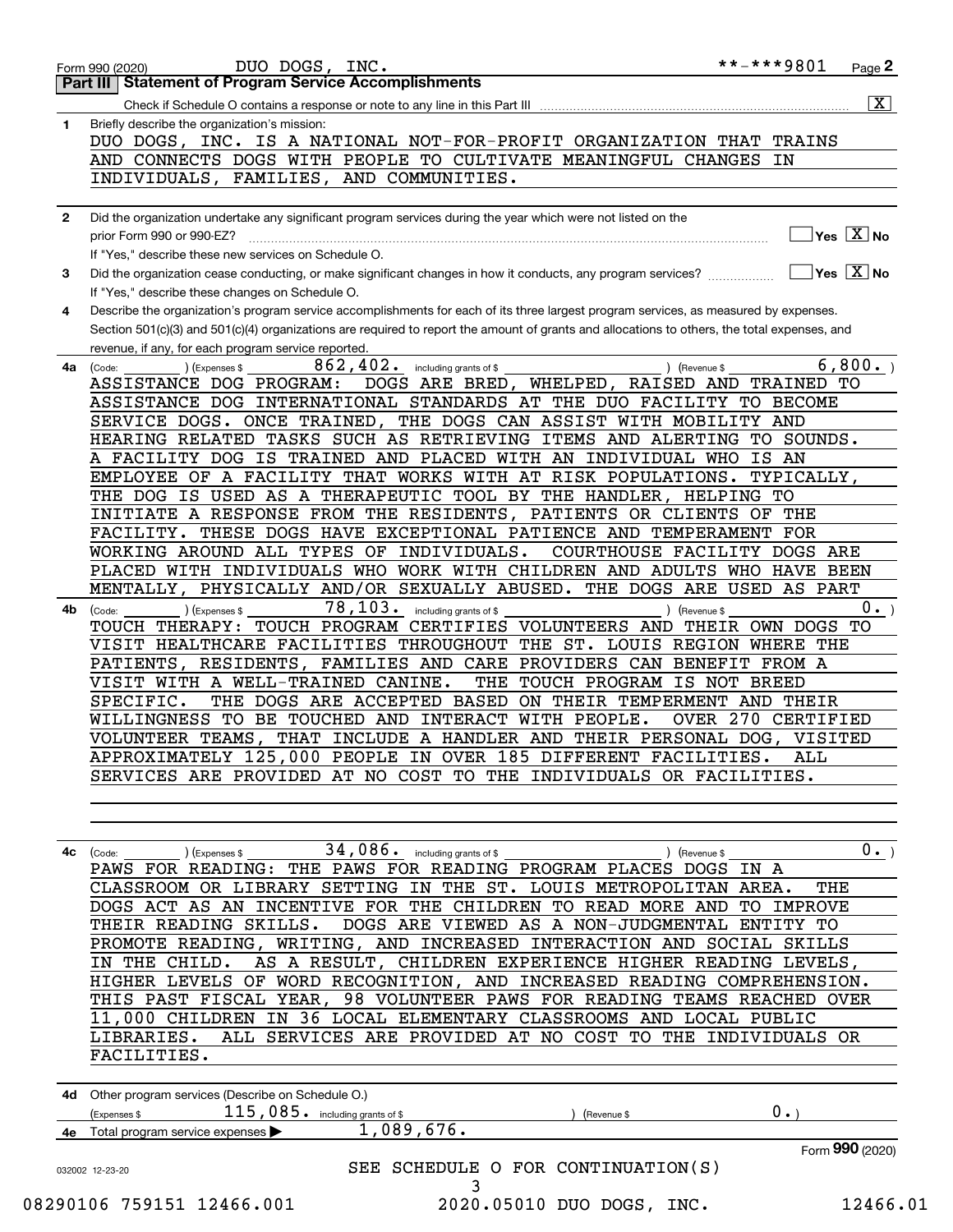|  | Form 990 (2020) |
|--|-----------------|

Form 990 (2020) Page **3Part IV Checklist of Required Schedules** DUO DOGS, INC. \*\*-\*\*\*9801

|     |                                                                                                                                       |                 | Yes   No |                 |
|-----|---------------------------------------------------------------------------------------------------------------------------------------|-----------------|----------|-----------------|
| 1.  | Is the organization described in section $501(c)(3)$ or $4947(a)(1)$ (other than a private foundation)?                               |                 |          |                 |
|     |                                                                                                                                       | 1.              | X        |                 |
| 2   |                                                                                                                                       | $\overline{2}$  | X        |                 |
| 3   | Did the organization engage in direct or indirect political campaign activities on behalf of or in opposition to candidates for       |                 |          |                 |
|     |                                                                                                                                       | 3               |          | x               |
| 4   | Section 501(c)(3) organizations. Did the organization engage in lobbying activities, or have a section 501(h) election in effect      |                 |          |                 |
|     |                                                                                                                                       | 4               |          | x               |
| 5   | Is the organization a section 501(c)(4), 501(c)(5), or 501(c)(6) organization that receives membership dues, assessments, or          |                 |          |                 |
|     |                                                                                                                                       | 5               |          | x               |
| 6   | Did the organization maintain any donor advised funds or any similar funds or accounts for which donors have the right to             |                 |          |                 |
|     | provide advice on the distribution or investment of amounts in such funds or accounts? If "Yes," complete Schedule D, Part I          | 6               |          | x               |
| 7   | Did the organization receive or hold a conservation easement, including easements to preserve open space,                             |                 |          |                 |
|     |                                                                                                                                       | $\overline{7}$  |          | x               |
| 8   | Did the organization maintain collections of works of art, historical treasures, or other similar assets? If "Yes," complete          |                 |          |                 |
|     |                                                                                                                                       | 8               |          | x               |
| 9   | Did the organization report an amount in Part X, line 21, for escrow or custodial account liability, serve as a custodian for         |                 |          |                 |
|     | amounts not listed in Part X; or provide credit counseling, debt management, credit repair, or debt negotiation services?             |                 |          |                 |
|     |                                                                                                                                       | 9               |          | x               |
| 10  | Did the organization, directly or through a related organization, hold assets in donor-restricted endowments                          |                 |          |                 |
|     |                                                                                                                                       | 10              | х        |                 |
| 11  | If the organization's answer to any of the following questions is "Yes," then complete Schedule D, Parts VI, VII, VIII, IX, or X      |                 |          |                 |
|     | as applicable.                                                                                                                        |                 |          |                 |
|     | a Did the organization report an amount for land, buildings, and equipment in Part X, line 10? If "Yes," complete Schedule D.         |                 | X        |                 |
|     |                                                                                                                                       | 11a             |          |                 |
|     | <b>b</b> Did the organization report an amount for investments - other securities in Part X, line 12, that is 5% or more of its total |                 |          | x               |
|     |                                                                                                                                       | 11 <sub>b</sub> |          |                 |
|     | c Did the organization report an amount for investments - program related in Part X, line 13, that is 5% or more of its total         | 11c             |          | x               |
|     | d Did the organization report an amount for other assets in Part X, line 15, that is 5% or more of its total assets reported in       |                 |          |                 |
|     |                                                                                                                                       | 11d             |          | x               |
|     |                                                                                                                                       | 11e             | X        |                 |
| f   | Did the organization's separate or consolidated financial statements for the tax year include a footnote that addresses               |                 |          |                 |
|     | the organization's liability for uncertain tax positions under FIN 48 (ASC 740)? If "Yes," complete Schedule D, Part X                | 11f             |          | x               |
|     | 12a Did the organization obtain separate, independent audited financial statements for the tax year? If "Yes," complete               |                 |          |                 |
|     |                                                                                                                                       | 12a             | х        |                 |
|     | <b>b</b> Was the organization included in consolidated, independent audited financial statements for the tax year?                    |                 |          |                 |
|     | If "Yes," and if the organization answered "No" to line 12a, then completing Schedule D, Parts XI and XII is optional                 | 12 <sub>b</sub> |          | Х               |
| 13  |                                                                                                                                       | 13              |          | X               |
| 14a | Did the organization maintain an office, employees, or agents outside of the United States?                                           | 14a             |          | X               |
|     | <b>b</b> Did the organization have aggregate revenues or expenses of more than \$10,000 from grantmaking, fundraising, business,      |                 |          |                 |
|     | investment, and program service activities outside the United States, or aggregate foreign investments valued at \$100,000            |                 |          |                 |
|     |                                                                                                                                       | 14b             |          | x               |
| 15  | Did the organization report on Part IX, column (A), line 3, more than \$5,000 of grants or other assistance to or for any             |                 |          |                 |
|     |                                                                                                                                       | 15              |          | x               |
| 16  | Did the organization report on Part IX, column (A), line 3, more than \$5,000 of aggregate grants or other assistance to              |                 |          |                 |
|     |                                                                                                                                       | 16              |          | x               |
| 17  | Did the organization report a total of more than \$15,000 of expenses for professional fundraising services on Part IX,               |                 |          |                 |
|     |                                                                                                                                       | 17              |          | x               |
| 18  | Did the organization report more than \$15,000 total of fundraising event gross income and contributions on Part VIII, lines          |                 |          |                 |
|     |                                                                                                                                       | 18              |          | x               |
| 19  | Did the organization report more than \$15,000 of gross income from gaming activities on Part VIII, line 9a? If "Yes."                |                 |          |                 |
|     |                                                                                                                                       | 19              |          | x               |
|     |                                                                                                                                       | 20a             |          | X               |
|     | b If "Yes" to line 20a, did the organization attach a copy of its audited financial statements to this return?                        | 20 <sub>b</sub> |          |                 |
| 21  | Did the organization report more than \$5,000 of grants or other assistance to any domestic organization or                           |                 |          |                 |
|     |                                                                                                                                       | 21              |          | х               |
|     | 032003 12-23-20                                                                                                                       |                 |          | Form 990 (2020) |

032003 12-23-20

08290106 759151 12466.001 2020.05010 DUO DOGS, INC. 12466.01

4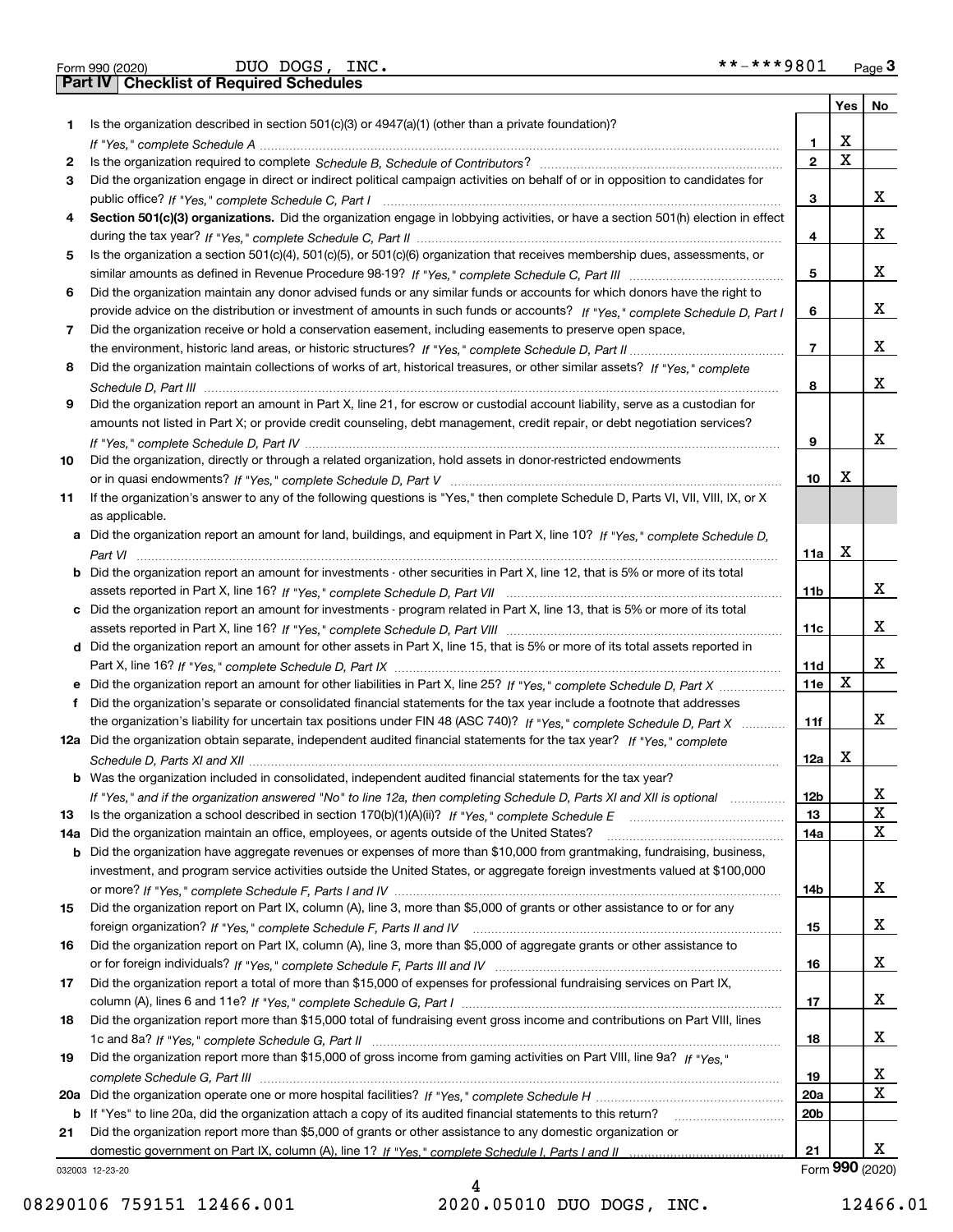|  | Form 990 (2020 |
|--|----------------|

*(continued)*

|               |                                                                                                                                                                                                                                        |                 | Yes | No               |
|---------------|----------------------------------------------------------------------------------------------------------------------------------------------------------------------------------------------------------------------------------------|-----------------|-----|------------------|
| 22            | Did the organization report more than \$5,000 of grants or other assistance to or for domestic individuals on                                                                                                                          |                 |     |                  |
|               |                                                                                                                                                                                                                                        | 22              |     | x                |
| 23            | Did the organization answer "Yes" to Part VII, Section A, line 3, 4, or 5 about compensation of the organization's current                                                                                                             |                 |     |                  |
|               | and former officers, directors, trustees, key employees, and highest compensated employees? If "Yes," complete                                                                                                                         |                 |     |                  |
|               |                                                                                                                                                                                                                                        | 23              |     | x                |
|               | 24a Did the organization have a tax-exempt bond issue with an outstanding principal amount of more than \$100,000 as of the                                                                                                            |                 |     |                  |
|               | last day of the year, that was issued after December 31, 2002? If "Yes," answer lines 24b through 24d and complete                                                                                                                     |                 |     |                  |
|               |                                                                                                                                                                                                                                        | 24a             |     | х                |
|               | b Did the organization invest any proceeds of tax-exempt bonds beyond a temporary period exception?                                                                                                                                    | 24b             |     |                  |
|               | c Did the organization maintain an escrow account other than a refunding escrow at any time during the year to defease                                                                                                                 | 24c             |     |                  |
|               |                                                                                                                                                                                                                                        | 24d             |     |                  |
|               | 25a Section 501(c)(3), 501(c)(4), and 501(c)(29) organizations. Did the organization engage in an excess benefit                                                                                                                       |                 |     |                  |
|               |                                                                                                                                                                                                                                        | 25a             |     | x                |
|               | b Is the organization aware that it engaged in an excess benefit transaction with a disqualified person in a prior year, and                                                                                                           |                 |     |                  |
|               | that the transaction has not been reported on any of the organization's prior Forms 990 or 990-EZ? If "Yes," complete                                                                                                                  |                 |     |                  |
|               | Schedule L, Part I                                                                                                                                                                                                                     | 25b             |     | x                |
| 26            | Did the organization report any amount on Part X, line 5 or 22, for receivables from or payables to any current                                                                                                                        |                 |     |                  |
|               | or former officer, director, trustee, key employee, creator or founder, substantial contributor, or 35%                                                                                                                                |                 |     |                  |
|               |                                                                                                                                                                                                                                        | 26              |     | x                |
| 27            | Did the organization provide a grant or other assistance to any current or former officer, director, trustee, key employee,                                                                                                            |                 |     |                  |
|               | creator or founder, substantial contributor or employee thereof, a grant selection committee member, or to a 35% controlled                                                                                                            |                 |     |                  |
|               | entity (including an employee thereof) or family member of any of these persons? If "Yes," complete Schedule L, Part III                                                                                                               | 27              |     | х                |
| 28            | Was the organization a party to a business transaction with one of the following parties (see Schedule L, Part IV                                                                                                                      |                 |     |                  |
|               | instructions, for applicable filing thresholds, conditions, and exceptions):                                                                                                                                                           |                 |     |                  |
|               | a A current or former officer, director, trustee, key employee, creator or founder, or substantial contributor? If                                                                                                                     |                 |     |                  |
|               |                                                                                                                                                                                                                                        | 28a             |     | х                |
|               |                                                                                                                                                                                                                                        | 28 <sub>b</sub> |     | $\mathbf x$      |
|               | c A 35% controlled entity of one or more individuals and/or organizations described in lines 28a or 28b? If                                                                                                                            |                 |     |                  |
|               |                                                                                                                                                                                                                                        | 28c             |     | х<br>$\mathbf X$ |
| 29            |                                                                                                                                                                                                                                        | 29              |     |                  |
| 30            | Did the organization receive contributions of art, historical treasures, or other similar assets, or qualified conservation                                                                                                            |                 |     | х                |
| 31            |                                                                                                                                                                                                                                        | 30<br>31        |     | X                |
| 32            | Did the organization liquidate, terminate, or dissolve and cease operations? If "Yes," complete Schedule N, Part I<br>Did the organization sell, exchange, dispose of, or transfer more than 25% of its net assets? If "Yes," complete |                 |     |                  |
|               |                                                                                                                                                                                                                                        | 32              |     | х                |
| 33            | Did the organization own 100% of an entity disregarded as separate from the organization under Regulations                                                                                                                             |                 |     |                  |
|               |                                                                                                                                                                                                                                        | 33              |     | х                |
| 34            | Was the organization related to any tax-exempt or taxable entity? If "Yes," complete Schedule R, Part II, III, or IV, and                                                                                                              |                 |     |                  |
|               |                                                                                                                                                                                                                                        | 34              |     | x                |
|               | 35a Did the organization have a controlled entity within the meaning of section 512(b)(13)?                                                                                                                                            | <b>35a</b>      |     | X                |
|               | <b>b</b> If "Yes" to line 35a, did the organization receive any payment from or engage in any transaction with a controlled entity                                                                                                     |                 |     |                  |
|               |                                                                                                                                                                                                                                        | 35 <sub>b</sub> |     |                  |
| 36            | Section 501(c)(3) organizations. Did the organization make any transfers to an exempt non-charitable related organization?                                                                                                             |                 |     |                  |
|               |                                                                                                                                                                                                                                        | 36              |     | X                |
| 37            | Did the organization conduct more than 5% of its activities through an entity that is not a related organization                                                                                                                       |                 |     |                  |
|               |                                                                                                                                                                                                                                        | 37              |     | x                |
| 38            | Did the organization complete Schedule O and provide explanations in Schedule O for Part VI, lines 11b and 19?                                                                                                                         |                 |     |                  |
|               | Note: All Form 990 filers are required to complete Schedule O                                                                                                                                                                          | 38              | х   |                  |
| <b>Part V</b> | <b>Statements Regarding Other IRS Filings and Tax Compliance</b>                                                                                                                                                                       |                 |     |                  |
|               | Check if Schedule O contains a response or note to any line in this Part V                                                                                                                                                             |                 |     |                  |
|               |                                                                                                                                                                                                                                        |                 | Yes | No               |
|               | 13<br>1a Enter the number reported in Box 3 of Form 1096. Enter -0- if not applicable<br>1a<br>0                                                                                                                                       |                 |     |                  |
|               | <b>b</b> Enter the number of Forms W-2G included in line 1a. Enter -0- if not applicable<br>1b<br>c Did the organization comply with backup withholding rules for reportable payments to vendors and reportable gaming                 |                 |     |                  |
|               | (gambling) winnings to prize winners?                                                                                                                                                                                                  | 1c              | X   |                  |
|               | 032004 12-23-20                                                                                                                                                                                                                        |                 |     | Form 990 (2020)  |
|               |                                                                                                                                                                                                                                        |                 |     |                  |

5 08290106 759151 12466.001 2020.05010 DUO DOGS, INC. 12466.01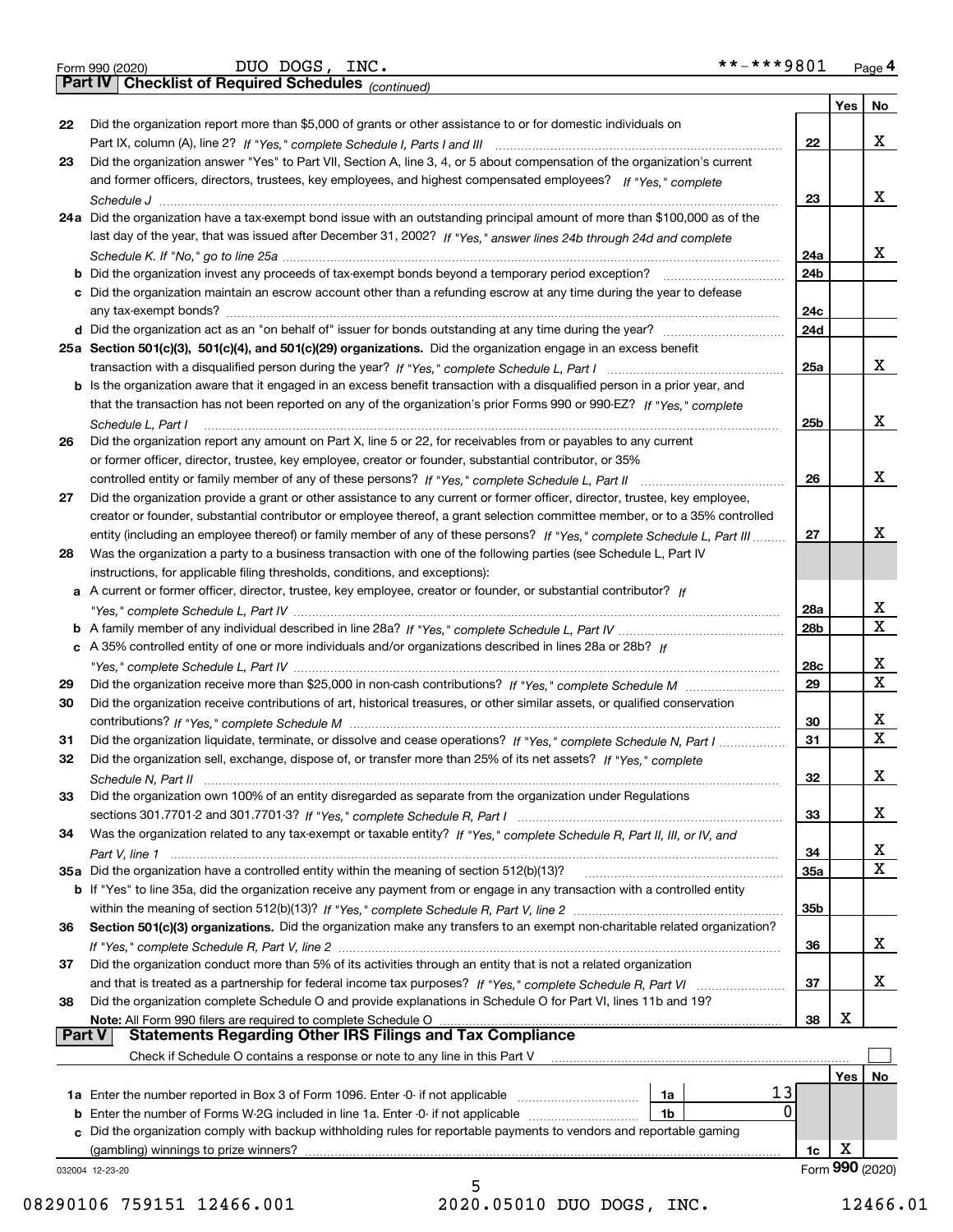| <b>Part V</b><br>Yes $ $<br>No<br>2a Enter the number of employees reported on Form W-3, Transmittal of Wage and Tax Statements,<br>26<br>filed for the calendar year ending with or within the year covered by this return<br>2a<br>X<br>2 <sub>b</sub><br><b>b</b> If at least one is reported on line 2a, did the organization file all required federal employment tax returns?<br><b>Note:</b> If the sum of lines 1a and 2a is greater than 250, you may be required to $e$ -file (see instructions) <i>marrouum</i> manu-<br>X<br>3a<br>3a Did the organization have unrelated business gross income of \$1,000 or more during the year?<br>X<br>3 <sub>b</sub><br><b>b</b> If "Yes," has it filed a Form 990-T for this year? If "No" to line 3b, provide an explanation on Schedule O<br>4a At any time during the calendar year, did the organization have an interest in, or a signature or other authority over, a<br>х<br>4a<br><b>b</b> If "Yes," enter the name of the foreign country $\triangleright$<br>See instructions for filing requirements for FinCEN Form 114, Report of Foreign Bank and Financial Accounts (FBAR).<br>x<br>5a<br>5a Was the organization a party to a prohibited tax shelter transaction at any time during the tax year?<br>$\mathbf x$<br>5 <sub>b</sub><br>b<br>5c<br>с<br>Does the organization have annual gross receipts that are normally greater than \$100,000, and did the organization solicit<br>ба<br>х<br>any contributions that were not tax deductible as charitable contributions?<br>6a<br><b>b</b> If "Yes," did the organization include with every solicitation an express statement that such contributions or gifts<br>were not tax deductible?<br>6b<br>Organizations that may receive deductible contributions under section 170(c).<br>7<br>х<br>Did the organization receive a payment in excess of \$75 made partly as a contribution and partly for goods and services provided to the payor?<br>7a<br>а<br>X<br>7b<br>If "Yes," did the organization notify the donor of the value of the goods or services provided?<br>b<br>Did the organization sell, exchange, or otherwise dispose of tangible personal property for which it was required<br>с<br>х<br>to file Form 8282?<br>7c<br>7d<br>7e<br>Did the organization receive any funds, directly or indirectly, to pay premiums on a personal benefit contract?<br>е<br>7f<br>Did the organization, during the year, pay premiums, directly or indirectly, on a personal benefit contract?<br>f<br>If the organization received a contribution of qualified intellectual property, did the organization file Form 8899 as required?<br>7g<br>g<br>If the organization received a contribution of cars, boats, airplanes, or other vehicles, did the organization file a Form 1098-C?<br>7h<br>h<br>Sponsoring organizations maintaining donor advised funds. Did a donor advised fund maintained by the<br>8<br>8<br>sponsoring organization have excess business holdings at any time during the year?<br>Sponsoring organizations maintaining donor advised funds.<br>9<br>Did the sponsoring organization make any taxable distributions under section 4966?<br>9а<br>а<br>9b<br>Did the sponsoring organization make a distribution to a donor, donor advisor, or related person?<br>b<br>Section 501(c)(7) organizations. Enter:<br>10<br>10a<br>a<br><b>b</b> Gross receipts, included on Form 990, Part VIII, line 12, for public use of club facilities <i>managerecipts</i> ,<br>10b<br>Section 501(c)(12) organizations. Enter:<br>11<br>11a<br>а<br>Gross income from other sources (Do not net amounts due or paid to other sources against<br>b<br>amounts due or received from them.)<br>11b<br>12a Section 4947(a)(1) non-exempt charitable trusts. Is the organization filing Form 990 in lieu of Form 1041?<br>12a<br><b>b</b> If "Yes," enter the amount of tax-exempt interest received or accrued during the year<br>12 <sub>b</sub><br>Section 501(c)(29) qualified nonprofit health insurance issuers.<br>13<br>13а<br><b>Note:</b> See the instructions for additional information the organization must report on Schedule O.<br><b>b</b> Enter the amount of reserves the organization is required to maintain by the states in which the<br>13b<br>13с<br>c<br>X<br>Did the organization receive any payments for indoor tanning services during the tax year?<br>14a<br>14a<br>14b<br>Is the organization subject to the section 4960 tax on payment(s) of more than \$1,000,000 in remuneration or<br>15<br>х<br>15<br>If "Yes," see instructions and file Form 4720, Schedule N.<br>х<br>Is the organization an educational institution subject to the section 4968 excise tax on net investment income?<br>16<br>16<br>.<br>If "Yes," complete Form 4720, Schedule O.<br>$000 \, \text{cm}$ | **-***9801<br>DUO DOGS, INC.<br>Form 990 (2020)                                  |  | Page $5$ |
|---------------------------------------------------------------------------------------------------------------------------------------------------------------------------------------------------------------------------------------------------------------------------------------------------------------------------------------------------------------------------------------------------------------------------------------------------------------------------------------------------------------------------------------------------------------------------------------------------------------------------------------------------------------------------------------------------------------------------------------------------------------------------------------------------------------------------------------------------------------------------------------------------------------------------------------------------------------------------------------------------------------------------------------------------------------------------------------------------------------------------------------------------------------------------------------------------------------------------------------------------------------------------------------------------------------------------------------------------------------------------------------------------------------------------------------------------------------------------------------------------------------------------------------------------------------------------------------------------------------------------------------------------------------------------------------------------------------------------------------------------------------------------------------------------------------------------------------------------------------------------------------------------------------------------------------------------------------------------------------------------------------------------------------------------------------------------------------------------------------------------------------------------------------------------------------------------------------------------------------------------------------------------------------------------------------------------------------------------------------------------------------------------------------------------------------------------------------------------------------------------------------------------------------------------------------------------------------------------------------------------------------------------------------------------------------------------------------------------------------------------------------------------------------------------------------------------------------------------------------------------------------------------------------------------------------------------------------------------------------------------------------------------------------------------------------------------------------------------------------------------------------------------------------------------------------------------------------------------------------------------------------------------------------------------------------------------------------------------------------------------------------------------------------------------------------------------------------------------------------------------------------------------------------------------------------------------------------------------------------------------------------------------------------------------------------------------------------------------------------------------------------------------------------------------------------------------------------------------------------------------------------------------------------------------------------------------------------------------------------------------------------------------------------------------------------------------------------------------------------------------------------------------------------------------------------------------------------------------------------------------------------------------------------------------------------------------------------------------------------------------------------------------------------------------------------------------------------------------------------------------------------------------------------------------------------------------------------------------------------------------------------------------------------------------------------------------------------------------------------------------------------------------------------------------------------------------------------------------------|----------------------------------------------------------------------------------|--|----------|
|                                                                                                                                                                                                                                                                                                                                                                                                                                                                                                                                                                                                                                                                                                                                                                                                                                                                                                                                                                                                                                                                                                                                                                                                                                                                                                                                                                                                                                                                                                                                                                                                                                                                                                                                                                                                                                                                                                                                                                                                                                                                                                                                                                                                                                                                                                                                                                                                                                                                                                                                                                                                                                                                                                                                                                                                                                                                                                                                                                                                                                                                                                                                                                                                                                                                                                                                                                                                                                                                                                                                                                                                                                                                                                                                                                                                                                                                                                                                                                                                                                                                                                                                                                                                                                                                                                                                                                                                                                                                                                                                                                                                                                                                                                                                                                                                                                                         | Statements Regarding Other IRS Filings and Tax Compliance <sub>(continued)</sub> |  |          |
|                                                                                                                                                                                                                                                                                                                                                                                                                                                                                                                                                                                                                                                                                                                                                                                                                                                                                                                                                                                                                                                                                                                                                                                                                                                                                                                                                                                                                                                                                                                                                                                                                                                                                                                                                                                                                                                                                                                                                                                                                                                                                                                                                                                                                                                                                                                                                                                                                                                                                                                                                                                                                                                                                                                                                                                                                                                                                                                                                                                                                                                                                                                                                                                                                                                                                                                                                                                                                                                                                                                                                                                                                                                                                                                                                                                                                                                                                                                                                                                                                                                                                                                                                                                                                                                                                                                                                                                                                                                                                                                                                                                                                                                                                                                                                                                                                                                         |                                                                                  |  |          |
|                                                                                                                                                                                                                                                                                                                                                                                                                                                                                                                                                                                                                                                                                                                                                                                                                                                                                                                                                                                                                                                                                                                                                                                                                                                                                                                                                                                                                                                                                                                                                                                                                                                                                                                                                                                                                                                                                                                                                                                                                                                                                                                                                                                                                                                                                                                                                                                                                                                                                                                                                                                                                                                                                                                                                                                                                                                                                                                                                                                                                                                                                                                                                                                                                                                                                                                                                                                                                                                                                                                                                                                                                                                                                                                                                                                                                                                                                                                                                                                                                                                                                                                                                                                                                                                                                                                                                                                                                                                                                                                                                                                                                                                                                                                                                                                                                                                         |                                                                                  |  |          |
|                                                                                                                                                                                                                                                                                                                                                                                                                                                                                                                                                                                                                                                                                                                                                                                                                                                                                                                                                                                                                                                                                                                                                                                                                                                                                                                                                                                                                                                                                                                                                                                                                                                                                                                                                                                                                                                                                                                                                                                                                                                                                                                                                                                                                                                                                                                                                                                                                                                                                                                                                                                                                                                                                                                                                                                                                                                                                                                                                                                                                                                                                                                                                                                                                                                                                                                                                                                                                                                                                                                                                                                                                                                                                                                                                                                                                                                                                                                                                                                                                                                                                                                                                                                                                                                                                                                                                                                                                                                                                                                                                                                                                                                                                                                                                                                                                                                         |                                                                                  |  |          |
|                                                                                                                                                                                                                                                                                                                                                                                                                                                                                                                                                                                                                                                                                                                                                                                                                                                                                                                                                                                                                                                                                                                                                                                                                                                                                                                                                                                                                                                                                                                                                                                                                                                                                                                                                                                                                                                                                                                                                                                                                                                                                                                                                                                                                                                                                                                                                                                                                                                                                                                                                                                                                                                                                                                                                                                                                                                                                                                                                                                                                                                                                                                                                                                                                                                                                                                                                                                                                                                                                                                                                                                                                                                                                                                                                                                                                                                                                                                                                                                                                                                                                                                                                                                                                                                                                                                                                                                                                                                                                                                                                                                                                                                                                                                                                                                                                                                         |                                                                                  |  |          |
|                                                                                                                                                                                                                                                                                                                                                                                                                                                                                                                                                                                                                                                                                                                                                                                                                                                                                                                                                                                                                                                                                                                                                                                                                                                                                                                                                                                                                                                                                                                                                                                                                                                                                                                                                                                                                                                                                                                                                                                                                                                                                                                                                                                                                                                                                                                                                                                                                                                                                                                                                                                                                                                                                                                                                                                                                                                                                                                                                                                                                                                                                                                                                                                                                                                                                                                                                                                                                                                                                                                                                                                                                                                                                                                                                                                                                                                                                                                                                                                                                                                                                                                                                                                                                                                                                                                                                                                                                                                                                                                                                                                                                                                                                                                                                                                                                                                         |                                                                                  |  |          |
|                                                                                                                                                                                                                                                                                                                                                                                                                                                                                                                                                                                                                                                                                                                                                                                                                                                                                                                                                                                                                                                                                                                                                                                                                                                                                                                                                                                                                                                                                                                                                                                                                                                                                                                                                                                                                                                                                                                                                                                                                                                                                                                                                                                                                                                                                                                                                                                                                                                                                                                                                                                                                                                                                                                                                                                                                                                                                                                                                                                                                                                                                                                                                                                                                                                                                                                                                                                                                                                                                                                                                                                                                                                                                                                                                                                                                                                                                                                                                                                                                                                                                                                                                                                                                                                                                                                                                                                                                                                                                                                                                                                                                                                                                                                                                                                                                                                         |                                                                                  |  |          |
|                                                                                                                                                                                                                                                                                                                                                                                                                                                                                                                                                                                                                                                                                                                                                                                                                                                                                                                                                                                                                                                                                                                                                                                                                                                                                                                                                                                                                                                                                                                                                                                                                                                                                                                                                                                                                                                                                                                                                                                                                                                                                                                                                                                                                                                                                                                                                                                                                                                                                                                                                                                                                                                                                                                                                                                                                                                                                                                                                                                                                                                                                                                                                                                                                                                                                                                                                                                                                                                                                                                                                                                                                                                                                                                                                                                                                                                                                                                                                                                                                                                                                                                                                                                                                                                                                                                                                                                                                                                                                                                                                                                                                                                                                                                                                                                                                                                         |                                                                                  |  |          |
|                                                                                                                                                                                                                                                                                                                                                                                                                                                                                                                                                                                                                                                                                                                                                                                                                                                                                                                                                                                                                                                                                                                                                                                                                                                                                                                                                                                                                                                                                                                                                                                                                                                                                                                                                                                                                                                                                                                                                                                                                                                                                                                                                                                                                                                                                                                                                                                                                                                                                                                                                                                                                                                                                                                                                                                                                                                                                                                                                                                                                                                                                                                                                                                                                                                                                                                                                                                                                                                                                                                                                                                                                                                                                                                                                                                                                                                                                                                                                                                                                                                                                                                                                                                                                                                                                                                                                                                                                                                                                                                                                                                                                                                                                                                                                                                                                                                         |                                                                                  |  |          |
|                                                                                                                                                                                                                                                                                                                                                                                                                                                                                                                                                                                                                                                                                                                                                                                                                                                                                                                                                                                                                                                                                                                                                                                                                                                                                                                                                                                                                                                                                                                                                                                                                                                                                                                                                                                                                                                                                                                                                                                                                                                                                                                                                                                                                                                                                                                                                                                                                                                                                                                                                                                                                                                                                                                                                                                                                                                                                                                                                                                                                                                                                                                                                                                                                                                                                                                                                                                                                                                                                                                                                                                                                                                                                                                                                                                                                                                                                                                                                                                                                                                                                                                                                                                                                                                                                                                                                                                                                                                                                                                                                                                                                                                                                                                                                                                                                                                         |                                                                                  |  |          |
|                                                                                                                                                                                                                                                                                                                                                                                                                                                                                                                                                                                                                                                                                                                                                                                                                                                                                                                                                                                                                                                                                                                                                                                                                                                                                                                                                                                                                                                                                                                                                                                                                                                                                                                                                                                                                                                                                                                                                                                                                                                                                                                                                                                                                                                                                                                                                                                                                                                                                                                                                                                                                                                                                                                                                                                                                                                                                                                                                                                                                                                                                                                                                                                                                                                                                                                                                                                                                                                                                                                                                                                                                                                                                                                                                                                                                                                                                                                                                                                                                                                                                                                                                                                                                                                                                                                                                                                                                                                                                                                                                                                                                                                                                                                                                                                                                                                         |                                                                                  |  |          |
|                                                                                                                                                                                                                                                                                                                                                                                                                                                                                                                                                                                                                                                                                                                                                                                                                                                                                                                                                                                                                                                                                                                                                                                                                                                                                                                                                                                                                                                                                                                                                                                                                                                                                                                                                                                                                                                                                                                                                                                                                                                                                                                                                                                                                                                                                                                                                                                                                                                                                                                                                                                                                                                                                                                                                                                                                                                                                                                                                                                                                                                                                                                                                                                                                                                                                                                                                                                                                                                                                                                                                                                                                                                                                                                                                                                                                                                                                                                                                                                                                                                                                                                                                                                                                                                                                                                                                                                                                                                                                                                                                                                                                                                                                                                                                                                                                                                         |                                                                                  |  |          |
|                                                                                                                                                                                                                                                                                                                                                                                                                                                                                                                                                                                                                                                                                                                                                                                                                                                                                                                                                                                                                                                                                                                                                                                                                                                                                                                                                                                                                                                                                                                                                                                                                                                                                                                                                                                                                                                                                                                                                                                                                                                                                                                                                                                                                                                                                                                                                                                                                                                                                                                                                                                                                                                                                                                                                                                                                                                                                                                                                                                                                                                                                                                                                                                                                                                                                                                                                                                                                                                                                                                                                                                                                                                                                                                                                                                                                                                                                                                                                                                                                                                                                                                                                                                                                                                                                                                                                                                                                                                                                                                                                                                                                                                                                                                                                                                                                                                         |                                                                                  |  |          |
|                                                                                                                                                                                                                                                                                                                                                                                                                                                                                                                                                                                                                                                                                                                                                                                                                                                                                                                                                                                                                                                                                                                                                                                                                                                                                                                                                                                                                                                                                                                                                                                                                                                                                                                                                                                                                                                                                                                                                                                                                                                                                                                                                                                                                                                                                                                                                                                                                                                                                                                                                                                                                                                                                                                                                                                                                                                                                                                                                                                                                                                                                                                                                                                                                                                                                                                                                                                                                                                                                                                                                                                                                                                                                                                                                                                                                                                                                                                                                                                                                                                                                                                                                                                                                                                                                                                                                                                                                                                                                                                                                                                                                                                                                                                                                                                                                                                         |                                                                                  |  |          |
|                                                                                                                                                                                                                                                                                                                                                                                                                                                                                                                                                                                                                                                                                                                                                                                                                                                                                                                                                                                                                                                                                                                                                                                                                                                                                                                                                                                                                                                                                                                                                                                                                                                                                                                                                                                                                                                                                                                                                                                                                                                                                                                                                                                                                                                                                                                                                                                                                                                                                                                                                                                                                                                                                                                                                                                                                                                                                                                                                                                                                                                                                                                                                                                                                                                                                                                                                                                                                                                                                                                                                                                                                                                                                                                                                                                                                                                                                                                                                                                                                                                                                                                                                                                                                                                                                                                                                                                                                                                                                                                                                                                                                                                                                                                                                                                                                                                         |                                                                                  |  |          |
|                                                                                                                                                                                                                                                                                                                                                                                                                                                                                                                                                                                                                                                                                                                                                                                                                                                                                                                                                                                                                                                                                                                                                                                                                                                                                                                                                                                                                                                                                                                                                                                                                                                                                                                                                                                                                                                                                                                                                                                                                                                                                                                                                                                                                                                                                                                                                                                                                                                                                                                                                                                                                                                                                                                                                                                                                                                                                                                                                                                                                                                                                                                                                                                                                                                                                                                                                                                                                                                                                                                                                                                                                                                                                                                                                                                                                                                                                                                                                                                                                                                                                                                                                                                                                                                                                                                                                                                                                                                                                                                                                                                                                                                                                                                                                                                                                                                         |                                                                                  |  |          |
|                                                                                                                                                                                                                                                                                                                                                                                                                                                                                                                                                                                                                                                                                                                                                                                                                                                                                                                                                                                                                                                                                                                                                                                                                                                                                                                                                                                                                                                                                                                                                                                                                                                                                                                                                                                                                                                                                                                                                                                                                                                                                                                                                                                                                                                                                                                                                                                                                                                                                                                                                                                                                                                                                                                                                                                                                                                                                                                                                                                                                                                                                                                                                                                                                                                                                                                                                                                                                                                                                                                                                                                                                                                                                                                                                                                                                                                                                                                                                                                                                                                                                                                                                                                                                                                                                                                                                                                                                                                                                                                                                                                                                                                                                                                                                                                                                                                         |                                                                                  |  |          |
|                                                                                                                                                                                                                                                                                                                                                                                                                                                                                                                                                                                                                                                                                                                                                                                                                                                                                                                                                                                                                                                                                                                                                                                                                                                                                                                                                                                                                                                                                                                                                                                                                                                                                                                                                                                                                                                                                                                                                                                                                                                                                                                                                                                                                                                                                                                                                                                                                                                                                                                                                                                                                                                                                                                                                                                                                                                                                                                                                                                                                                                                                                                                                                                                                                                                                                                                                                                                                                                                                                                                                                                                                                                                                                                                                                                                                                                                                                                                                                                                                                                                                                                                                                                                                                                                                                                                                                                                                                                                                                                                                                                                                                                                                                                                                                                                                                                         |                                                                                  |  |          |
|                                                                                                                                                                                                                                                                                                                                                                                                                                                                                                                                                                                                                                                                                                                                                                                                                                                                                                                                                                                                                                                                                                                                                                                                                                                                                                                                                                                                                                                                                                                                                                                                                                                                                                                                                                                                                                                                                                                                                                                                                                                                                                                                                                                                                                                                                                                                                                                                                                                                                                                                                                                                                                                                                                                                                                                                                                                                                                                                                                                                                                                                                                                                                                                                                                                                                                                                                                                                                                                                                                                                                                                                                                                                                                                                                                                                                                                                                                                                                                                                                                                                                                                                                                                                                                                                                                                                                                                                                                                                                                                                                                                                                                                                                                                                                                                                                                                         |                                                                                  |  |          |
|                                                                                                                                                                                                                                                                                                                                                                                                                                                                                                                                                                                                                                                                                                                                                                                                                                                                                                                                                                                                                                                                                                                                                                                                                                                                                                                                                                                                                                                                                                                                                                                                                                                                                                                                                                                                                                                                                                                                                                                                                                                                                                                                                                                                                                                                                                                                                                                                                                                                                                                                                                                                                                                                                                                                                                                                                                                                                                                                                                                                                                                                                                                                                                                                                                                                                                                                                                                                                                                                                                                                                                                                                                                                                                                                                                                                                                                                                                                                                                                                                                                                                                                                                                                                                                                                                                                                                                                                                                                                                                                                                                                                                                                                                                                                                                                                                                                         |                                                                                  |  |          |
|                                                                                                                                                                                                                                                                                                                                                                                                                                                                                                                                                                                                                                                                                                                                                                                                                                                                                                                                                                                                                                                                                                                                                                                                                                                                                                                                                                                                                                                                                                                                                                                                                                                                                                                                                                                                                                                                                                                                                                                                                                                                                                                                                                                                                                                                                                                                                                                                                                                                                                                                                                                                                                                                                                                                                                                                                                                                                                                                                                                                                                                                                                                                                                                                                                                                                                                                                                                                                                                                                                                                                                                                                                                                                                                                                                                                                                                                                                                                                                                                                                                                                                                                                                                                                                                                                                                                                                                                                                                                                                                                                                                                                                                                                                                                                                                                                                                         |                                                                                  |  |          |
|                                                                                                                                                                                                                                                                                                                                                                                                                                                                                                                                                                                                                                                                                                                                                                                                                                                                                                                                                                                                                                                                                                                                                                                                                                                                                                                                                                                                                                                                                                                                                                                                                                                                                                                                                                                                                                                                                                                                                                                                                                                                                                                                                                                                                                                                                                                                                                                                                                                                                                                                                                                                                                                                                                                                                                                                                                                                                                                                                                                                                                                                                                                                                                                                                                                                                                                                                                                                                                                                                                                                                                                                                                                                                                                                                                                                                                                                                                                                                                                                                                                                                                                                                                                                                                                                                                                                                                                                                                                                                                                                                                                                                                                                                                                                                                                                                                                         |                                                                                  |  |          |
|                                                                                                                                                                                                                                                                                                                                                                                                                                                                                                                                                                                                                                                                                                                                                                                                                                                                                                                                                                                                                                                                                                                                                                                                                                                                                                                                                                                                                                                                                                                                                                                                                                                                                                                                                                                                                                                                                                                                                                                                                                                                                                                                                                                                                                                                                                                                                                                                                                                                                                                                                                                                                                                                                                                                                                                                                                                                                                                                                                                                                                                                                                                                                                                                                                                                                                                                                                                                                                                                                                                                                                                                                                                                                                                                                                                                                                                                                                                                                                                                                                                                                                                                                                                                                                                                                                                                                                                                                                                                                                                                                                                                                                                                                                                                                                                                                                                         |                                                                                  |  |          |
|                                                                                                                                                                                                                                                                                                                                                                                                                                                                                                                                                                                                                                                                                                                                                                                                                                                                                                                                                                                                                                                                                                                                                                                                                                                                                                                                                                                                                                                                                                                                                                                                                                                                                                                                                                                                                                                                                                                                                                                                                                                                                                                                                                                                                                                                                                                                                                                                                                                                                                                                                                                                                                                                                                                                                                                                                                                                                                                                                                                                                                                                                                                                                                                                                                                                                                                                                                                                                                                                                                                                                                                                                                                                                                                                                                                                                                                                                                                                                                                                                                                                                                                                                                                                                                                                                                                                                                                                                                                                                                                                                                                                                                                                                                                                                                                                                                                         |                                                                                  |  |          |
|                                                                                                                                                                                                                                                                                                                                                                                                                                                                                                                                                                                                                                                                                                                                                                                                                                                                                                                                                                                                                                                                                                                                                                                                                                                                                                                                                                                                                                                                                                                                                                                                                                                                                                                                                                                                                                                                                                                                                                                                                                                                                                                                                                                                                                                                                                                                                                                                                                                                                                                                                                                                                                                                                                                                                                                                                                                                                                                                                                                                                                                                                                                                                                                                                                                                                                                                                                                                                                                                                                                                                                                                                                                                                                                                                                                                                                                                                                                                                                                                                                                                                                                                                                                                                                                                                                                                                                                                                                                                                                                                                                                                                                                                                                                                                                                                                                                         |                                                                                  |  |          |
|                                                                                                                                                                                                                                                                                                                                                                                                                                                                                                                                                                                                                                                                                                                                                                                                                                                                                                                                                                                                                                                                                                                                                                                                                                                                                                                                                                                                                                                                                                                                                                                                                                                                                                                                                                                                                                                                                                                                                                                                                                                                                                                                                                                                                                                                                                                                                                                                                                                                                                                                                                                                                                                                                                                                                                                                                                                                                                                                                                                                                                                                                                                                                                                                                                                                                                                                                                                                                                                                                                                                                                                                                                                                                                                                                                                                                                                                                                                                                                                                                                                                                                                                                                                                                                                                                                                                                                                                                                                                                                                                                                                                                                                                                                                                                                                                                                                         |                                                                                  |  |          |
|                                                                                                                                                                                                                                                                                                                                                                                                                                                                                                                                                                                                                                                                                                                                                                                                                                                                                                                                                                                                                                                                                                                                                                                                                                                                                                                                                                                                                                                                                                                                                                                                                                                                                                                                                                                                                                                                                                                                                                                                                                                                                                                                                                                                                                                                                                                                                                                                                                                                                                                                                                                                                                                                                                                                                                                                                                                                                                                                                                                                                                                                                                                                                                                                                                                                                                                                                                                                                                                                                                                                                                                                                                                                                                                                                                                                                                                                                                                                                                                                                                                                                                                                                                                                                                                                                                                                                                                                                                                                                                                                                                                                                                                                                                                                                                                                                                                         |                                                                                  |  |          |
|                                                                                                                                                                                                                                                                                                                                                                                                                                                                                                                                                                                                                                                                                                                                                                                                                                                                                                                                                                                                                                                                                                                                                                                                                                                                                                                                                                                                                                                                                                                                                                                                                                                                                                                                                                                                                                                                                                                                                                                                                                                                                                                                                                                                                                                                                                                                                                                                                                                                                                                                                                                                                                                                                                                                                                                                                                                                                                                                                                                                                                                                                                                                                                                                                                                                                                                                                                                                                                                                                                                                                                                                                                                                                                                                                                                                                                                                                                                                                                                                                                                                                                                                                                                                                                                                                                                                                                                                                                                                                                                                                                                                                                                                                                                                                                                                                                                         |                                                                                  |  |          |
|                                                                                                                                                                                                                                                                                                                                                                                                                                                                                                                                                                                                                                                                                                                                                                                                                                                                                                                                                                                                                                                                                                                                                                                                                                                                                                                                                                                                                                                                                                                                                                                                                                                                                                                                                                                                                                                                                                                                                                                                                                                                                                                                                                                                                                                                                                                                                                                                                                                                                                                                                                                                                                                                                                                                                                                                                                                                                                                                                                                                                                                                                                                                                                                                                                                                                                                                                                                                                                                                                                                                                                                                                                                                                                                                                                                                                                                                                                                                                                                                                                                                                                                                                                                                                                                                                                                                                                                                                                                                                                                                                                                                                                                                                                                                                                                                                                                         |                                                                                  |  |          |
|                                                                                                                                                                                                                                                                                                                                                                                                                                                                                                                                                                                                                                                                                                                                                                                                                                                                                                                                                                                                                                                                                                                                                                                                                                                                                                                                                                                                                                                                                                                                                                                                                                                                                                                                                                                                                                                                                                                                                                                                                                                                                                                                                                                                                                                                                                                                                                                                                                                                                                                                                                                                                                                                                                                                                                                                                                                                                                                                                                                                                                                                                                                                                                                                                                                                                                                                                                                                                                                                                                                                                                                                                                                                                                                                                                                                                                                                                                                                                                                                                                                                                                                                                                                                                                                                                                                                                                                                                                                                                                                                                                                                                                                                                                                                                                                                                                                         |                                                                                  |  |          |
|                                                                                                                                                                                                                                                                                                                                                                                                                                                                                                                                                                                                                                                                                                                                                                                                                                                                                                                                                                                                                                                                                                                                                                                                                                                                                                                                                                                                                                                                                                                                                                                                                                                                                                                                                                                                                                                                                                                                                                                                                                                                                                                                                                                                                                                                                                                                                                                                                                                                                                                                                                                                                                                                                                                                                                                                                                                                                                                                                                                                                                                                                                                                                                                                                                                                                                                                                                                                                                                                                                                                                                                                                                                                                                                                                                                                                                                                                                                                                                                                                                                                                                                                                                                                                                                                                                                                                                                                                                                                                                                                                                                                                                                                                                                                                                                                                                                         |                                                                                  |  |          |
|                                                                                                                                                                                                                                                                                                                                                                                                                                                                                                                                                                                                                                                                                                                                                                                                                                                                                                                                                                                                                                                                                                                                                                                                                                                                                                                                                                                                                                                                                                                                                                                                                                                                                                                                                                                                                                                                                                                                                                                                                                                                                                                                                                                                                                                                                                                                                                                                                                                                                                                                                                                                                                                                                                                                                                                                                                                                                                                                                                                                                                                                                                                                                                                                                                                                                                                                                                                                                                                                                                                                                                                                                                                                                                                                                                                                                                                                                                                                                                                                                                                                                                                                                                                                                                                                                                                                                                                                                                                                                                                                                                                                                                                                                                                                                                                                                                                         |                                                                                  |  |          |
|                                                                                                                                                                                                                                                                                                                                                                                                                                                                                                                                                                                                                                                                                                                                                                                                                                                                                                                                                                                                                                                                                                                                                                                                                                                                                                                                                                                                                                                                                                                                                                                                                                                                                                                                                                                                                                                                                                                                                                                                                                                                                                                                                                                                                                                                                                                                                                                                                                                                                                                                                                                                                                                                                                                                                                                                                                                                                                                                                                                                                                                                                                                                                                                                                                                                                                                                                                                                                                                                                                                                                                                                                                                                                                                                                                                                                                                                                                                                                                                                                                                                                                                                                                                                                                                                                                                                                                                                                                                                                                                                                                                                                                                                                                                                                                                                                                                         |                                                                                  |  |          |
|                                                                                                                                                                                                                                                                                                                                                                                                                                                                                                                                                                                                                                                                                                                                                                                                                                                                                                                                                                                                                                                                                                                                                                                                                                                                                                                                                                                                                                                                                                                                                                                                                                                                                                                                                                                                                                                                                                                                                                                                                                                                                                                                                                                                                                                                                                                                                                                                                                                                                                                                                                                                                                                                                                                                                                                                                                                                                                                                                                                                                                                                                                                                                                                                                                                                                                                                                                                                                                                                                                                                                                                                                                                                                                                                                                                                                                                                                                                                                                                                                                                                                                                                                                                                                                                                                                                                                                                                                                                                                                                                                                                                                                                                                                                                                                                                                                                         |                                                                                  |  |          |
|                                                                                                                                                                                                                                                                                                                                                                                                                                                                                                                                                                                                                                                                                                                                                                                                                                                                                                                                                                                                                                                                                                                                                                                                                                                                                                                                                                                                                                                                                                                                                                                                                                                                                                                                                                                                                                                                                                                                                                                                                                                                                                                                                                                                                                                                                                                                                                                                                                                                                                                                                                                                                                                                                                                                                                                                                                                                                                                                                                                                                                                                                                                                                                                                                                                                                                                                                                                                                                                                                                                                                                                                                                                                                                                                                                                                                                                                                                                                                                                                                                                                                                                                                                                                                                                                                                                                                                                                                                                                                                                                                                                                                                                                                                                                                                                                                                                         |                                                                                  |  |          |
|                                                                                                                                                                                                                                                                                                                                                                                                                                                                                                                                                                                                                                                                                                                                                                                                                                                                                                                                                                                                                                                                                                                                                                                                                                                                                                                                                                                                                                                                                                                                                                                                                                                                                                                                                                                                                                                                                                                                                                                                                                                                                                                                                                                                                                                                                                                                                                                                                                                                                                                                                                                                                                                                                                                                                                                                                                                                                                                                                                                                                                                                                                                                                                                                                                                                                                                                                                                                                                                                                                                                                                                                                                                                                                                                                                                                                                                                                                                                                                                                                                                                                                                                                                                                                                                                                                                                                                                                                                                                                                                                                                                                                                                                                                                                                                                                                                                         |                                                                                  |  |          |
|                                                                                                                                                                                                                                                                                                                                                                                                                                                                                                                                                                                                                                                                                                                                                                                                                                                                                                                                                                                                                                                                                                                                                                                                                                                                                                                                                                                                                                                                                                                                                                                                                                                                                                                                                                                                                                                                                                                                                                                                                                                                                                                                                                                                                                                                                                                                                                                                                                                                                                                                                                                                                                                                                                                                                                                                                                                                                                                                                                                                                                                                                                                                                                                                                                                                                                                                                                                                                                                                                                                                                                                                                                                                                                                                                                                                                                                                                                                                                                                                                                                                                                                                                                                                                                                                                                                                                                                                                                                                                                                                                                                                                                                                                                                                                                                                                                                         |                                                                                  |  |          |
|                                                                                                                                                                                                                                                                                                                                                                                                                                                                                                                                                                                                                                                                                                                                                                                                                                                                                                                                                                                                                                                                                                                                                                                                                                                                                                                                                                                                                                                                                                                                                                                                                                                                                                                                                                                                                                                                                                                                                                                                                                                                                                                                                                                                                                                                                                                                                                                                                                                                                                                                                                                                                                                                                                                                                                                                                                                                                                                                                                                                                                                                                                                                                                                                                                                                                                                                                                                                                                                                                                                                                                                                                                                                                                                                                                                                                                                                                                                                                                                                                                                                                                                                                                                                                                                                                                                                                                                                                                                                                                                                                                                                                                                                                                                                                                                                                                                         |                                                                                  |  |          |
|                                                                                                                                                                                                                                                                                                                                                                                                                                                                                                                                                                                                                                                                                                                                                                                                                                                                                                                                                                                                                                                                                                                                                                                                                                                                                                                                                                                                                                                                                                                                                                                                                                                                                                                                                                                                                                                                                                                                                                                                                                                                                                                                                                                                                                                                                                                                                                                                                                                                                                                                                                                                                                                                                                                                                                                                                                                                                                                                                                                                                                                                                                                                                                                                                                                                                                                                                                                                                                                                                                                                                                                                                                                                                                                                                                                                                                                                                                                                                                                                                                                                                                                                                                                                                                                                                                                                                                                                                                                                                                                                                                                                                                                                                                                                                                                                                                                         |                                                                                  |  |          |
|                                                                                                                                                                                                                                                                                                                                                                                                                                                                                                                                                                                                                                                                                                                                                                                                                                                                                                                                                                                                                                                                                                                                                                                                                                                                                                                                                                                                                                                                                                                                                                                                                                                                                                                                                                                                                                                                                                                                                                                                                                                                                                                                                                                                                                                                                                                                                                                                                                                                                                                                                                                                                                                                                                                                                                                                                                                                                                                                                                                                                                                                                                                                                                                                                                                                                                                                                                                                                                                                                                                                                                                                                                                                                                                                                                                                                                                                                                                                                                                                                                                                                                                                                                                                                                                                                                                                                                                                                                                                                                                                                                                                                                                                                                                                                                                                                                                         |                                                                                  |  |          |
|                                                                                                                                                                                                                                                                                                                                                                                                                                                                                                                                                                                                                                                                                                                                                                                                                                                                                                                                                                                                                                                                                                                                                                                                                                                                                                                                                                                                                                                                                                                                                                                                                                                                                                                                                                                                                                                                                                                                                                                                                                                                                                                                                                                                                                                                                                                                                                                                                                                                                                                                                                                                                                                                                                                                                                                                                                                                                                                                                                                                                                                                                                                                                                                                                                                                                                                                                                                                                                                                                                                                                                                                                                                                                                                                                                                                                                                                                                                                                                                                                                                                                                                                                                                                                                                                                                                                                                                                                                                                                                                                                                                                                                                                                                                                                                                                                                                         |                                                                                  |  |          |
|                                                                                                                                                                                                                                                                                                                                                                                                                                                                                                                                                                                                                                                                                                                                                                                                                                                                                                                                                                                                                                                                                                                                                                                                                                                                                                                                                                                                                                                                                                                                                                                                                                                                                                                                                                                                                                                                                                                                                                                                                                                                                                                                                                                                                                                                                                                                                                                                                                                                                                                                                                                                                                                                                                                                                                                                                                                                                                                                                                                                                                                                                                                                                                                                                                                                                                                                                                                                                                                                                                                                                                                                                                                                                                                                                                                                                                                                                                                                                                                                                                                                                                                                                                                                                                                                                                                                                                                                                                                                                                                                                                                                                                                                                                                                                                                                                                                         |                                                                                  |  |          |
|                                                                                                                                                                                                                                                                                                                                                                                                                                                                                                                                                                                                                                                                                                                                                                                                                                                                                                                                                                                                                                                                                                                                                                                                                                                                                                                                                                                                                                                                                                                                                                                                                                                                                                                                                                                                                                                                                                                                                                                                                                                                                                                                                                                                                                                                                                                                                                                                                                                                                                                                                                                                                                                                                                                                                                                                                                                                                                                                                                                                                                                                                                                                                                                                                                                                                                                                                                                                                                                                                                                                                                                                                                                                                                                                                                                                                                                                                                                                                                                                                                                                                                                                                                                                                                                                                                                                                                                                                                                                                                                                                                                                                                                                                                                                                                                                                                                         |                                                                                  |  |          |
|                                                                                                                                                                                                                                                                                                                                                                                                                                                                                                                                                                                                                                                                                                                                                                                                                                                                                                                                                                                                                                                                                                                                                                                                                                                                                                                                                                                                                                                                                                                                                                                                                                                                                                                                                                                                                                                                                                                                                                                                                                                                                                                                                                                                                                                                                                                                                                                                                                                                                                                                                                                                                                                                                                                                                                                                                                                                                                                                                                                                                                                                                                                                                                                                                                                                                                                                                                                                                                                                                                                                                                                                                                                                                                                                                                                                                                                                                                                                                                                                                                                                                                                                                                                                                                                                                                                                                                                                                                                                                                                                                                                                                                                                                                                                                                                                                                                         |                                                                                  |  |          |
|                                                                                                                                                                                                                                                                                                                                                                                                                                                                                                                                                                                                                                                                                                                                                                                                                                                                                                                                                                                                                                                                                                                                                                                                                                                                                                                                                                                                                                                                                                                                                                                                                                                                                                                                                                                                                                                                                                                                                                                                                                                                                                                                                                                                                                                                                                                                                                                                                                                                                                                                                                                                                                                                                                                                                                                                                                                                                                                                                                                                                                                                                                                                                                                                                                                                                                                                                                                                                                                                                                                                                                                                                                                                                                                                                                                                                                                                                                                                                                                                                                                                                                                                                                                                                                                                                                                                                                                                                                                                                                                                                                                                                                                                                                                                                                                                                                                         |                                                                                  |  |          |
|                                                                                                                                                                                                                                                                                                                                                                                                                                                                                                                                                                                                                                                                                                                                                                                                                                                                                                                                                                                                                                                                                                                                                                                                                                                                                                                                                                                                                                                                                                                                                                                                                                                                                                                                                                                                                                                                                                                                                                                                                                                                                                                                                                                                                                                                                                                                                                                                                                                                                                                                                                                                                                                                                                                                                                                                                                                                                                                                                                                                                                                                                                                                                                                                                                                                                                                                                                                                                                                                                                                                                                                                                                                                                                                                                                                                                                                                                                                                                                                                                                                                                                                                                                                                                                                                                                                                                                                                                                                                                                                                                                                                                                                                                                                                                                                                                                                         |                                                                                  |  |          |
|                                                                                                                                                                                                                                                                                                                                                                                                                                                                                                                                                                                                                                                                                                                                                                                                                                                                                                                                                                                                                                                                                                                                                                                                                                                                                                                                                                                                                                                                                                                                                                                                                                                                                                                                                                                                                                                                                                                                                                                                                                                                                                                                                                                                                                                                                                                                                                                                                                                                                                                                                                                                                                                                                                                                                                                                                                                                                                                                                                                                                                                                                                                                                                                                                                                                                                                                                                                                                                                                                                                                                                                                                                                                                                                                                                                                                                                                                                                                                                                                                                                                                                                                                                                                                                                                                                                                                                                                                                                                                                                                                                                                                                                                                                                                                                                                                                                         |                                                                                  |  |          |
|                                                                                                                                                                                                                                                                                                                                                                                                                                                                                                                                                                                                                                                                                                                                                                                                                                                                                                                                                                                                                                                                                                                                                                                                                                                                                                                                                                                                                                                                                                                                                                                                                                                                                                                                                                                                                                                                                                                                                                                                                                                                                                                                                                                                                                                                                                                                                                                                                                                                                                                                                                                                                                                                                                                                                                                                                                                                                                                                                                                                                                                                                                                                                                                                                                                                                                                                                                                                                                                                                                                                                                                                                                                                                                                                                                                                                                                                                                                                                                                                                                                                                                                                                                                                                                                                                                                                                                                                                                                                                                                                                                                                                                                                                                                                                                                                                                                         |                                                                                  |  |          |
|                                                                                                                                                                                                                                                                                                                                                                                                                                                                                                                                                                                                                                                                                                                                                                                                                                                                                                                                                                                                                                                                                                                                                                                                                                                                                                                                                                                                                                                                                                                                                                                                                                                                                                                                                                                                                                                                                                                                                                                                                                                                                                                                                                                                                                                                                                                                                                                                                                                                                                                                                                                                                                                                                                                                                                                                                                                                                                                                                                                                                                                                                                                                                                                                                                                                                                                                                                                                                                                                                                                                                                                                                                                                                                                                                                                                                                                                                                                                                                                                                                                                                                                                                                                                                                                                                                                                                                                                                                                                                                                                                                                                                                                                                                                                                                                                                                                         |                                                                                  |  |          |
|                                                                                                                                                                                                                                                                                                                                                                                                                                                                                                                                                                                                                                                                                                                                                                                                                                                                                                                                                                                                                                                                                                                                                                                                                                                                                                                                                                                                                                                                                                                                                                                                                                                                                                                                                                                                                                                                                                                                                                                                                                                                                                                                                                                                                                                                                                                                                                                                                                                                                                                                                                                                                                                                                                                                                                                                                                                                                                                                                                                                                                                                                                                                                                                                                                                                                                                                                                                                                                                                                                                                                                                                                                                                                                                                                                                                                                                                                                                                                                                                                                                                                                                                                                                                                                                                                                                                                                                                                                                                                                                                                                                                                                                                                                                                                                                                                                                         |                                                                                  |  |          |
|                                                                                                                                                                                                                                                                                                                                                                                                                                                                                                                                                                                                                                                                                                                                                                                                                                                                                                                                                                                                                                                                                                                                                                                                                                                                                                                                                                                                                                                                                                                                                                                                                                                                                                                                                                                                                                                                                                                                                                                                                                                                                                                                                                                                                                                                                                                                                                                                                                                                                                                                                                                                                                                                                                                                                                                                                                                                                                                                                                                                                                                                                                                                                                                                                                                                                                                                                                                                                                                                                                                                                                                                                                                                                                                                                                                                                                                                                                                                                                                                                                                                                                                                                                                                                                                                                                                                                                                                                                                                                                                                                                                                                                                                                                                                                                                                                                                         |                                                                                  |  |          |
|                                                                                                                                                                                                                                                                                                                                                                                                                                                                                                                                                                                                                                                                                                                                                                                                                                                                                                                                                                                                                                                                                                                                                                                                                                                                                                                                                                                                                                                                                                                                                                                                                                                                                                                                                                                                                                                                                                                                                                                                                                                                                                                                                                                                                                                                                                                                                                                                                                                                                                                                                                                                                                                                                                                                                                                                                                                                                                                                                                                                                                                                                                                                                                                                                                                                                                                                                                                                                                                                                                                                                                                                                                                                                                                                                                                                                                                                                                                                                                                                                                                                                                                                                                                                                                                                                                                                                                                                                                                                                                                                                                                                                                                                                                                                                                                                                                                         |                                                                                  |  |          |
|                                                                                                                                                                                                                                                                                                                                                                                                                                                                                                                                                                                                                                                                                                                                                                                                                                                                                                                                                                                                                                                                                                                                                                                                                                                                                                                                                                                                                                                                                                                                                                                                                                                                                                                                                                                                                                                                                                                                                                                                                                                                                                                                                                                                                                                                                                                                                                                                                                                                                                                                                                                                                                                                                                                                                                                                                                                                                                                                                                                                                                                                                                                                                                                                                                                                                                                                                                                                                                                                                                                                                                                                                                                                                                                                                                                                                                                                                                                                                                                                                                                                                                                                                                                                                                                                                                                                                                                                                                                                                                                                                                                                                                                                                                                                                                                                                                                         |                                                                                  |  |          |
|                                                                                                                                                                                                                                                                                                                                                                                                                                                                                                                                                                                                                                                                                                                                                                                                                                                                                                                                                                                                                                                                                                                                                                                                                                                                                                                                                                                                                                                                                                                                                                                                                                                                                                                                                                                                                                                                                                                                                                                                                                                                                                                                                                                                                                                                                                                                                                                                                                                                                                                                                                                                                                                                                                                                                                                                                                                                                                                                                                                                                                                                                                                                                                                                                                                                                                                                                                                                                                                                                                                                                                                                                                                                                                                                                                                                                                                                                                                                                                                                                                                                                                                                                                                                                                                                                                                                                                                                                                                                                                                                                                                                                                                                                                                                                                                                                                                         |                                                                                  |  |          |
|                                                                                                                                                                                                                                                                                                                                                                                                                                                                                                                                                                                                                                                                                                                                                                                                                                                                                                                                                                                                                                                                                                                                                                                                                                                                                                                                                                                                                                                                                                                                                                                                                                                                                                                                                                                                                                                                                                                                                                                                                                                                                                                                                                                                                                                                                                                                                                                                                                                                                                                                                                                                                                                                                                                                                                                                                                                                                                                                                                                                                                                                                                                                                                                                                                                                                                                                                                                                                                                                                                                                                                                                                                                                                                                                                                                                                                                                                                                                                                                                                                                                                                                                                                                                                                                                                                                                                                                                                                                                                                                                                                                                                                                                                                                                                                                                                                                         |                                                                                  |  |          |

032005 12-23-20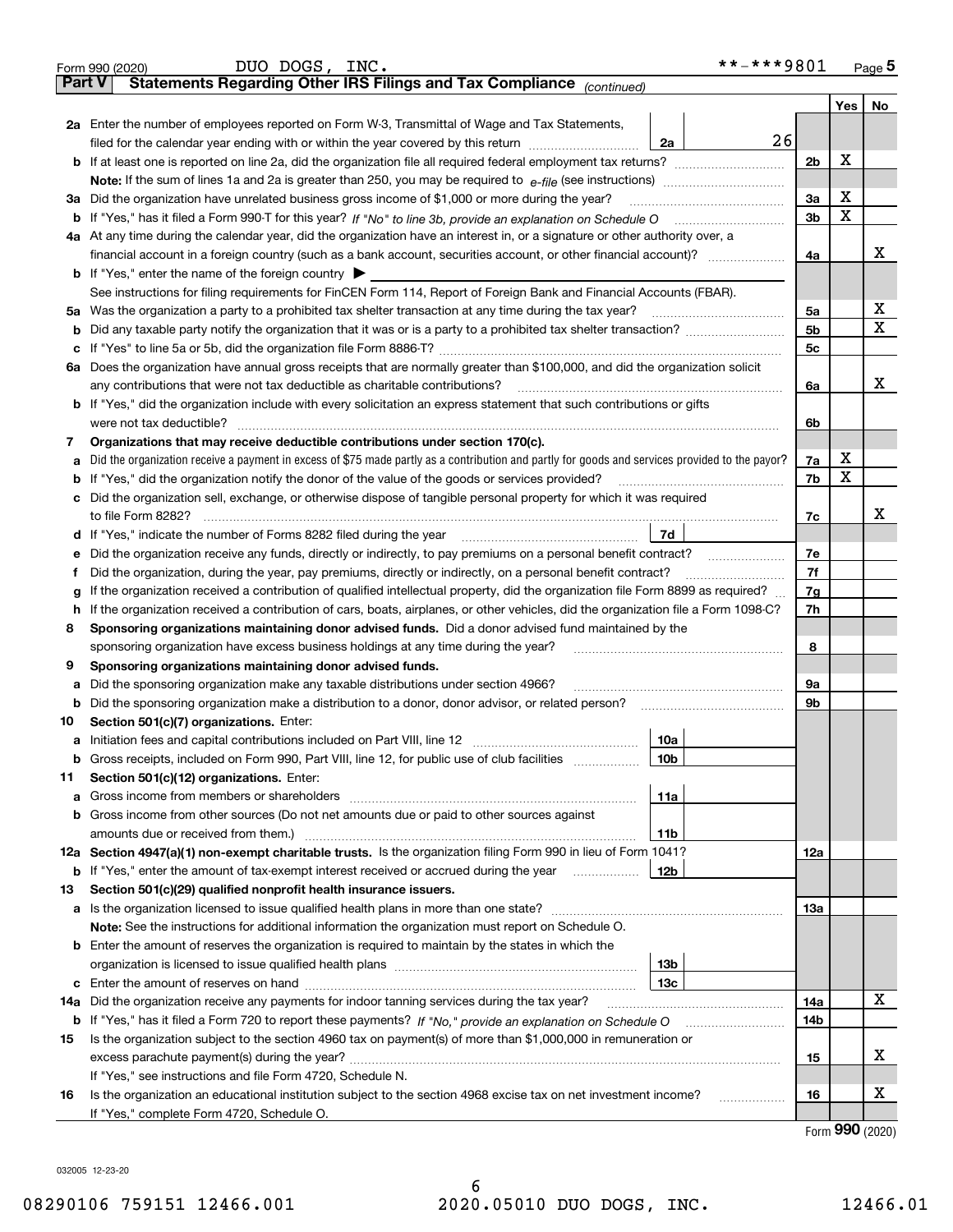|    | to line 8a, 8b, or 10b below, describe the circumstances, processes, or changes on Schedule O. See instructions.                                 |                 |             |                         |
|----|--------------------------------------------------------------------------------------------------------------------------------------------------|-----------------|-------------|-------------------------|
|    |                                                                                                                                                  |                 |             | $\overline{\mathbf{x}}$ |
|    | <b>Section A. Governing Body and Management</b>                                                                                                  |                 |             |                         |
|    |                                                                                                                                                  |                 | Yes         | No                      |
|    | 15<br>1a Enter the number of voting members of the governing body at the end of the tax year<br>1a                                               |                 |             |                         |
|    | If there are material differences in voting rights among members of the governing body, or if the governing                                      |                 |             |                         |
|    | body delegated broad authority to an executive committee or similar committee, explain on Schedule O.                                            |                 |             |                         |
|    | 15<br>1b                                                                                                                                         |                 |             |                         |
| 2  | Did any officer, director, trustee, or key employee have a family relationship or a business relationship with any other                         |                 |             |                         |
|    | officer, director, trustee, or key employee?                                                                                                     | $\mathbf{2}$    |             | х                       |
| З  | Did the organization delegate control over management duties customarily performed by or under the direct supervision                            |                 |             |                         |
|    | of officers, directors, trustees, or key employees to a management company or other person?                                                      | 3               |             | X                       |
| 4  | Did the organization make any significant changes to its governing documents since the prior Form 990 was filed?                                 | 4               |             | $\overline{\mathbf{x}}$ |
| 5  |                                                                                                                                                  | 5               |             | $\mathbf X$             |
| 6  | Did the organization have members or stockholders?                                                                                               | 6               |             | X                       |
|    | 7a Did the organization have members, stockholders, or other persons who had the power to elect or appoint one or                                |                 |             |                         |
|    | more members of the governing body?                                                                                                              | 7a              |             | X                       |
|    | <b>b</b> Are any governance decisions of the organization reserved to (or subject to approval by) members, stockholders, or                      |                 |             |                         |
|    | persons other than the governing body?                                                                                                           | 7b              |             | X                       |
| 8  | Did the organization contemporaneously document the meetings held or written actions undertaken during the year by the following:                |                 |             |                         |
| a  |                                                                                                                                                  | 8а              | X           |                         |
|    |                                                                                                                                                  | 8b              | $\mathbf X$ |                         |
| 9  | Is there any officer, director, trustee, or key employee listed in Part VII, Section A, who cannot be reached at the                             |                 |             |                         |
|    |                                                                                                                                                  | 9               |             | X                       |
|    | Section B. Policies (This Section B requests information about policies not required by the Internal Revenue Code.)                              |                 |             |                         |
|    |                                                                                                                                                  |                 | Yes         | No<br>X                 |
|    |                                                                                                                                                  | 10a             |             |                         |
|    | <b>b</b> If "Yes," did the organization have written policies and procedures governing the activities of such chapters, affiliates,              |                 |             |                         |
|    | and branches to ensure their operations are consistent with the organization's exempt purposes?                                                  | 10 <sub>b</sub> |             |                         |
|    | 11a Has the organization provided a complete copy of this Form 990 to all members of its governing body before filing the form?                  | 11a             | X           |                         |
|    | <b>b</b> Describe in Schedule O the process, if any, used by the organization to review this Form 990.                                           |                 | X           |                         |
|    |                                                                                                                                                  | 12a             |             | X                       |
|    | <b>b</b> Were officers, directors, or trustees, and key employees required to disclose annually interests that could give rise to conflicts?     | 12 <sub>b</sub> |             |                         |
|    | c Did the organization regularly and consistently monitor and enforce compliance with the policy? If "Yes," describe                             |                 | X           |                         |
|    | in Schedule O how this was done manufactured and continuum and contact the United Schedule O how this was done                                   | 12c             |             |                         |
| 13 | Did the organization have a written whistleblower policy?                                                                                        | 13              | X<br>X      |                         |
| 14 | Did the organization have a written document retention and destruction policy? [11] manufaction policy?                                          | 14              |             |                         |
| 15 | Did the process for determining compensation of the following persons include a review and approval by independent                               |                 |             |                         |
|    | persons, comparability data, and contemporaneous substantiation of the deliberation and decision?                                                |                 | X           |                         |
|    | a The organization's CEO, Executive Director, or top management official [111] [11] manument material manument                                   | 15a             | X           |                         |
|    |                                                                                                                                                  | 15 <sub>b</sub> |             |                         |
|    | If "Yes" to line 15a or 15b, describe the process in Schedule O (see instructions).                                                              |                 |             |                         |
|    | 16a Did the organization invest in, contribute assets to, or participate in a joint venture or similar arrangement with a                        |                 |             | X                       |
|    | taxable entity during the year?                                                                                                                  | 16a             |             |                         |
|    | <b>b</b> If "Yes," did the organization follow a written policy or procedure requiring the organization to evaluate its participation            |                 |             |                         |
|    | in joint venture arrangements under applicable federal tax law, and take steps to safeguard the organization's                                   |                 |             |                         |
|    | <b>Section C. Disclosure</b>                                                                                                                     | 16b             |             |                         |
|    |                                                                                                                                                  |                 |             |                         |
| 17 | <b>NONE</b><br>List the states with which a copy of this Form 990 is required to be filed $\blacktriangleright$                                  |                 |             |                         |
| 18 | Section 6104 requires an organization to make its Forms 1023 (1024 or 1024-A, if applicable), 990, and 990-T (Section 501(c)(3)s only) available |                 |             |                         |
|    | for public inspection. Indicate how you made these available. Check all that apply.                                                              |                 |             |                         |
|    | $\lfloor x \rfloor$ Upon request<br>$\mid$ $\rm X\mid$ Own website<br>$X$ Another's website<br>Other (explain on Schedule O)                     |                 |             |                         |
|    | Describe on Schedule O whether (and if so, how) the organization made its governing documents, conflict of interest policy, and financial        |                 |             |                         |
| 19 |                                                                                                                                                  |                 |             |                         |
|    | statements available to the public during the tax year.                                                                                          |                 |             |                         |
| 20 | State the name, address, and telephone number of the person who possesses the organization's books and records                                   |                 |             |                         |
|    | BETH BIONDO - 314-997-2325<br>63132<br>10955 LINPAGE PLACE, ST. LOUIS, MO                                                                        |                 |             |                         |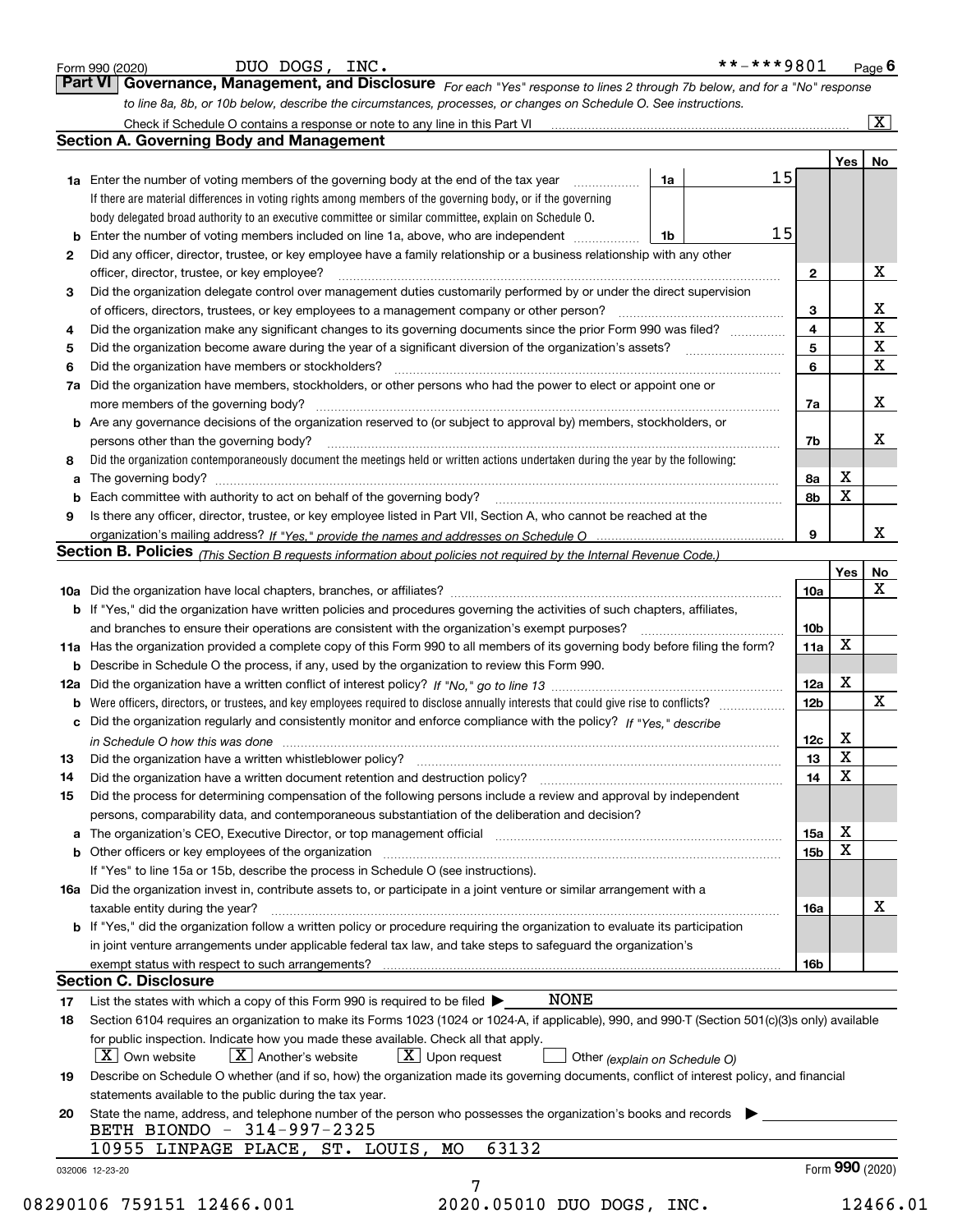DUO DOGS

 $\mathcal{L}^{\text{max}}$ 

### **7Part VII Compensation of Officers, Directors, Trustees, Key Employees, Highest Compensated Employees, and Independent Contractors**

Check if Schedule O contains a response or note to any line in this Part VII

**Section A. Officers, Directors, Trustees, Key Employees, and Highest Compensated Employees**

**1a**  Complete this table for all persons required to be listed. Report compensation for the calendar year ending with or within the organization's tax year. **•** List all of the organization's current officers, directors, trustees (whether individuals or organizations), regardless of amount of compensation.

Enter -0- in columns (D), (E), and (F) if no compensation was paid.

 $\bullet$  List all of the organization's  $\,$ current key employees, if any. See instructions for definition of "key employee."

**•** List the organization's five current highest compensated employees (other than an officer, director, trustee, or key employee) who received reportable compensation (Box 5 of Form W-2 and/or Box 7 of Form 1099-MISC) of more than \$100,000 from the organization and any related organizations.

**•** List all of the organization's former officers, key employees, and highest compensated employees who received more than \$100,000 of reportable compensation from the organization and any related organizations.

**former directors or trustees**  ¥ List all of the organization's that received, in the capacity as a former director or trustee of the organization, more than \$10,000 of reportable compensation from the organization and any related organizations.

See instructions for the order in which to list the persons above.

Check this box if neither the organization nor any related organization compensated any current officer, director, or trustee.  $\mathcal{L}^{\text{max}}$ 

| (A)                         | (B)                    |                               |                      | (C)                     |              |                                                                  |        | (D)                             | (E)             | (F)                      |
|-----------------------------|------------------------|-------------------------------|----------------------|-------------------------|--------------|------------------------------------------------------------------|--------|---------------------------------|-----------------|--------------------------|
| Name and title              | Average                |                               |                      | Position                |              | (do not check more than one                                      |        | Reportable                      | Reportable      | Estimated                |
|                             | hours per              |                               |                      |                         |              | box, unless person is both an<br>officer and a director/trustee) |        | compensation                    | compensation    | amount of                |
|                             | week                   |                               |                      |                         |              |                                                                  |        | from                            | from related    | other                    |
|                             | (list any<br>hours for |                               |                      |                         |              |                                                                  |        | the                             | organizations   | compensation<br>from the |
|                             | related                |                               |                      |                         |              |                                                                  |        | organization<br>(W-2/1099-MISC) | (W-2/1099-MISC) | organization             |
|                             | organizations          |                               |                      |                         |              |                                                                  |        |                                 |                 | and related              |
|                             | below                  | ndividual trustee or director | nstitutional trustee |                         | Key employee |                                                                  |        |                                 |                 | organizations            |
|                             | line)                  |                               |                      | Officer                 |              | Highest compensated<br> employee                                 | Former |                                 |                 |                          |
| PEGGY MUSEN<br>(1)          | 40.00                  |                               |                      |                         |              |                                                                  |        |                                 |                 |                          |
| FORMER EXECUTIVE DIRECTOR   |                        |                               |                      | $\rm X$                 |              |                                                                  |        | 132,460.                        | $\mathbf 0$ .   | $0_{.}$                  |
| ANDREA LAMPERT<br>(2)       | 5.00                   |                               |                      |                         |              |                                                                  |        |                                 |                 |                          |
| STRATEGY & GOVERNANCE CHAIR |                        | $\mathbf X$                   |                      | $\overline{\textbf{X}}$ |              |                                                                  |        | 0.                              | $\mathbf 0$ .   | $\mathbf 0$ .            |
| CAROL YAUCH<br>(3)          | 2.00                   |                               |                      |                         |              |                                                                  |        |                                 |                 |                          |
| <b>DIRECTOR</b>             |                        | $\mathbf X$                   |                      |                         |              |                                                                  |        | $\mathbf 0$ .                   | $\mathbf 0$ .   | $\mathbf 0$ .            |
| CASSANDRA RAY<br>(4)        | 2.00                   |                               |                      |                         |              |                                                                  |        |                                 |                 |                          |
| <b>DIRECTOR</b>             |                        | $\mathbf x$                   |                      |                         |              |                                                                  |        | 0.                              | $\mathbf 0$ .   | $\mathbf 0$ .            |
| CHRIS PEDROLEY<br>(5)       | 2.00                   |                               |                      |                         |              |                                                                  |        |                                 |                 |                          |
| <b>SECRETARY</b>            |                        | $\mathbf X$                   |                      | $\overline{\textbf{X}}$ |              |                                                                  |        | 0.                              | $\mathbf 0$ .   | $\mathbf 0$ .            |
| (6)<br>DAN HERREN           | 2.00                   |                               |                      |                         |              |                                                                  |        |                                 |                 |                          |
| <b>DIRECTOR</b>             |                        | $\mathbf X$                   |                      |                         |              |                                                                  |        | 0.                              | $\mathbf 0$ .   | 0.                       |
| (7)<br>DEBBIE CAPLIN        | 5.00                   |                               |                      |                         |              |                                                                  |        |                                 |                 |                          |
| <b>CHAIR</b>                |                        | $\mathbf x$                   |                      | $\rm X$                 |              |                                                                  |        | 0.                              | $\mathbf 0$ .   | $\mathbf 0$ .            |
| <b>JEFF ZEIS</b><br>(8)     | $\overline{2.00}$      |                               |                      |                         |              |                                                                  |        |                                 |                 |                          |
| <b>DIRECTOR</b>             |                        | X                             |                      |                         |              |                                                                  |        | 0.                              | 0.              | $\mathbf 0$ .            |
| (9)<br>JOHN CSIK            | $\overline{2.00}$      |                               |                      |                         |              |                                                                  |        |                                 |                 |                          |
| <b>DIRECTOR</b>             |                        | $\mathbf x$                   |                      |                         |              |                                                                  |        | 0.                              | $\mathbf 0$ .   | $\mathbf 0$ .            |
| (10) JUDY KOUCHOUKOS        | 2.00                   |                               |                      |                         |              |                                                                  |        |                                 |                 |                          |
| <b>DIRECTOR</b>             |                        | X                             |                      |                         |              |                                                                  |        | 0.                              | $\mathbf 0$ .   | 0.                       |
| (11) MICHAEL BOYLE          | 5.00                   |                               |                      |                         |              |                                                                  |        |                                 |                 |                          |
| <b>TREASURER</b>            |                        | $\mathbf x$                   |                      | $\rm X$                 |              |                                                                  |        | $\mathbf{0}$ .                  | $\mathbf 0$ .   | $\mathbf 0$ .            |
| (12) PATRICIA MCGUIRE       | 2.00                   |                               |                      |                         |              |                                                                  |        |                                 |                 |                          |
| <b>DIRECTOR</b>             |                        | X                             |                      |                         |              |                                                                  |        | 0.                              | 0.              | $\mathbf 0$ .            |
| (13) STEVE HARRISON         | 5.00                   |                               |                      |                         |              |                                                                  |        |                                 |                 |                          |
| VICE CHAIR                  |                        | $\mathbf x$                   |                      | $\rm X$                 |              |                                                                  |        | 0.                              | $\mathbf 0$ .   | 0.                       |
| (14) TIM DEFOSSET           | 2.00                   |                               |                      |                         |              |                                                                  |        |                                 |                 |                          |
| <b>DIRECTOR</b>             |                        | X                             |                      |                         |              |                                                                  |        | 0.                              | $\mathbf 0$ .   | $0$ .                    |
| (15) WAYNE BOILLAT          | 2.00                   |                               |                      |                         |              |                                                                  |        |                                 |                 |                          |
| <b>DIRECTOR</b>             |                        | $\mathbf x$                   |                      |                         |              |                                                                  |        | 0.                              | $\mathbf 0$ .   | $\mathbf 0$ .            |
| (16) WILLIAM GLICKERT       | 2.00                   |                               |                      |                         |              |                                                                  |        |                                 |                 |                          |
| <b>DIRECTOR</b>             |                        | X                             |                      |                         |              |                                                                  |        | 0.                              | $\mathbf 0$ .   | 0.                       |
|                             |                        |                               |                      |                         |              |                                                                  |        |                                 |                 |                          |
|                             |                        |                               |                      |                         |              |                                                                  |        |                                 |                 |                          |

8

032007 12-23-20

Form (2020) **990**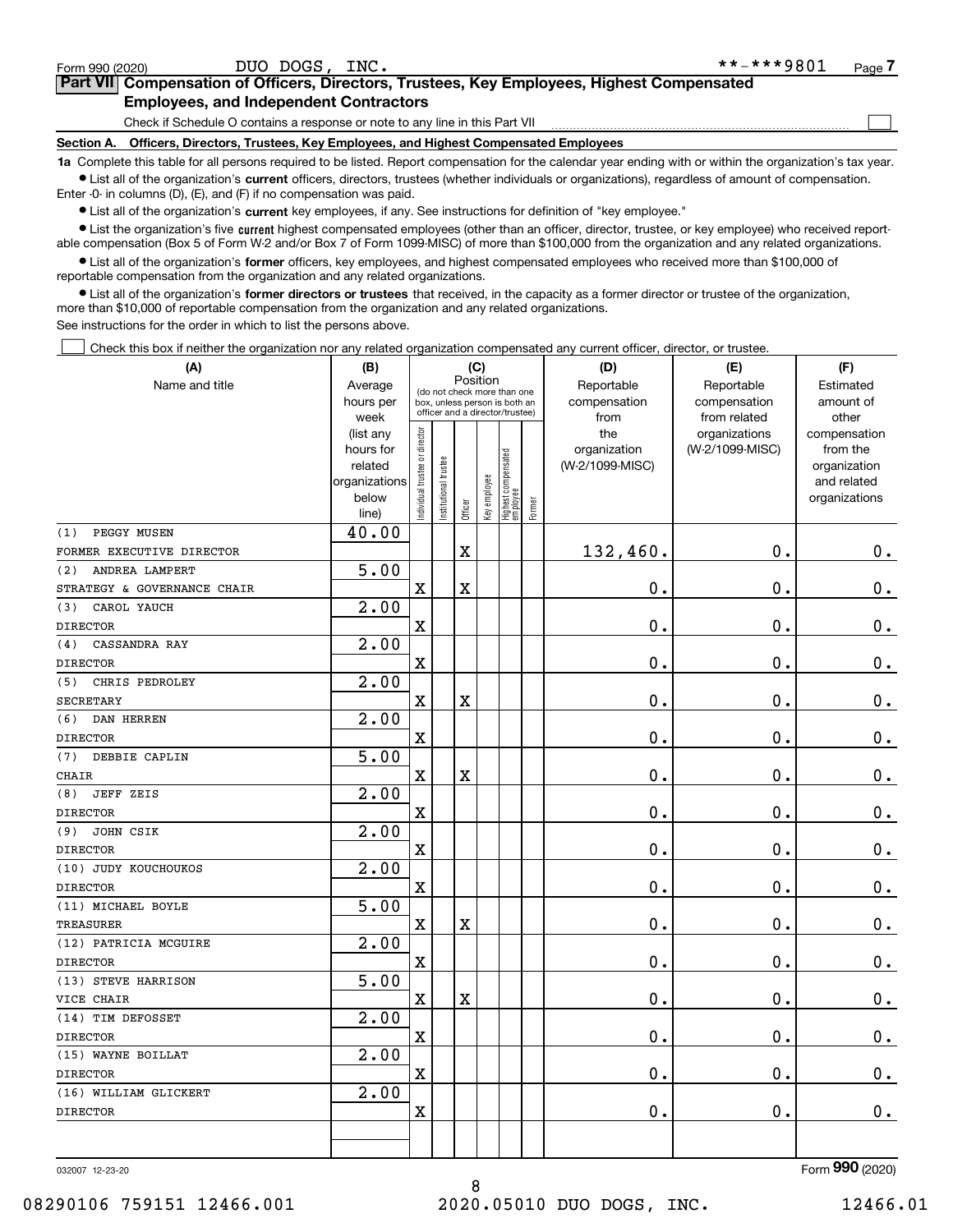|              | DUO DOGS, INC.<br>Form 990 (2020)                                                                                                                                                                                                                             |                                                                              |                                |                       |                 |              |                                                                                                 |        |                                                | **-***9801                                       |                                                          |     |                                                                                   | Page 8                                        |
|--------------|---------------------------------------------------------------------------------------------------------------------------------------------------------------------------------------------------------------------------------------------------------------|------------------------------------------------------------------------------|--------------------------------|-----------------------|-----------------|--------------|-------------------------------------------------------------------------------------------------|--------|------------------------------------------------|--------------------------------------------------|----------------------------------------------------------|-----|-----------------------------------------------------------------------------------|-----------------------------------------------|
|              | <b>Part VII</b><br>Section A. Officers, Directors, Trustees, Key Employees, and Highest Compensated Employees (continued)<br>(A)<br>Name and title                                                                                                            | (B)<br>Average<br>hours per                                                  |                                |                       | (C)<br>Position |              | (do not check more than one<br>box, unless person is both an<br>officer and a director/trustee) |        | (D)<br>Reportable<br>compensation              | (E)<br>Reportable<br>compensation                |                                                          |     | (F)<br>Estimated<br>amount of                                                     |                                               |
|              |                                                                                                                                                                                                                                                               | week<br>(list any<br>hours for<br>related<br>organizations<br>below<br>line) | Individual trustee or director | Institutional trustee | Officer         | key employee | Highest compensated<br>  employee                                                               | Former | from<br>the<br>organization<br>(W-2/1099-MISC) | from related<br>organizations<br>(W-2/1099-MISC) |                                                          |     | other<br>compensation<br>from the<br>organization<br>and related<br>organizations |                                               |
|              |                                                                                                                                                                                                                                                               |                                                                              |                                |                       |                 |              |                                                                                                 |        |                                                |                                                  |                                                          |     |                                                                                   |                                               |
|              |                                                                                                                                                                                                                                                               |                                                                              |                                |                       |                 |              |                                                                                                 |        |                                                |                                                  |                                                          |     |                                                                                   |                                               |
|              |                                                                                                                                                                                                                                                               |                                                                              |                                |                       |                 |              |                                                                                                 |        |                                                |                                                  |                                                          |     |                                                                                   |                                               |
|              |                                                                                                                                                                                                                                                               |                                                                              |                                |                       |                 |              |                                                                                                 |        |                                                |                                                  |                                                          |     |                                                                                   |                                               |
|              |                                                                                                                                                                                                                                                               |                                                                              |                                |                       |                 |              |                                                                                                 |        |                                                |                                                  |                                                          |     |                                                                                   |                                               |
|              |                                                                                                                                                                                                                                                               |                                                                              |                                |                       |                 |              |                                                                                                 |        |                                                |                                                  |                                                          |     |                                                                                   |                                               |
|              | 1b Subtotal                                                                                                                                                                                                                                                   |                                                                              |                                |                       |                 |              |                                                                                                 |        | 132,460.                                       |                                                  | 0.                                                       |     |                                                                                   | $0$ .                                         |
|              | c Total from continuation sheets to Part VII, Section A                                                                                                                                                                                                       |                                                                              |                                |                       |                 |              |                                                                                                 |        | 0.<br>132,460.                                 |                                                  | $\overline{\mathbf{0}}$ .<br>$\overline{\mathfrak{o}}$ . |     |                                                                                   | $\overline{0}$ .<br>$\overline{\mathbf{0}}$ . |
| $\mathbf{2}$ | Total number of individuals (including but not limited to those listed above) who received more than \$100,000 of reportable<br>compensation from the organization $\blacktriangleright$                                                                      |                                                                              |                                |                       |                 |              |                                                                                                 |        |                                                |                                                  |                                                          |     | Yes                                                                               | 1<br>No                                       |
| з            | Did the organization list any former officer, director, trustee, key employee, or highest compensated employee on<br>line 1a? If "Yes," complete Schedule J for such individual manufactured contained and the Yes," complete Schedule J for such individual  |                                                                              |                                |                       |                 |              |                                                                                                 |        |                                                |                                                  |                                                          | 3   |                                                                                   | х                                             |
| 4<br>5       | For any individual listed on line 1a, is the sum of reportable compensation and other compensation from the organization<br>Did any person listed on line 1a receive or accrue compensation from any unrelated organization or individual for services        |                                                                              |                                |                       |                 |              |                                                                                                 |        |                                                |                                                  |                                                          | 4   |                                                                                   | х                                             |
|              | <b>Section B. Independent Contractors</b>                                                                                                                                                                                                                     |                                                                              |                                |                       |                 |              |                                                                                                 |        |                                                |                                                  |                                                          | 5   |                                                                                   | X                                             |
| 1            | Complete this table for your five highest compensated independent contractors that received more than \$100,000 of compensation from<br>the organization. Report compensation for the calendar year ending with or within the organization's tax year.<br>(A) |                                                                              |                                |                       |                 |              |                                                                                                 |        | (B)                                            |                                                  |                                                          | (C) |                                                                                   |                                               |
|              | Name and business address                                                                                                                                                                                                                                     |                                                                              |                                | <b>NONE</b>           |                 |              |                                                                                                 |        | Description of services                        |                                                  |                                                          |     | Compensation                                                                      |                                               |
|              |                                                                                                                                                                                                                                                               |                                                                              |                                |                       |                 |              |                                                                                                 |        |                                                |                                                  |                                                          |     |                                                                                   |                                               |
|              |                                                                                                                                                                                                                                                               |                                                                              |                                |                       |                 |              |                                                                                                 |        |                                                |                                                  |                                                          |     |                                                                                   |                                               |
|              |                                                                                                                                                                                                                                                               |                                                                              |                                |                       |                 |              |                                                                                                 |        |                                                |                                                  |                                                          |     |                                                                                   |                                               |
| 2            | Total number of independent contractors (including but not limited to those listed above) who received more than<br>\$100,000 of compensation from the organization                                                                                           |                                                                              |                                |                       |                 | 0            |                                                                                                 |        |                                                |                                                  |                                                          |     |                                                                                   |                                               |
|              |                                                                                                                                                                                                                                                               |                                                                              |                                |                       |                 |              |                                                                                                 |        |                                                |                                                  |                                                          |     | Form 990 (2020)                                                                   |                                               |

032008 12-23-20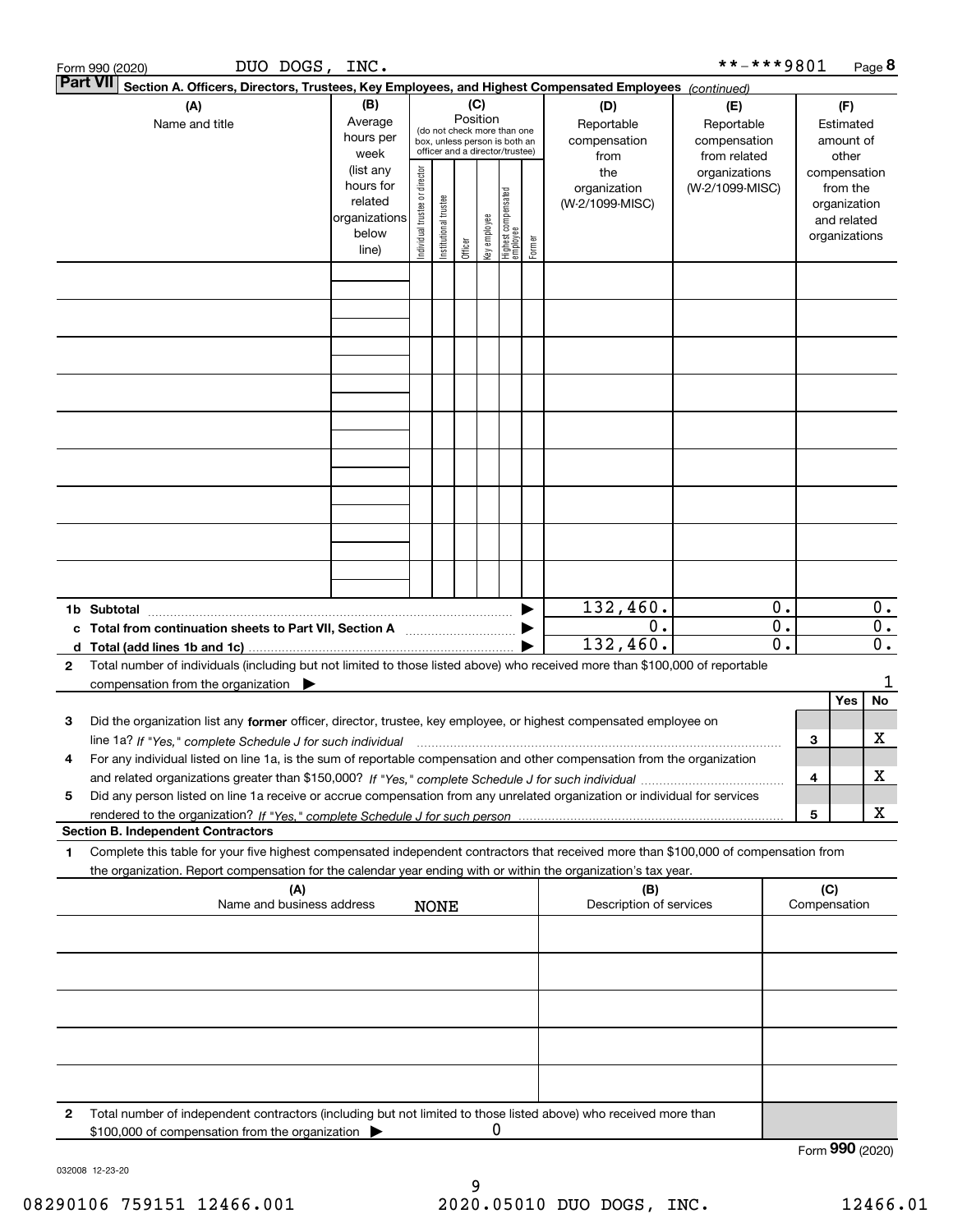|                                                                  | Form 990 (2020)  | DUO DOGS, INC.                                                                                                 |                                  |                                                           | **-***9801                                        | Page 9                                                          |
|------------------------------------------------------------------|------------------|----------------------------------------------------------------------------------------------------------------|----------------------------------|-----------------------------------------------------------|---------------------------------------------------|-----------------------------------------------------------------|
|                                                                  | <b>Part VIII</b> | <b>Statement of Revenue</b>                                                                                    |                                  |                                                           |                                                   |                                                                 |
|                                                                  |                  | Check if Schedule O contains a response or note to any line in this Part VIII                                  |                                  |                                                           |                                                   |                                                                 |
|                                                                  |                  |                                                                                                                | (A)<br>Total revenue             | $\overline{(B)}$<br>Related or exempt<br>function revenue | $\overline{(C)}$<br>Unrelated<br>business revenue | (D)<br>Revenue excluded<br>from tax under<br>sections 512 - 514 |
|                                                                  |                  | 135,477.<br>1a<br>1 a Federated campaigns                                                                      |                                  |                                                           |                                                   |                                                                 |
|                                                                  | b                | 1 <sub>b</sub><br>Membership dues                                                                              |                                  |                                                           |                                                   |                                                                 |
|                                                                  | с                | 6,454.<br>1 <sub>c</sub><br>Fundraising events                                                                 |                                  |                                                           |                                                   |                                                                 |
|                                                                  | d                | 1 <sub>d</sub><br>Related organizations<br>$\overline{\phantom{a}}$                                            |                                  |                                                           |                                                   |                                                                 |
|                                                                  |                  | 167,777.<br>1e<br>Government grants (contributions)                                                            |                                  |                                                           |                                                   |                                                                 |
|                                                                  |                  | f All other contributions, gifts, grants, and<br><u>929,554.</u>                                               |                                  |                                                           |                                                   |                                                                 |
| <b>Contributions, Gifts, Grants</b><br>and Other Similar Amounts |                  | similar amounts not included above<br>1f<br>7,553.<br>$1g$ \$<br>Noncash contributions included in lines 1a-1f |                                  |                                                           |                                                   |                                                                 |
|                                                                  |                  |                                                                                                                | 1, 239, 262.                     |                                                           |                                                   |                                                                 |
|                                                                  |                  | <b>Business Code</b>                                                                                           |                                  |                                                           |                                                   |                                                                 |
|                                                                  | 2a               | 900099<br>ASSISTANCE DOG PROGRAM                                                                               | 6,801.                           | 6,801.                                                    |                                                   |                                                                 |
|                                                                  | b                |                                                                                                                |                                  |                                                           |                                                   |                                                                 |
|                                                                  | c                |                                                                                                                |                                  |                                                           |                                                   |                                                                 |
|                                                                  | d                |                                                                                                                |                                  |                                                           |                                                   |                                                                 |
| Program Service<br>Revenue                                       | е                |                                                                                                                |                                  |                                                           |                                                   |                                                                 |
|                                                                  | a                | All other program service revenue                                                                              | 6,801.                           |                                                           |                                                   |                                                                 |
|                                                                  | 3                | Investment income (including dividends, interest, and                                                          |                                  |                                                           |                                                   |                                                                 |
|                                                                  |                  |                                                                                                                | 25,984.                          |                                                           |                                                   | 25,984.                                                         |
|                                                                  | 4                | Income from investment of tax-exempt bond proceeds                                                             |                                  |                                                           |                                                   |                                                                 |
|                                                                  | 5                |                                                                                                                |                                  |                                                           |                                                   |                                                                 |
|                                                                  |                  | (i) Real<br>(ii) Personal                                                                                      |                                  |                                                           |                                                   |                                                                 |
|                                                                  | 6а               | Gross rents<br>6a<br>.                                                                                         |                                  |                                                           |                                                   |                                                                 |
|                                                                  |                  | 6 <sub>b</sub><br>Less: rental expenses<br>6c<br>Rental income or (loss)                                       |                                  |                                                           |                                                   |                                                                 |
|                                                                  | d                | Net rental income or (loss)                                                                                    |                                  |                                                           |                                                   |                                                                 |
|                                                                  |                  | (i) Securities<br>(ii) Other<br>7 a Gross amount from sales of                                                 |                                  |                                                           |                                                   |                                                                 |
|                                                                  |                  | 25,000.<br>7a  <br>assets other than inventory                                                                 |                                  |                                                           |                                                   |                                                                 |
|                                                                  |                  | <b>b</b> Less: cost or other basis                                                                             |                                  |                                                           |                                                   |                                                                 |
| enueve                                                           |                  | 25,000.<br>7 <sub>b</sub><br>and sales expenses                                                                |                                  |                                                           |                                                   |                                                                 |
|                                                                  |                  | $\overline{0}$ .<br>7c<br>c Gain or (loss)                                                                     | $\overline{0}$ .                 |                                                           |                                                   |                                                                 |
| Other Re                                                         |                  | 8 a Gross income from fundraising events (not                                                                  |                                  |                                                           |                                                   |                                                                 |
|                                                                  |                  | $6,454.$ of<br>including \$                                                                                    |                                  |                                                           |                                                   |                                                                 |
|                                                                  |                  | contributions reported on line 1c). See                                                                        |                                  |                                                           |                                                   |                                                                 |
|                                                                  |                  | 1,017.<br>Part IV, line 18<br>8а                                                                               |                                  |                                                           |                                                   |                                                                 |
|                                                                  |                  | 7,449.<br>8b<br><b>b</b> Less: direct expenses <i>manually contained</i>                                       |                                  |                                                           |                                                   |                                                                 |
|                                                                  |                  | c Net income or (loss) from fundraising events                                                                 | $-6,432.$                        |                                                           |                                                   | $-6,432.$                                                       |
|                                                                  |                  | 9 a Gross income from gaming activities. See                                                                   |                                  |                                                           |                                                   |                                                                 |
|                                                                  |                  | 9а<br>9 <sub>b</sub><br><b>b</b> Less: direct expenses <b>manually</b>                                         |                                  |                                                           |                                                   |                                                                 |
|                                                                  |                  | c Net income or (loss) from gaming activities                                                                  |                                  |                                                           |                                                   |                                                                 |
|                                                                  |                  | 10 a Gross sales of inventory, less returns                                                                    |                                  |                                                           |                                                   |                                                                 |
|                                                                  |                  | $\vert$ 10a 31,697.                                                                                            |                                  |                                                           |                                                   |                                                                 |
|                                                                  |                  | Ο.<br>10bl<br><b>b</b> Less: cost of goods sold                                                                |                                  |                                                           |                                                   |                                                                 |
|                                                                  |                  | c Net income or (loss) from sales of inventory                                                                 | 31,697.                          | 31,697.                                                   |                                                   |                                                                 |
|                                                                  |                  | <b>Business Code</b>                                                                                           |                                  |                                                           |                                                   |                                                                 |
|                                                                  | 11 a             | MISCELLANEOUS<br>900099<br>900099<br>OBEDIENCE                                                                 | 2,223.<br>$\overline{-5}$ , 038. | 2,223.                                                    | $-5,038.$                                         |                                                                 |
| Revenue                                                          | b                |                                                                                                                |                                  |                                                           |                                                   |                                                                 |
| Miscellaneous                                                    | c                |                                                                                                                |                                  |                                                           |                                                   |                                                                 |
|                                                                  |                  |                                                                                                                | $-2,815.$                        |                                                           |                                                   |                                                                 |
|                                                                  | 12               | Total revenue. See instructions                                                                                | 1, 294, 497.                     | 40,721.                                                   | $-5,038.$                                         | 19,552.                                                         |
|                                                                  | 032009 12-23-20  |                                                                                                                |                                  |                                                           |                                                   | Form 990 (2020)                                                 |

032009 12-23-20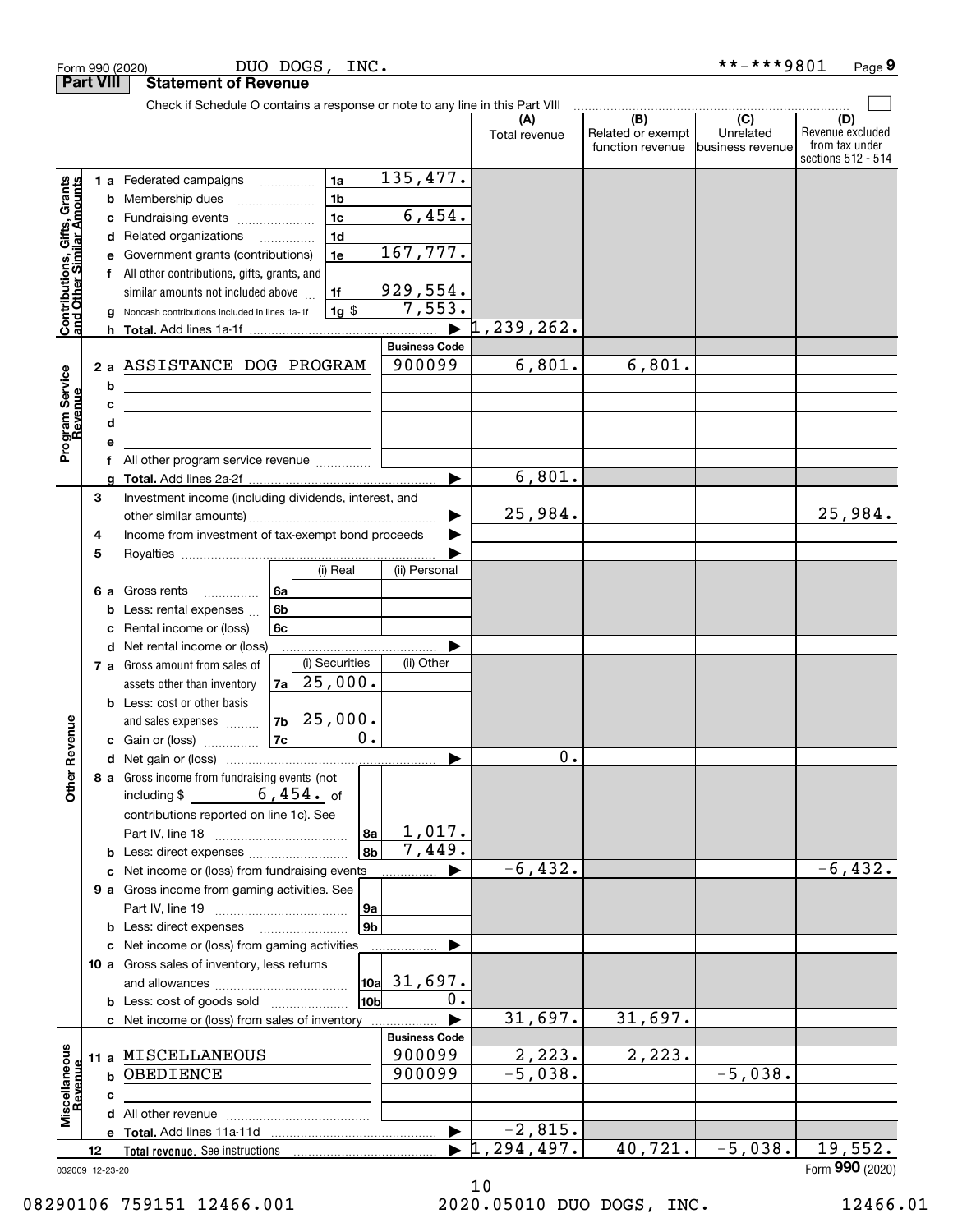Form 990 (2020) DUO DOGS, INC。 \* \* - \* \* \* 9 8 0 1 <sub>Page</sub> **Part IX Statement of Functional Expenses**

|              | Section 501(c)(3) and 501(c)(4) organizations must complete all columns. All other organizations must complete column (A).                                                                                 |                           |                                    |                                           |                                |
|--------------|------------------------------------------------------------------------------------------------------------------------------------------------------------------------------------------------------------|---------------------------|------------------------------------|-------------------------------------------|--------------------------------|
|              | Check if Schedule O contains a response or note to any line in this Part IX                                                                                                                                |                           |                                    |                                           |                                |
|              | Do not include amounts reported on lines 6b,<br>7b, 8b, 9b, and 10b of Part VIII.                                                                                                                          | (A)<br>Total expenses     | (B)<br>Program service<br>expenses | (C)<br>Management and<br>general expenses | (D)<br>Fundraising<br>expenses |
| 1.           | Grants and other assistance to domestic organizations                                                                                                                                                      |                           |                                    |                                           |                                |
|              | and domestic governments. See Part IV, line 21                                                                                                                                                             |                           |                                    |                                           |                                |
| $\mathbf{2}$ | Grants and other assistance to domestic                                                                                                                                                                    |                           |                                    |                                           |                                |
|              | individuals. See Part IV, line 22                                                                                                                                                                          |                           |                                    |                                           |                                |
| 3            | Grants and other assistance to foreign                                                                                                                                                                     |                           |                                    |                                           |                                |
|              | organizations, foreign governments, and foreign                                                                                                                                                            |                           |                                    |                                           |                                |
|              | individuals. See Part IV, lines 15 and 16                                                                                                                                                                  |                           |                                    |                                           |                                |
| 4            | Benefits paid to or for members                                                                                                                                                                            |                           |                                    |                                           |                                |
| 5            | Compensation of current officers, directors,                                                                                                                                                               |                           |                                    |                                           |                                |
|              |                                                                                                                                                                                                            | 178, 329.                 | 156,711.                           | 15,817.                                   | 5,801.                         |
| 6            | Compensation not included above to disqualified                                                                                                                                                            |                           |                                    |                                           |                                |
|              | persons (as defined under section 4958(f)(1)) and                                                                                                                                                          |                           |                                    |                                           |                                |
|              | persons described in section 4958(c)(3)(B)                                                                                                                                                                 |                           |                                    |                                           |                                |
| 7            |                                                                                                                                                                                                            | 435,188.                  | 364,675.                           | 65,851.                                   | 4,662.                         |
| 8            | Pension plan accruals and contributions (include                                                                                                                                                           |                           |                                    |                                           |                                |
|              | section 401(k) and 403(b) employer contributions)                                                                                                                                                          |                           |                                    |                                           |                                |
| 9            |                                                                                                                                                                                                            | $\frac{67,384}{45,538}$ . | 57, 265.                           | 8,970.                                    | 1,149.                         |
| 10           |                                                                                                                                                                                                            |                           | 38,699.                            | 6,062.                                    | 777.                           |
| 11           | Fees for services (nonemployees):                                                                                                                                                                          |                           |                                    |                                           |                                |
| а            |                                                                                                                                                                                                            |                           |                                    |                                           |                                |
| b            |                                                                                                                                                                                                            |                           |                                    |                                           |                                |
| c            |                                                                                                                                                                                                            |                           |                                    |                                           |                                |
| d            | Lobbying                                                                                                                                                                                                   |                           |                                    |                                           |                                |
|              | Professional fundraising services. See Part IV, line 17                                                                                                                                                    |                           |                                    |                                           |                                |
| f            | Investment management fees                                                                                                                                                                                 |                           |                                    |                                           |                                |
| g            | Other. (If line 11g amount exceeds 10% of line 25,<br>column (A) amount, list line 11g expenses on Sch O.)                                                                                                 |                           |                                    |                                           |                                |
| 12           |                                                                                                                                                                                                            |                           |                                    |                                           |                                |
| 13           |                                                                                                                                                                                                            | $\overline{22,677}$ .     | 20,973.                            | 568.                                      | 1,136.                         |
| 14           |                                                                                                                                                                                                            | 17,311.                   | 16,012.                            | 433.                                      | 866.                           |
| 15           |                                                                                                                                                                                                            |                           |                                    |                                           |                                |
| 16           |                                                                                                                                                                                                            | 67, 482.                  | 62,421.                            | 1,687.                                    | 3,374.                         |
| 17           |                                                                                                                                                                                                            | 5,737.                    | $\overline{5,681}$ .               | $\overline{56}$ .                         |                                |
| 18           | Payments of travel or entertainment expenses                                                                                                                                                               |                           |                                    |                                           |                                |
|              | for any federal, state, or local public officials                                                                                                                                                          |                           |                                    |                                           |                                |
| 19           | Conferences, conventions, and meetings                                                                                                                                                                     | $\overline{5,732}$ .      | $\overline{5,303}$ .               | 143.                                      | 286.                           |
| 20           | Interest                                                                                                                                                                                                   |                           |                                    |                                           |                                |
| 21           |                                                                                                                                                                                                            | 118,785.                  | 109,875.                           |                                           |                                |
| 22           | Depreciation, depletion, and amortization                                                                                                                                                                  | 14,348.                   | 13,271.                            | 2,970.<br>359.                            | 5,940.<br>718.                 |
| 23           | Insurance                                                                                                                                                                                                  |                           |                                    |                                           |                                |
| 24           | Other expenses. Itemize expenses not covered<br>above (List miscellaneous expenses on line 24e. If<br>line 24e amount exceeds 10% of line 25, column (A)<br>amount, list line 24e expenses on Schedule O.) |                           |                                    |                                           |                                |
| a            | PROFESSIONAL FEES                                                                                                                                                                                          | 107,427.                  | 99,369.                            | 2,686.                                    | 5,372.                         |
| b            | MISCELLANEOUS                                                                                                                                                                                              | 57,403.                   | $\overline{55,570}$ .              | 611.                                      | 1,222.                         |
|              | VETERINARY FEES                                                                                                                                                                                            | 25,651.                   | 25,651.                            |                                           |                                |
| d            | BANK CHARGES & INVESTME                                                                                                                                                                                    | 14,698.                   | 12,490.                            | 1,957.                                    | $\overline{251}$ .             |
|              | e All other expenses                                                                                                                                                                                       | 48,853.                   | 45,710.                            | 1,812.                                    | 1,331.                         |
| 25           | Total functional expenses. Add lines 1 through 24e                                                                                                                                                         | 1,232,543.                | 1,089,676.                         | 109,982.                                  | 32,885.                        |
| 26           | Joint costs. Complete this line only if the organization                                                                                                                                                   |                           |                                    |                                           |                                |
|              | reported in column (B) joint costs from a combined                                                                                                                                                         |                           |                                    |                                           |                                |
|              | educational campaign and fundraising solicitation.                                                                                                                                                         |                           |                                    |                                           |                                |
|              | Check here $\blacktriangleright$<br>if following SOP 98-2 (ASC 958-720)                                                                                                                                    |                           |                                    |                                           |                                |

032010 12-23-20

11 08290106 759151 12466.001 2020.05010 DUO DOGS, INC. 12466.01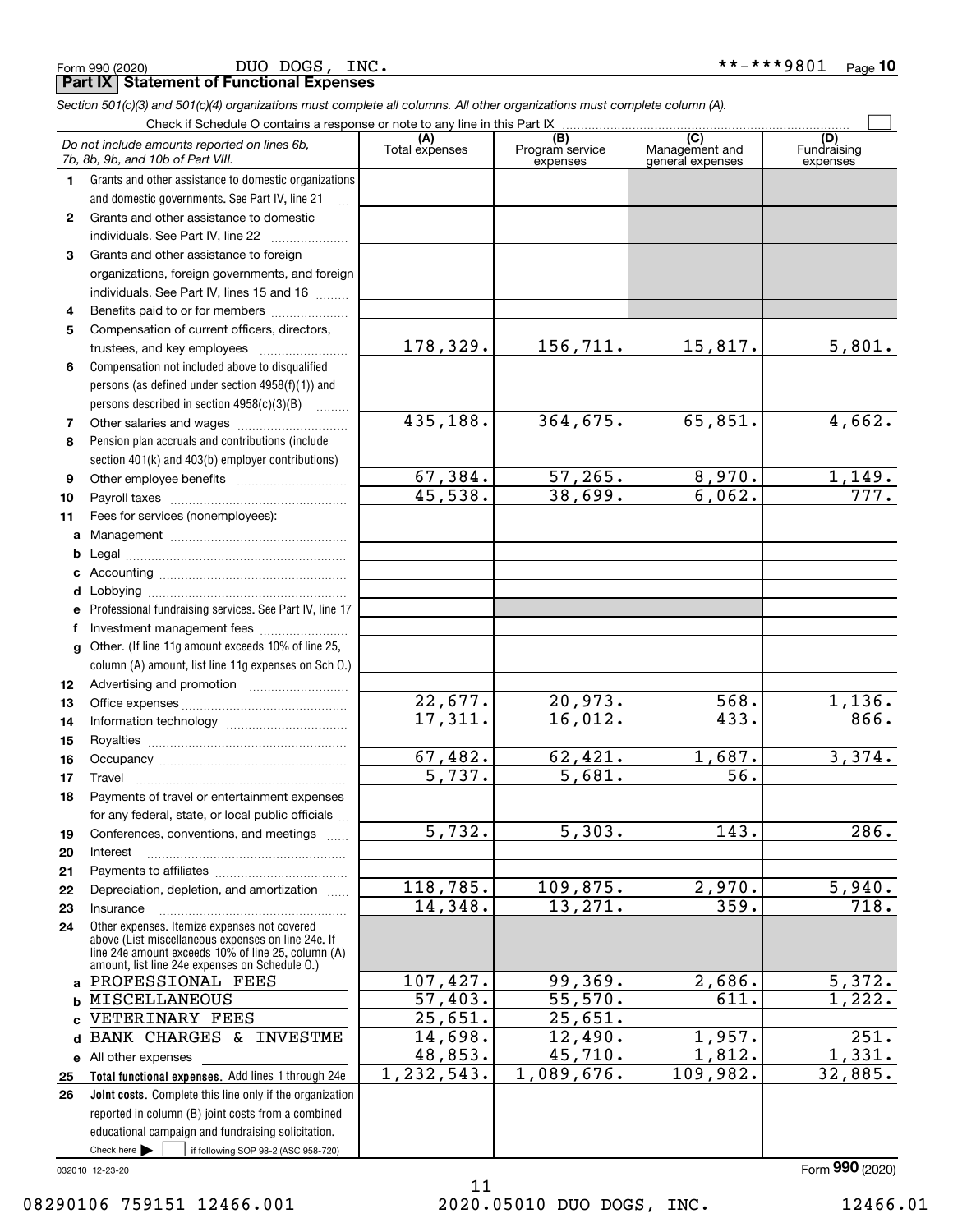|                             |          | Check if Schedule O contains a response or note to any line in this Part X [11] manumeron contains manumeron contains a response or note to any line in this Part X [11] manumeron contains a response or note to any line in |         |                           |                 |                          |
|-----------------------------|----------|-------------------------------------------------------------------------------------------------------------------------------------------------------------------------------------------------------------------------------|---------|---------------------------|-----------------|--------------------------|
|                             |          |                                                                                                                                                                                                                               |         | (A)<br>Beginning of year  |                 | (B)<br>End of year       |
|                             | 1        |                                                                                                                                                                                                                               |         | 720, 202.                 | $\mathbf{1}$    | 868,223.                 |
|                             | 2        |                                                                                                                                                                                                                               |         |                           | $\mathbf{2}$    |                          |
|                             | 3        |                                                                                                                                                                                                                               |         | 112,616.                  | 3               | 122, 119.                |
|                             | 4        |                                                                                                                                                                                                                               |         |                           | 4               |                          |
|                             | 5        | Loans and other receivables from any current or former officer, director,                                                                                                                                                     |         |                           |                 |                          |
|                             |          | trustee, key employee, creator or founder, substantial contributor, or 35%                                                                                                                                                    |         |                           |                 |                          |
|                             |          | controlled entity or family member of any of these persons                                                                                                                                                                    |         |                           | 5               |                          |
|                             | 6        | Loans and other receivables from other disqualified persons (as defined                                                                                                                                                       |         |                           |                 |                          |
|                             |          | under section 4958(f)(1)), and persons described in section 4958(c)(3)(B)                                                                                                                                                     | 1.1.1.1 |                           | 6               |                          |
|                             | 7        |                                                                                                                                                                                                                               |         |                           | $\overline{7}$  |                          |
| Assets                      | 8        |                                                                                                                                                                                                                               |         |                           | 8               |                          |
|                             | 9        | Prepaid expenses and deferred charges                                                                                                                                                                                         |         | 15,889.                   | $\mathbf{9}$    | 54,337.                  |
|                             |          | <b>10a</b> Land, buildings, and equipment: cost or other                                                                                                                                                                      |         |                           |                 |                          |
|                             |          |                                                                                                                                                                                                                               |         |                           |                 |                          |
|                             |          | <b>b</b> Less: accumulated depreciation<br>. 1                                                                                                                                                                                |         | 4,189,908.                | 10 <sub>c</sub> | 4,071,123.<br>1,223,948. |
|                             | 11       |                                                                                                                                                                                                                               |         | 1,019,416.                | 11              |                          |
|                             | 12       |                                                                                                                                                                                                                               |         |                           | 12              |                          |
|                             | 13       |                                                                                                                                                                                                                               |         |                           | 13              |                          |
|                             | 14       |                                                                                                                                                                                                                               |         |                           | 14              |                          |
|                             | 15       |                                                                                                                                                                                                                               |         | 256.                      | 15              | 166.                     |
|                             | 16       |                                                                                                                                                                                                                               |         | 6,058,287.                | 16              | 6, 339, 916.             |
|                             | 17       |                                                                                                                                                                                                                               |         | 49,335.                   | 17              | 31,613.                  |
|                             | 18       |                                                                                                                                                                                                                               |         |                           | 18              |                          |
|                             | 19       | Deferred revenue manual contracts and contracts are all the manual contracts and contracts are contracted and c                                                                                                               |         |                           | 19              |                          |
|                             | 20       |                                                                                                                                                                                                                               |         |                           | 20              |                          |
|                             | 21       | Escrow or custodial account liability. Complete Part IV of Schedule D                                                                                                                                                         |         |                           | 21              |                          |
|                             | 22       | Loans and other payables to any current or former officer, director,                                                                                                                                                          |         |                           |                 |                          |
| Liabilities                 |          | trustee, key employee, creator or founder, substantial contributor, or 35%                                                                                                                                                    |         |                           |                 |                          |
|                             |          | controlled entity or family member of any of these persons                                                                                                                                                                    |         |                           | 22              |                          |
|                             | 23       | Secured mortgages and notes payable to unrelated third parties                                                                                                                                                                |         |                           | 23              |                          |
|                             | 24       | Unsecured notes and loans payable to unrelated third parties                                                                                                                                                                  |         |                           | 24              |                          |
|                             | 25       | Other liabilities (including federal income tax, payables to related third                                                                                                                                                    |         |                           |                 |                          |
|                             |          | parties, and other liabilities not included on lines 17-24). Complete Part X                                                                                                                                                  |         | 163, 342.                 |                 |                          |
|                             |          | of Schedule D                                                                                                                                                                                                                 |         | 212,677.                  | 25              | 165, 422.<br>197,035.    |
|                             | 26       |                                                                                                                                                                                                                               |         |                           | 26              |                          |
|                             |          | Organizations that follow FASB ASC 958, check here $\blacktriangleright \boxed{X}$                                                                                                                                            |         |                           |                 |                          |
|                             |          | and complete lines 27, 28, 32, and 33.                                                                                                                                                                                        |         | 5,565,436.                | 27              | 5,859,911.               |
|                             | 27       |                                                                                                                                                                                                                               |         | 280,174.                  | 28              | 282,970.                 |
|                             | 28       | Organizations that do not follow FASB ASC 958, check here ▶ □                                                                                                                                                                 |         |                           |                 |                          |
|                             |          | and complete lines 29 through 33.                                                                                                                                                                                             |         |                           |                 |                          |
|                             |          |                                                                                                                                                                                                                               |         |                           |                 |                          |
|                             | 29       | Paid-in or capital surplus, or land, building, or equipment fund                                                                                                                                                              |         |                           | 29<br>30        |                          |
| Net Assets or Fund Balances | 30       | Retained earnings, endowment, accumulated income, or other funds                                                                                                                                                              |         |                           | 31              |                          |
|                             | 31<br>32 |                                                                                                                                                                                                                               |         | $\overline{5,845}$ , 610. | 32              | 6, 142, 881.             |
|                             | 33       |                                                                                                                                                                                                                               |         | 6,058,287.                | 33              | 6, 339, 916.             |
|                             |          |                                                                                                                                                                                                                               |         |                           |                 |                          |

Form (2020) **990**

#### Form 990 (2020) DUO DOGS, I.NC. \* \* - \* \* \* 9 8 U I Page **Part X Balance Sheet** DUO DOGS, INC.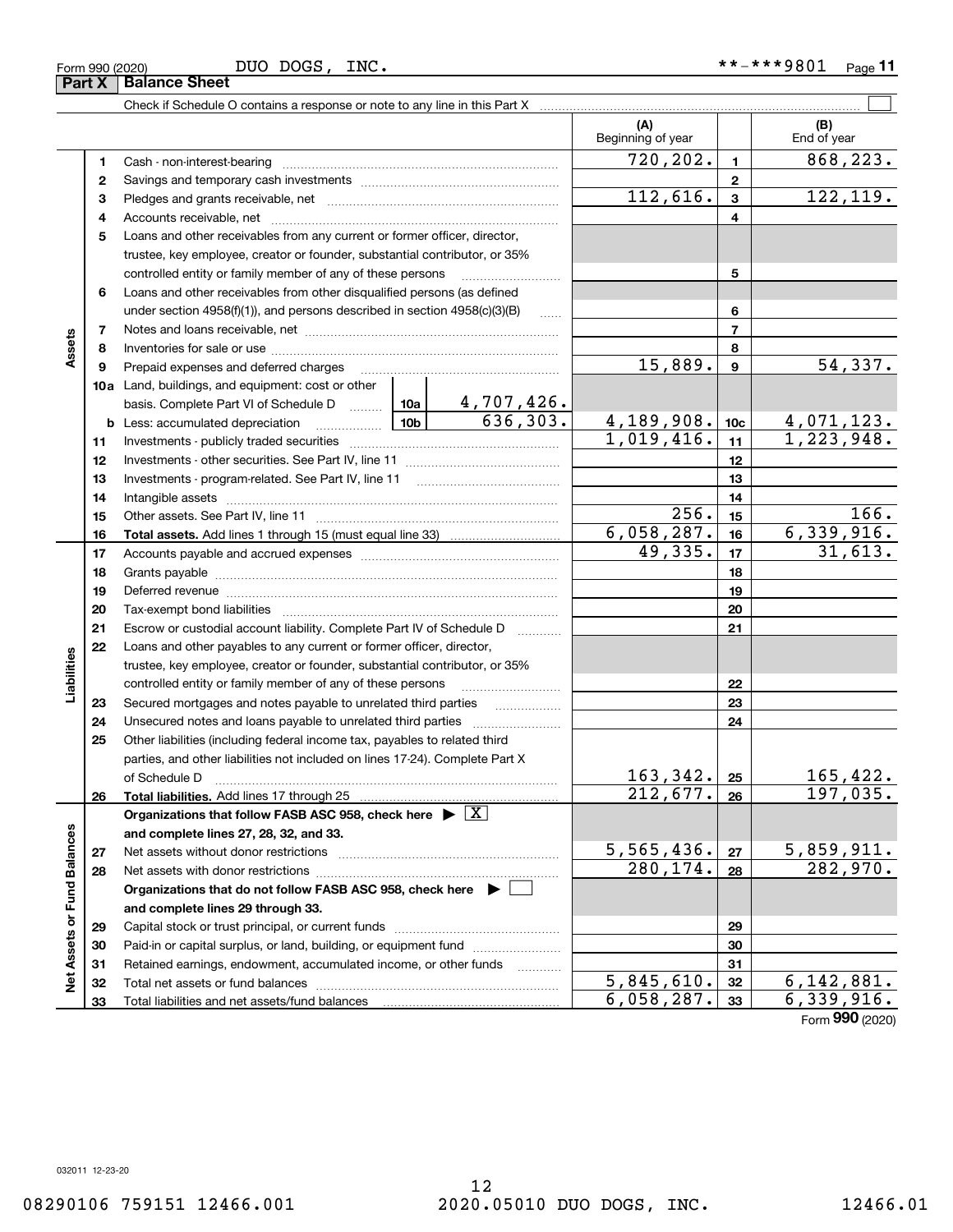| Form 990 (2020) | DUO DOGS, INC.                                                                                                                  | **-***9801              |                |             | Page 12                 |
|-----------------|---------------------------------------------------------------------------------------------------------------------------------|-------------------------|----------------|-------------|-------------------------|
| Part XI         | <b>Reconciliation of Net Assets</b>                                                                                             |                         |                |             |                         |
|                 |                                                                                                                                 |                         |                |             |                         |
|                 |                                                                                                                                 |                         |                |             |                         |
| 1               | Total revenue (must equal Part VIII, column (A), line 12)                                                                       | 1.                      | 1,294,497.     |             |                         |
| 2               |                                                                                                                                 | $\mathbf{2}$            | 1, 232, 543.   |             |                         |
| 3               | Revenue less expenses. Subtract line 2 from line 1                                                                              | 3                       |                |             | 61,954.                 |
| 4               |                                                                                                                                 | $\overline{\mathbf{4}}$ | 5,845,610.     |             |                         |
| 5               |                                                                                                                                 | 5                       |                |             | 235,317.                |
| 6               |                                                                                                                                 | 6                       |                |             |                         |
| 7               |                                                                                                                                 | $\overline{7}$          |                |             |                         |
| 8               | Prior period adjustments                                                                                                        | 8                       |                |             |                         |
| 9               | Other changes in net assets or fund balances (explain on Schedule O)                                                            | 9                       |                |             | 0.                      |
| 10              | Net assets or fund balances at end of year. Combine lines 3 through 9 (must equal Part X, line 32,                              |                         |                |             |                         |
| column (B))     |                                                                                                                                 | 10                      | 6,142,881.     |             |                         |
|                 | Part XII Financial Statements and Reporting                                                                                     |                         |                |             |                         |
|                 |                                                                                                                                 |                         |                |             | $\overline{\mathbf{X}}$ |
|                 |                                                                                                                                 |                         |                | Yes         | <b>No</b>               |
| 1               | $\boxed{\mathbf{X}}$ Accrual<br>Accounting method used to prepare the Form 990: <u>[</u> Cash<br>Other                          |                         |                |             |                         |
|                 | If the organization changed its method of accounting from a prior year or checked "Other," explain in Schedule O.               |                         |                |             |                         |
|                 | 2a Were the organization's financial statements compiled or reviewed by an independent accountant?                              |                         | 2a             |             | х                       |
|                 | If "Yes," check a box below to indicate whether the financial statements for the year were compiled or reviewed on a            |                         |                |             |                         |
|                 | separate basis, consolidated basis, or both:                                                                                    |                         |                |             |                         |
|                 | Separate basis<br>Consolidated basis<br>Both consolidated and separate basis                                                    |                         |                |             |                         |
|                 | <b>b</b> Were the organization's financial statements audited by an independent accountant?                                     |                         | 2 <sub>b</sub> | $\mathbf X$ |                         |
|                 | If "Yes," check a box below to indicate whether the financial statements for the year were audited on a separate basis,         |                         |                |             |                         |
|                 | consolidated basis, or both:                                                                                                    |                         |                |             |                         |
|                 | $\lfloor x \rfloor$ Separate basis<br>Consolidated basis<br>Both consolidated and separate basis                                |                         |                |             |                         |
|                 | c If "Yes" to line 2a or 2b, does the organization have a committee that assumes responsibility for oversight of the audit,     |                         |                |             |                         |
|                 |                                                                                                                                 |                         | 2c             | х           |                         |
|                 | If the organization changed either its oversight process or selection process during the tax year, explain on Schedule O.       |                         |                |             |                         |
|                 | 3a As a result of a federal award, was the organization required to undergo an audit or audits as set forth in the Single Audit |                         |                |             |                         |
|                 |                                                                                                                                 |                         | 3a             |             | x                       |
|                 | b If "Yes," did the organization undergo the required audit or audits? If the organization did not undergo the required audit   |                         |                |             |                         |
|                 |                                                                                                                                 |                         | 3 <sub>b</sub> | 000         |                         |

Form (2020) **990**

032012 12-23-20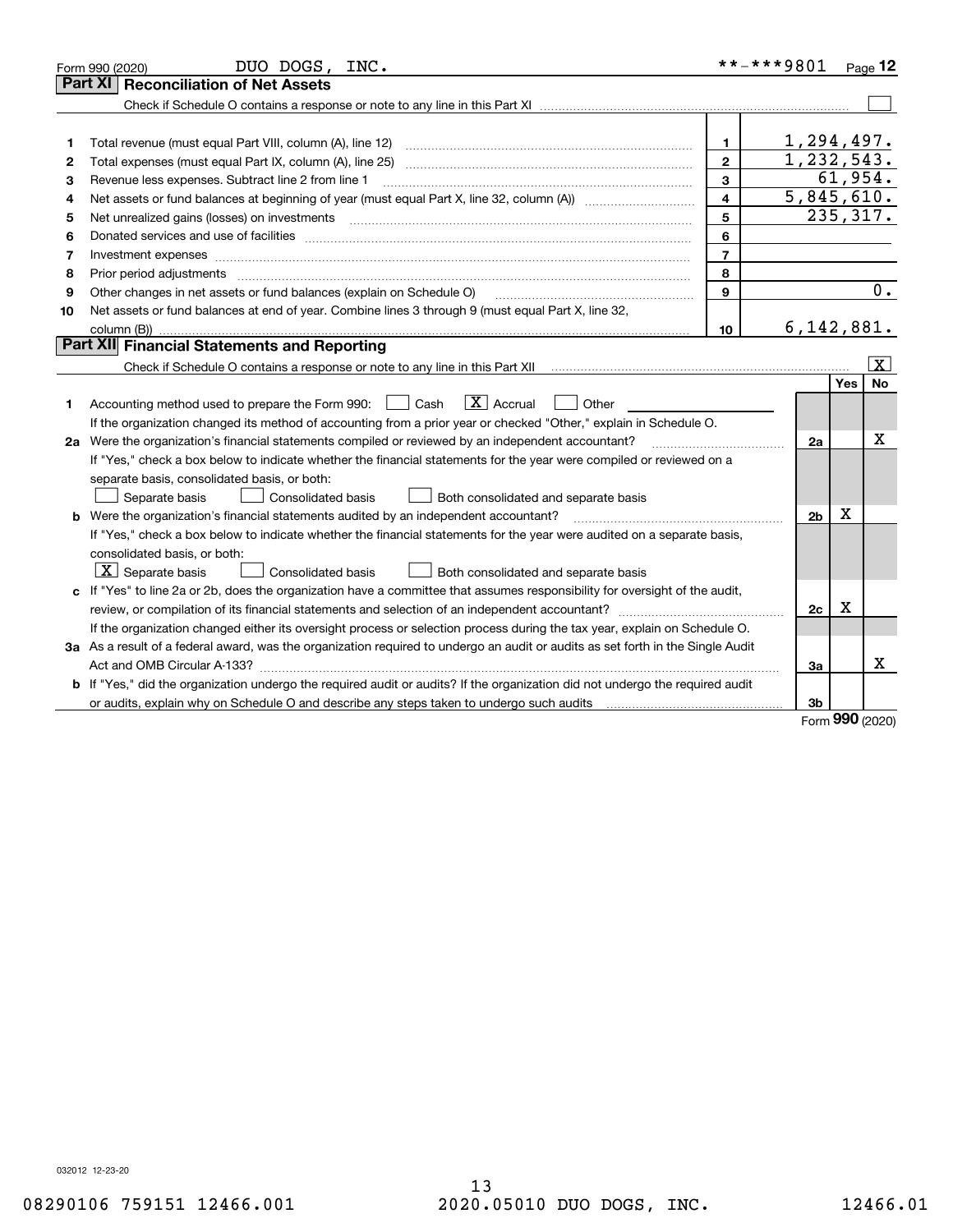| <b>SCHEDULE A</b> |  |
|-------------------|--|
|-------------------|--|

Department of the Treasury Internal Revenue Service

| (Form 990 or 990-EZ) |  |  |  |  |
|----------------------|--|--|--|--|
|----------------------|--|--|--|--|

## **Public Charity Status and Public Support**

**Complete if the organization is a section 501(c)(3) organization or a section 4947(a)(1) nonexempt charitable trust. | Attach to Form 990 or Form 990-EZ.**   $\blacktriangleright$  Go to

**Name of the organization Employer identification** number

| www.irs.gov/Form990 for instructions and the latest information. |  |  |  |
|------------------------------------------------------------------|--|--|--|
|------------------------------------------------------------------|--|--|--|

| OMB No. 1545-0047                   |
|-------------------------------------|
| 2020                                |
| <b>Open to Public</b><br>Inspection |

\*\*-\*\*\*9801

|         | DUO DOGS, INC.                                                                                                                               | **-***9801 |
|---------|----------------------------------------------------------------------------------------------------------------------------------------------|------------|
| Part I  | Reason for Public Charity Status. (All organizations must complete this part.) See instructions.                                             |            |
|         | The organization is not a private foundation because it is: (For lines 1 through 12, check only one box.)                                    |            |
|         | A church, convention of churches, or association of churches described in section 170(b)(1)(A)(i).                                           |            |
| 2       | A school described in section 170(b)(1)(A)(ii). (Attach Schedule E (Form 990 or 990-EZ).)                                                    |            |
| з       | A hospital or a cooperative hospital service organization described in section 170(b)(1)(A)(iii).                                            |            |
| 4       | A medical research organization operated in conjunction with a hospital described in section 170(b)(1)(A)(iii). Enter the hospital's name,   |            |
|         | city, and state:                                                                                                                             |            |
| 5       | An organization operated for the benefit of a college or university owned or operated by a governmental unit described in                    |            |
|         | section 170(b)(1)(A)(iv). (Complete Part II.)                                                                                                |            |
| 6       | A federal, state, or local government or governmental unit described in section 170(b)(1)(A)(v).                                             |            |
| X <br>7 | An organization that normally receives a substantial part of its support from a governmental unit or from the general public described in    |            |
|         | section 170(b)(1)(A)(vi). (Complete Part II.)                                                                                                |            |
| 8       | A community trust described in section 170(b)(1)(A)(vi). (Complete Part II.)                                                                 |            |
| 9       | An agricultural research organization described in section 170(b)(1)(A)(ix) operated in conjunction with a land-grant college                |            |
|         | or university or a non-land-grant college of agriculture (see instructions). Enter the name, city, and state of the college or               |            |
|         | university:                                                                                                                                  |            |
| 10      | An organization that normally receives (1) more than 33 1/3% of its support from contributions, membership fees, and gross receipts from     |            |
|         | activities related to its exempt functions, subject to certain exceptions; and (2) no more than 33 1/3% of its support from gross investment |            |
|         | income and unrelated business taxable income (less section 511 tax) from businesses acquired by the organization after June 30, 1975.        |            |
|         | See section 509(a)(2). (Complete Part III.)                                                                                                  |            |
| 11      | An organization organized and operated exclusively to test for public safety. See section 509(a)(4).                                         |            |
| 12      | An organization organized and operated exclusively for the benefit of, to perform the functions of, or to carry out the purposes of one or   |            |
|         | more publicly supported organizations described in section 509(a)(1) or section 509(a)(2). See section 509(a)(3). Check the box in           |            |
|         | lines 12a through 12d that describes the type of supporting organization and complete lines 12e, 12f, and 12g.                               |            |
| я       | <b>Type I</b> A supporting organization operated supervised or controlled by its supported organization(s) typically by giving               |            |

**aType I.** A supporting organization operated, supervised, or controlled by its supported organization(s), typically by giving organization. **You must complete Part IV, Sections A and B.** and complete lines 12e, 12f, and 12g. the supported organization(s) the power to regularly appoint or elect a majority of the directors or trustees of the supporting  $\mathcal{L}^{\text{max}}$ 

|  | <b>b</b> $\Box$ <b>Type II.</b> A supporting organization supervised or controlled in connection with its supported organization(s), by having |
|--|------------------------------------------------------------------------------------------------------------------------------------------------|
|  | control or management of the supporting organization vested in the same persons that control or manage the supported                           |
|  | organization(s). You must complete Part IV. Sections A and C.                                                                                  |

|  | c <b>Type III functionally integrated.</b> A supporting organization operated in connection with, and functionally integrated with, |  |  |  |
|--|-------------------------------------------------------------------------------------------------------------------------------------|--|--|--|
|  | its supported organization(s) (see instructions). You must complete Part IV, Sections A, D, and E.                                  |  |  |  |

**dType III non-functionally integrated.** A supporting organization operated in connection with its supported organization(s) requirement (see instructions). **You must complete Part IV, Sections A and D, and Part V.** that is not functionally integrated. The organization generally must satisfy a distribution requirement and an attentiveness  $\mathcal{L}^{\text{max}}$ 

**e**Check this box if the organization received a written determination from the IRS that it is a Type I, Type II, Type III functionally integrated, or Type III non-functionally integrated supporting organization.  $\mathcal{L}^{\text{max}}$ 

**f**Enter the number of supported organizations ~~~~~~~~~~~~~~~~~~~~~~~~~~~~~~~~~~~~~

| Provide the following information about the supported organization(s). |          |                            |                                                                |     |                            |                            |  |  |  |  |
|------------------------------------------------------------------------|----------|----------------------------|----------------------------------------------------------------|-----|----------------------------|----------------------------|--|--|--|--|
| (i) Name of supported                                                  | (ii) EIN | (iii) Type of organization | (iv) Is the organization listed<br>in your governing document? |     | (v) Amount of monetary     | (vi) Amount of other       |  |  |  |  |
| organization                                                           |          | (described on lines 1-10   | Yes                                                            | No. | support (see instructions) | support (see instructions) |  |  |  |  |
|                                                                        |          | above (see instructions))  |                                                                |     |                            |                            |  |  |  |  |
|                                                                        |          |                            |                                                                |     |                            |                            |  |  |  |  |
|                                                                        |          |                            |                                                                |     |                            |                            |  |  |  |  |
|                                                                        |          |                            |                                                                |     |                            |                            |  |  |  |  |
|                                                                        |          |                            |                                                                |     |                            |                            |  |  |  |  |
|                                                                        |          |                            |                                                                |     |                            |                            |  |  |  |  |
|                                                                        |          |                            |                                                                |     |                            |                            |  |  |  |  |
|                                                                        |          |                            |                                                                |     |                            |                            |  |  |  |  |
|                                                                        |          |                            |                                                                |     |                            |                            |  |  |  |  |
|                                                                        |          |                            |                                                                |     |                            |                            |  |  |  |  |
|                                                                        |          |                            |                                                                |     |                            |                            |  |  |  |  |
|                                                                        |          |                            |                                                                |     |                            |                            |  |  |  |  |
|                                                                        |          |                            |                                                                |     |                            |                            |  |  |  |  |
| Total                                                                  |          |                            |                                                                |     |                            |                            |  |  |  |  |

LHA For Paperwork Reduction Act Notice, see the Instructions for Form 990 or 990-EZ. <sub>032021</sub> o1-25-21 Schedule A (Form 990 or 990-EZ) 2020

08290106 759151 12466.001 2020.05010 DUO DOGS, INC. 12466.01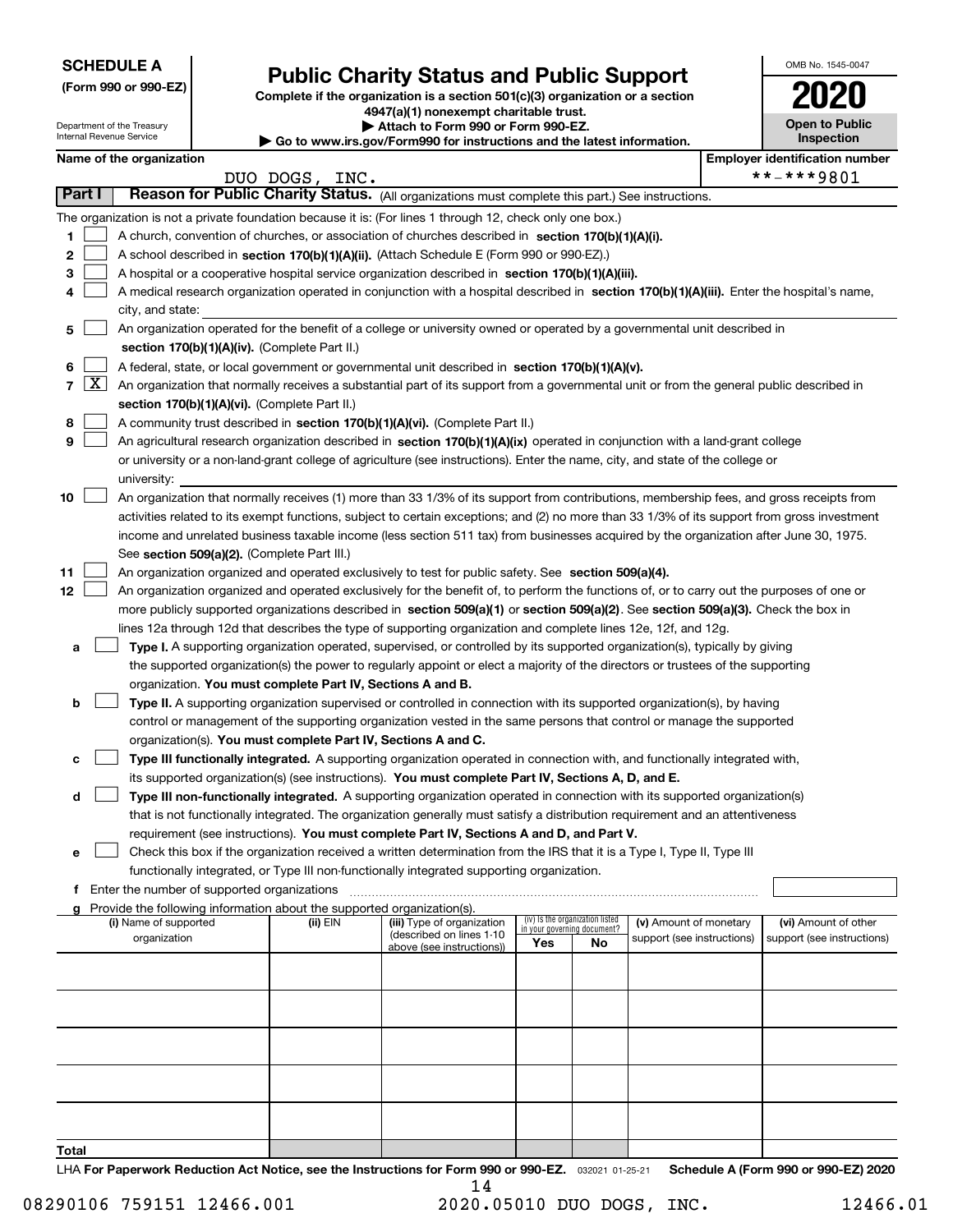#### Schedule A (Form 990 or 990-EZ) 2020 Page DUO DOGS, INC. \*\*-\*\*\*9801

**Part II** Support Schedule for Organizations Described in Sections 170(b)(1)(A)(iv) and 170(b)(1)(A)(vi)

(Complete only if you checked the box on line 5, 7, or 8 of Part I or if the organization failed to qualify under Part III. If the organization fails to qualify under the tests listed below, please complete Part III.)

|    | <b>Section A. Public Support</b>                                                                                                           |          |            |            |            |                                            |                                          |
|----|--------------------------------------------------------------------------------------------------------------------------------------------|----------|------------|------------|------------|--------------------------------------------|------------------------------------------|
|    | Calendar year (or fiscal year beginning in)                                                                                                | (a) 2016 | (b) 2017   | $(c)$ 2018 | $(d)$ 2019 | (e) 2020                                   | (f) Total                                |
|    | 1 Gifts, grants, contributions, and                                                                                                        |          |            |            |            |                                            |                                          |
|    | membership fees received. (Do not                                                                                                          |          |            |            |            |                                            |                                          |
|    | include any "unusual grants.")                                                                                                             | 1134682. | 1301692.   | 1272175.   | 1227936.   | 1239262.                                   | 6175747.                                 |
|    | 2 Tax revenues levied for the organ-                                                                                                       |          |            |            |            |                                            |                                          |
|    | ization's benefit and either paid to                                                                                                       |          |            |            |            |                                            |                                          |
|    | or expended on its behalf                                                                                                                  |          |            |            |            |                                            |                                          |
|    | 3 The value of services or facilities                                                                                                      |          |            |            |            |                                            |                                          |
|    | furnished by a governmental unit to                                                                                                        |          |            |            |            |                                            |                                          |
|    | the organization without charge                                                                                                            |          |            |            |            |                                            |                                          |
|    | 4 Total. Add lines 1 through 3                                                                                                             | 1134682. | 1301692.   | 1272175.   | 1227936.   | 1239262.                                   | 6175747.                                 |
| 5. | The portion of total contributions                                                                                                         |          |            |            |            |                                            |                                          |
|    | by each person (other than a                                                                                                               |          |            |            |            |                                            |                                          |
|    | governmental unit or publicly                                                                                                              |          |            |            |            |                                            |                                          |
|    | supported organization) included                                                                                                           |          |            |            |            |                                            |                                          |
|    | on line 1 that exceeds 2% of the                                                                                                           |          |            |            |            |                                            |                                          |
|    | amount shown on line 11,                                                                                                                   |          |            |            |            |                                            |                                          |
|    | column (f)                                                                                                                                 |          |            |            |            |                                            | 1062303.                                 |
|    | 6 Public support. Subtract line 5 from line 4.                                                                                             |          |            |            |            |                                            | 5113444.                                 |
|    | <b>Section B. Total Support</b>                                                                                                            |          |            |            |            |                                            |                                          |
|    | Calendar year (or fiscal year beginning in)                                                                                                | (a) 2016 | $(b)$ 2017 | $(c)$ 2018 | $(d)$ 2019 | (e) 2020                                   | (f) Total                                |
|    | <b>7</b> Amounts from line 4                                                                                                               | 1134682. | 1301692.   | 1272175.   | 1227936.   | 1239262.                                   | 6175747.                                 |
|    | 8 Gross income from interest,                                                                                                              |          |            |            |            |                                            |                                          |
|    | dividends, payments received on                                                                                                            |          |            |            |            |                                            |                                          |
|    | securities loans, rents, royalties,                                                                                                        |          |            |            |            |                                            |                                          |
|    | and income from similar sources                                                                                                            | 7,771.   | 19, 158.   | 32, 356.   | 32,598.    | 25,984.                                    | 117,867.                                 |
|    | <b>9</b> Net income from unrelated business                                                                                                |          |            |            |            |                                            |                                          |
|    | activities, whether or not the                                                                                                             |          |            |            |            |                                            |                                          |
|    | business is regularly carried on                                                                                                           | 20,941.  | 1,527.     |            |            | $-5,803.$ $-50,128.$ $-23,983.$ $-57,446.$ |                                          |
|    | 10 Other income. Do not include gain                                                                                                       |          |            |            |            |                                            |                                          |
|    | or loss from the sale of capital                                                                                                           |          |            |            |            |                                            |                                          |
|    | assets (Explain in Part VI.)                                                                                                               | 1,746.   | 2,600.     | 12,575.    | 2,032.     | $-5$ , 040 $\boldsymbol{\cdot}$ $\vert$    | 13,913.                                  |
|    | 11 Total support. Add lines 7 through 10                                                                                                   |          |            |            |            |                                            | 6250081.                                 |
| 12 | Gross receipts from related activities, etc. (see instructions)                                                                            |          |            |            |            | 12                                         | $\overline{595,167}$ .                   |
|    | 13 First 5 years. If the Form 990 is for the organization's first, second, third, fourth, or fifth tax year as a section 501(c)(3)         |          |            |            |            |                                            |                                          |
|    | organization, check this box and stop here                                                                                                 |          |            |            |            |                                            |                                          |
|    | <b>Section C. Computation of Public Support Percentage</b>                                                                                 |          |            |            |            |                                            |                                          |
|    |                                                                                                                                            |          |            |            |            | 14                                         | 81.81<br>%                               |
| 15 |                                                                                                                                            |          |            |            |            | 15                                         | 70.56<br>%                               |
|    | 16a 33 1/3% support test - 2020. If the organization did not check the box on line 13, and line 14 is 33 1/3% or more, check this box and  |          |            |            |            |                                            |                                          |
|    | stop here. The organization qualifies as a publicly supported organization                                                                 |          |            |            |            |                                            | $\blacktriangleright$ $\boxed{\text{X}}$ |
|    | b 33 1/3% support test - 2019. If the organization did not check a box on line 13 or 16a, and line 15 is 33 1/3% or more, check this box   |          |            |            |            |                                            |                                          |
|    | and stop here. The organization qualifies as a publicly supported organization                                                             |          |            |            |            |                                            |                                          |
|    | 17a 10% -facts-and-circumstances test - 2020. If the organization did not check a box on line 13, 16a, or 16b, and line 14 is 10% or more, |          |            |            |            |                                            |                                          |
|    | and if the organization meets the facts-and-circumstances test, check this box and stop here. Explain in Part VI how the organization      |          |            |            |            |                                            |                                          |
|    | meets the facts-and-circumstances test. The organization qualifies as a publicly supported organization                                    |          |            |            |            |                                            |                                          |
|    | b 10% -facts-and-circumstances test - 2019. If the organization did not check a box on line 13, 16a, 16b, or 17a, and line 15 is 10% or    |          |            |            |            |                                            |                                          |
|    | more, and if the organization meets the facts-and-circumstances test, check this box and stop here. Explain in Part VI how the             |          |            |            |            |                                            |                                          |
|    | organization meets the facts-and-circumstances test. The organization qualifies as a publicly supported organization                       |          |            |            |            |                                            |                                          |
|    |                                                                                                                                            |          |            |            |            |                                            |                                          |
| 18 | Private foundation. If the organization did not check a box on line 13, 16a, 16b, 17a, or 17b, check this box and see instructions         |          |            |            |            |                                            |                                          |

**Schedule A (Form 990 or 990-EZ) 2020**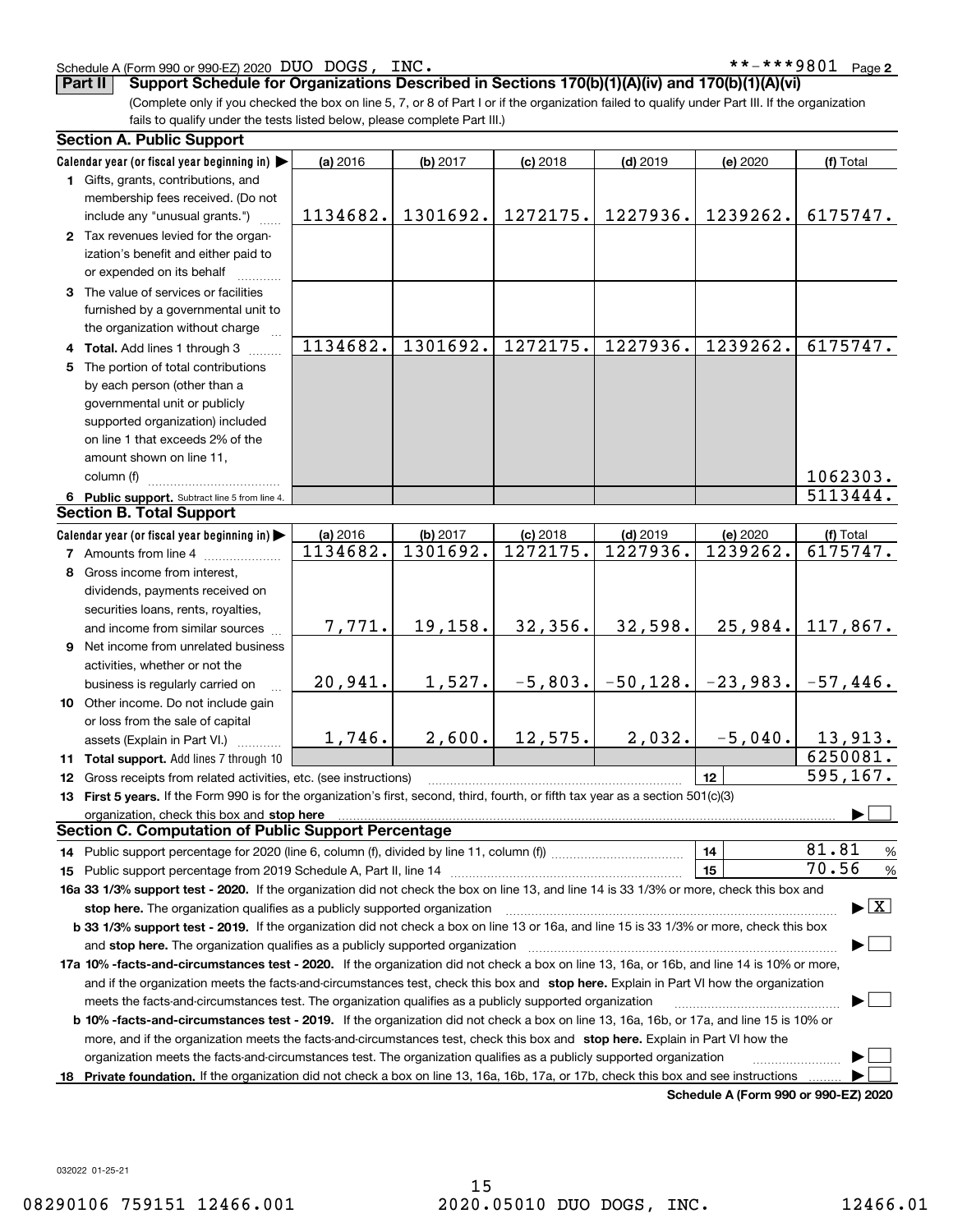|  | Schedule A (Form 990 or 990-EZ) 2020 $\,$ DUO | DOGS, | INC. | ***9801<br>**_ | Page 3 |
|--|-----------------------------------------------|-------|------|----------------|--------|
|  |                                               |       |      |                |        |

## **Part III Support Schedule for Organizations Described in Section 509(a)(2)**

(Complete only if you checked the box on line 10 of Part I or if the organization failed to qualify under Part II. If the organization fails to qualify under the tests listed below, please complete Part II.)

| <b>Section A. Public Support</b>                                                                                                                                                                                                     |          |          |            |            |          |                                      |
|--------------------------------------------------------------------------------------------------------------------------------------------------------------------------------------------------------------------------------------|----------|----------|------------|------------|----------|--------------------------------------|
| Calendar year (or fiscal year beginning in) $\blacktriangleright$                                                                                                                                                                    | (a) 2016 | (b) 2017 | $(c)$ 2018 | $(d)$ 2019 | (e) 2020 | (f) Total                            |
| 1 Gifts, grants, contributions, and                                                                                                                                                                                                  |          |          |            |            |          |                                      |
| membership fees received. (Do not                                                                                                                                                                                                    |          |          |            |            |          |                                      |
| include any "unusual grants.")                                                                                                                                                                                                       |          |          |            |            |          |                                      |
| 2 Gross receipts from admissions,<br>merchandise sold or services per-<br>formed, or facilities furnished in<br>any activity that is related to the<br>organization's tax-exempt purpose                                             |          |          |            |            |          |                                      |
| 3 Gross receipts from activities that<br>are not an unrelated trade or bus-                                                                                                                                                          |          |          |            |            |          |                                      |
| iness under section 513                                                                                                                                                                                                              |          |          |            |            |          |                                      |
| 4 Tax revenues levied for the organ-<br>ization's benefit and either paid to<br>or expended on its behalf<br>.                                                                                                                       |          |          |            |            |          |                                      |
| 5 The value of services or facilities<br>furnished by a governmental unit to<br>the organization without charge                                                                                                                      |          |          |            |            |          |                                      |
| <b>6 Total.</b> Add lines 1 through 5                                                                                                                                                                                                |          |          |            |            |          |                                      |
| 7a Amounts included on lines 1, 2, and<br>3 received from disqualified persons                                                                                                                                                       |          |          |            |            |          |                                      |
| <b>b</b> Amounts included on lines 2 and 3 received<br>from other than disqualified persons that<br>exceed the greater of \$5,000 or 1% of the<br>amount on line 13 for the year                                                     |          |          |            |            |          |                                      |
| c Add lines 7a and 7b                                                                                                                                                                                                                |          |          |            |            |          |                                      |
| 8 Public support. (Subtract line 7c from line 6.)                                                                                                                                                                                    |          |          |            |            |          |                                      |
| <b>Section B. Total Support</b>                                                                                                                                                                                                      |          |          |            |            |          |                                      |
| Calendar year (or fiscal year beginning in) $\blacktriangleright$                                                                                                                                                                    | (a) 2016 | (b) 2017 | $(c)$ 2018 | $(d)$ 2019 | (e) 2020 | (f) Total                            |
| 9 Amounts from line 6                                                                                                                                                                                                                |          |          |            |            |          |                                      |
| 10a Gross income from interest,<br>dividends, payments received on<br>securities loans, rents, royalties,<br>and income from similar sources                                                                                         |          |          |            |            |          |                                      |
| <b>b</b> Unrelated business taxable income<br>(less section 511 taxes) from businesses<br>acquired after June 30, 1975<br>1.1.1.1.1.1.1.1.1.1                                                                                        |          |          |            |            |          |                                      |
| c Add lines 10a and 10b                                                                                                                                                                                                              |          |          |            |            |          |                                      |
| <b>11</b> Net income from unrelated business<br>activities not included in line 10b.<br>whether or not the business is<br>regularly carried on                                                                                       |          |          |            |            |          |                                      |
| <b>12</b> Other income. Do not include gain<br>or loss from the sale of capital<br>assets (Explain in Part VI.)                                                                                                                      |          |          |            |            |          |                                      |
| <b>13</b> Total support. (Add lines 9, 10c, 11, and 12.)                                                                                                                                                                             |          |          |            |            |          |                                      |
| 14 First 5 years. If the Form 990 is for the organization's first, second, third, fourth, or fifth tax year as a section 501(c)(3) organization,                                                                                     |          |          |            |            |          |                                      |
| check this box and stop here <b>contractly contractly and structure and structure of the structure of the structure of the structure of the structure of the structure of the structure of the structure of the structure of the</b> |          |          |            |            |          |                                      |
| <b>Section C. Computation of Public Support Percentage</b>                                                                                                                                                                           |          |          |            |            |          |                                      |
|                                                                                                                                                                                                                                      |          |          |            |            | 15       | %                                    |
| 16 Public support percentage from 2019 Schedule A, Part III, line 15                                                                                                                                                                 |          |          |            |            | 16       | %                                    |
| <b>Section D. Computation of Investment Income Percentage</b>                                                                                                                                                                        |          |          |            |            |          |                                      |
| 17 Investment income percentage for 2020 (line 10c, column (f), divided by line 13, column (f))                                                                                                                                      |          |          |            |            | 17       | %                                    |
| 18 Investment income percentage from 2019 Schedule A, Part III, line 17                                                                                                                                                              |          |          |            |            | 18       | %                                    |
| 19a 33 1/3% support tests - 2020. If the organization did not check the box on line 14, and line 15 is more than 33 1/3%, and line 17 is not                                                                                         |          |          |            |            |          |                                      |
| more than 33 1/3%, check this box and stop here. The organization qualifies as a publicly supported organization                                                                                                                     |          |          |            |            |          |                                      |
| b 33 1/3% support tests - 2019. If the organization did not check a box on line 14 or line 19a, and line 16 is more than 33 1/3%, and                                                                                                |          |          |            |            |          |                                      |
| line 18 is not more than 33 1/3%, check this box and stop here. The organization qualifies as a publicly supported organization                                                                                                      |          |          |            |            |          |                                      |
| 20 Private foundation. If the organization did not check a box on line 14, 19a, or 19b, check this box and see instructions                                                                                                          |          |          |            |            |          | .                                    |
| 032023 01-25-21                                                                                                                                                                                                                      |          | 16       |            |            |          | Schedule A (Form 990 or 990-EZ) 2020 |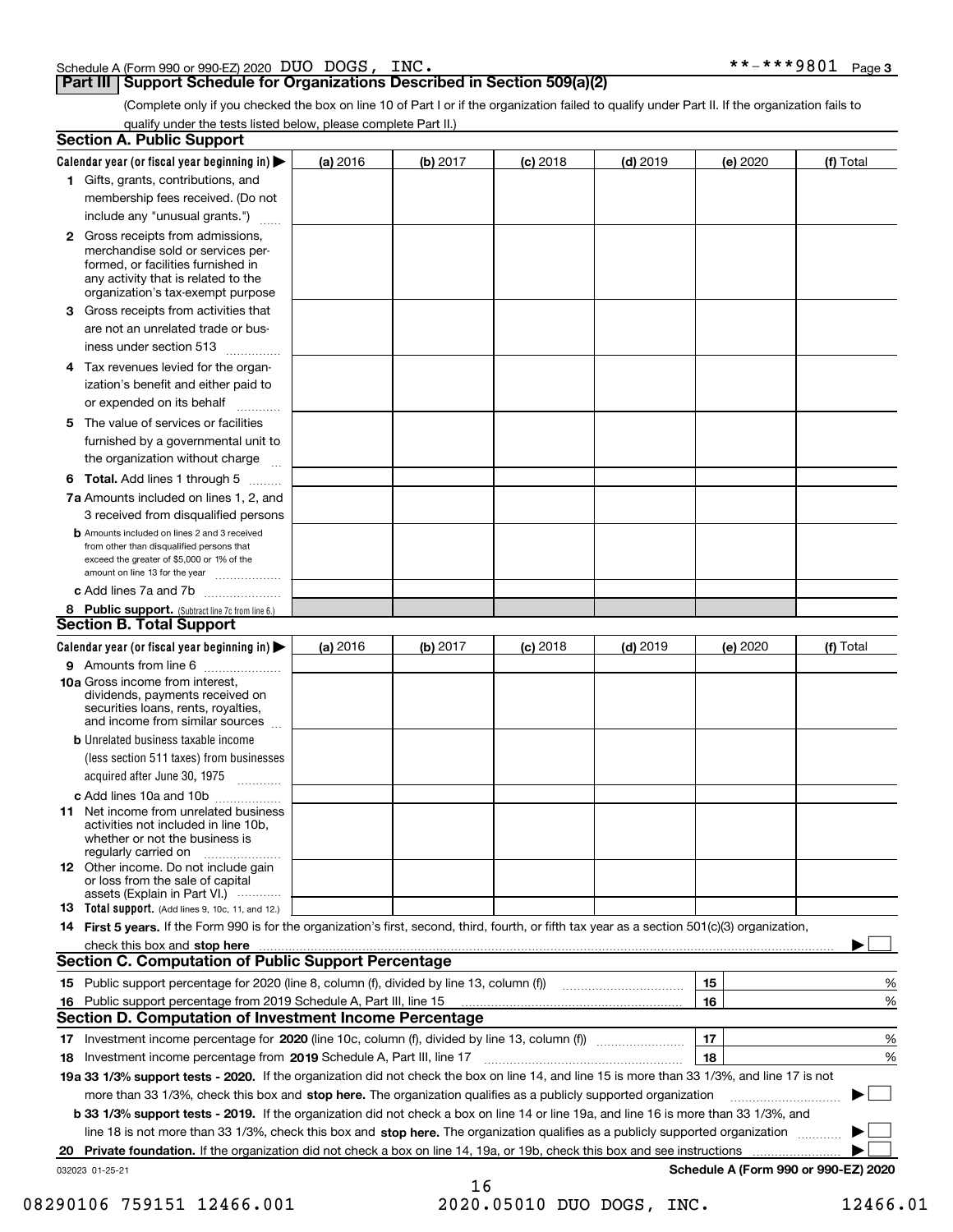**1**

**2**

**3a**

**3b**

**3c**

**4a**

**4b**

**YesNo**

## **Part IV Supporting Organizations**

(Complete only if you checked a box in line 12 on Part I. If you checked box 12a, Part I, complete Sections A and B. If you checked box 12b, Part I, complete Sections A and C. If you checked box 12c, Part I, complete Sections A, D, and E. If you checked box 12d, Part I, complete Sections A and D, and complete Part V.)

### **Section A. All Supporting Organizations**

- **1** Are all of the organization's supported organizations listed by name in the organization's governing documents? If "No," describe in **Part VI** how the supported organizations are designated. If designated by *class or purpose, describe the designation. If historic and continuing relationship, explain.*
- **2** Did the organization have any supported organization that does not have an IRS determination of status under section 509(a)(1) or (2)? If "Yes," explain in Part VI how the organization determined that the supported *organization was described in section 509(a)(1) or (2).*
- **3a** Did the organization have a supported organization described in section 501(c)(4), (5), or (6)? If "Yes," answer *lines 3b and 3c below.*
- **b** Did the organization confirm that each supported organization qualified under section 501(c)(4), (5), or (6) and satisfied the public support tests under section 509(a)(2)? If "Yes," describe in **Part VI** when and how the *organization made the determination.*
- **c**Did the organization ensure that all support to such organizations was used exclusively for section 170(c)(2)(B) purposes? If "Yes," explain in **Part VI** what controls the organization put in place to ensure such use.
- **4a***If* Was any supported organization not organized in the United States ("foreign supported organization")? *"Yes," and if you checked box 12a or 12b in Part I, answer lines 4b and 4c below.*
- **b** Did the organization have ultimate control and discretion in deciding whether to make grants to the foreign supported organization? If "Yes," describe in **Part VI** how the organization had such control and discretion *despite being controlled or supervised by or in connection with its supported organizations.*
- **c** Did the organization support any foreign supported organization that does not have an IRS determination under sections 501(c)(3) and 509(a)(1) or (2)? If "Yes," explain in **Part VI** what controls the organization used *to ensure that all support to the foreign supported organization was used exclusively for section 170(c)(2)(B) purposes.*
- **5a** Did the organization add, substitute, or remove any supported organizations during the tax year? If "Yes," answer lines 5b and 5c below (if applicable). Also, provide detail in **Part VI,** including (i) the names and EIN *numbers of the supported organizations added, substituted, or removed; (ii) the reasons for each such action; (iii) the authority under the organization's organizing document authorizing such action; and (iv) how the action was accomplished (such as by amendment to the organizing document).*
- **b** Type I or Type II only. Was any added or substituted supported organization part of a class already designated in the organization's organizing document?
- **cSubstitutions only.**  Was the substitution the result of an event beyond the organization's control?
- **6** Did the organization provide support (whether in the form of grants or the provision of services or facilities) to **Part VI.** *If "Yes," provide detail in* support or benefit one or more of the filing organization's supported organizations? anyone other than (i) its supported organizations, (ii) individuals that are part of the charitable class benefited by one or more of its supported organizations, or (iii) other supporting organizations that also
- **7**Did the organization provide a grant, loan, compensation, or other similar payment to a substantial contributor *If "Yes," complete Part I of Schedule L (Form 990 or 990-EZ).* regard to a substantial contributor? (as defined in section 4958(c)(3)(C)), a family member of a substantial contributor, or a 35% controlled entity with
- **8** Did the organization make a loan to a disqualified person (as defined in section 4958) not described in line 7? *If "Yes," complete Part I of Schedule L (Form 990 or 990-EZ).*
- **9a** Was the organization controlled directly or indirectly at any time during the tax year by one or more in section 509(a)(1) or (2))? If "Yes," *provide detail in* <code>Part VI.</code> disqualified persons, as defined in section 4946 (other than foundation managers and organizations described
- **b** Did one or more disqualified persons (as defined in line 9a) hold a controlling interest in any entity in which the supporting organization had an interest? If "Yes," provide detail in P**art VI**.
- **c** Did a disqualified person (as defined in line 9a) have an ownership interest in, or derive any personal benefit from, assets in which the supporting organization also had an interest? If "Yes," provide detail in P**art VI.**
- **10a** Was the organization subject to the excess business holdings rules of section 4943 because of section supporting organizations)? If "Yes," answer line 10b below. 4943(f) (regarding certain Type II supporting organizations, and all Type III non-functionally integrated
- **b** Did the organization have any excess business holdings in the tax year? (Use Schedule C, Form 4720, to *determine whether the organization had excess business holdings.)*

032024 01-25-21

17 08290106 759151 12466.001 2020.05010 DUO DOGS, INC. 12466.01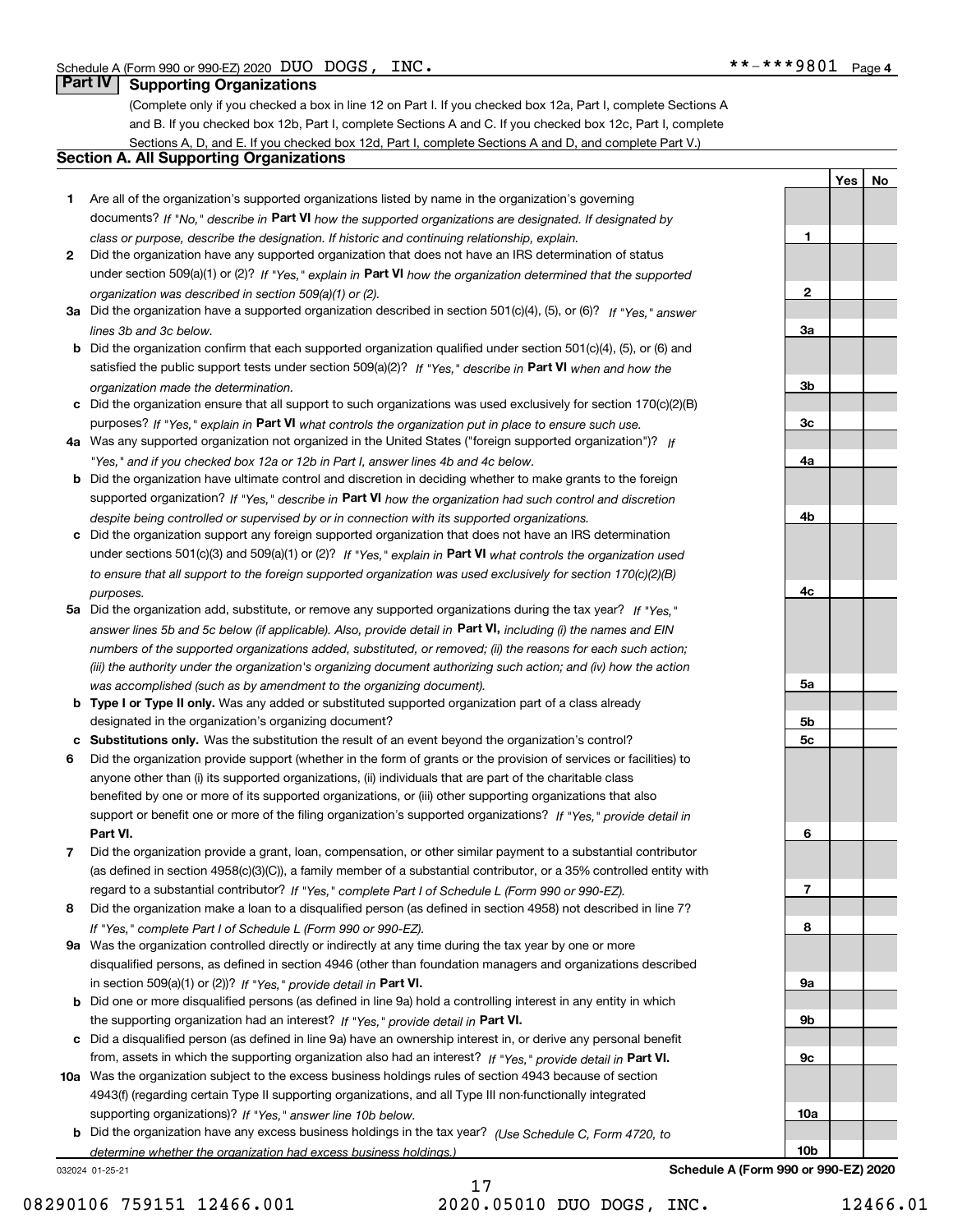| **-***9801 Page 5 |  |
|-------------------|--|
|-------------------|--|

|    |                                                                                                                                   |                 | Yes | No |
|----|-----------------------------------------------------------------------------------------------------------------------------------|-----------------|-----|----|
| 11 | Has the organization accepted a gift or contribution from any of the following persons?                                           |                 |     |    |
|    | a A person who directly or indirectly controls, either alone or together with persons described in lines 11b and                  |                 |     |    |
|    | 11c below, the governing body of a supported organization?                                                                        | 11a             |     |    |
|    | <b>b</b> A family member of a person described in line 11a above?                                                                 | 11 <sub>b</sub> |     |    |
|    | c A 35% controlled entity of a person described in line 11a or 11b above? If "Yes" to line 11a, 11b, or 11c, provide              |                 |     |    |
|    | detail in Part VI.                                                                                                                | 11c             |     |    |
|    | <b>Section B. Type I Supporting Organizations</b>                                                                                 |                 |     |    |
|    |                                                                                                                                   |                 | Yes | No |
| 1. | Did the governing body, members of the governing body, officers acting in their official capacity, or membership of one or        |                 |     |    |
|    | more supported organizations have the power to regularly appoint or elect at least a majority of the organization's officers,     |                 |     |    |
|    | directors, or trustees at all times during the tax year? If "No," describe in Part VI how the supported organization(s)           |                 |     |    |
|    | effectively operated, supervised, or controlled the organization's activities. If the organization had more than one supported    |                 |     |    |
|    | organization, describe how the powers to appoint and/or remove officers, directors, or trustees were allocated among the          |                 |     |    |
|    | supported organizations and what conditions or restrictions, if any, applied to such powers during the tax year.                  | 1               |     |    |
| 2  | Did the organization operate for the benefit of any supported organization other than the supported                               |                 |     |    |
|    | organization(s) that operated, supervised, or controlled the supporting organization? If "Yes," explain in                        |                 |     |    |
|    | Part VI how providing such benefit carried out the purposes of the supported organization(s) that operated,                       |                 |     |    |
|    | supervised, or controlled the supporting organization.                                                                            | $\mathbf{2}$    |     |    |
|    | Section C. Type II Supporting Organizations                                                                                       |                 |     |    |
|    |                                                                                                                                   |                 | Yes | No |
| 1. | Were a majority of the organization's directors or trustees during the tax year also a majority of the directors                  |                 |     |    |
|    | or trustees of each of the organization's supported organization(s)? If "No," describe in Part VI how control                     |                 |     |    |
|    | or management of the supporting organization was vested in the same persons that controlled or managed                            |                 |     |    |
|    | the supported organization(s).                                                                                                    | 1               |     |    |
|    | Section D. All Type III Supporting Organizations                                                                                  |                 |     |    |
|    |                                                                                                                                   |                 | Yes | No |
| 1  | Did the organization provide to each of its supported organizations, by the last day of the fifth month of the                    |                 |     |    |
|    | organization's tax year, (i) a written notice describing the type and amount of support provided during the prior tax             |                 |     |    |
|    | year, (ii) a copy of the Form 990 that was most recently filed as of the date of notification, and (iii) copies of the            |                 |     |    |
|    | organization's governing documents in effect on the date of notification, to the extent not previously provided?                  | 1               |     |    |
| 2  | Were any of the organization's officers, directors, or trustees either (i) appointed or elected by the supported                  |                 |     |    |
|    | organization(s) or (ii) serving on the governing body of a supported organization? If "No," explain in Part VI how                |                 |     |    |
|    | the organization maintained a close and continuous working relationship with the supported organization(s).                       | $\mathbf{2}$    |     |    |
| 3  | By reason of the relationship described in line 2, above, did the organization's supported organizations have a                   |                 |     |    |
|    | significant voice in the organization's investment policies and in directing the use of the organization's                        |                 |     |    |
|    | income or assets at all times during the tax year? If "Yes," describe in Part VI the role the organization's                      |                 |     |    |
|    | supported organizations played in this regard.                                                                                    | 3               |     |    |
|    | Section E. Type III Functionally Integrated Supporting Organizations                                                              |                 |     |    |
| 1  | Check the box next to the method that the organization used to satisfy the Integral Part Test during the year (see instructions). |                 |     |    |
| a  | The organization satisfied the Activities Test. Complete line 2 below.                                                            |                 |     |    |
| b  | The organization is the parent of each of its supported organizations. Complete line 3 below.                                     |                 |     |    |
| с  | The organization supported a governmental entity. Describe in Part VI how you supported a governmental entity (see instructions). |                 |     |    |
| 2  | Activities Test. Answer lines 2a and 2b below.                                                                                    |                 | Yes | No |
| а  | Did substantially all of the organization's activities during the tax year directly further the exempt purposes of                |                 |     |    |
|    | the supported organization(s) to which the organization was responsive? If "Yes," then in Part VI identify                        |                 |     |    |
|    | those supported organizations and explain how these activities directly furthered their exempt purposes,                          |                 |     |    |
|    |                                                                                                                                   |                 |     |    |
|    | how the organization was responsive to those supported organizations, and how the organization determined                         |                 |     |    |
|    | that these activities constituted substantially all of its activities.                                                            | 2a              |     |    |
| b  | Did the activities described in line 2a, above, constitute activities that, but for the organization's involvement,               |                 |     |    |
|    | one or more of the organization's supported organization(s) would have been engaged in? If "Yes," explain in                      |                 |     |    |
|    | Part VI the reasons for the organization's position that its supported organization(s) would have engaged in                      |                 |     |    |
|    | these activities but for the organization's involvement.                                                                          | 2b              |     |    |
| з  | Parent of Supported Organizations. Answer lines 3a and 3b below.                                                                  |                 |     |    |
| а  | Did the organization have the power to regularly appoint or elect a majority of the officers, directors, or                       |                 |     |    |
|    | trustees of each of the supported organizations? If "Yes" or "No" provide details in Part VI.                                     | За              |     |    |
|    | <b>b</b> Did the organization exercise a substantial degree of direction over the policies, programs, and activities of each      |                 |     |    |

032025 01-25-21 of its supported organizations? If "Yes," describe in Part VI the role played by the organization in this regard.

**Schedule A (Form 990 or 990-EZ) 2020**

**3b**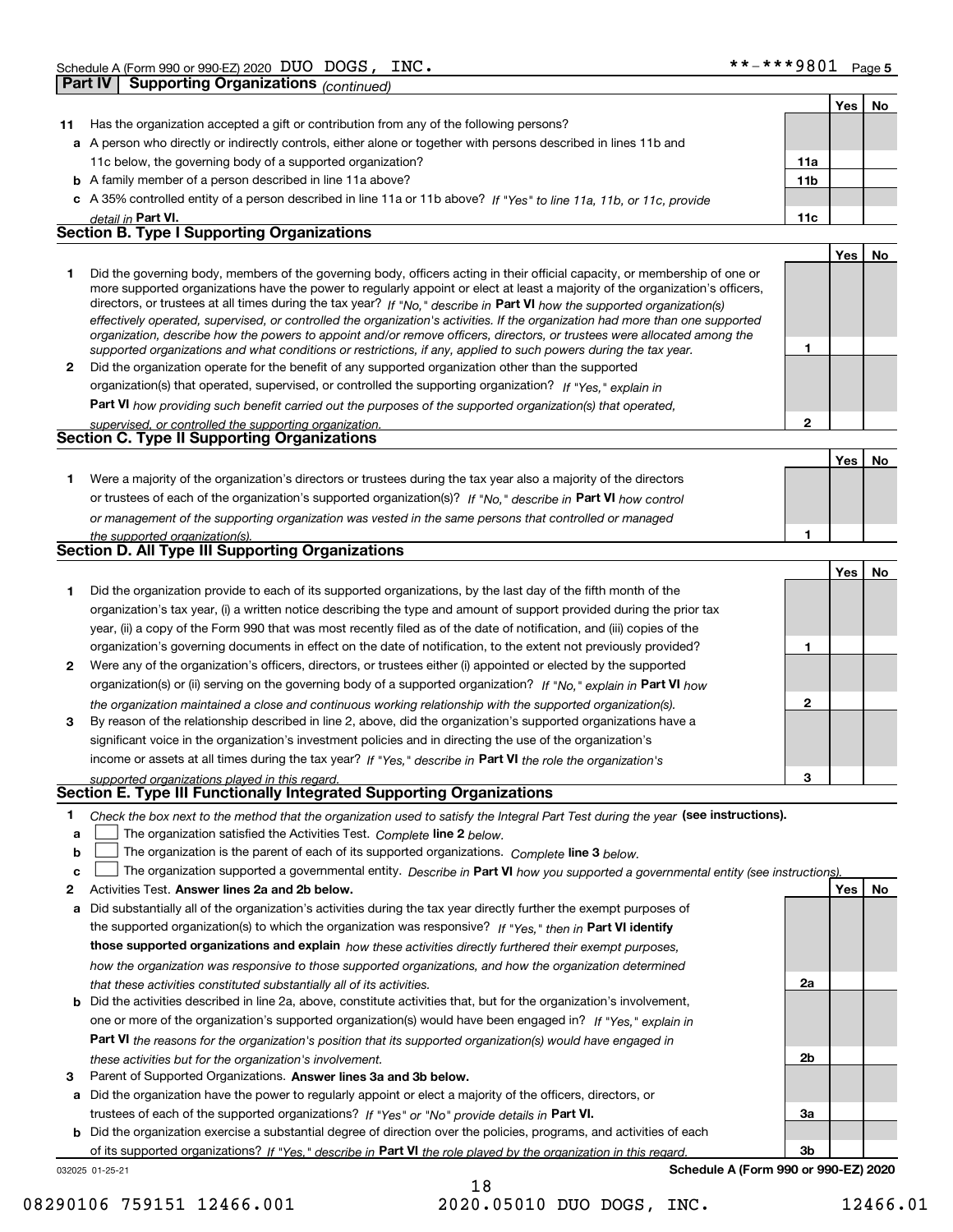| Schedule A (Form 990 or 990-EZ) 2020 DUO<br>DOGS .<br>INC.<br>Page |
|--------------------------------------------------------------------|
|--------------------------------------------------------------------|

**1Part VI** Check here if the organization satisfied the Integral Part Test as a qualifying trust on Nov. 20, 1970 ( *explain in* Part **VI**). See instructions. All other Type III non-functionally integrated supporting organizations must complete Sections A through E.  $\mathcal{L}^{\text{max}}$ 

**Part V Type III Non-Functionally Integrated 509(a)(3) Supporting Organizations** 

|   | Section A - Adjusted Net Income                                                                                                   |                | (A) Prior Year | (B) Current Year<br>(optional) |
|---|-----------------------------------------------------------------------------------------------------------------------------------|----------------|----------------|--------------------------------|
| 1 | Net short-term capital gain                                                                                                       | 1              |                |                                |
| 2 | Recoveries of prior-year distributions                                                                                            | $\overline{2}$ |                |                                |
| 3 | Other gross income (see instructions)                                                                                             | 3              |                |                                |
| 4 | Add lines 1 through 3.                                                                                                            | 4              |                |                                |
| 5 | Depreciation and depletion                                                                                                        | 5              |                |                                |
| 6 | Portion of operating expenses paid or incurred for production or                                                                  |                |                |                                |
|   | collection of gross income or for management, conservation, or                                                                    |                |                |                                |
|   | maintenance of property held for production of income (see instructions)                                                          | 6              |                |                                |
| 7 | Other expenses (see instructions)                                                                                                 | $\overline{7}$ |                |                                |
| 8 | Adjusted Net Income (subtract lines 5, 6, and 7 from line 4)                                                                      | 8              |                |                                |
|   | <b>Section B - Minimum Asset Amount</b>                                                                                           |                | (A) Prior Year | (B) Current Year<br>(optional) |
| 1 | Aggregate fair market value of all non-exempt-use assets (see                                                                     |                |                |                                |
|   | instructions for short tax year or assets held for part of year):                                                                 |                |                |                                |
|   | <b>a</b> Average monthly value of securities                                                                                      | 1a             |                |                                |
|   | <b>b</b> Average monthly cash balances                                                                                            | 1 <sub>b</sub> |                |                                |
|   | c Fair market value of other non-exempt-use assets                                                                                | 1c             |                |                                |
|   | d Total (add lines 1a, 1b, and 1c)                                                                                                | 1d             |                |                                |
|   | e Discount claimed for blockage or other factors                                                                                  |                |                |                                |
|   | (explain in detail in Part VI):                                                                                                   |                |                |                                |
| 2 | Acquisition indebtedness applicable to non-exempt-use assets                                                                      | 2              |                |                                |
| 3 | Subtract line 2 from line 1d.                                                                                                     | 3              |                |                                |
| 4 | Cash deemed held for exempt use. Enter 0.015 of line 3 (for greater amount,                                                       |                |                |                                |
|   | see instructions).                                                                                                                | 4              |                |                                |
| 5 | Net value of non-exempt-use assets (subtract line 4 from line 3)                                                                  | 5              |                |                                |
| 6 | Multiply line 5 by 0.035.                                                                                                         | 6              |                |                                |
| 7 | Recoveries of prior-year distributions                                                                                            | $\overline{7}$ |                |                                |
| 8 | Minimum Asset Amount (add line 7 to line 6)                                                                                       | 8              |                |                                |
|   | <b>Section C - Distributable Amount</b>                                                                                           |                |                | <b>Current Year</b>            |
| 1 | Adjusted net income for prior year (from Section A, line 8, column A)                                                             | 1              |                |                                |
| 2 | Enter 0.85 of line 1.                                                                                                             | $\overline{2}$ |                |                                |
| з | Minimum asset amount for prior year (from Section B, line 8, column A)                                                            | 3              |                |                                |
| 4 | Enter greater of line 2 or line 3.                                                                                                | 4              |                |                                |
| 5 | Income tax imposed in prior year                                                                                                  | 5              |                |                                |
| 6 | <b>Distributable Amount.</b> Subtract line 5 from line 4, unless subject to                                                       |                |                |                                |
|   | emergency temporary reduction (see instructions).                                                                                 | 6              |                |                                |
| 7 | Check here if the current year is the organization's first as a non-functionally integrated Type III supporting organization (see |                |                |                                |

instructions).

**Schedule A (Form 990 or 990-EZ) 2020**

032026 01-25-21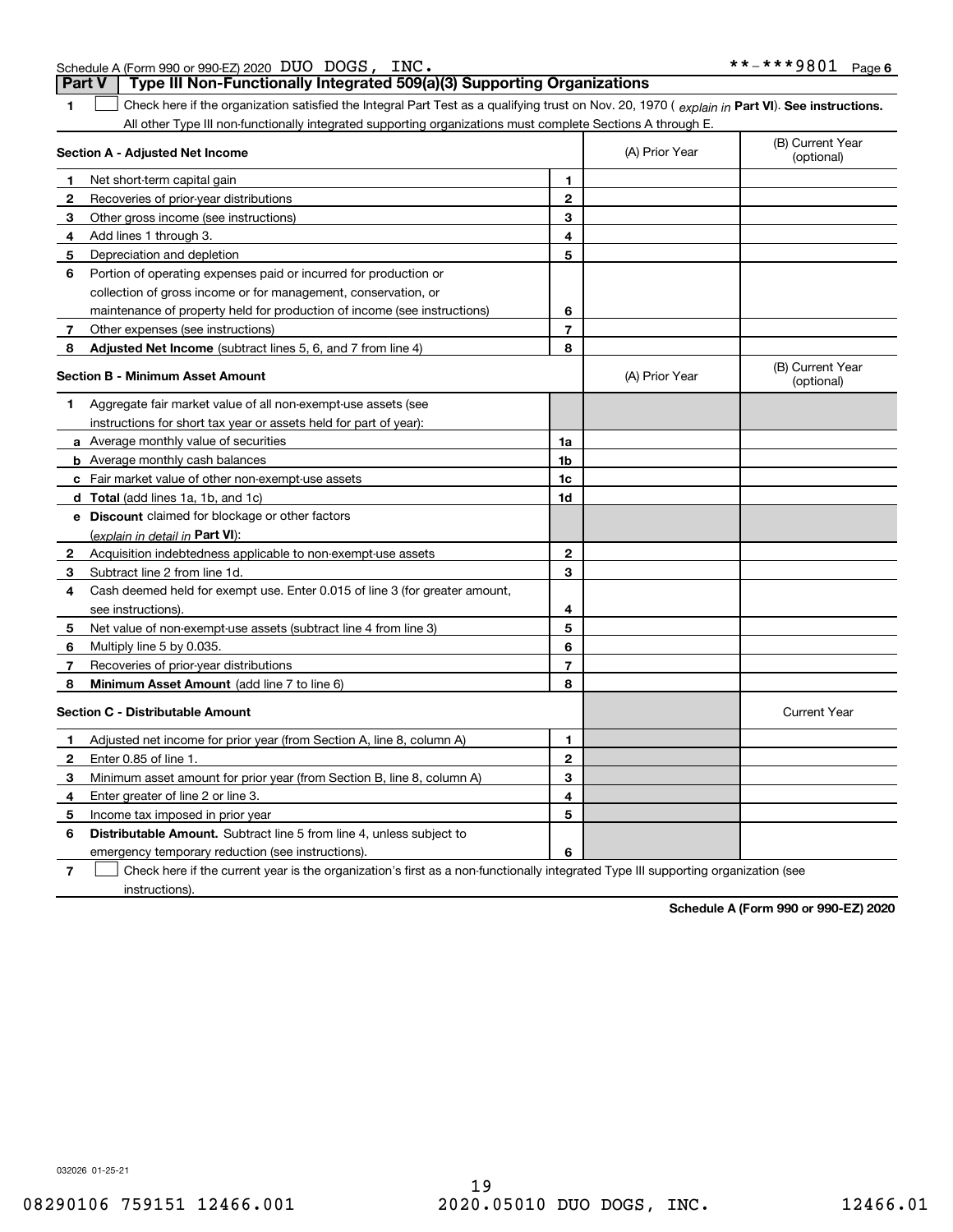| Schedule A (Form 990 or 990-EZ) 2020 $\,$ $\rm D UO$ $\,$ $\rm DOGS$ , $\,$ |  | INC. | **-***9801 | Page, |
|-----------------------------------------------------------------------------|--|------|------------|-------|
|                                                                             |  |      |            |       |

| Part V | Type III Non-Functionally Integrated 509(a)(3) Supporting Organizations                    |                             | (continued)                           |                                         |
|--------|--------------------------------------------------------------------------------------------|-----------------------------|---------------------------------------|-----------------------------------------|
|        | <b>Section D - Distributions</b>                                                           |                             |                                       | <b>Current Year</b>                     |
| 1      | Amounts paid to supported organizations to accomplish exempt purposes                      | 1                           |                                       |                                         |
| 2      | Amounts paid to perform activity that directly furthers exempt purposes of supported       |                             |                                       |                                         |
|        | organizations, in excess of income from activity                                           | 2                           |                                       |                                         |
| з      | Administrative expenses paid to accomplish exempt purposes of supported organizations      |                             | 3                                     |                                         |
| 4      | Amounts paid to acquire exempt-use assets                                                  |                             | 4                                     |                                         |
| 5      | Qualified set-aside amounts (prior IRS approval required - provide details in Part VI)     |                             | 5                                     |                                         |
| 6      | Other distributions ( <i>describe in</i> Part VI). See instructions.                       |                             | 6                                     |                                         |
| 7      | Total annual distributions. Add lines 1 through 6.                                         |                             | 7                                     |                                         |
| 8      | Distributions to attentive supported organizations to which the organization is responsive |                             |                                       |                                         |
|        | (provide details in Part VI). See instructions.                                            |                             | 8                                     |                                         |
| 9      | Distributable amount for 2020 from Section C, line 6                                       |                             | 9                                     |                                         |
| 10     | Line 8 amount divided by line 9 amount                                                     |                             | 10                                    |                                         |
|        |                                                                                            | (i)                         | (ii)                                  | (iii)                                   |
|        | <b>Section E - Distribution Allocations</b> (see instructions)                             | <b>Excess Distributions</b> | <b>Underdistributions</b><br>Pre-2020 | <b>Distributable</b><br>Amount for 2020 |
| 1      | Distributable amount for 2020 from Section C, line 6                                       |                             |                                       |                                         |
| 2      | Underdistributions, if any, for years prior to 2020 (reason-                               |                             |                                       |                                         |
|        | able cause required - explain in Part VI). See instructions.                               |                             |                                       |                                         |
| 3      | Excess distributions carryover, if any, to 2020                                            |                             |                                       |                                         |
|        | <b>a</b> From 2015                                                                         |                             |                                       |                                         |
|        | <b>b</b> From 2016                                                                         |                             |                                       |                                         |
|        | $c$ From 2017                                                                              |                             |                                       |                                         |
|        | <b>d</b> From 2018                                                                         |                             |                                       |                                         |
|        | e From 2019                                                                                |                             |                                       |                                         |
| f      | <b>Total</b> of lines 3a through 3e                                                        |                             |                                       |                                         |
|        | <b>g</b> Applied to underdistributions of prior years                                      |                             |                                       |                                         |
|        | <b>h</b> Applied to 2020 distributable amount                                              |                             |                                       |                                         |
|        | Carryover from 2015 not applied (see instructions)                                         |                             |                                       |                                         |
|        | Remainder. Subtract lines 3g, 3h, and 3i from line 3f.                                     |                             |                                       |                                         |
| 4      | Distributions for 2020 from Section D,                                                     |                             |                                       |                                         |
|        | line $7:$                                                                                  |                             |                                       |                                         |
|        | <b>a</b> Applied to underdistributions of prior years                                      |                             |                                       |                                         |
|        | <b>b</b> Applied to 2020 distributable amount                                              |                             |                                       |                                         |
|        | c Remainder. Subtract lines 4a and 4b from line 4.                                         |                             |                                       |                                         |
| 5      | Remaining underdistributions for years prior to 2020, if                                   |                             |                                       |                                         |
|        | any. Subtract lines 3g and 4a from line 2. For result greater                              |                             |                                       |                                         |
|        | than zero, explain in Part VI. See instructions.                                           |                             |                                       |                                         |
| 6      | Remaining underdistributions for 2020. Subtract lines 3h                                   |                             |                                       |                                         |
|        | and 4b from line 1. For result greater than zero, explain in                               |                             |                                       |                                         |
|        | <b>Part VI.</b> See instructions.                                                          |                             |                                       |                                         |
| 7      | Excess distributions carryover to 2021. Add lines 3j                                       |                             |                                       |                                         |
|        | and 4c.                                                                                    |                             |                                       |                                         |
| 8      | Breakdown of line 7:                                                                       |                             |                                       |                                         |
|        | a Excess from 2016                                                                         |                             |                                       |                                         |
|        | <b>b</b> Excess from 2017                                                                  |                             |                                       |                                         |
|        | c Excess from 2018                                                                         |                             |                                       |                                         |
|        | d Excess from 2019                                                                         |                             |                                       |                                         |
|        | e Excess from 2020                                                                         |                             |                                       |                                         |
|        |                                                                                            |                             |                                       |                                         |

**Schedule A (Form 990 or 990-EZ) 2020**

032027 01-25-21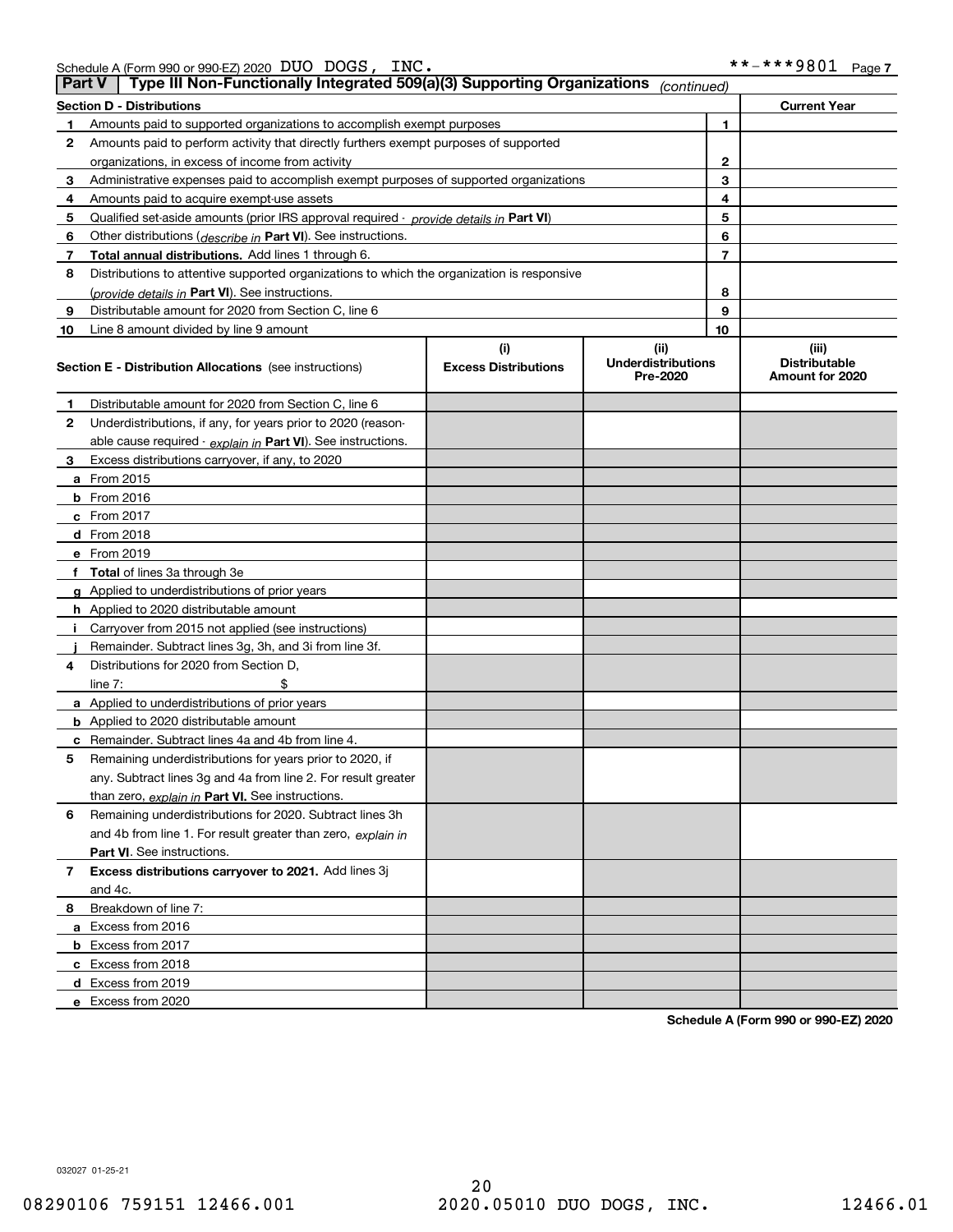|                 | Schedule A (Form 990 or 990-EZ) 2020 DUO DOGS, INC. |                                                                                                                                                                                                                                        | **-***9801 Page 8                    |
|-----------------|-----------------------------------------------------|----------------------------------------------------------------------------------------------------------------------------------------------------------------------------------------------------------------------------------------|--------------------------------------|
| <b>Part VI</b>  |                                                     | <b>Supplemental Information.</b> Provide the explanations required by Part II, line 10; Part II, line 17a or 17b; Part III, line 12;<br>Part IV, Section A, lines 1, 2, 3b, 3c, 4b, 4c, 5a, 6, 9a, 9b, 9c, 11a, 11b, and 11c; Part IV, |                                      |
|                 |                                                     | line 1; Part IV, Section D, lines 2 and 3; Part IV, Section E, lines 1c, 2a, 2b, 3a, and 3b; Part V, line 1; Part V, Section B, line 1e; Part V,                                                                                       |                                      |
|                 |                                                     | Section D, lines 5, 6, and 8; and Part V, Section E, lines 2, 5, and 6. Also complete this part for any additional information.                                                                                                        |                                      |
|                 | (See instructions.)                                 |                                                                                                                                                                                                                                        |                                      |
|                 |                                                     |                                                                                                                                                                                                                                        |                                      |
|                 |                                                     |                                                                                                                                                                                                                                        |                                      |
|                 |                                                     |                                                                                                                                                                                                                                        |                                      |
|                 |                                                     |                                                                                                                                                                                                                                        |                                      |
|                 |                                                     |                                                                                                                                                                                                                                        |                                      |
|                 |                                                     |                                                                                                                                                                                                                                        |                                      |
|                 |                                                     |                                                                                                                                                                                                                                        |                                      |
|                 |                                                     |                                                                                                                                                                                                                                        |                                      |
|                 |                                                     |                                                                                                                                                                                                                                        |                                      |
|                 |                                                     |                                                                                                                                                                                                                                        |                                      |
|                 |                                                     |                                                                                                                                                                                                                                        |                                      |
|                 |                                                     |                                                                                                                                                                                                                                        |                                      |
|                 |                                                     |                                                                                                                                                                                                                                        |                                      |
|                 |                                                     |                                                                                                                                                                                                                                        |                                      |
|                 |                                                     |                                                                                                                                                                                                                                        |                                      |
|                 |                                                     |                                                                                                                                                                                                                                        |                                      |
|                 |                                                     |                                                                                                                                                                                                                                        |                                      |
|                 |                                                     |                                                                                                                                                                                                                                        |                                      |
|                 |                                                     |                                                                                                                                                                                                                                        |                                      |
|                 |                                                     |                                                                                                                                                                                                                                        |                                      |
|                 |                                                     |                                                                                                                                                                                                                                        |                                      |
|                 |                                                     |                                                                                                                                                                                                                                        |                                      |
|                 |                                                     |                                                                                                                                                                                                                                        |                                      |
|                 |                                                     |                                                                                                                                                                                                                                        |                                      |
|                 |                                                     |                                                                                                                                                                                                                                        |                                      |
|                 |                                                     |                                                                                                                                                                                                                                        |                                      |
|                 |                                                     |                                                                                                                                                                                                                                        |                                      |
|                 |                                                     |                                                                                                                                                                                                                                        |                                      |
|                 |                                                     |                                                                                                                                                                                                                                        |                                      |
|                 |                                                     |                                                                                                                                                                                                                                        |                                      |
|                 |                                                     |                                                                                                                                                                                                                                        |                                      |
|                 |                                                     |                                                                                                                                                                                                                                        |                                      |
|                 |                                                     |                                                                                                                                                                                                                                        |                                      |
|                 |                                                     |                                                                                                                                                                                                                                        |                                      |
|                 |                                                     |                                                                                                                                                                                                                                        |                                      |
|                 |                                                     |                                                                                                                                                                                                                                        |                                      |
|                 |                                                     |                                                                                                                                                                                                                                        |                                      |
|                 |                                                     |                                                                                                                                                                                                                                        |                                      |
|                 |                                                     |                                                                                                                                                                                                                                        |                                      |
|                 |                                                     |                                                                                                                                                                                                                                        |                                      |
|                 |                                                     |                                                                                                                                                                                                                                        |                                      |
|                 |                                                     |                                                                                                                                                                                                                                        |                                      |
|                 |                                                     |                                                                                                                                                                                                                                        |                                      |
|                 |                                                     |                                                                                                                                                                                                                                        |                                      |
|                 |                                                     |                                                                                                                                                                                                                                        |                                      |
|                 |                                                     |                                                                                                                                                                                                                                        |                                      |
|                 |                                                     |                                                                                                                                                                                                                                        |                                      |
|                 |                                                     |                                                                                                                                                                                                                                        |                                      |
|                 |                                                     |                                                                                                                                                                                                                                        |                                      |
|                 |                                                     |                                                                                                                                                                                                                                        |                                      |
|                 |                                                     |                                                                                                                                                                                                                                        |                                      |
|                 |                                                     |                                                                                                                                                                                                                                        |                                      |
|                 |                                                     |                                                                                                                                                                                                                                        |                                      |
|                 |                                                     |                                                                                                                                                                                                                                        |                                      |
|                 |                                                     |                                                                                                                                                                                                                                        |                                      |
|                 |                                                     |                                                                                                                                                                                                                                        |                                      |
|                 |                                                     |                                                                                                                                                                                                                                        |                                      |
|                 |                                                     |                                                                                                                                                                                                                                        |                                      |
|                 |                                                     |                                                                                                                                                                                                                                        |                                      |
| 032028 01-25-21 |                                                     |                                                                                                                                                                                                                                        | Schedule A (Form 990 or 990-EZ) 2020 |
|                 |                                                     | 21                                                                                                                                                                                                                                     |                                      |
|                 | 08290106 759151 12466.001                           | 2020.05010 DUO DOGS, INC.                                                                                                                                                                                                              | 12466.01                             |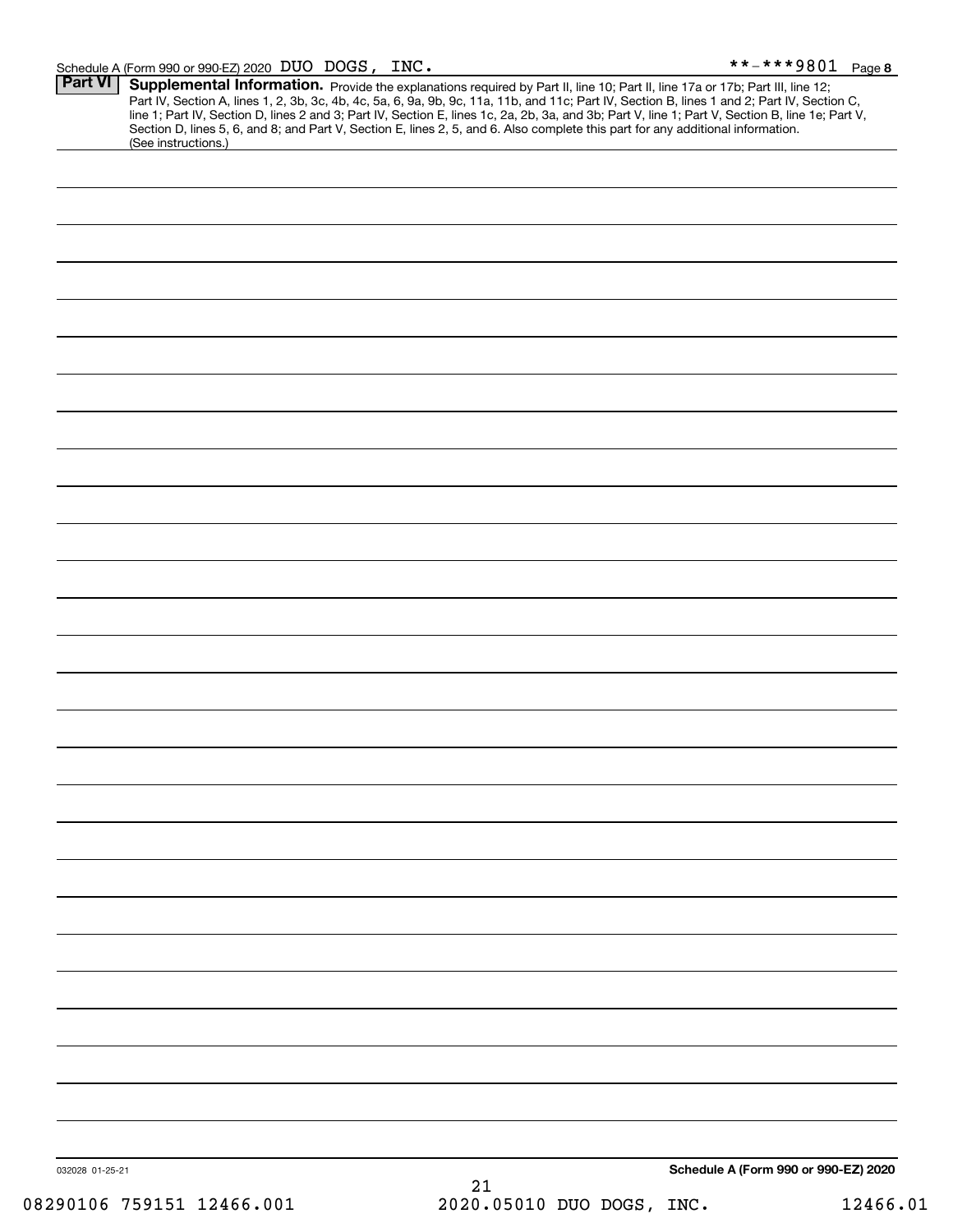| <b>SCHEDULE D</b> |  |
|-------------------|--|
|-------------------|--|

| (Form 990) |  |
|------------|--|
|------------|--|

**Part** 

## **Supplemental Financial Statements**

**(Form 990)** (**Form 990,**<br>Part IV, line 6, 7, 8, 9, 10, 11a, 11b, 11c, 11d, 11e, 11f, 12a, or 12b.<br>Department of the Treasury **and Exercise Connect Connect Connect Connect Connect Connect Connect Connect Connect** 

DUO DOGS, INC.  $\qquad \qquad | \qquad **-***9801$ 



Department of the Treasury Internal Revenue Service **Name of the organization Employer identification number**

**|Go to www.irs.gov/Form990 for instructions and the latest information.**

<code>Part I</code>  $|$   $|$  Organizations Maintaining Donor Advised Funds or Other Similar Funds or Accounts.  $\,$  <code>Complete</code> if the

|   | organization answered "Yes" on Form 990, Part IV, line 6.                                                                                                                                                                      |                         |  |                                                    |
|---|--------------------------------------------------------------------------------------------------------------------------------------------------------------------------------------------------------------------------------|-------------------------|--|----------------------------------------------------|
|   |                                                                                                                                                                                                                                | (a) Donor advised funds |  | (b) Funds and other accounts                       |
| 1 |                                                                                                                                                                                                                                |                         |  |                                                    |
| 2 | Aggregate value of contributions to (during year)                                                                                                                                                                              |                         |  |                                                    |
| 3 | Aggregate value of grants from (during year)                                                                                                                                                                                   |                         |  |                                                    |
| 4 |                                                                                                                                                                                                                                |                         |  |                                                    |
| 5 | Did the organization inform all donors and donor advisors in writing that the assets held in donor advised funds                                                                                                               |                         |  |                                                    |
|   |                                                                                                                                                                                                                                |                         |  | Yes<br>No                                          |
| 6 | Did the organization inform all grantees, donors, and donor advisors in writing that grant funds can be used only                                                                                                              |                         |  |                                                    |
|   | for charitable purposes and not for the benefit of the donor or donor advisor, or for any other purpose conferring                                                                                                             |                         |  |                                                    |
|   |                                                                                                                                                                                                                                |                         |  | Yes<br>No                                          |
|   | Part II<br>Conservation Easements. Complete if the organization answered "Yes" on Form 990, Part IV, line 7.                                                                                                                   |                         |  |                                                    |
| 1 | Purpose(s) of conservation easements held by the organization (check all that apply).                                                                                                                                          |                         |  |                                                    |
|   | Preservation of land for public use (for example, recreation or education)                                                                                                                                                     |                         |  | Preservation of a historically important land area |
|   | Protection of natural habitat                                                                                                                                                                                                  |                         |  | Preservation of a certified historic structure     |
|   | Preservation of open space                                                                                                                                                                                                     |                         |  |                                                    |
| 2 | Complete lines 2a through 2d if the organization held a qualified conservation contribution in the form of a conservation easement on the last                                                                                 |                         |  |                                                    |
|   | day of the tax year.                                                                                                                                                                                                           |                         |  | Held at the End of the Tax Year                    |
|   | <b>a</b> Total number of conservation easements                                                                                                                                                                                |                         |  | 2a                                                 |
| b | Total acreage restricted by conservation easements                                                                                                                                                                             |                         |  | 2b                                                 |
| c | Number of conservation easements on a certified historic structure included in (a) manufacture included in (a)                                                                                                                 |                         |  | 2c                                                 |
|   | d Number of conservation easements included in (c) acquired after 7/25/06, and not on a historic structure                                                                                                                     |                         |  |                                                    |
|   | listed in the National Register [111] increases the National Property of Register [15] increases the National Register [15] increases the Mational Register [15] increases the Mational Property of Mational Property of Matio |                         |  | 2d                                                 |
| 3 | Number of conservation easements modified, transferred, released, extinguished, or terminated by the organization during the tax                                                                                               |                         |  |                                                    |
|   | $\vee$ ear                                                                                                                                                                                                                     |                         |  |                                                    |
| 4 | Number of states where property subject to conservation easement is located >                                                                                                                                                  |                         |  |                                                    |
| 5 | Does the organization have a written policy regarding the periodic monitoring, inspection, handling of                                                                                                                         |                         |  |                                                    |
|   | violations, and enforcement of the conservation easements it holds?                                                                                                                                                            |                         |  | Yes<br>No                                          |
| 6 | Staff and volunteer hours devoted to monitoring, inspecting, handling of violations, and enforcing conservation easements during the year                                                                                      |                         |  |                                                    |
|   |                                                                                                                                                                                                                                |                         |  |                                                    |
| 7 | Amount of expenses incurred in monitoring, inspecting, handling of violations, and enforcing conservation easements during the year                                                                                            |                         |  |                                                    |
|   | ► \$                                                                                                                                                                                                                           |                         |  |                                                    |
| 8 | Does each conservation easement reported on line 2(d) above satisfy the requirements of section 170(h)(4)(B)(i)                                                                                                                |                         |  |                                                    |
|   | and section $170(h)(4)(B)(ii)?$                                                                                                                                                                                                |                         |  | Yes<br>No                                          |
| 9 | In Part XIII, describe how the organization reports conservation easements in its revenue and expense statement and                                                                                                            |                         |  |                                                    |
|   | balance sheet, and include, if applicable, the text of the footnote to the organization's financial statements that describes the                                                                                              |                         |  |                                                    |
|   | organization's accounting for conservation easements.                                                                                                                                                                          |                         |  |                                                    |
|   | Part III    Organizations Maintaining Collections of Art, Historical Treasures, or Other Similar Assets                                                                                                                        |                         |  |                                                    |
|   | Complete if the organization answered "Yes" on Form 990, Part IV, line 8.                                                                                                                                                      |                         |  |                                                    |
|   | 1a If the organization elected, as permitted under FASB ASC 958, not to report in its revenue statement and balance sheet works                                                                                                |                         |  |                                                    |
|   | of art, historical treasures, or other similar assets held for public exhibition, education, or research in furtherance of public                                                                                              |                         |  |                                                    |
|   | service, provide in Part XIII the text of the footnote to its financial statements that describes these items.                                                                                                                 |                         |  |                                                    |
|   | <b>b</b> If the organization elected, as permitted under FASB ASC 958, to report in its revenue statement and balance sheet works of                                                                                           |                         |  |                                                    |
|   | art, historical treasures, or other similar assets held for public exhibition, education, or research in furtherance of public service,                                                                                        |                         |  |                                                    |
|   | provide the following amounts relating to these items:                                                                                                                                                                         |                         |  |                                                    |
|   | (i)                                                                                                                                                                                                                            |                         |  | \$                                                 |
|   | (ii) Assets included in Form 990, Part X                                                                                                                                                                                       |                         |  | $\mathbb{S}$                                       |
| 2 | If the organization received or held works of art, historical treasures, or other similar assets for financial gain, provide                                                                                                   |                         |  |                                                    |
|   | the following amounts required to be reported under FASB ASC 958 relating to these items:                                                                                                                                      |                         |  |                                                    |
|   | a Revenue included on Form 990, Part VIII, line 1                                                                                                                                                                              |                         |  | ► \$                                               |

| <b>b</b> Assets included in Form 990, Part X |  |  |
|----------------------------------------------|--|--|

| LHA For Paperwork Reduction Act Notice, see the Instructions for Form 990. |
|----------------------------------------------------------------------------|
| 032051 12-01-20                                                            |

 $\blacktriangleright$  \$

08290106 759151 12466.001 2020.05010 DUO DOGS, INC. 12466.01

| 28                 |  |
|--------------------|--|
| 020.05010 DUO DOGS |  |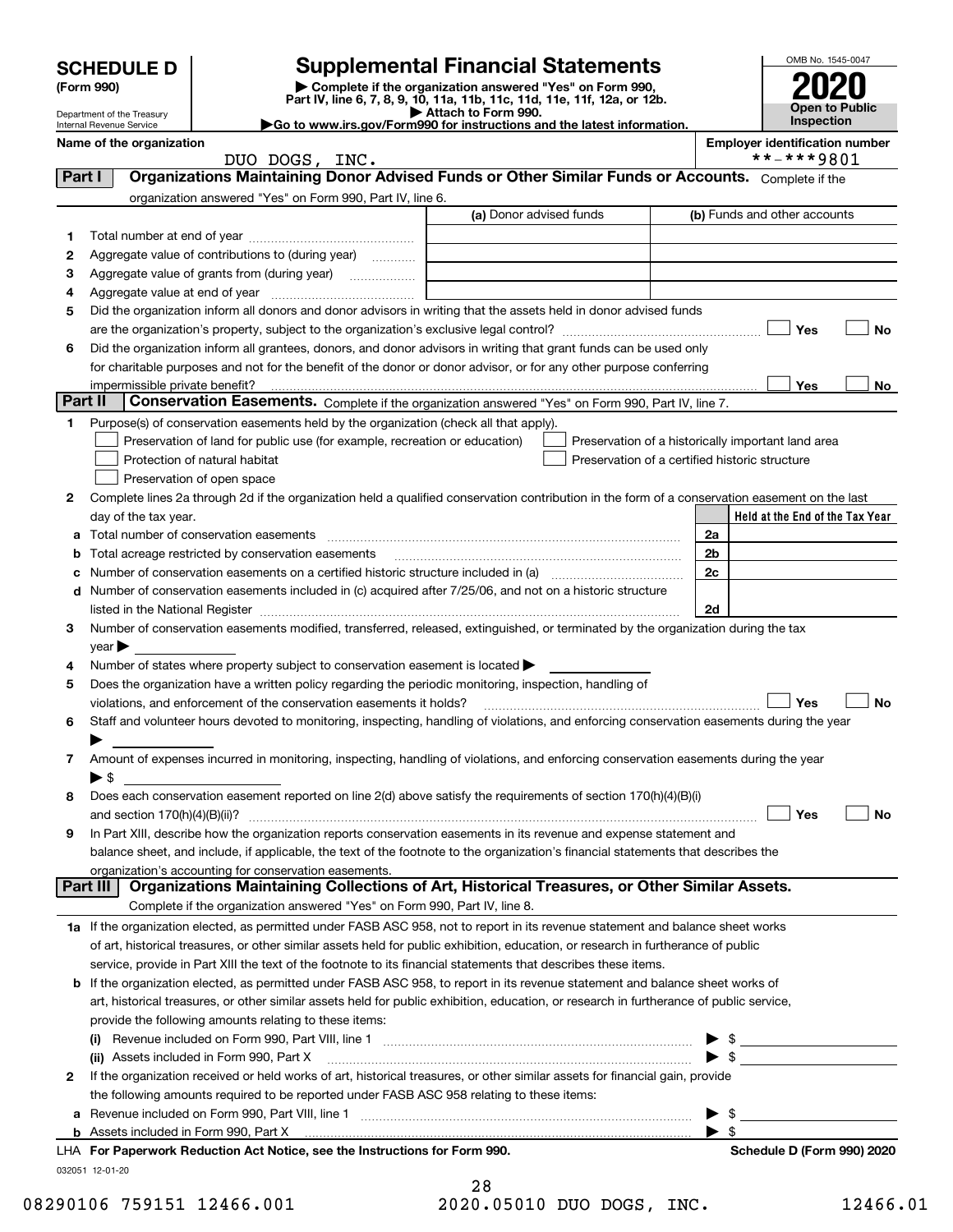|        | DUO DOGS, INC.<br>Schedule D (Form 990) 2020                                                                                                                                                                                   |                    |                |                                                                                                                                                                                                                               |                 | **-***9801           |                | Page 2              |
|--------|--------------------------------------------------------------------------------------------------------------------------------------------------------------------------------------------------------------------------------|--------------------|----------------|-------------------------------------------------------------------------------------------------------------------------------------------------------------------------------------------------------------------------------|-----------------|----------------------|----------------|---------------------|
|        | Part III<br>Organizations Maintaining Collections of Art, Historical Treasures, or Other Similar Assets (continued)                                                                                                            |                    |                |                                                                                                                                                                                                                               |                 |                      |                |                     |
| з      | Using the organization's acquisition, accession, and other records, check any of the following that make significant use of its                                                                                                |                    |                |                                                                                                                                                                                                                               |                 |                      |                |                     |
|        | collection items (check all that apply):                                                                                                                                                                                       |                    |                |                                                                                                                                                                                                                               |                 |                      |                |                     |
| a      | Public exhibition                                                                                                                                                                                                              |                    |                | Loan or exchange program                                                                                                                                                                                                      |                 |                      |                |                     |
| b      | Scholarly research                                                                                                                                                                                                             |                    |                | Other and the contract of the contract of the contract of the contract of the contract of the contract of the contract of the contract of the contract of the contract of the contract of the contract of the contract of the |                 |                      |                |                     |
| с      | Preservation for future generations                                                                                                                                                                                            |                    |                |                                                                                                                                                                                                                               |                 |                      |                |                     |
| 4      | Provide a description of the organization's collections and explain how they further the organization's exempt purpose in Part XIII.                                                                                           |                    |                |                                                                                                                                                                                                                               |                 |                      |                |                     |
| 5      | During the year, did the organization solicit or receive donations of art, historical treasures, or other similar assets                                                                                                       |                    |                |                                                                                                                                                                                                                               |                 |                      |                |                     |
|        | to be sold to raise funds rather than to be maintained as part of the organization's collection?                                                                                                                               |                    |                |                                                                                                                                                                                                                               |                 |                      | Yes            | No                  |
|        | <b>Part IV</b><br>Escrow and Custodial Arrangements. Complete if the organization answered "Yes" on Form 990, Part IV, line 9, or                                                                                              |                    |                |                                                                                                                                                                                                                               |                 |                      |                |                     |
|        | reported an amount on Form 990, Part X, line 21.                                                                                                                                                                               |                    |                |                                                                                                                                                                                                                               |                 |                      |                |                     |
|        | 1a Is the organization an agent, trustee, custodian or other intermediary for contributions or other assets not included                                                                                                       |                    |                |                                                                                                                                                                                                                               |                 |                      |                |                     |
|        |                                                                                                                                                                                                                                |                    |                |                                                                                                                                                                                                                               |                 |                      | Yes            | No                  |
|        | b If "Yes," explain the arrangement in Part XIII and complete the following table:                                                                                                                                             |                    |                |                                                                                                                                                                                                                               |                 |                      |                |                     |
|        |                                                                                                                                                                                                                                |                    |                |                                                                                                                                                                                                                               |                 |                      | Amount         |                     |
| c      | Beginning balance material content contracts and content and content and content and content and content and content and content and content and content and content and content and content and content and content and conte |                    |                |                                                                                                                                                                                                                               | 1c              |                      |                |                     |
|        | d Additions during the year manufactured and an account of the state of a distribution of Additions during the year manufactured and account of Additions during the year manufactured and account of Additional Additional Ad |                    |                |                                                                                                                                                                                                                               | 1d              |                      |                |                     |
|        | Distributions during the year manufactured and an extraordinary of the year manufactured with the year manufactured with the set of the set of the set of the set of the set of the set of the set of the set of the set of th |                    |                |                                                                                                                                                                                                                               | 1e              |                      |                |                     |
| Ť.     | Ending balance manufactured and contact the contract of the contract of the contract of the contract of the contract of the contract of the contract of the contract of the contract of the contract of the contract of the co |                    |                |                                                                                                                                                                                                                               | 1f              |                      |                |                     |
|        | 2a Did the organization include an amount on Form 990, Part X, line 21, for escrow or custodial account liability?                                                                                                             |                    |                |                                                                                                                                                                                                                               |                 |                      | Yes            | No                  |
| Part V | <b>b</b> If "Yes," explain the arrangement in Part XIII. Check here if the explanation has been provided on Part XIII                                                                                                          |                    |                |                                                                                                                                                                                                                               |                 |                      |                |                     |
|        | Endowment Funds. Complete if the organization answered "Yes" on Form 990, Part IV, line 10.                                                                                                                                    |                    |                |                                                                                                                                                                                                                               |                 |                      |                |                     |
|        |                                                                                                                                                                                                                                | (a) Current year   | (b) Prior year | (c) Two years back                                                                                                                                                                                                            |                 | (d) Three years back |                | (e) Four years back |
| 1a     | Beginning of year balance                                                                                                                                                                                                      | 150,000.           | 150,000.       | 150,000.                                                                                                                                                                                                                      |                 | 150,000.             |                | 150,000.            |
| b      |                                                                                                                                                                                                                                |                    |                |                                                                                                                                                                                                                               |                 |                      |                |                     |
|        | Net investment earnings, gains, and losses                                                                                                                                                                                     |                    |                |                                                                                                                                                                                                                               |                 |                      |                |                     |
| d      |                                                                                                                                                                                                                                |                    |                |                                                                                                                                                                                                                               |                 |                      |                |                     |
|        | e Other expenditures for facilities                                                                                                                                                                                            |                    |                |                                                                                                                                                                                                                               |                 |                      |                |                     |
|        | and programs                                                                                                                                                                                                                   |                    |                |                                                                                                                                                                                                                               |                 |                      |                |                     |
|        | f Administrative expenses                                                                                                                                                                                                      | 150,000.           | 150,000.       | 150,000.                                                                                                                                                                                                                      |                 | 150,000.             |                | 150,000.            |
| g      | End of year balance                                                                                                                                                                                                            |                    |                |                                                                                                                                                                                                                               |                 |                      |                |                     |
| 2      | Provide the estimated percentage of the current year end balance (line 1g, column (a)) held as:                                                                                                                                |                    |                |                                                                                                                                                                                                                               |                 |                      |                |                     |
| а      | Board designated or quasi-endowment                                                                                                                                                                                            |                    | %              |                                                                                                                                                                                                                               |                 |                      |                |                     |
|        | Permanent endowment ><br>Term endowment $\blacktriangleright$                                                                                                                                                                  | %<br>%             |                |                                                                                                                                                                                                                               |                 |                      |                |                     |
| c      | The percentages on lines 2a, 2b, and 2c should equal 100%.                                                                                                                                                                     |                    |                |                                                                                                                                                                                                                               |                 |                      |                |                     |
|        | 3a Are there endowment funds not in the possession of the organization that are held and administered for the organization                                                                                                     |                    |                |                                                                                                                                                                                                                               |                 |                      |                |                     |
|        | by:                                                                                                                                                                                                                            |                    |                |                                                                                                                                                                                                                               |                 |                      |                | Yes<br>No           |
|        | (i)                                                                                                                                                                                                                            |                    |                |                                                                                                                                                                                                                               |                 |                      | 3a(i)          | X                   |
|        |                                                                                                                                                                                                                                |                    |                |                                                                                                                                                                                                                               |                 |                      | 3a(ii)         | $\mathbf X$         |
|        |                                                                                                                                                                                                                                |                    |                |                                                                                                                                                                                                                               |                 |                      | 3b             |                     |
| 4      | Describe in Part XIII the intended uses of the organization's endowment funds.                                                                                                                                                 |                    |                |                                                                                                                                                                                                                               |                 |                      |                |                     |
|        | Land, Buildings, and Equipment.<br>Part VI                                                                                                                                                                                     |                    |                |                                                                                                                                                                                                                               |                 |                      |                |                     |
|        | Complete if the organization answered "Yes" on Form 990, Part IV, line 11a. See Form 990, Part X, line 10.                                                                                                                     |                    |                |                                                                                                                                                                                                                               |                 |                      |                |                     |
|        | Description of property                                                                                                                                                                                                        | (a) Cost or other  |                | (b) Cost or other                                                                                                                                                                                                             | (c) Accumulated |                      | (d) Book value |                     |
|        |                                                                                                                                                                                                                                | basis (investment) |                | basis (other)                                                                                                                                                                                                                 | depreciation    |                      |                |                     |
|        |                                                                                                                                                                                                                                |                    |                | 699,369.                                                                                                                                                                                                                      |                 |                      |                | 699,369.            |
| b      |                                                                                                                                                                                                                                |                    |                | 3,672,207.                                                                                                                                                                                                                    | 517,875.        |                      |                | 3, 154, 332.        |
|        |                                                                                                                                                                                                                                |                    |                | 180,628.                                                                                                                                                                                                                      | 14,413.         |                      |                | 166,215.            |
|        |                                                                                                                                                                                                                                |                    |                | 155,222.                                                                                                                                                                                                                      | 104,015.        |                      |                | 51,207.             |
|        |                                                                                                                                                                                                                                |                    |                |                                                                                                                                                                                                                               |                 |                      |                |                     |
|        |                                                                                                                                                                                                                                |                    |                |                                                                                                                                                                                                                               |                 |                      |                | 4,071,123.          |
|        |                                                                                                                                                                                                                                |                    |                |                                                                                                                                                                                                                               |                 |                      |                |                     |

**Schedule D (Form 990) 2020**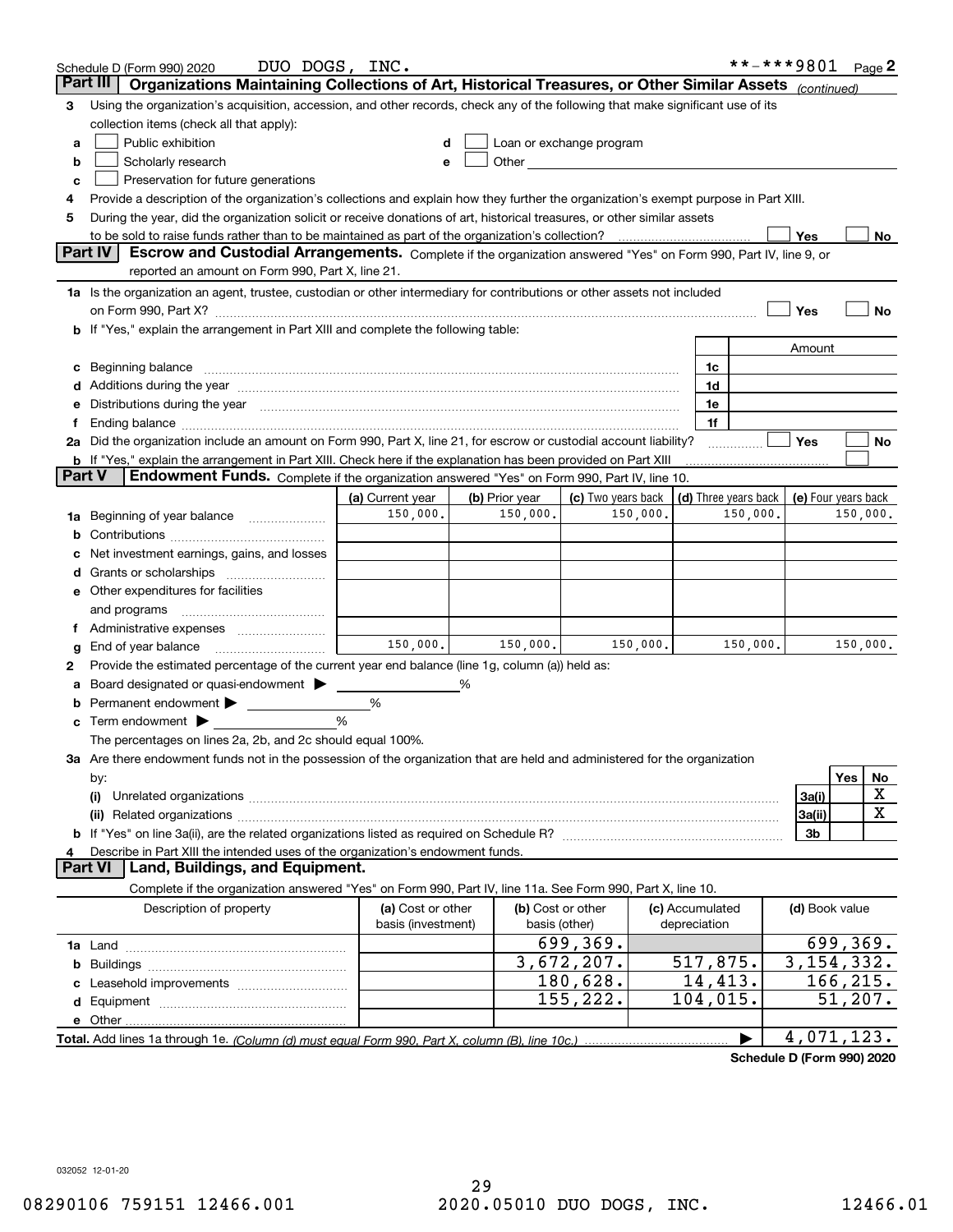| Schedule D (Form 990) 2020                      | DUO | DOGS . | INC. | **-***9801 | Page |
|-------------------------------------------------|-----|--------|------|------------|------|
| <b>Part VII</b> Investments - Other Securities. |     |        |      |            |      |

| Complete if the organization answered "Yes" on Form 990, Part IV, line 11b. See Form 990, Part X, line 12.        |                 |                                                           |                |
|-------------------------------------------------------------------------------------------------------------------|-----------------|-----------------------------------------------------------|----------------|
| (a) Description of security or category (including name of security)                                              | (b) Book value  | (c) Method of valuation: Cost or end-of-year market value |                |
| (1) Financial derivatives                                                                                         |                 |                                                           |                |
| (2) Closely held equity interests                                                                                 |                 |                                                           |                |
|                                                                                                                   |                 |                                                           |                |
| (3) Other                                                                                                         |                 |                                                           |                |
| (A)                                                                                                               |                 |                                                           |                |
| (B)                                                                                                               |                 |                                                           |                |
| (C)                                                                                                               |                 |                                                           |                |
| (D)                                                                                                               |                 |                                                           |                |
| (E)                                                                                                               |                 |                                                           |                |
|                                                                                                                   |                 |                                                           |                |
| (F)                                                                                                               |                 |                                                           |                |
| (G)                                                                                                               |                 |                                                           |                |
| (H)                                                                                                               |                 |                                                           |                |
| Total. (Col. (b) must equal Form 990, Part X, col. (B) line 12.)                                                  |                 |                                                           |                |
| Part VIII Investments - Program Related.                                                                          |                 |                                                           |                |
| Complete if the organization answered "Yes" on Form 990, Part IV, line 11c. See Form 990, Part X, line 13.        |                 |                                                           |                |
| (a) Description of investment                                                                                     | (b) Book value  | (c) Method of valuation: Cost or end-of-year market value |                |
|                                                                                                                   |                 |                                                           |                |
| (1)                                                                                                               |                 |                                                           |                |
| (2)                                                                                                               |                 |                                                           |                |
| (3)                                                                                                               |                 |                                                           |                |
| (4)                                                                                                               |                 |                                                           |                |
|                                                                                                                   |                 |                                                           |                |
| (5)                                                                                                               |                 |                                                           |                |
| (6)                                                                                                               |                 |                                                           |                |
| (7)                                                                                                               |                 |                                                           |                |
| (8)                                                                                                               |                 |                                                           |                |
| (9)                                                                                                               |                 |                                                           |                |
| Total. (Col. (b) must equal Form 990, Part X, col. (B) line 13.)                                                  |                 |                                                           |                |
| <b>Other Assets.</b><br>Part IX                                                                                   |                 |                                                           |                |
|                                                                                                                   |                 |                                                           |                |
| Complete if the organization answered "Yes" on Form 990, Part IV, line 11d. See Form 990, Part X, line 15.        |                 |                                                           |                |
|                                                                                                                   | (a) Description |                                                           | (b) Book value |
| (1)                                                                                                               |                 |                                                           |                |
| (2)                                                                                                               |                 |                                                           |                |
|                                                                                                                   |                 |                                                           |                |
| (3)                                                                                                               |                 |                                                           |                |
| (4)                                                                                                               |                 |                                                           |                |
| (5)                                                                                                               |                 |                                                           |                |
| (6)                                                                                                               |                 |                                                           |                |
| (7)                                                                                                               |                 |                                                           |                |
| (8)                                                                                                               |                 |                                                           |                |
|                                                                                                                   |                 |                                                           |                |
| (9)                                                                                                               |                 |                                                           |                |
| <b>Other Liabilities.</b><br>Part X                                                                               |                 |                                                           |                |
| Complete if the organization answered "Yes" on Form 990, Part IV, line 11e or 11f. See Form 990, Part X, line 25. |                 |                                                           |                |
| (a) Description of liability                                                                                      |                 |                                                           | (b) Book value |
| 1.                                                                                                                |                 |                                                           |                |
| (1)<br>Federal income taxes                                                                                       |                 |                                                           |                |
| PAYCHECK PROTECTION PROGRAM LOAN<br>(2)                                                                           |                 |                                                           | 165,422.       |
| (3)                                                                                                               |                 |                                                           |                |
| (4)                                                                                                               |                 |                                                           |                |
| (5)                                                                                                               |                 |                                                           |                |
|                                                                                                                   |                 |                                                           |                |
| (6)                                                                                                               |                 |                                                           |                |
| (7)                                                                                                               |                 |                                                           |                |
| (8)                                                                                                               |                 |                                                           |                |
| (9)                                                                                                               |                 |                                                           |                |
| Total. (Column (b) must equal Form 990, Part X, col. (B) line 25.)                                                |                 |                                                           | 165,422.       |
|                                                                                                                   |                 |                                                           |                |

**2.** Liability for uncertain tax positions. In Part XIII, provide the text of the footnote to the organization's financial statements that reports the organization's liability for uncertain tax positions under FASB ASC 740. Check here if the text of the footnote has been provided in Part XIII  $\mathcal{L}^{\text{max}}$ 

**Schedule D (Form 990) 2020**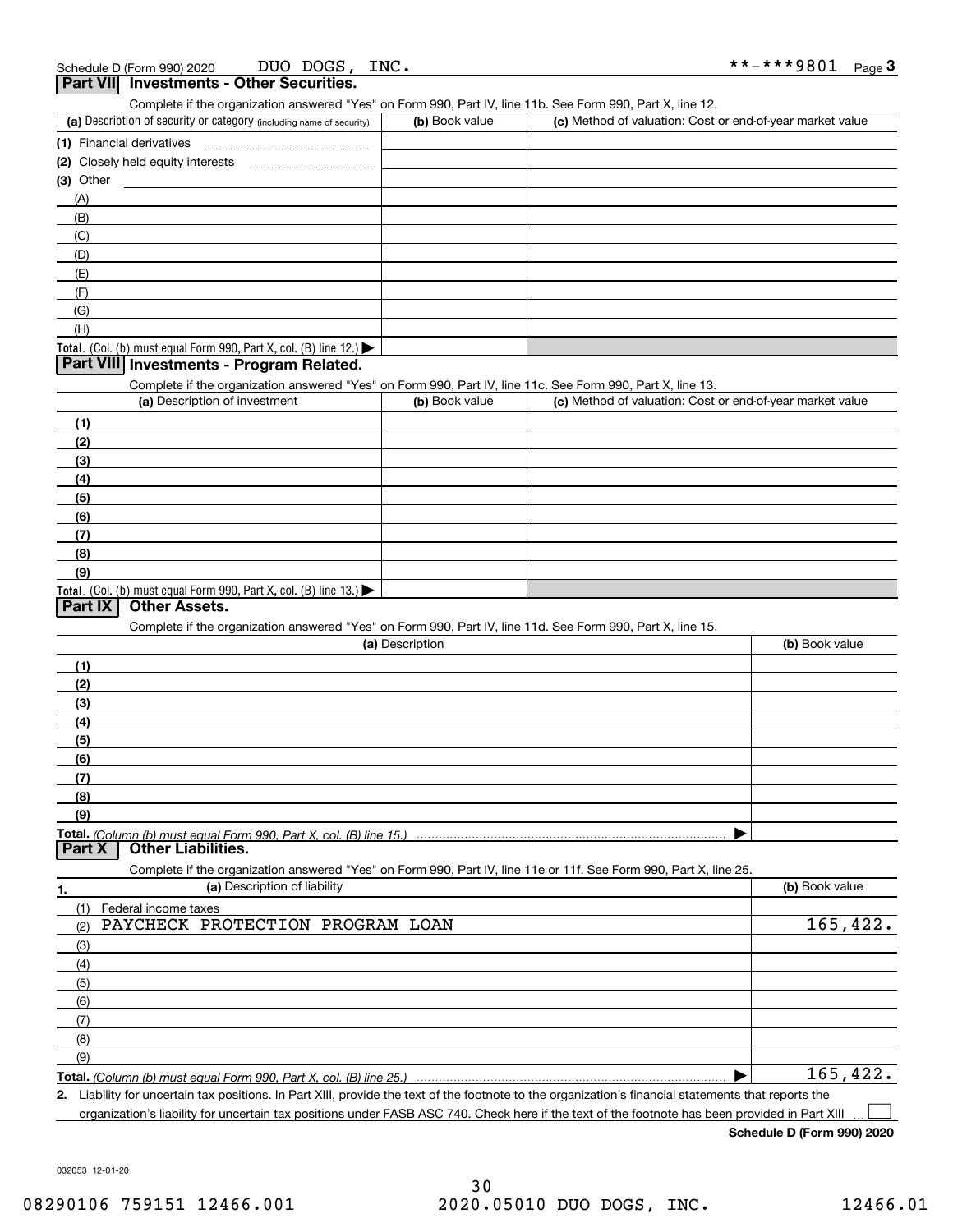|              | DUO DOGS,<br>INC.<br>Schedule D (Form 990) 2020                                                                                                                |                |           |                | **-***9801               | Page 4   |
|--------------|----------------------------------------------------------------------------------------------------------------------------------------------------------------|----------------|-----------|----------------|--------------------------|----------|
|              | Reconciliation of Revenue per Audited Financial Statements With Revenue per Return.<br>Part XI                                                                 |                |           |                |                          |          |
|              | Complete if the organization answered "Yes" on Form 990, Part IV, line 12a.                                                                                    |                |           |                |                          |          |
| 1            | Total revenue, gains, and other support per audited financial statements                                                                                       |                |           | $\mathbf{1}$   | $\overline{1,537}, 263.$ |          |
| $\mathbf{2}$ | Amounts included on line 1 but not on Form 990, Part VIII, line 12:                                                                                            |                |           |                |                          |          |
| a            |                                                                                                                                                                | 2a             | 235, 317. |                |                          |          |
| b            |                                                                                                                                                                | 2 <sub>b</sub> |           |                |                          |          |
| с            | Recoveries of prior year grants [111] Martin March 1997 (120 March 1997) March 1997 (120 March 1997) March 199                                                 | 2 <sub>c</sub> |           |                |                          |          |
| d            | Other (Describe in Part XIII.)                                                                                                                                 | 2d             | 7,449.    |                |                          |          |
| е            | Add lines 2a through 2d                                                                                                                                        |                |           | 2e             |                          | 242,766. |
| 3            |                                                                                                                                                                |                |           | 3              | 1, 294, 497.             |          |
| 4            | Amounts included on Form 990, Part VIII, line 12, but not on line 1:                                                                                           |                |           |                |                          |          |
| a            | Investment expenses not included on Form 990, Part VIII, line 7b                                                                                               | 4a             |           |                |                          |          |
| b            | Other (Describe in Part XIII.) <b>Construction Contract Construction</b> Construction Construction Construction Const                                          | 4b             |           |                |                          |          |
|              | c Add lines 4a and 4b                                                                                                                                          |                |           | 4c             |                          |          |
| 5.           |                                                                                                                                                                |                |           | 5              | 1, 294, 497.             |          |
|              | Reconciliation of Expenses per Audited Financial Statements With Expenses per Return.<br>Part XII                                                              |                |           |                |                          |          |
|              | Complete if the organization answered "Yes" on Form 990, Part IV, line 12a.                                                                                    |                |           |                |                          |          |
| 1            | Total expenses and losses per audited financial statements                                                                                                     |                |           | $\blacksquare$ | 1,239,992.               |          |
| 2            | Amounts included on line 1 but not on Form 990, Part IX, line 25:                                                                                              |                |           |                |                          |          |
|              |                                                                                                                                                                | 2a             |           |                |                          |          |
| b            | Prior year adjustments www.communication.com/www.communication.com/www.com/                                                                                    | 2 <sub>b</sub> |           |                |                          |          |
| с            |                                                                                                                                                                | 2c             |           |                |                          |          |
| d            | Other (Describe in Part XIII.)                                                                                                                                 | 2d             | 7.449.    |                |                          |          |
| е            | Add lines 2a through 2d                                                                                                                                        |                |           | 2e             |                          |          |
| 3            |                                                                                                                                                                |                |           | 3              | 1, 232, 543.             |          |
| 4            | Amounts included on Form 990, Part IX, line 25, but not on line 1:                                                                                             |                |           |                |                          |          |
| а            | Investment expenses not included on Form 990, Part VIII, line 7b                                                                                               | 4a             |           |                |                          |          |
| b            | Other (Describe in Part XIII.)                                                                                                                                 | 4b             |           |                |                          |          |
|              | c Add lines 4a and 4b                                                                                                                                          |                |           | 4с             |                          |          |
| 5.           |                                                                                                                                                                |                |           | 5              | 1, 232, 543.             |          |
|              | Part XIII Supplemental Information.                                                                                                                            |                |           |                |                          |          |
|              | Provide the descriptions required for Part II, lines 3, 5, and 9; Part III, lines 1a and 4; Part IV, lines 1b and 2b; Part V, line 4; Part X, line 2; Part XI, |                |           |                |                          |          |
|              | lines 2d and 4b; and Part XII, lines 2d and 4b. Also complete this part to provide any additional information.                                                 |                |           |                |                          |          |
|              |                                                                                                                                                                |                |           |                |                          |          |
|              |                                                                                                                                                                |                |           |                |                          |          |
|              |                                                                                                                                                                |                |           |                |                          |          |
|              |                                                                                                                                                                |                |           |                |                          |          |
|              | LINE 2D - OTHER ADJUSTMENTS:<br>PART XI,                                                                                                                       |                |           |                |                          |          |
|              |                                                                                                                                                                |                |           |                |                          |          |
|              | DIRECT FUNDRAISING EXPENDITURES                                                                                                                                |                |           |                |                          | 7,449.   |

PART XII, LINE 2D - OTHER ADJUSTMENTS:

DIRECT FUNDRAISING EXPENDITURES **1999** T.449.

PART XI, LINE 2D AND PART XII, LINE 2D:

THE AMOUNTS PRESENTED ON THE FINANCIAL STATEMENTS SHOW GROSS FIGURES FOR

FUNDRAISING EVENTS. FOR PURPOSES OF THE FORM 990, DIRECT EXPENDITURES OF

\$7,449 RELATED TO FUNDRAISING EVENTS ARE NETTED ON PART VIII, THE

STATEMENT OF REVENUE.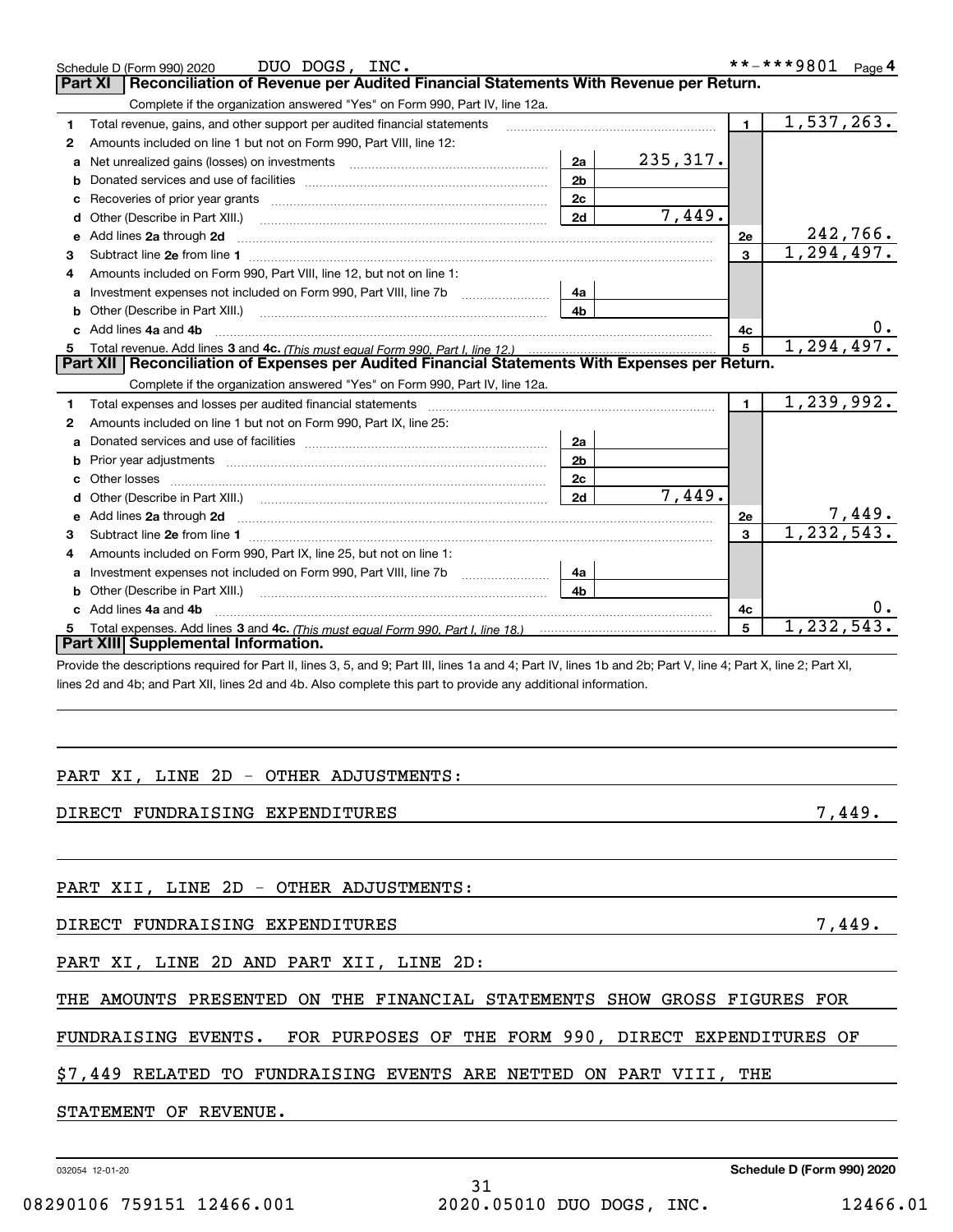| <b>Part XIII Supplemental Information</b> (continued) |
|-------------------------------------------------------|
|                                                       |
|                                                       |
|                                                       |
|                                                       |
|                                                       |
|                                                       |
|                                                       |
|                                                       |
|                                                       |
|                                                       |
|                                                       |
|                                                       |
|                                                       |
|                                                       |
|                                                       |
|                                                       |
|                                                       |
|                                                       |
|                                                       |
|                                                       |
|                                                       |
|                                                       |
|                                                       |
|                                                       |
|                                                       |
|                                                       |
|                                                       |
|                                                       |
|                                                       |
|                                                       |
| Schedule D (Form 990) 2020                            |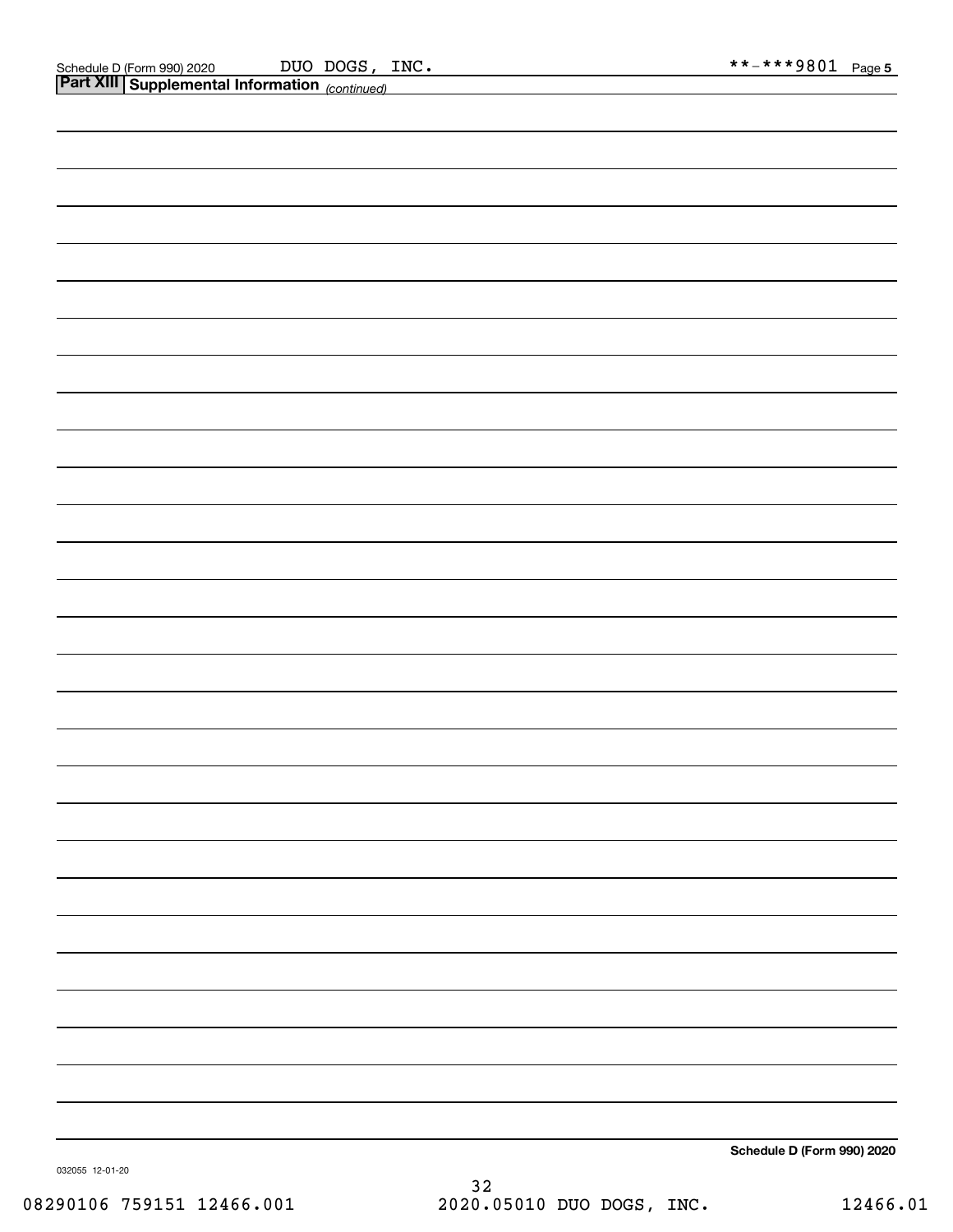**(Form 990 or 990-EZ)**

Department of the Treasury Internal Revenue Service Name of the organization

**Complete to provide information for responses to specific questions on SCHEDULE O Supplemental Information to Form 990 or 990-EZ**

**Form 990 or 990-EZ or to provide any additional information. | Attach to Form 990 or 990-EZ.**

**| Go to www.irs.gov/Form990 for the latest information.**

**Employer identification number**

OMB No. 1545-0047

**2020**

**Open to Public Inspection**

DUO DOGS, INC.  $\qquad \qquad \qquad \qquad$  \*\*-\*\*\*9801

## FORM 990, PART I, LINE 1, DESCRIPTION OF ORGANIZATION MISSION:

PEOPLE TO CULTIVATE MEANINGFUL CHANGES IN INDIVIDUALS, FAMILIES, AND

COMMUNITIES.

FORM 990, PART III, LINE 4A, PROGRAM SERVICE ACCOMPLISHMENTS:

OF THE FORENSIC INTERVIEW PROCESS TO HELP GATHER INFORMATION FROM THE

VICTIM. IF NECESSARY, THE DOG WILL ACCOMPANY THE VICTIM TO COURT IF

TESTIMONY IS REQUIRED. DUO MONITORS THE RELATIONSHIP BETWEEN THE

PERSON AND DOG THROUGHOUT THE RELATIONSHIP. ASSISTANCE DOGS ARE

PROVIDED AT NO COST TO THE INDIVIDUAL.

FORM 990, PART III, LINE 4D, OTHER PROGRAM SERVICES:

PUBLIC OUTREACH: IN THIS PROGRAM, REPRESENTATIVES FROM DUO DOGS SPEAK

ABOUT THE SERVICES OF THE ORGANIZATION AND PEOPLE WITH DISABILITIES TO

BUSINESSES, CHURCHES, CIVIC ORGANIZATIONS, ROTARY CLUBS, ETC.

EXPENSES \$ 115,085. INCLUDING GRANTS OF \$ 0. REVENUE \$ 0.

FORM 990, PART VI, SECTION B, LINE 11B:

THE 990 IS PROVIDED TO THE FINANCE COMMITTEE OF THE BOARD OF DIRECTORS FOR REVIEW AND APPROVAL. AFTER THE FINANCE COMMITTEE COMPLETES THEIR REVIEW, A COPY OF THE 990 IS PROVIDED TO ALL BOARD MEMBERS FOR REVIEW PRIOR TO FILING.

FORM 990, PART VI, SECTION B, LINE 12C:

EACH BOARD MEMBER PLEDGES TO AVOID KNOWINGLY ENGAGING IN ACTIVITIES THAT

032211 11-20-20 LHA For Paperwork Reduction Act Notice, see the Instructions for Form 990 or 990-EZ. Schedule O (Form 990 or 990-EZ) 2020 CONFLICT WITH THE INTERESTS OF SUPPORT DOGS INC. ALL RELATIONSHIPS ARE TO

33

08290106 759151 12466.001 2020.05010 DUO DOGS, INC. 12466.01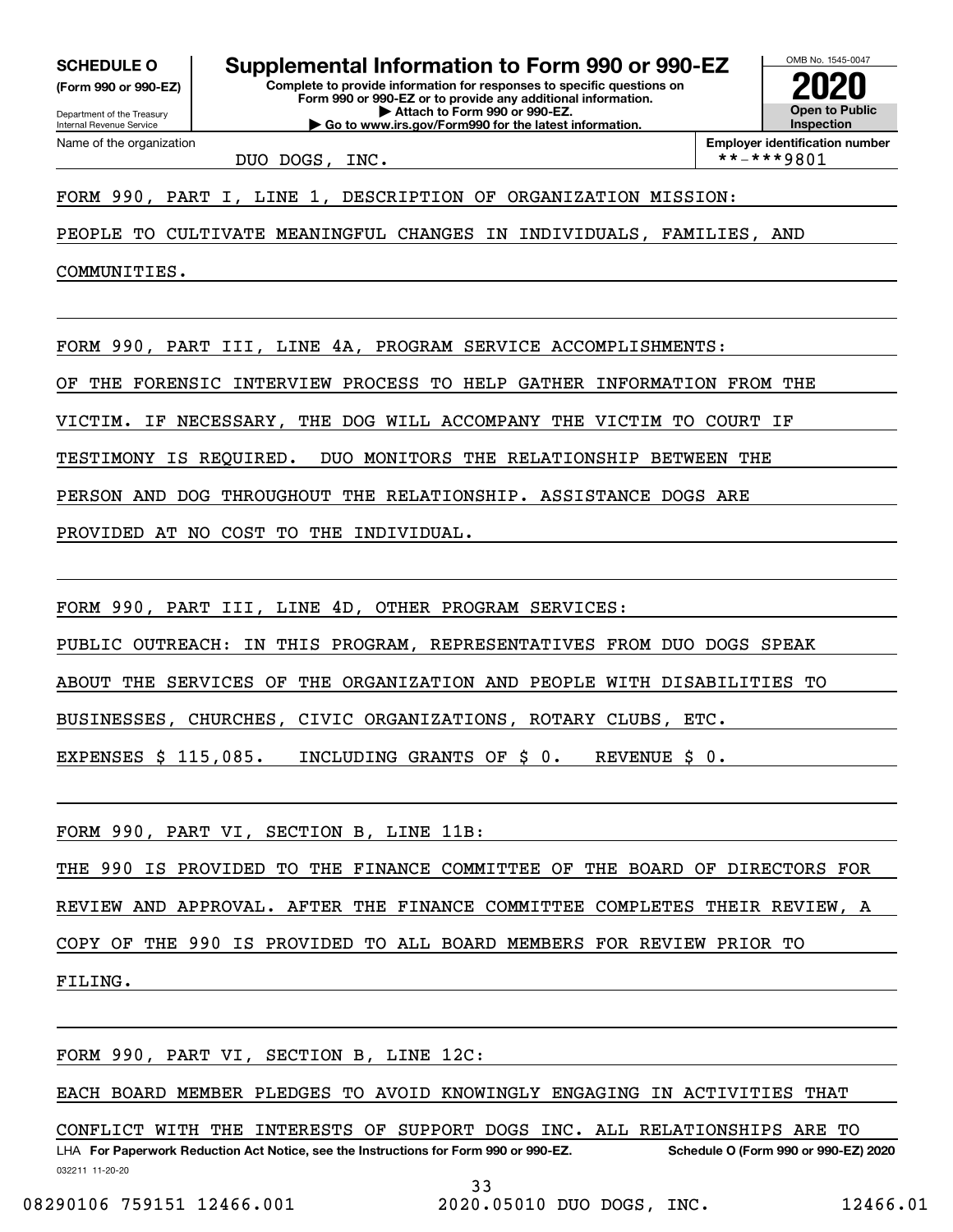| Schedule O (Form 990 or 990-EZ) 2020                                                            | Page 2                                              |
|-------------------------------------------------------------------------------------------------|-----------------------------------------------------|
| Name of the organization<br>DOGS, INC.<br>DUO                                                   | <b>Employer identification number</b><br>**-***9801 |
| DISCLOSED<br>BOARD<br>DIRECTORS.<br>WHEN<br>NECESSARY,<br>TО<br>THE<br>OF.<br>ANY<br>BE.        | MEMBER<br>WHOSE                                     |
| QUESTION WILL<br>SUBJECT TO<br><b>REFRAIN</b><br>DECISION<br>MAY<br>BЕ<br>FROM<br>VOTING        | <b>BUSINESS</b><br>ON.                              |
| BOARD<br>OF<br><b>DIRECTORS</b><br>MUST<br><b>DISCLOSE</b><br>ITEMS.<br>CANDIDATES<br>TО<br>THE | POTENTIAL                                           |
| RELATIONSHIPS. ALL PARAMETERS<br>CONFLICT<br>INTEREST<br>REGARDING<br>ОF                        | CONFLICT<br>OF                                      |
| BOARD<br>MANUAL,<br>ARE<br>THE<br>WHICH<br>EACH NEW<br>INTEREST<br>CONTAINED<br>IN              | <b>BOARD</b><br>MEMBER                              |
| MEMBER ,<br>CURRENT<br>RECEIVES<br>UPON<br><b>BECOMING</b><br>BOARD<br>AND<br>MEMBERS<br>A      | CURRENTLY<br>HAVE.                                  |
| OFF<br>THIS<br>AS<br>MEMBERS<br>MUST<br>SIGN<br><b>ON</b><br>WELL.<br>ANY NEW<br><b>BOARD</b>   | RELATIONSHIP<br>THAT MAY                            |
| DISCUSSED<br>POTENTIAL<br>CONFLICT<br>INTEREST<br>ΙS<br>AТ<br><b>HAVE</b><br>OF<br>THE<br>A     | <b>BOARD</b><br>LEVEL.                              |

FORM 990, PART VI, SECTION B, LINE 15:

EMPLOYEES ARE REVIEWED ANNUALLY BY THE EXECUTIVE DIRECTOR OR BOARD OF DIRECTORS. ALL COMPENSATIONS ARE BASED ON COMPETITIVE INDUSTRY STANDARDS. COMPENSATIONS ARE ALSO REVIEWED BY THE BOARD OF DIRECTORS AND PERSONNEL COMMITTEE.

FORM 990, PART VI, SECTION C, LINE 19:

THE ORGANIZATION MAKES THEIR DOCUMENTS, POLICIES, AND FINANCIAL STATEMENTS

AVAILABLE ONLINE, BY REQUEST, OR BY GOVERNMENT OR OTHER PUBLIC WEBSITE.

FORM 990 PART XII LINE 2C

THE FINANCE COMMITTEE IS RESPONSIBLE FOR OVERSIGHT OF THE AUDIT. THIS

PROCESS HAS NOT CHANGED FROM THE PRIOR YEAR.

032212 11-20-20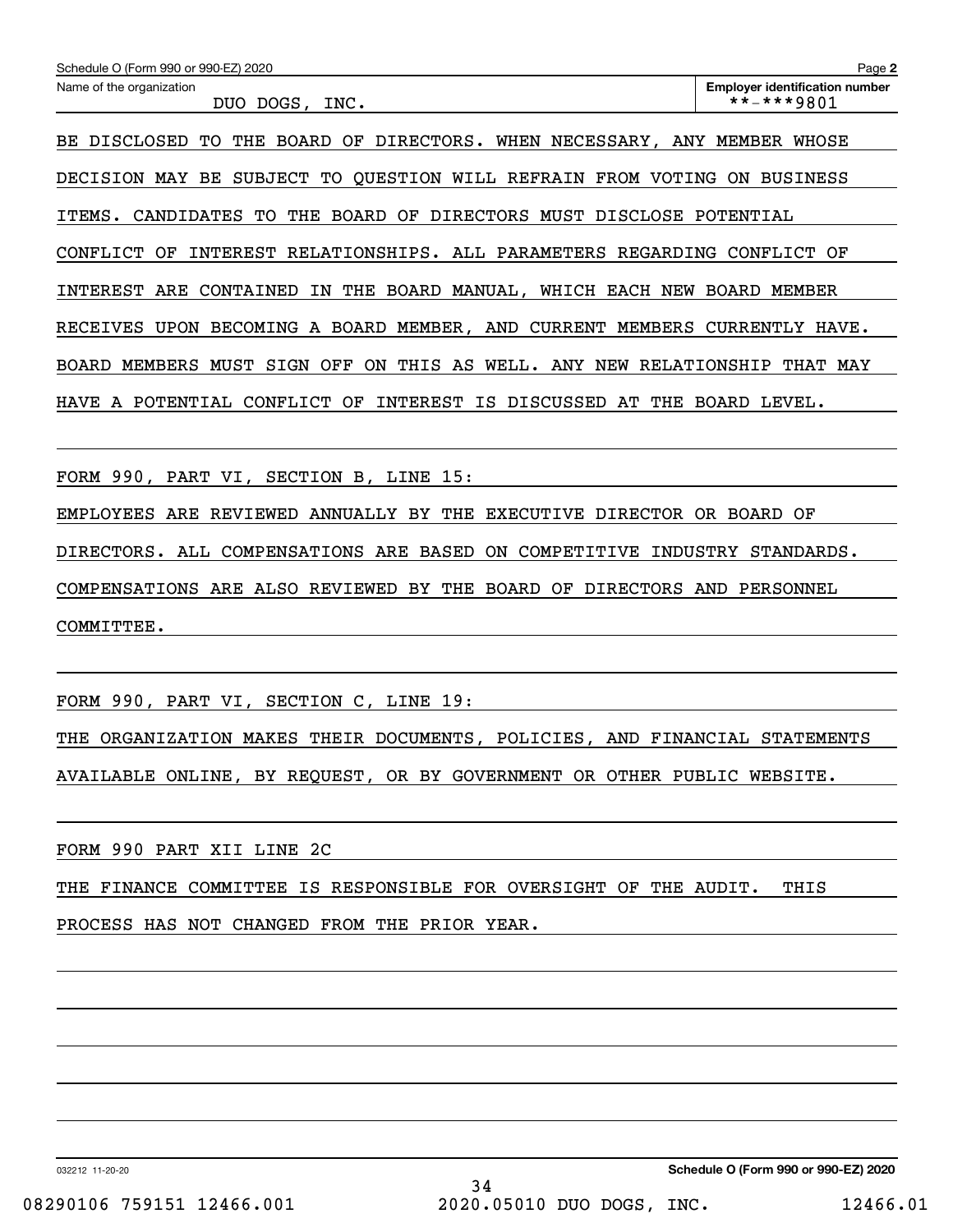## **CARRYOVER DATA TO 2021**

| Name<br>DUO DOGS, INC.<br>the control of the control of the control of the control of the control of           | <b>Employer Identification Number</b><br>**-***9801 |
|----------------------------------------------------------------------------------------------------------------|-----------------------------------------------------|
| Based on the information provided with this return, the following are possible carryover amounts to next year. |                                                     |
| FEDERAL POST-2017 NET OPERATING LOSS - OBEDIENCE CLASSES                                                       | 78,041.                                             |
|                                                                                                                |                                                     |
|                                                                                                                |                                                     |
|                                                                                                                |                                                     |
|                                                                                                                |                                                     |
|                                                                                                                |                                                     |
|                                                                                                                |                                                     |
|                                                                                                                |                                                     |
|                                                                                                                |                                                     |
|                                                                                                                |                                                     |
|                                                                                                                |                                                     |
|                                                                                                                |                                                     |
|                                                                                                                |                                                     |
|                                                                                                                |                                                     |
|                                                                                                                |                                                     |
|                                                                                                                |                                                     |
|                                                                                                                |                                                     |
|                                                                                                                |                                                     |
|                                                                                                                |                                                     |
|                                                                                                                |                                                     |
|                                                                                                                |                                                     |
|                                                                                                                |                                                     |
|                                                                                                                |                                                     |
|                                                                                                                |                                                     |
|                                                                                                                |                                                     |
|                                                                                                                |                                                     |
|                                                                                                                |                                                     |
|                                                                                                                |                                                     |
|                                                                                                                |                                                     |
|                                                                                                                |                                                     |
|                                                                                                                |                                                     |
|                                                                                                                |                                                     |
|                                                                                                                |                                                     |
|                                                                                                                |                                                     |

019341 04-01-20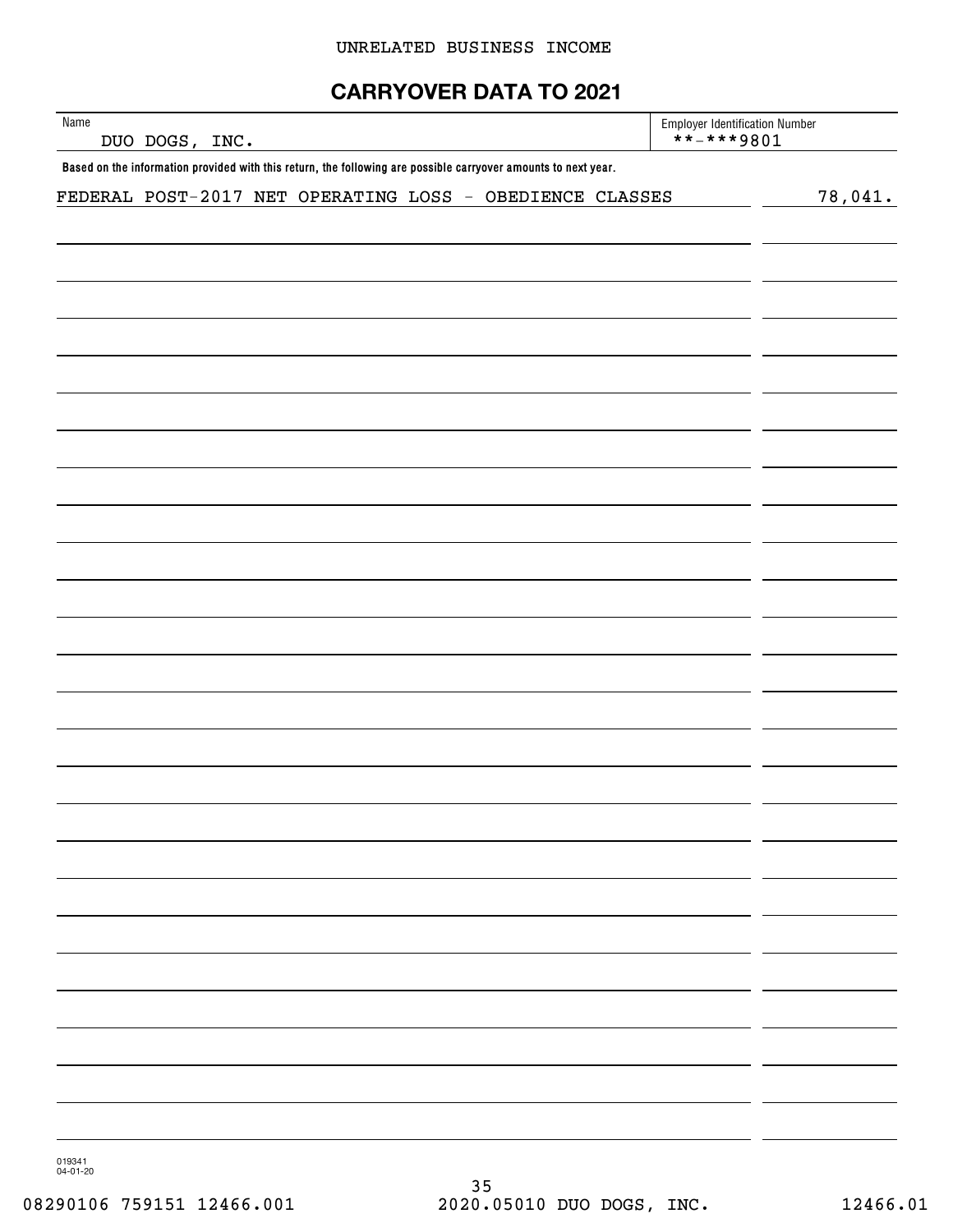| Form 8879-EO                                              |                                                                                                                     | <b>IRS e-file Signature Authorization</b><br>for an Exempt Organization                                                                                                                                                                                                                                                                                                                                                                                                                                                                                                                                                                                                                                 |                                       |                                | OMB No. 1545-0047                                 |  |  |  |
|-----------------------------------------------------------|---------------------------------------------------------------------------------------------------------------------|---------------------------------------------------------------------------------------------------------------------------------------------------------------------------------------------------------------------------------------------------------------------------------------------------------------------------------------------------------------------------------------------------------------------------------------------------------------------------------------------------------------------------------------------------------------------------------------------------------------------------------------------------------------------------------------------------------|---------------------------------------|--------------------------------|---------------------------------------------------|--|--|--|
|                                                           |                                                                                                                     | For calendar year 2020, or fiscal year beginning $JUL$ $1$ , 2020, and ending $JUN$ $30$ , 20 $21$                                                                                                                                                                                                                                                                                                                                                                                                                                                                                                                                                                                                      |                                       |                                |                                                   |  |  |  |
|                                                           |                                                                                                                     | Do not send to the IRS. Keep for your records.                                                                                                                                                                                                                                                                                                                                                                                                                                                                                                                                                                                                                                                          |                                       |                                | 2020                                              |  |  |  |
| Department of the Treasury<br>Internal Revenue Service    |                                                                                                                     | Go to www.irs.gov/Form8879EO for the latest information.                                                                                                                                                                                                                                                                                                                                                                                                                                                                                                                                                                                                                                                |                                       |                                |                                                   |  |  |  |
| Name of exempt organization or person subject to tax      |                                                                                                                     |                                                                                                                                                                                                                                                                                                                                                                                                                                                                                                                                                                                                                                                                                                         |                                       | Taxpayer identification number |                                                   |  |  |  |
|                                                           |                                                                                                                     |                                                                                                                                                                                                                                                                                                                                                                                                                                                                                                                                                                                                                                                                                                         |                                       |                                |                                                   |  |  |  |
| DUO DOGS, INC.                                            |                                                                                                                     | <u> 1989 - Johann Stein, mars and de Branch and de Branch and de Branch and de Branch and de Branch and de Branch</u>                                                                                                                                                                                                                                                                                                                                                                                                                                                                                                                                                                                   |                                       | **-***9801                     |                                                   |  |  |  |
| Name and title of officer or person subject to tax        |                                                                                                                     |                                                                                                                                                                                                                                                                                                                                                                                                                                                                                                                                                                                                                                                                                                         |                                       |                                |                                                   |  |  |  |
| DAWN VAN HOUTEN<br><b>CEO</b>                             |                                                                                                                     |                                                                                                                                                                                                                                                                                                                                                                                                                                                                                                                                                                                                                                                                                                         |                                       |                                |                                                   |  |  |  |
| Part I                                                    |                                                                                                                     | Type of Return and Return Information (Whole Dollars Only)                                                                                                                                                                                                                                                                                                                                                                                                                                                                                                                                                                                                                                              |                                       |                                |                                                   |  |  |  |
|                                                           |                                                                                                                     | Check the box for the return for which you are using this Form 8879-EO and enter the applicable amount, if any, from the return. If you<br>check the box on line 1a, 2a, 3a, 4a, 5a, 6a, or 7a below, and the amount on that line for the return being filed with this form was<br>blank, then leave line 1b, 2b, 3b, 4b, 5b, 6b, or 7b, whichever is applicable, blank (do not enter -0-). But, if you entered -0- on the<br>return, then enter -0- on the applicable line below. Do not complete more than one line in Part I.                                                                                                                                                                        |                                       |                                |                                                   |  |  |  |
| 1a Form 990 check here $\blacktriangleright$              |                                                                                                                     |                                                                                                                                                                                                                                                                                                                                                                                                                                                                                                                                                                                                                                                                                                         |                                       |                                |                                                   |  |  |  |
|                                                           |                                                                                                                     |                                                                                                                                                                                                                                                                                                                                                                                                                                                                                                                                                                                                                                                                                                         |                                       |                                |                                                   |  |  |  |
| 3a Form 1120-POL check here<br>4a Form 990-PF check here  | $\blacktriangleright$<br><b>Contract Contract</b><br>$\blacktriangleright$                                          |                                                                                                                                                                                                                                                                                                                                                                                                                                                                                                                                                                                                                                                                                                         |                                       |                                |                                                   |  |  |  |
| 5a Form 8868 check here                                   |                                                                                                                     |                                                                                                                                                                                                                                                                                                                                                                                                                                                                                                                                                                                                                                                                                                         |                                       |                                |                                                   |  |  |  |
| 6a Form 990-T check here                                  | $\blacktriangleright$ $\vert$ X $\vert$                                                                             | <b>b Balance due</b> (Form 8868, line 3c) $\ldots$ <b>5b</b><br><b>b Total tax</b> (Form 990-T. Part III. line 4) <b>6b 6b 6b 6b 6b 6</b>                                                                                                                                                                                                                                                                                                                                                                                                                                                                                                                                                               |                                       |                                |                                                   |  |  |  |
| 7a Form 4720 check here $\blacktriangleright$             |                                                                                                                     |                                                                                                                                                                                                                                                                                                                                                                                                                                                                                                                                                                                                                                                                                                         |                                       |                                |                                                   |  |  |  |
| Part II                                                   |                                                                                                                     | Declaration and Signature Authorization of Officer or Person Subject to Tax                                                                                                                                                                                                                                                                                                                                                                                                                                                                                                                                                                                                                             |                                       |                                |                                                   |  |  |  |
|                                                           |                                                                                                                     | Under penalties of perjury, I declare that $\boxed{\mathbf{X}}$ I am an officer of the above organization or $\boxed{\phantom{\mathbf{1}}}$ I am a person subject to tax with respect to                                                                                                                                                                                                                                                                                                                                                                                                                                                                                                                |                                       |                                |                                                   |  |  |  |
|                                                           |                                                                                                                     | (name of organization) <b>contract and that I have examined a copy</b> (name of organization) and that I have examined a copy                                                                                                                                                                                                                                                                                                                                                                                                                                                                                                                                                                           |                                       |                                |                                                   |  |  |  |
| PIN: check one box only                                   |                                                                                                                     | a payment, I must contact the U.S. Treasury Financial Agent at 1-888-353-4537 no later than 2 business days prior to the payment<br>(settlement) date. I also authorize the financial institutions involved in the processing of the electronic payment of taxes to receive<br>confidential information necessary to answer inquiries and resolve issues related to the payment. I have selected a personal<br>identification number (PIN) as my signature for the electronic return and, if applicable, the consent to electronic funds withdrawal.                                                                                                                                                    |                                       |                                |                                                   |  |  |  |
|                                                           | $\overline{X}$ authorize KIEFER BONFANTI & CO. LLP                                                                  |                                                                                                                                                                                                                                                                                                                                                                                                                                                                                                                                                                                                                                                                                                         | to enter my PIN                       |                                | $\frac{1}{2466}$                                  |  |  |  |
|                                                           |                                                                                                                     | ERO firm name                                                                                                                                                                                                                                                                                                                                                                                                                                                                                                                                                                                                                                                                                           |                                       |                                | Enter five numbers, but<br>do not enter all zeros |  |  |  |
|                                                           | PIN on the return's disclosure consent screen.                                                                      | as my signature on the tax year 2020 electronically filed return. If I have indicated within this return that a copy of the return is being filed with<br>a state agency(ies) regulating charities as part of the IRS Fed/State program, I also authorize the aforementioned ERO to enter my<br>As an officer or person subject to tax with respect to the organization, I will enter my PIN as my signature on the tax year 2020<br>electronically filed return. If I have indicated within this return that a copy of the return is being filed with a state agency(ies)<br>regulating charities as part of the IRS Fed/State program, I will enter my PIN on the return's disclosure consent screen. |                                       |                                |                                                   |  |  |  |
| Signature of officer or person subject to tax<br>Part III | <b>Certification and Authentication</b>                                                                             |                                                                                                                                                                                                                                                                                                                                                                                                                                                                                                                                                                                                                                                                                                         |                                       | Date $\blacktriangleright$     |                                                   |  |  |  |
|                                                           | <b>ERO's EFIN/PIN.</b> Enter your six-digit electronic filing identification                                        |                                                                                                                                                                                                                                                                                                                                                                                                                                                                                                                                                                                                                                                                                                         |                                       |                                |                                                   |  |  |  |
|                                                           | number (EFIN) followed by your five-digit self-selected PIN.                                                        |                                                                                                                                                                                                                                                                                                                                                                                                                                                                                                                                                                                                                                                                                                         | 43460520124<br>Do not enter all zeros |                                |                                                   |  |  |  |
| IRS e-file Providers for Business Returns.                |                                                                                                                     | I certify that the above numeric entry is my PIN, which is my signature on the 2020 electronically filed return indicated above. I confirm<br>that I am submitting this return in accordance with the requirements of Pub. 4163, Modernized e-File (MeF) Information for Authorized                                                                                                                                                                                                                                                                                                                                                                                                                     |                                       |                                |                                                   |  |  |  |
| ERO's signature $\blacktriangleright$ MARY A. GREEN, CPA  |                                                                                                                     |                                                                                                                                                                                                                                                                                                                                                                                                                                                                                                                                                                                                                                                                                                         |                                       | Date $\triangleright$ 01/06/22 |                                                   |  |  |  |
|                                                           | <b>ERO Must Retain This Form - See Instructions</b><br>Do Not Submit This Form to the IRS Unless Requested To Do So |                                                                                                                                                                                                                                                                                                                                                                                                                                                                                                                                                                                                                                                                                                         |                                       |                                |                                                   |  |  |  |
|                                                           | LHA For Paperwork Reduction Act Notice, see instructions.                                                           |                                                                                                                                                                                                                                                                                                                                                                                                                                                                                                                                                                                                                                                                                                         |                                       |                                | Form 8879-EO (2020)                               |  |  |  |
|                                                           |                                                                                                                     |                                                                                                                                                                                                                                                                                                                                                                                                                                                                                                                                                                                                                                                                                                         |                                       |                                |                                                   |  |  |  |
| 023051 11-03-20                                           |                                                                                                                     | ລ ແ                                                                                                                                                                                                                                                                                                                                                                                                                                                                                                                                                                                                                                                                                                     |                                       |                                |                                                   |  |  |  |

36 08290106 759151 12466.001 2020.05010 DUO DOGS, INC. 12466.01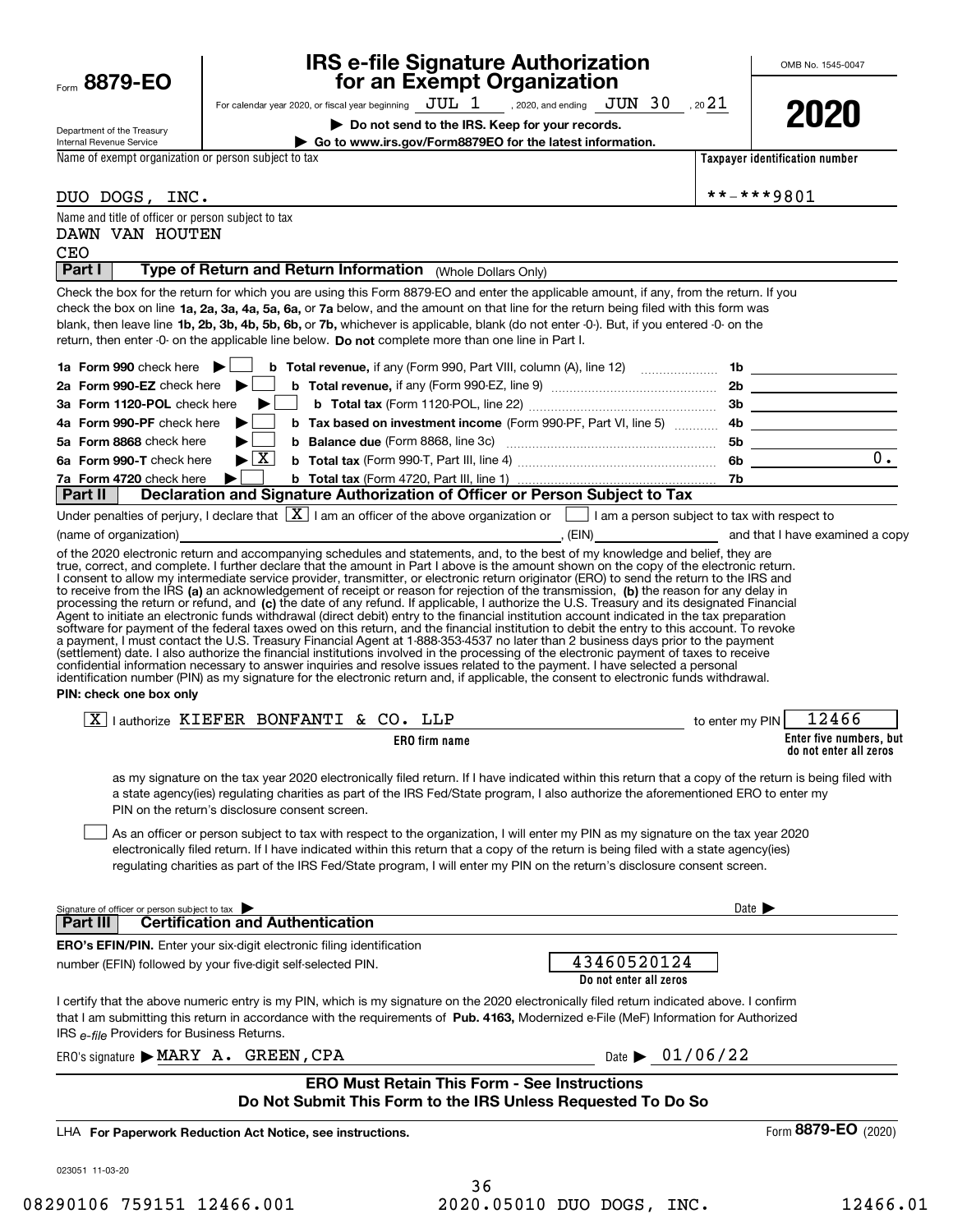(Rev. January 2020)

## **Application for Automatic Extension of Time To File an Exempt Organization Return**

OMB No. 1545-0047

Department of the Treasury Internal Revenue Service

**| File a separate application for each return.**

**| Go to www.irs.gov/Form8868 for the latest information.**

| internal Revenue Service | <b>Exactle www.irs.gov/Formoodo for the latest internation.</b>                                                                          |
|--------------------------|------------------------------------------------------------------------------------------------------------------------------------------|
|                          | Electronic filing (e-file). You can electronically file Form 8868 to request a 6-month automatic extension of time to file any of the    |
|                          | forms listed below with the exception of Form 8870, Information Return for Transfers Associated With Certain Personal Benefit            |
|                          | Contracts, for which an extension request must be sent to the IRS in paper format (see instructions). For more details on the electronic |
|                          | filing of this form, visit www.irs.gov/e-file-providers/e-file-for-charities-and-non-profits.                                            |
|                          | Automatic 6-Month Extension of Time. Only submit original (no copies needed).                                                            |

All corporations required to file an income tax return other than Form 990-T (including 1120-C filers), partnerships, REMICs, and trusts must use Form 7004 to request an extension of time to file income tax returns.

| Type or                                    | Name of exempt organization or other filer, see instructions.                                                                                                                                                                                                                                                                                                                                                                                                                                                                                                                                                                                  |        |                                                                                                                                                 |                |    | Taxpayer identification number (TIN)         |  |  |  |
|--------------------------------------------|------------------------------------------------------------------------------------------------------------------------------------------------------------------------------------------------------------------------------------------------------------------------------------------------------------------------------------------------------------------------------------------------------------------------------------------------------------------------------------------------------------------------------------------------------------------------------------------------------------------------------------------------|--------|-------------------------------------------------------------------------------------------------------------------------------------------------|----------------|----|----------------------------------------------|--|--|--|
| print                                      | DUO DOGS, INC.                                                                                                                                                                                                                                                                                                                                                                                                                                                                                                                                                                                                                                 |        |                                                                                                                                                 |                |    | **-***9801                                   |  |  |  |
| File by the<br>due date for<br>filing your | Number, street, and room or suite no. If a P.O. box, see instructions.<br>10955 LINPAGE PLACE                                                                                                                                                                                                                                                                                                                                                                                                                                                                                                                                                  |        |                                                                                                                                                 |                |    |                                              |  |  |  |
| return. See<br>instructions.               | City, town or post office, state, and ZIP code. For a foreign address, see instructions.<br>63132<br>ST. LOUIS, MO                                                                                                                                                                                                                                                                                                                                                                                                                                                                                                                             |        |                                                                                                                                                 |                |    |                                              |  |  |  |
|                                            | Enter the Return Code for the return that this application is for (file a separate application for each return)                                                                                                                                                                                                                                                                                                                                                                                                                                                                                                                                |        |                                                                                                                                                 |                |    | 0                                            |  |  |  |
| <b>Application</b>                         |                                                                                                                                                                                                                                                                                                                                                                                                                                                                                                                                                                                                                                                | Return | Application                                                                                                                                     |                |    | Return                                       |  |  |  |
| Is For                                     |                                                                                                                                                                                                                                                                                                                                                                                                                                                                                                                                                                                                                                                | Code   | Is For                                                                                                                                          |                |    | Code                                         |  |  |  |
|                                            | Form 990 or Form 990-EZ                                                                                                                                                                                                                                                                                                                                                                                                                                                                                                                                                                                                                        | 01     | Form 990-T (corporation)                                                                                                                        |                |    | 07                                           |  |  |  |
| Form 990-BL                                |                                                                                                                                                                                                                                                                                                                                                                                                                                                                                                                                                                                                                                                | 02     | Form 1041-A                                                                                                                                     |                |    | 08                                           |  |  |  |
|                                            | Form 4720 (individual)                                                                                                                                                                                                                                                                                                                                                                                                                                                                                                                                                                                                                         | 03     | Form 4720 (other than individual)                                                                                                               |                |    | 09                                           |  |  |  |
| Form 990-PF                                |                                                                                                                                                                                                                                                                                                                                                                                                                                                                                                                                                                                                                                                | 04     | Form 5227                                                                                                                                       |                |    | 10                                           |  |  |  |
|                                            | Form 990-T (sec. 401(a) or 408(a) trust)                                                                                                                                                                                                                                                                                                                                                                                                                                                                                                                                                                                                       | 05     | Form 6069                                                                                                                                       |                |    | 11                                           |  |  |  |
|                                            | Form 990-T (trust other than above)                                                                                                                                                                                                                                                                                                                                                                                                                                                                                                                                                                                                            | 06     | Form 8870                                                                                                                                       |                |    | 12                                           |  |  |  |
| $box \blacktriangleright$<br>1<br>2        | If this is for a Group Return, enter the organization's four digit Group Exemption Number (GEN) [If this is for the whole group, check this<br>. If it is for part of the group, check this box $\blacktriangleright$<br>I request an automatic 6-month extension of time until<br>the organization named above. The extension is for the organization's return for:<br>calendar year<br>$\Box$ or<br>$\blacktriangleright$ $ \underline{X} $ tax year beginning $\underline{\hspace{1em}\text{JUL}}\hspace{1em}\text{1}$ , 2020<br>If the tax year entered in line 1 is for less than 12 months, check reason:<br>Change in accounting period |        | and attach a list with the names and TINs of all members the extension is for.<br>MAY 16, 2022<br>, and ending $JUN$ 30, 2021<br>Initial return | Final return   |    | , to file the exempt organization return for |  |  |  |
| За                                         | If this application is for Forms 990-BL, 990-PF, 990-T, 4720, or 6069, enter the tentative tax, less                                                                                                                                                                                                                                                                                                                                                                                                                                                                                                                                           |        |                                                                                                                                                 |                |    |                                              |  |  |  |
|                                            | any nonrefundable credits. See instructions.                                                                                                                                                                                                                                                                                                                                                                                                                                                                                                                                                                                                   |        |                                                                                                                                                 | За             | \$ | Ο.                                           |  |  |  |
|                                            | If this application is for Forms 990-PF, 990-T, 4720, or 6069, enter any refundable credits and<br>b                                                                                                                                                                                                                                                                                                                                                                                                                                                                                                                                           |        |                                                                                                                                                 |                |    |                                              |  |  |  |
|                                            | estimated tax payments made. Include any prior year overpayment allowed as a credit.<br>3b<br>\$                                                                                                                                                                                                                                                                                                                                                                                                                                                                                                                                               |        |                                                                                                                                                 |                |    | 0.                                           |  |  |  |
|                                            | <b>Balance due.</b> Subtract line 3b from line 3a. Include your payment with this form, if required, by<br>c                                                                                                                                                                                                                                                                                                                                                                                                                                                                                                                                   |        |                                                                                                                                                 |                |    | 0.                                           |  |  |  |
|                                            | using EFTPS (Electronic Federal Tax Payment System). See instructions.<br>Caution: If you are going to make an electronic funds withdrawal (direct debit) with this Form 8868, see Form 8453-EO and Form 8879-EO for payment                                                                                                                                                                                                                                                                                                                                                                                                                   |        |                                                                                                                                                 | 3 <sub>c</sub> | S  |                                              |  |  |  |
| instructions.                              |                                                                                                                                                                                                                                                                                                                                                                                                                                                                                                                                                                                                                                                |        |                                                                                                                                                 |                |    |                                              |  |  |  |
| LHA                                        | For Privacy Act and Paperwork Reduction Act Notice, see instructions.                                                                                                                                                                                                                                                                                                                                                                                                                                                                                                                                                                          |        |                                                                                                                                                 |                |    | Form 8868 (Rev. 1-2020)                      |  |  |  |

023841 04-01-20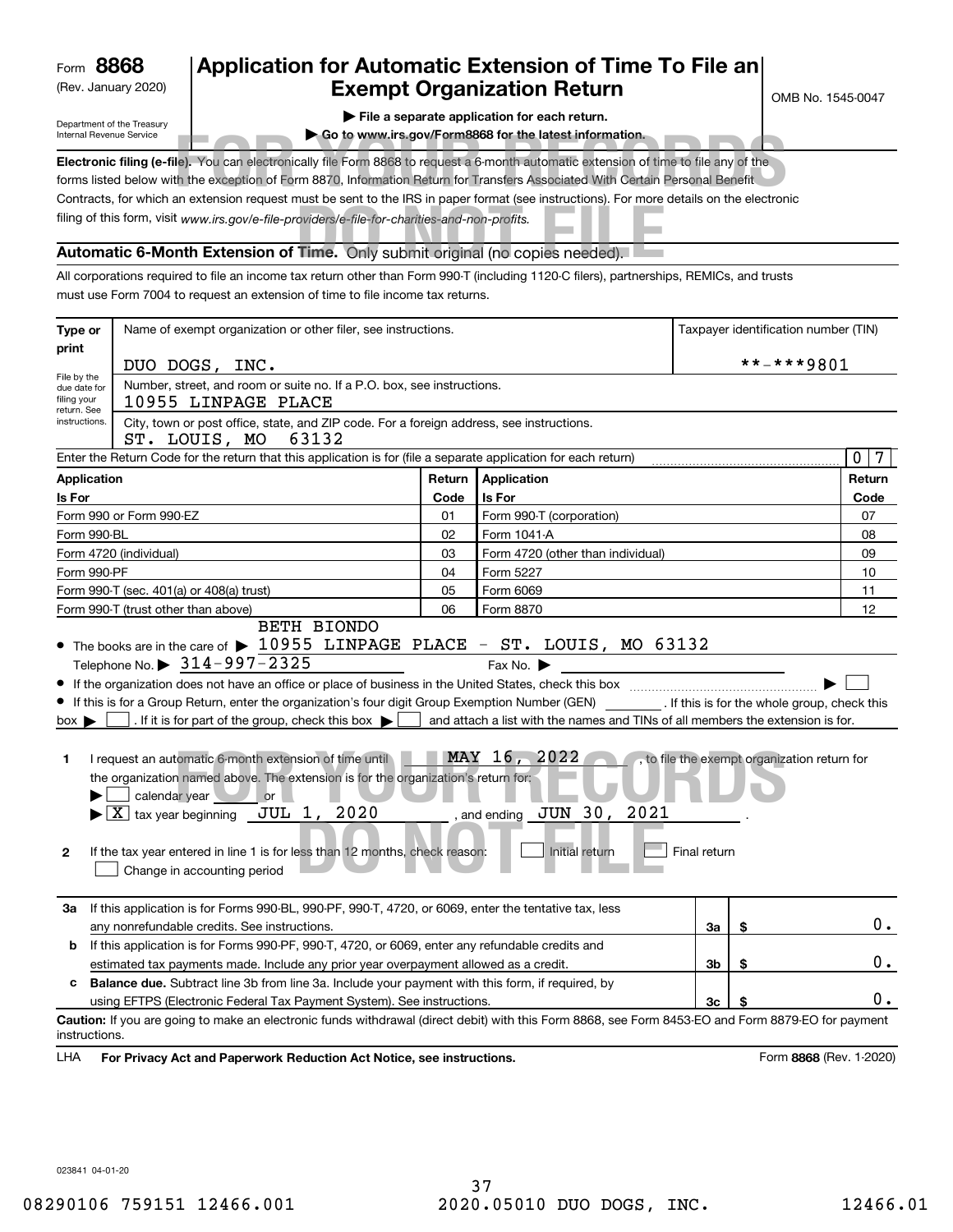|                | Form 990-T                                             |            | <b>Exempt Organization Business Income Tax Return</b>                                                                                                                                               |                | OMB No. 1545-0047                                             |
|----------------|--------------------------------------------------------|------------|-----------------------------------------------------------------------------------------------------------------------------------------------------------------------------------------------------|----------------|---------------------------------------------------------------|
|                |                                                        |            | (and proxy tax under section 6033(e))                                                                                                                                                               |                |                                                               |
|                |                                                        |            | For calendar year 2020 or other tax year beginning $JUL$ 1, $2020$ , and ending $JUN$ 30, $2021$ .                                                                                                  |                | 2020                                                          |
|                | Department of the Treasury<br>Internal Revenue Service |            | Go to www.irs.gov/Form990T for instructions and the latest information.<br>bo not enter SSN numbers on this form as it may be made public if your organization is a $501(c)(3)$ .                   |                | Open to Public Inspection for<br>501(c)(3) Organizations Only |
| A              | Check box if<br>address changed.                       |            | Name of organization $($ $\Box$ Check box if name changed and see instructions.)                                                                                                                    |                | DEmployer identification number                               |
|                | <b>B</b> Exempt under section                          |            | Print   DUO DOGS, INC.                                                                                                                                                                              |                | $***$ -***9801                                                |
|                | $\boxed{\mathbf{X}}$ 501(c)(3<br>220(e)<br>408(e)      | 0r<br>Type | Number, street, and room or suite no. If a P.O. box, see instructions.<br>10955 LINPAGE PLACE                                                                                                       |                | E Group exemption number<br>(see instructions)                |
|                | 530(a) <br>408A<br>529S<br>529(a)                      |            | City or town, state or province, country, and ZIP or foreign postal code<br>ST. LOUIS, MO<br>63132                                                                                                  | lF.            | Check box if                                                  |
|                |                                                        |            | 6,058,287.<br>C Book value of all assets at end of year                                                                                                                                             |                | an amended return.                                            |
| G              |                                                        |            | Check organization type $\triangleright$ $\boxed{X}$ 501(c) corporation<br>501(c) trust<br>$401(a)$ trust<br>Other trust                                                                            |                | Applicable reinsurance entity                                 |
| Н.             | Check if filing only to $\blacktriangleright$          |            | Claim credit from Form 8941<br>Claim a refund shown on Form 2439                                                                                                                                    |                |                                                               |
|                |                                                        |            |                                                                                                                                                                                                     |                |                                                               |
|                |                                                        |            | Enter the number of attached Schedules A (Form 990-T)<br>▶                                                                                                                                          |                |                                                               |
| Κ              |                                                        |            | During the tax year, was the corporation a subsidiary in an affiliated group or a parent-subsidiary controlled group?<br>If "Yes," enter the name and identifying number of the parent corporation. |                | $\overline{X}$ No<br>Yes                                      |
|                |                                                        |            | Telephone number $\triangleright$ 314-997-2325<br>The books are in care of BETH BIONDO                                                                                                              |                |                                                               |
| Part I         |                                                        |            | <b>Total Unrelated Business Taxable Income</b>                                                                                                                                                      |                |                                                               |
| 1              |                                                        |            | Total of unrelated business taxable income computed from all unrelated trades or businesses (see                                                                                                    |                |                                                               |
|                | instructions)                                          |            |                                                                                                                                                                                                     | 1              | $-23,983.$                                                    |
| 2              | Reserved                                               |            |                                                                                                                                                                                                     | $\mathbf{2}$   |                                                               |
| 3              | Add lines 1 and 2                                      |            |                                                                                                                                                                                                     | 3              | $-23,983.$                                                    |
| 4              |                                                        |            | Charitable contributions (see instructions for limitation rules)                                                                                                                                    | 4              | 0.                                                            |
| 5              |                                                        |            |                                                                                                                                                                                                     | 5              | $-23,983.$                                                    |
| 6              |                                                        |            | Deduction for net operating loss. See instructions                                                                                                                                                  | 6              |                                                               |
| $\overline{7}$ |                                                        |            | Total of unrelated business taxable income before specific deduction and section 199A deduction.                                                                                                    |                |                                                               |
|                | Subtract line 6 from line 5                            |            |                                                                                                                                                                                                     | $\overline{7}$ | $-23,983.$                                                    |
| 8              |                                                        |            | Specific deduction (generally \$1,000, but see instructions for exceptions) manufactured contains an exception of                                                                                   | 8              | 1,000.                                                        |
| 9              |                                                        |            | <b>Trusts.</b> Section 199A deduction. See instructions                                                                                                                                             | 9              |                                                               |
| 10             | Total deductions. Add lines 8 and 9                    |            |                                                                                                                                                                                                     | 10             | 1,000.                                                        |
| 11             |                                                        |            | Unrelated business taxable income. Subtract line 10 from line 7. If line 10 is greater than line 7,                                                                                                 |                |                                                               |
|                | enter zero                                             |            |                                                                                                                                                                                                     | 11             | 0.                                                            |
| Part II        | <b>Tax Computation</b>                                 |            |                                                                                                                                                                                                     |                |                                                               |
|                |                                                        |            | Organizations taxable as corporations. Multiply Part I, line 11 by 21% (0.21)                                                                                                                       | $\mathbf{1}$   | $0$ .                                                         |
| 2              |                                                        |            | Trusts taxable at trust rates. See instructions for tax computation. Income tax on the amount on                                                                                                    |                |                                                               |
|                | Part I, line 11 from:                                  |            | Schedule D (Form 1041)<br>Tax rate schedule or                                                                                                                                                      | $\mathbf{2}$   |                                                               |
| з              | Proxy tax. See instructions                            |            |                                                                                                                                                                                                     | 3              |                                                               |
| 4              | Other tax amounts. See instructions                    |            |                                                                                                                                                                                                     | 4              |                                                               |
| 5              | Alternative minimum tax (trusts only)                  |            |                                                                                                                                                                                                     | 5              |                                                               |
| 6              |                                                        |            | Tax on noncompliant facility income. See instructions                                                                                                                                               | 6              |                                                               |
| 7              |                                                        |            | Total. Add lines 3 through 6 to line 1 or 2, whichever applies                                                                                                                                      | $\overline{7}$ | $0$ .                                                         |
| LHA            |                                                        |            | For Paperwork Reduction Act Notice, see instructions.                                                                                                                                               |                | Form 990-T (2020)                                             |

023701 02-02-21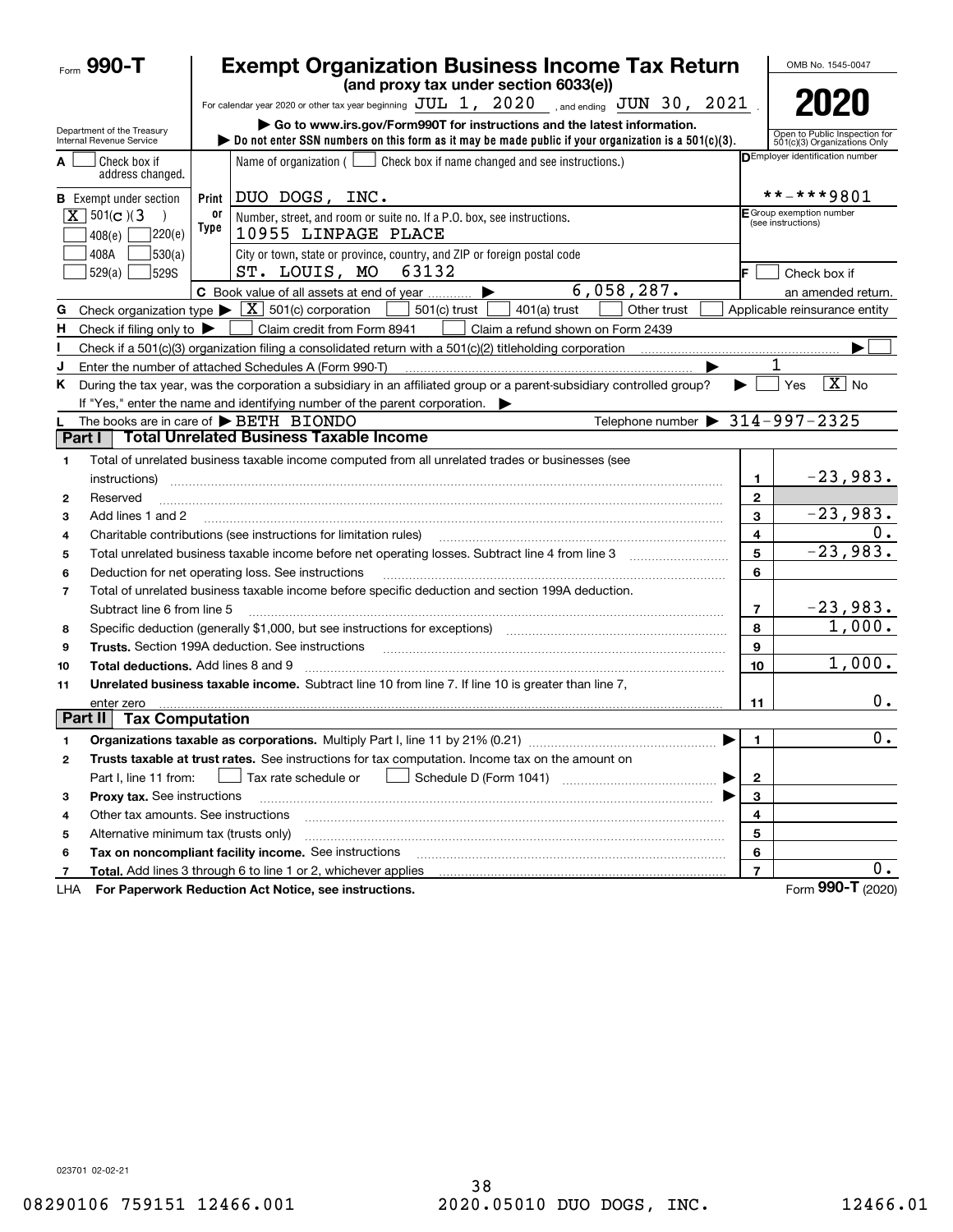|                                                                                                                    | Form 990-T (2020)                                                                                                                                                       |    |     | Page 2           |  |
|--------------------------------------------------------------------------------------------------------------------|-------------------------------------------------------------------------------------------------------------------------------------------------------------------------|----|-----|------------------|--|
| Part III                                                                                                           | <b>Tax and Payments</b>                                                                                                                                                 |    |     |                  |  |
| 1a                                                                                                                 | Foreign tax credit (corporations attach Form 1118; trusts attach Form 1116) [[[[[[[[[[[[[[[[[[[[[[[[<br>1a                                                              |    |     |                  |  |
| b                                                                                                                  | Other credits (see instructions)<br>1b                                                                                                                                  |    |     |                  |  |
| c                                                                                                                  | 1c                                                                                                                                                                      |    |     |                  |  |
| d                                                                                                                  | 1 <sub>d</sub>                                                                                                                                                          |    |     |                  |  |
| е                                                                                                                  |                                                                                                                                                                         | 1е |     |                  |  |
| 2                                                                                                                  | Subtract line 1e from Part II, line 7                                                                                                                                   | 2  |     | 0.               |  |
| 3                                                                                                                  | $\Box$ Form 8611<br>Form 8697<br>Form 8866<br>Form 4255<br>Other taxes. Check if from:<br>$\mathbf{1}$                                                                  |    |     |                  |  |
|                                                                                                                    | Other (attach statement)                                                                                                                                                | 3  |     |                  |  |
| 4                                                                                                                  | Total tax. Add lines 2 and 3 (see instructions).<br>Check if includes tax previously deferred under                                                                     |    |     |                  |  |
|                                                                                                                    | section 1294. Enter tax amount here                                                                                                                                     | 4  |     | $\mathbf{0}$ .   |  |
| 5                                                                                                                  | 2020 net 965 tax liability paid from Form 965-A or Form 965-B, Part II, column (k), line 4                                                                              | 5  |     | $\overline{0}$ . |  |
| 6a                                                                                                                 | Payments: A 2019 overpayment credited to 2020 [11] [12] maximum materials and Payments: A 2019 overpayment credited to 2020 [11] maximum materials and Payments A<br>6a |    |     |                  |  |
| b                                                                                                                  | 2020 estimated tax payments. Check if section 643(g) election applies<br>6b                                                                                             |    |     |                  |  |
| c                                                                                                                  | Tax deposited with Form 8868<br>6c                                                                                                                                      |    |     |                  |  |
| d                                                                                                                  | Foreign organizations: Tax paid or withheld at source (see instructions) [<br>6d                                                                                        |    |     |                  |  |
| е                                                                                                                  | 6е                                                                                                                                                                      |    |     |                  |  |
| f                                                                                                                  | Credit for small employer health insurance premiums (attach Form 8941) [<br>6f                                                                                          |    |     |                  |  |
| g                                                                                                                  | Other credits, adjustments, and payments:   Form 2439                                                                                                                   |    |     |                  |  |
|                                                                                                                    | Other $\overline{\hspace{1cm}}$ Total $\blacktriangleright$ $\overline{\hspace{1cm}}$ 6g<br>Form 4136                                                                   |    |     |                  |  |
| 7                                                                                                                  |                                                                                                                                                                         | 7  |     |                  |  |
| 8                                                                                                                  | Estimated tax penalty (see instructions). Check if Form 2220 is attached<br>□ …………………………………………… <del>…</del>                                                            | 8  |     |                  |  |
| 9                                                                                                                  | Tax due. If line 7 is smaller than the total of lines 4, 5, and 8, enter amount owed <i>manumenon containers</i>                                                        | 9  |     |                  |  |
| 10                                                                                                                 |                                                                                                                                                                         | 10 |     |                  |  |
| 11                                                                                                                 | Enter the amount of line 10 you want: Credited to 2021 estimated tax<br>Refunded $\blacktriangleright$                                                                  | 11 |     |                  |  |
| Part IV                                                                                                            | <b>Statements Regarding Certain Activities and Other Information</b> (see instructions)                                                                                 |    |     |                  |  |
| 1                                                                                                                  | At any time during the 2020 calendar year, did the organization have an interest in or a signature or other authority                                                   |    | Yes | No               |  |
|                                                                                                                    | over a financial account (bank, securities, or other) in a foreign country? If "Yes," the organization may have to file                                                 |    |     |                  |  |
|                                                                                                                    | FinCEN Form 114, Report of Foreign Bank and Financial Accounts. If "Yes," enter the name of the foreign country                                                         |    |     |                  |  |
|                                                                                                                    | here $\blacktriangleright$                                                                                                                                              |    |     | х                |  |
| 2                                                                                                                  | During the tax year, did the organization receive a distribution from, or was it the grantor of, or transferor to, a                                                    |    |     |                  |  |
|                                                                                                                    |                                                                                                                                                                         |    |     | x                |  |
|                                                                                                                    | If "Yes," see instructions for other forms the organization may have to file.                                                                                           |    |     |                  |  |
| 3                                                                                                                  | Enter the amount of tax-exempt interest received or accrued during the tax year manufactured $\blacktriangleright$ \$                                                   |    |     |                  |  |
| 4a                                                                                                                 | Did the organization change its method of accounting? (see instructions)                                                                                                |    |     |                  |  |
| If 4a is "Yes," has the organization described the change on Form 990, 990-EZ, 990-PF, or Form 1128? If "No,"<br>b |                                                                                                                                                                         |    |     |                  |  |
|                                                                                                                    | explain in Part V                                                                                                                                                       |    |     |                  |  |
| <b>Part V</b>                                                                                                      | <b>Supplemental Information</b>                                                                                                                                         |    |     |                  |  |

Provide the explanation required by Part IV, line 4b. Also, provide any other additional information. See instructions.

| Sign            | Under penalties of perjury, I declare that I have examined this return, including accompanying schedules and statements, and to the best of my knowledge and belief, it is true,<br>correct, and complete. Declaration of preparer (other than taxpayer) is based on all information of which preparer has any knowledge. |                          |          |               |                                                                       |  |  |  |  |  |
|-----------------|---------------------------------------------------------------------------------------------------------------------------------------------------------------------------------------------------------------------------------------------------------------------------------------------------------------------------|--------------------------|----------|---------------|-----------------------------------------------------------------------|--|--|--|--|--|
| Here            |                                                                                                                                                                                                                                                                                                                           | CEO                      |          |               | May the IRS discuss this return with<br>the preparer shown below (see |  |  |  |  |  |
|                 | Signature of officer                                                                                                                                                                                                                                                                                                      | Date<br>Title            |          |               | instructions)? $\boxed{\mathbf{X}}$<br>Yes<br>No                      |  |  |  |  |  |
|                 | Print/Type preparer's name                                                                                                                                                                                                                                                                                                | Preparer's signature     | Date     | Check         | if<br>PTIN                                                            |  |  |  |  |  |
| Paid            |                                                                                                                                                                                                                                                                                                                           |                          |          | self-employed |                                                                       |  |  |  |  |  |
| <b>Preparer</b> | GREEN, CPA<br>MARY A.                                                                                                                                                                                                                                                                                                     | GREEN, CPA<br>MARY<br>А. | 01/06/22 |               | P01320124                                                             |  |  |  |  |  |
| <b>Use Only</b> | Firm's name KIEFER BONFANTI & CO. LLP                                                                                                                                                                                                                                                                                     |                          |          | Firm's $EIN$  | $\overline{\text{***}}$ ****1959                                      |  |  |  |  |  |
|                 | 701                                                                                                                                                                                                                                                                                                                       | <b>EMERSON</b><br>ROAD   |          |               |                                                                       |  |  |  |  |  |
|                 | LOUIS,<br>ST.<br>Firm's address $\blacktriangleright$                                                                                                                                                                                                                                                                     | MO 63141                 |          | Phone no.     | $812 - 1100$<br>(314)                                                 |  |  |  |  |  |
|                 |                                                                                                                                                                                                                                                                                                                           |                          |          |               | $\sim$ $\sim$ $\sim$                                                  |  |  |  |  |  |

Form (2020)  **990-T**

023711 02-02-21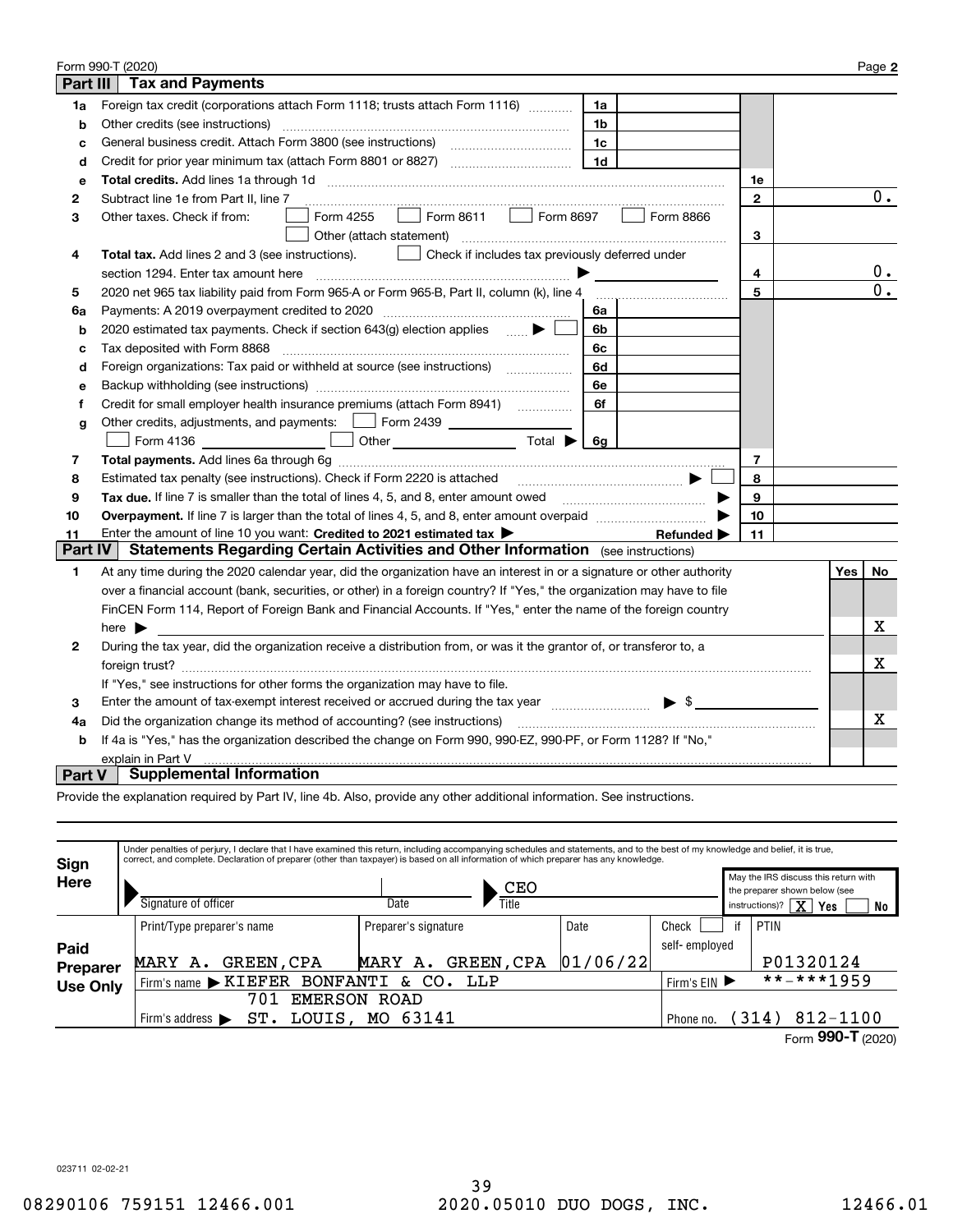#### **SCHEDULE A (Form 990-T)**

Department of the Treasury Internal Revenue Service

# **Unrelated Business Taxable Income From an Unrelated Trade or Business**

**| Go to www.irs.gov/Form990T for instructions and the latest information.**

**Do not enter SSN numbers on this form as it may be made public if your organization is a 501(c)(3). |** 

**2020**

| Open to Public Inspection for |  |
|-------------------------------|--|
| 501(c)(3) Organizations Only  |  |

|    | <b>A</b> Name of the organization<br>DUO DOGS.<br>$\_$ INC .  | <b>B</b> Employer identification number<br>**-***9801 |    |  |
|----|---------------------------------------------------------------|-------------------------------------------------------|----|--|
| C. | 900099<br>Unrelated business activity code (see instructions) | D Sequence:                                           | ∩t |  |

#### **E**Describe the unrelated trade or business | OBEDIENCE CLASSES

| Part I       | <b>Unrelated Trade or Business Income</b>                                                                            |                  | (A) Income | (B) Expenses | (C) Net   |
|--------------|----------------------------------------------------------------------------------------------------------------------|------------------|------------|--------------|-----------|
|              | <b>1a</b> Gross receipts or sales<br>Less returns and allowances $\overline{5,038 \cdot c}$ Balance                  |                  |            |              |           |
| b            |                                                                                                                      | 1c               | $-5,038.$  |              |           |
| $\mathbf{2}$ | Cost of goods sold (Part III, line 8)                                                                                | $\mathbf{2}$     |            |              |           |
| З            |                                                                                                                      | 3                | $-5,038.$  |              | $-5,038.$ |
| 4a           | Capital gain net income (attach Sch D (Form 1041 or Form                                                             |                  |            |              |           |
|              | 1120)) (see instructions)                                                                                            | 4a               |            |              |           |
|              | <b>b</b> Net gain (loss) (Form 4797) (attach Form 4797) (see instructions)                                           | 4b               |            |              |           |
| c            | Capital loss deduction for trusts                                                                                    | 4c               |            |              |           |
| 5            | Income (loss) from a partnership or an S corporation (attach                                                         |                  |            |              |           |
|              | statement)                                                                                                           | 5                |            |              |           |
| 6            |                                                                                                                      | 6                |            |              |           |
| 7            |                                                                                                                      | $\overline{7}$   |            |              |           |
| 8            | Interest, annuities, royalties, and rents from a controlled                                                          |                  |            |              |           |
|              | organization (Part VI)                                                                                               | 8                |            |              |           |
| 9            | Investment income of section $501(c)(7)$ , (9), or (17)                                                              |                  |            |              |           |
|              |                                                                                                                      | 9                |            |              |           |
| 10           |                                                                                                                      | 10 <sup>10</sup> |            |              |           |
| 11           |                                                                                                                      | 11               |            |              |           |
| 12           | Other income (see instructions; attach statement)                                                                    | 12               |            |              |           |
| 13           |                                                                                                                      | 13               | $-5,038.$  |              | $-5,038.$ |
|              | <b>Deductions Not Taken Elsewhere</b> (See instructions for limitations on deductions) Deductions must be<br>Part II |                  |            |              |           |

directly connected with the unrelated business income

|    | Compensation of officers, directors, and trustees (Part X) [11] [2010] [2010] [2010] [2010] [2010] [2010] [2010] [3010] [2010] [2010] [3010] [2010] [3010] [3010] [3010] [3010] [3010] [3010] [3010] [3010] [3010] [3010] [301                                                                                                                                                                                                                                                                  | 1              |                              |
|----|-------------------------------------------------------------------------------------------------------------------------------------------------------------------------------------------------------------------------------------------------------------------------------------------------------------------------------------------------------------------------------------------------------------------------------------------------------------------------------------------------|----------------|------------------------------|
| 2  | Salaries and wages with the continuum control of the control of the control of the control of the control of the control of the control of the control of the control of the control of the control of the control of the cont                                                                                                                                                                                                                                                                  | $\overline{2}$ | 7,296.                       |
| з  | Repairs and maintenance material continuum contracts and maintenance material contracts and maintenance material contracts and maintenance material contracts and maintenance material contracts and a series of the state of                                                                                                                                                                                                                                                                   | 3              |                              |
| 4  | Bad debts                                                                                                                                                                                                                                                                                                                                                                                                                                                                                       | 4              |                              |
| 5  | Interest (attach statement) (see instructions)<br>$\begin{minipage}{0.5\textwidth} \begin{tabular}{ l l l } \hline & \multicolumn{1}{ l l } \hline & \multicolumn{1}{ l } \multicolumn{1}{ l } \multicolumn{1}{ l } \multicolumn{1}{ l } \multicolumn{1}{ l } \multicolumn{1}{ l } \multicolumn{1}{ l } \multicolumn{1}{ l } \multicolumn{1}{ l } \multicolumn{1}{ l } \multicolumn{1}{ l } \multicolumn{1}{ l } \multicolumn{1}{ l } \multicolumn{1}{ l } \multicolumn{1}{ l } \multicolumn{1$ | 5              |                              |
| 6  | Taxes and licenses <b>construction and construction of the construction</b> and construction of the construction of the construction of the construction of the construction of the construction of the construction of the constru                                                                                                                                                                                                                                                             | 6              |                              |
|    | 2,970.                                                                                                                                                                                                                                                                                                                                                                                                                                                                                          |                |                              |
| 8  | 8а<br>Less depreciation claimed in Part III and elsewhere on return mature mature in the last filled the state of th                                                                                                                                                                                                                                                                                                                                                                            | 8b             | 2,970.                       |
| 9  |                                                                                                                                                                                                                                                                                                                                                                                                                                                                                                 | 9              |                              |
| 10 | Contributions to deferred compensation plans<br>$\begin{minipage}{0.5\textwidth} \begin{tabular}{ l l l } \hline & \multicolumn{1}{ l l } \hline & \multicolumn{1}{ l } \multicolumn{1}{ l } \hline \multicolumn{1}{ l } \multicolumn{1}{ l } \multicolumn{1}{ l } \multicolumn{1}{ l } \multicolumn{1}{ l } \multicolumn{1}{ l } \multicolumn{1}{ l } \multicolumn{1}{ l } \multicolumn{1}{ l } \multicolumn{1}{ l } \multicolumn{1}{ l } \multicolumn{1}{ l } \multicolumn{1}{ l } \multic$   | 10             |                              |
| 11 |                                                                                                                                                                                                                                                                                                                                                                                                                                                                                                 | 11             | 801.                         |
| 12 |                                                                                                                                                                                                                                                                                                                                                                                                                                                                                                 | 12             |                              |
| 13 |                                                                                                                                                                                                                                                                                                                                                                                                                                                                                                 | 13             |                              |
| 14 | Other deductions (attach statement) material material material SEE STATEMENT 1                                                                                                                                                                                                                                                                                                                                                                                                                  | 14             | 7,878.                       |
| 15 |                                                                                                                                                                                                                                                                                                                                                                                                                                                                                                 | 15             | 18,945.                      |
| 16 | Unrelated business income before net operating loss deduction. Subtract line 15 from Part I, line 13,                                                                                                                                                                                                                                                                                                                                                                                           |                |                              |
|    | column (C)                                                                                                                                                                                                                                                                                                                                                                                                                                                                                      | 16             | $-23,983.$                   |
| 17 |                                                                                                                                                                                                                                                                                                                                                                                                                                                                                                 | 17             | 0.                           |
| 18 | Unrelated business taxable income. Subtract line 17 from line 16 [11] manuscripts in the university control of                                                                                                                                                                                                                                                                                                                                                                                  | 18             | $-23,983.$                   |
|    | LHA For Paperwork Reduction Act Notice, see instructions.                                                                                                                                                                                                                                                                                                                                                                                                                                       |                | Schedule A (Form 990-T) 2020 |

023741 12-23-20

1

|  | OMB No. 1545-0047 |
|--|-------------------|
|  |                   |

ENTITY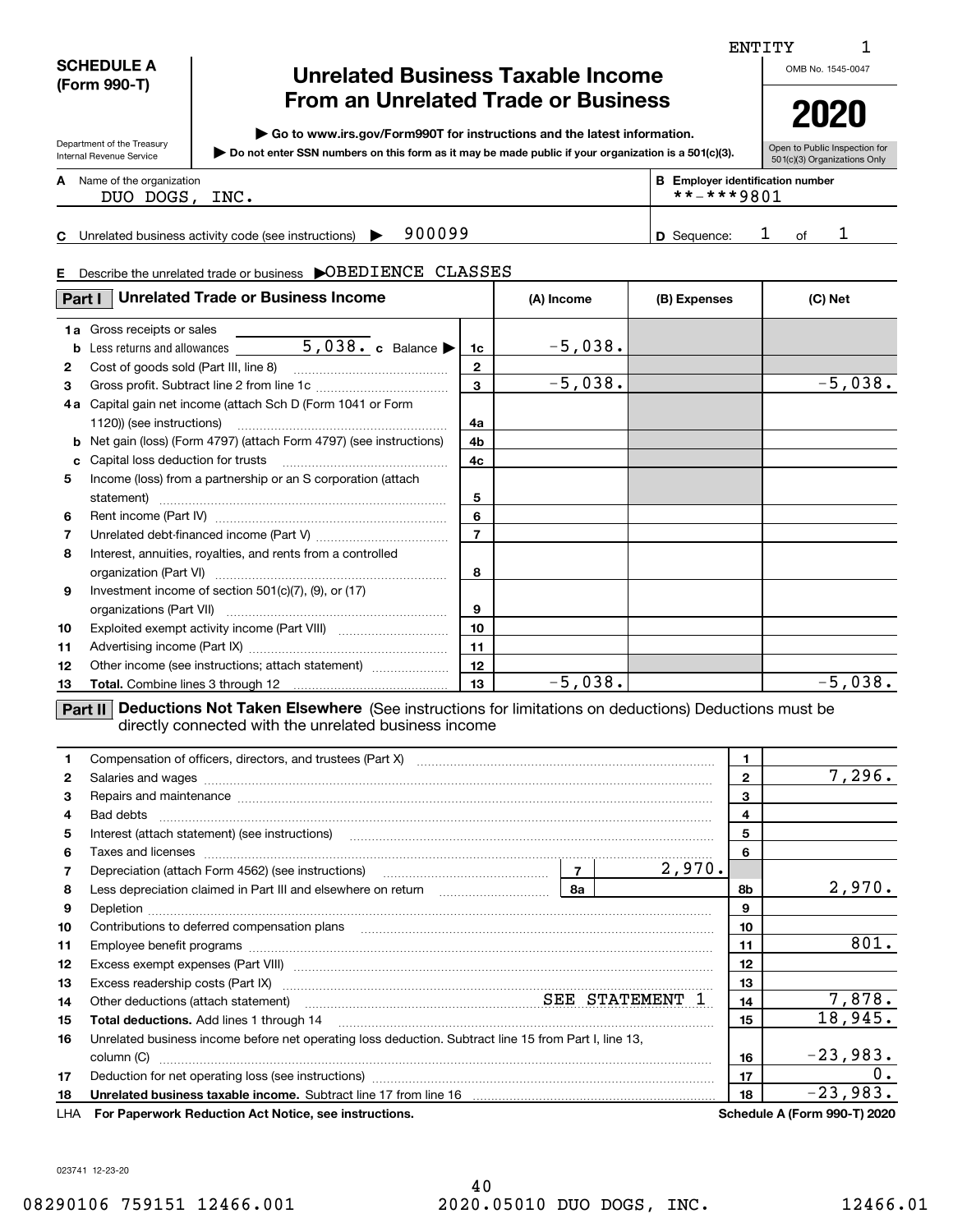| Part III<br>Enter method of inventory valuation<br>Inventory at beginning of year<br>1.<br>1<br>$\overline{2}$<br>2<br>3<br>3<br>Additional section 263A costs (attach statement) material content and according to the Additional section 263A<br>4<br>4<br>5<br>5<br>Other costs (attach statement) material contracts and a statement of the statement of the statement of the statement of the statement of the statement of the statement of the statement of the statement of the statement of<br>6<br>Total. Add lines 1 through 5 [111] [12] manuscription of the state of the state of the state of the state of the state of the state of the state of the state of the state of the state of the state of the state of the state<br>6<br>$\overline{7}$<br>7<br>Inventory at end of year<br>8<br>Cost of goods sold. Subtract line 7 from line 6. Enter here and in Part I, line 2<br>8<br>Yes<br>Do the rules of section 263A (with respect to property produced or acquired for resale) apply to the organization?<br>9<br>Part IV<br>Rent Income (From Real Property and Personal Property Leased with Real Property)<br>Description of property (property street address, city, state, ZIP code). Check if a dual-use (see instructions)<br>1<br>A<br>В<br>С<br>D<br>В<br>C<br>D<br>Α<br>Rent received or accrued<br>2<br>From personal property (if the percentage of<br>a<br>rent for personal property is more than 10%<br>From real and personal property (if the<br>b<br>percentage of rent for personal property exceeds<br>50% or if the rent is based on profit or income)<br>$\ldots$<br>Total rents received or accrued by property.<br>c<br>Add lines 2a and 2b, columns A through D<br>Total rents received or accrued. Add line 2c columns A through D. Enter here and on Part I, line 6, column (A)<br>з<br>Deductions directly connected with the income<br>in lines 2(a) and 2(b) (attach statement)<br>4<br>5<br><b>Unrelated Debt-Financed Income</b><br>(see instructions)<br>Description of debt-financed property (street address, city, state, ZIP code). Check if a dual-use (see instructions)<br>1.<br>A<br>В<br>C<br>D<br>В<br>C<br>D<br>Α<br>Gross income from or allocable to debt-financed<br>2<br>property<br>Deductions directly connected with or allocable<br>з<br>to debt-financed property<br>Straight line depreciation (attach statement)<br>а<br>Other deductions (attach statement)<br>b<br>Total deductions (add lines 3a and 3b,<br>с<br>Amount of average acquisition debt on or allocable<br>4<br>to debt-financed property (attach statement)<br>.<br>Average adjusted basis of or allocable to debt-<br>5<br>%<br>%<br>%<br>6<br>Gross income reportable. Multiply line 2 by line 6<br>7<br>8<br>Allocable deductions. Multiply line 3c by line 6<br>9 | Schedule A (Form 990-T) 2020 |  | Page 2 |
|--------------------------------------------------------------------------------------------------------------------------------------------------------------------------------------------------------------------------------------------------------------------------------------------------------------------------------------------------------------------------------------------------------------------------------------------------------------------------------------------------------------------------------------------------------------------------------------------------------------------------------------------------------------------------------------------------------------------------------------------------------------------------------------------------------------------------------------------------------------------------------------------------------------------------------------------------------------------------------------------------------------------------------------------------------------------------------------------------------------------------------------------------------------------------------------------------------------------------------------------------------------------------------------------------------------------------------------------------------------------------------------------------------------------------------------------------------------------------------------------------------------------------------------------------------------------------------------------------------------------------------------------------------------------------------------------------------------------------------------------------------------------------------------------------------------------------------------------------------------------------------------------------------------------------------------------------------------------------------------------------------------------------------------------------------------------------------------------------------------------------------------------------------------------------------------------------------------------------------------------------------------------------------------------------------------------------------------------------------------------------------------------------------------------------------------------------------------------------------------------------------------------------------------------------------------------------------------------------------------------------------------------------------------------------------------------------------------------------------------------------------------------------------------------------------------------|------------------------------|--|--------|
|                                                                                                                                                                                                                                                                                                                                                                                                                                                                                                                                                                                                                                                                                                                                                                                                                                                                                                                                                                                                                                                                                                                                                                                                                                                                                                                                                                                                                                                                                                                                                                                                                                                                                                                                                                                                                                                                                                                                                                                                                                                                                                                                                                                                                                                                                                                                                                                                                                                                                                                                                                                                                                                                                                                                                                                                                    | <b>Cost of Goods Sold</b>    |  |        |
|                                                                                                                                                                                                                                                                                                                                                                                                                                                                                                                                                                                                                                                                                                                                                                                                                                                                                                                                                                                                                                                                                                                                                                                                                                                                                                                                                                                                                                                                                                                                                                                                                                                                                                                                                                                                                                                                                                                                                                                                                                                                                                                                                                                                                                                                                                                                                                                                                                                                                                                                                                                                                                                                                                                                                                                                                    |                              |  |        |
|                                                                                                                                                                                                                                                                                                                                                                                                                                                                                                                                                                                                                                                                                                                                                                                                                                                                                                                                                                                                                                                                                                                                                                                                                                                                                                                                                                                                                                                                                                                                                                                                                                                                                                                                                                                                                                                                                                                                                                                                                                                                                                                                                                                                                                                                                                                                                                                                                                                                                                                                                                                                                                                                                                                                                                                                                    |                              |  |        |
|                                                                                                                                                                                                                                                                                                                                                                                                                                                                                                                                                                                                                                                                                                                                                                                                                                                                                                                                                                                                                                                                                                                                                                                                                                                                                                                                                                                                                                                                                                                                                                                                                                                                                                                                                                                                                                                                                                                                                                                                                                                                                                                                                                                                                                                                                                                                                                                                                                                                                                                                                                                                                                                                                                                                                                                                                    |                              |  |        |
|                                                                                                                                                                                                                                                                                                                                                                                                                                                                                                                                                                                                                                                                                                                                                                                                                                                                                                                                                                                                                                                                                                                                                                                                                                                                                                                                                                                                                                                                                                                                                                                                                                                                                                                                                                                                                                                                                                                                                                                                                                                                                                                                                                                                                                                                                                                                                                                                                                                                                                                                                                                                                                                                                                                                                                                                                    |                              |  |        |
|                                                                                                                                                                                                                                                                                                                                                                                                                                                                                                                                                                                                                                                                                                                                                                                                                                                                                                                                                                                                                                                                                                                                                                                                                                                                                                                                                                                                                                                                                                                                                                                                                                                                                                                                                                                                                                                                                                                                                                                                                                                                                                                                                                                                                                                                                                                                                                                                                                                                                                                                                                                                                                                                                                                                                                                                                    |                              |  |        |
|                                                                                                                                                                                                                                                                                                                                                                                                                                                                                                                                                                                                                                                                                                                                                                                                                                                                                                                                                                                                                                                                                                                                                                                                                                                                                                                                                                                                                                                                                                                                                                                                                                                                                                                                                                                                                                                                                                                                                                                                                                                                                                                                                                                                                                                                                                                                                                                                                                                                                                                                                                                                                                                                                                                                                                                                                    |                              |  |        |
|                                                                                                                                                                                                                                                                                                                                                                                                                                                                                                                                                                                                                                                                                                                                                                                                                                                                                                                                                                                                                                                                                                                                                                                                                                                                                                                                                                                                                                                                                                                                                                                                                                                                                                                                                                                                                                                                                                                                                                                                                                                                                                                                                                                                                                                                                                                                                                                                                                                                                                                                                                                                                                                                                                                                                                                                                    |                              |  |        |
|                                                                                                                                                                                                                                                                                                                                                                                                                                                                                                                                                                                                                                                                                                                                                                                                                                                                                                                                                                                                                                                                                                                                                                                                                                                                                                                                                                                                                                                                                                                                                                                                                                                                                                                                                                                                                                                                                                                                                                                                                                                                                                                                                                                                                                                                                                                                                                                                                                                                                                                                                                                                                                                                                                                                                                                                                    |                              |  |        |
|                                                                                                                                                                                                                                                                                                                                                                                                                                                                                                                                                                                                                                                                                                                                                                                                                                                                                                                                                                                                                                                                                                                                                                                                                                                                                                                                                                                                                                                                                                                                                                                                                                                                                                                                                                                                                                                                                                                                                                                                                                                                                                                                                                                                                                                                                                                                                                                                                                                                                                                                                                                                                                                                                                                                                                                                                    |                              |  | No     |
|                                                                                                                                                                                                                                                                                                                                                                                                                                                                                                                                                                                                                                                                                                                                                                                                                                                                                                                                                                                                                                                                                                                                                                                                                                                                                                                                                                                                                                                                                                                                                                                                                                                                                                                                                                                                                                                                                                                                                                                                                                                                                                                                                                                                                                                                                                                                                                                                                                                                                                                                                                                                                                                                                                                                                                                                                    |                              |  |        |
|                                                                                                                                                                                                                                                                                                                                                                                                                                                                                                                                                                                                                                                                                                                                                                                                                                                                                                                                                                                                                                                                                                                                                                                                                                                                                                                                                                                                                                                                                                                                                                                                                                                                                                                                                                                                                                                                                                                                                                                                                                                                                                                                                                                                                                                                                                                                                                                                                                                                                                                                                                                                                                                                                                                                                                                                                    |                              |  |        |
|                                                                                                                                                                                                                                                                                                                                                                                                                                                                                                                                                                                                                                                                                                                                                                                                                                                                                                                                                                                                                                                                                                                                                                                                                                                                                                                                                                                                                                                                                                                                                                                                                                                                                                                                                                                                                                                                                                                                                                                                                                                                                                                                                                                                                                                                                                                                                                                                                                                                                                                                                                                                                                                                                                                                                                                                                    |                              |  |        |
|                                                                                                                                                                                                                                                                                                                                                                                                                                                                                                                                                                                                                                                                                                                                                                                                                                                                                                                                                                                                                                                                                                                                                                                                                                                                                                                                                                                                                                                                                                                                                                                                                                                                                                                                                                                                                                                                                                                                                                                                                                                                                                                                                                                                                                                                                                                                                                                                                                                                                                                                                                                                                                                                                                                                                                                                                    |                              |  |        |
|                                                                                                                                                                                                                                                                                                                                                                                                                                                                                                                                                                                                                                                                                                                                                                                                                                                                                                                                                                                                                                                                                                                                                                                                                                                                                                                                                                                                                                                                                                                                                                                                                                                                                                                                                                                                                                                                                                                                                                                                                                                                                                                                                                                                                                                                                                                                                                                                                                                                                                                                                                                                                                                                                                                                                                                                                    |                              |  |        |
|                                                                                                                                                                                                                                                                                                                                                                                                                                                                                                                                                                                                                                                                                                                                                                                                                                                                                                                                                                                                                                                                                                                                                                                                                                                                                                                                                                                                                                                                                                                                                                                                                                                                                                                                                                                                                                                                                                                                                                                                                                                                                                                                                                                                                                                                                                                                                                                                                                                                                                                                                                                                                                                                                                                                                                                                                    |                              |  |        |
|                                                                                                                                                                                                                                                                                                                                                                                                                                                                                                                                                                                                                                                                                                                                                                                                                                                                                                                                                                                                                                                                                                                                                                                                                                                                                                                                                                                                                                                                                                                                                                                                                                                                                                                                                                                                                                                                                                                                                                                                                                                                                                                                                                                                                                                                                                                                                                                                                                                                                                                                                                                                                                                                                                                                                                                                                    |                              |  |        |
|                                                                                                                                                                                                                                                                                                                                                                                                                                                                                                                                                                                                                                                                                                                                                                                                                                                                                                                                                                                                                                                                                                                                                                                                                                                                                                                                                                                                                                                                                                                                                                                                                                                                                                                                                                                                                                                                                                                                                                                                                                                                                                                                                                                                                                                                                                                                                                                                                                                                                                                                                                                                                                                                                                                                                                                                                    |                              |  |        |
| Part V                                                                                                                                                                                                                                                                                                                                                                                                                                                                                                                                                                                                                                                                                                                                                                                                                                                                                                                                                                                                                                                                                                                                                                                                                                                                                                                                                                                                                                                                                                                                                                                                                                                                                                                                                                                                                                                                                                                                                                                                                                                                                                                                                                                                                                                                                                                                                                                                                                                                                                                                                                                                                                                                                                                                                                                                             |                              |  |        |
|                                                                                                                                                                                                                                                                                                                                                                                                                                                                                                                                                                                                                                                                                                                                                                                                                                                                                                                                                                                                                                                                                                                                                                                                                                                                                                                                                                                                                                                                                                                                                                                                                                                                                                                                                                                                                                                                                                                                                                                                                                                                                                                                                                                                                                                                                                                                                                                                                                                                                                                                                                                                                                                                                                                                                                                                                    |                              |  |        |
|                                                                                                                                                                                                                                                                                                                                                                                                                                                                                                                                                                                                                                                                                                                                                                                                                                                                                                                                                                                                                                                                                                                                                                                                                                                                                                                                                                                                                                                                                                                                                                                                                                                                                                                                                                                                                                                                                                                                                                                                                                                                                                                                                                                                                                                                                                                                                                                                                                                                                                                                                                                                                                                                                                                                                                                                                    |                              |  |        |
|                                                                                                                                                                                                                                                                                                                                                                                                                                                                                                                                                                                                                                                                                                                                                                                                                                                                                                                                                                                                                                                                                                                                                                                                                                                                                                                                                                                                                                                                                                                                                                                                                                                                                                                                                                                                                                                                                                                                                                                                                                                                                                                                                                                                                                                                                                                                                                                                                                                                                                                                                                                                                                                                                                                                                                                                                    |                              |  |        |
|                                                                                                                                                                                                                                                                                                                                                                                                                                                                                                                                                                                                                                                                                                                                                                                                                                                                                                                                                                                                                                                                                                                                                                                                                                                                                                                                                                                                                                                                                                                                                                                                                                                                                                                                                                                                                                                                                                                                                                                                                                                                                                                                                                                                                                                                                                                                                                                                                                                                                                                                                                                                                                                                                                                                                                                                                    |                              |  |        |
|                                                                                                                                                                                                                                                                                                                                                                                                                                                                                                                                                                                                                                                                                                                                                                                                                                                                                                                                                                                                                                                                                                                                                                                                                                                                                                                                                                                                                                                                                                                                                                                                                                                                                                                                                                                                                                                                                                                                                                                                                                                                                                                                                                                                                                                                                                                                                                                                                                                                                                                                                                                                                                                                                                                                                                                                                    |                              |  |        |
|                                                                                                                                                                                                                                                                                                                                                                                                                                                                                                                                                                                                                                                                                                                                                                                                                                                                                                                                                                                                                                                                                                                                                                                                                                                                                                                                                                                                                                                                                                                                                                                                                                                                                                                                                                                                                                                                                                                                                                                                                                                                                                                                                                                                                                                                                                                                                                                                                                                                                                                                                                                                                                                                                                                                                                                                                    |                              |  |        |
|                                                                                                                                                                                                                                                                                                                                                                                                                                                                                                                                                                                                                                                                                                                                                                                                                                                                                                                                                                                                                                                                                                                                                                                                                                                                                                                                                                                                                                                                                                                                                                                                                                                                                                                                                                                                                                                                                                                                                                                                                                                                                                                                                                                                                                                                                                                                                                                                                                                                                                                                                                                                                                                                                                                                                                                                                    |                              |  |        |
|                                                                                                                                                                                                                                                                                                                                                                                                                                                                                                                                                                                                                                                                                                                                                                                                                                                                                                                                                                                                                                                                                                                                                                                                                                                                                                                                                                                                                                                                                                                                                                                                                                                                                                                                                                                                                                                                                                                                                                                                                                                                                                                                                                                                                                                                                                                                                                                                                                                                                                                                                                                                                                                                                                                                                                                                                    |                              |  |        |
|                                                                                                                                                                                                                                                                                                                                                                                                                                                                                                                                                                                                                                                                                                                                                                                                                                                                                                                                                                                                                                                                                                                                                                                                                                                                                                                                                                                                                                                                                                                                                                                                                                                                                                                                                                                                                                                                                                                                                                                                                                                                                                                                                                                                                                                                                                                                                                                                                                                                                                                                                                                                                                                                                                                                                                                                                    |                              |  |        |
|                                                                                                                                                                                                                                                                                                                                                                                                                                                                                                                                                                                                                                                                                                                                                                                                                                                                                                                                                                                                                                                                                                                                                                                                                                                                                                                                                                                                                                                                                                                                                                                                                                                                                                                                                                                                                                                                                                                                                                                                                                                                                                                                                                                                                                                                                                                                                                                                                                                                                                                                                                                                                                                                                                                                                                                                                    |                              |  | 0.     |
|                                                                                                                                                                                                                                                                                                                                                                                                                                                                                                                                                                                                                                                                                                                                                                                                                                                                                                                                                                                                                                                                                                                                                                                                                                                                                                                                                                                                                                                                                                                                                                                                                                                                                                                                                                                                                                                                                                                                                                                                                                                                                                                                                                                                                                                                                                                                                                                                                                                                                                                                                                                                                                                                                                                                                                                                                    |                              |  |        |
|                                                                                                                                                                                                                                                                                                                                                                                                                                                                                                                                                                                                                                                                                                                                                                                                                                                                                                                                                                                                                                                                                                                                                                                                                                                                                                                                                                                                                                                                                                                                                                                                                                                                                                                                                                                                                                                                                                                                                                                                                                                                                                                                                                                                                                                                                                                                                                                                                                                                                                                                                                                                                                                                                                                                                                                                                    |                              |  |        |
|                                                                                                                                                                                                                                                                                                                                                                                                                                                                                                                                                                                                                                                                                                                                                                                                                                                                                                                                                                                                                                                                                                                                                                                                                                                                                                                                                                                                                                                                                                                                                                                                                                                                                                                                                                                                                                                                                                                                                                                                                                                                                                                                                                                                                                                                                                                                                                                                                                                                                                                                                                                                                                                                                                                                                                                                                    |                              |  |        |
|                                                                                                                                                                                                                                                                                                                                                                                                                                                                                                                                                                                                                                                                                                                                                                                                                                                                                                                                                                                                                                                                                                                                                                                                                                                                                                                                                                                                                                                                                                                                                                                                                                                                                                                                                                                                                                                                                                                                                                                                                                                                                                                                                                                                                                                                                                                                                                                                                                                                                                                                                                                                                                                                                                                                                                                                                    |                              |  |        |
|                                                                                                                                                                                                                                                                                                                                                                                                                                                                                                                                                                                                                                                                                                                                                                                                                                                                                                                                                                                                                                                                                                                                                                                                                                                                                                                                                                                                                                                                                                                                                                                                                                                                                                                                                                                                                                                                                                                                                                                                                                                                                                                                                                                                                                                                                                                                                                                                                                                                                                                                                                                                                                                                                                                                                                                                                    |                              |  | 0.     |
|                                                                                                                                                                                                                                                                                                                                                                                                                                                                                                                                                                                                                                                                                                                                                                                                                                                                                                                                                                                                                                                                                                                                                                                                                                                                                                                                                                                                                                                                                                                                                                                                                                                                                                                                                                                                                                                                                                                                                                                                                                                                                                                                                                                                                                                                                                                                                                                                                                                                                                                                                                                                                                                                                                                                                                                                                    |                              |  |        |
|                                                                                                                                                                                                                                                                                                                                                                                                                                                                                                                                                                                                                                                                                                                                                                                                                                                                                                                                                                                                                                                                                                                                                                                                                                                                                                                                                                                                                                                                                                                                                                                                                                                                                                                                                                                                                                                                                                                                                                                                                                                                                                                                                                                                                                                                                                                                                                                                                                                                                                                                                                                                                                                                                                                                                                                                                    |                              |  |        |
|                                                                                                                                                                                                                                                                                                                                                                                                                                                                                                                                                                                                                                                                                                                                                                                                                                                                                                                                                                                                                                                                                                                                                                                                                                                                                                                                                                                                                                                                                                                                                                                                                                                                                                                                                                                                                                                                                                                                                                                                                                                                                                                                                                                                                                                                                                                                                                                                                                                                                                                                                                                                                                                                                                                                                                                                                    |                              |  |        |
|                                                                                                                                                                                                                                                                                                                                                                                                                                                                                                                                                                                                                                                                                                                                                                                                                                                                                                                                                                                                                                                                                                                                                                                                                                                                                                                                                                                                                                                                                                                                                                                                                                                                                                                                                                                                                                                                                                                                                                                                                                                                                                                                                                                                                                                                                                                                                                                                                                                                                                                                                                                                                                                                                                                                                                                                                    |                              |  |        |
|                                                                                                                                                                                                                                                                                                                                                                                                                                                                                                                                                                                                                                                                                                                                                                                                                                                                                                                                                                                                                                                                                                                                                                                                                                                                                                                                                                                                                                                                                                                                                                                                                                                                                                                                                                                                                                                                                                                                                                                                                                                                                                                                                                                                                                                                                                                                                                                                                                                                                                                                                                                                                                                                                                                                                                                                                    |                              |  |        |
|                                                                                                                                                                                                                                                                                                                                                                                                                                                                                                                                                                                                                                                                                                                                                                                                                                                                                                                                                                                                                                                                                                                                                                                                                                                                                                                                                                                                                                                                                                                                                                                                                                                                                                                                                                                                                                                                                                                                                                                                                                                                                                                                                                                                                                                                                                                                                                                                                                                                                                                                                                                                                                                                                                                                                                                                                    |                              |  |        |
|                                                                                                                                                                                                                                                                                                                                                                                                                                                                                                                                                                                                                                                                                                                                                                                                                                                                                                                                                                                                                                                                                                                                                                                                                                                                                                                                                                                                                                                                                                                                                                                                                                                                                                                                                                                                                                                                                                                                                                                                                                                                                                                                                                                                                                                                                                                                                                                                                                                                                                                                                                                                                                                                                                                                                                                                                    |                              |  |        |
|                                                                                                                                                                                                                                                                                                                                                                                                                                                                                                                                                                                                                                                                                                                                                                                                                                                                                                                                                                                                                                                                                                                                                                                                                                                                                                                                                                                                                                                                                                                                                                                                                                                                                                                                                                                                                                                                                                                                                                                                                                                                                                                                                                                                                                                                                                                                                                                                                                                                                                                                                                                                                                                                                                                                                                                                                    |                              |  |        |
|                                                                                                                                                                                                                                                                                                                                                                                                                                                                                                                                                                                                                                                                                                                                                                                                                                                                                                                                                                                                                                                                                                                                                                                                                                                                                                                                                                                                                                                                                                                                                                                                                                                                                                                                                                                                                                                                                                                                                                                                                                                                                                                                                                                                                                                                                                                                                                                                                                                                                                                                                                                                                                                                                                                                                                                                                    |                              |  |        |
|                                                                                                                                                                                                                                                                                                                                                                                                                                                                                                                                                                                                                                                                                                                                                                                                                                                                                                                                                                                                                                                                                                                                                                                                                                                                                                                                                                                                                                                                                                                                                                                                                                                                                                                                                                                                                                                                                                                                                                                                                                                                                                                                                                                                                                                                                                                                                                                                                                                                                                                                                                                                                                                                                                                                                                                                                    |                              |  |        |
|                                                                                                                                                                                                                                                                                                                                                                                                                                                                                                                                                                                                                                                                                                                                                                                                                                                                                                                                                                                                                                                                                                                                                                                                                                                                                                                                                                                                                                                                                                                                                                                                                                                                                                                                                                                                                                                                                                                                                                                                                                                                                                                                                                                                                                                                                                                                                                                                                                                                                                                                                                                                                                                                                                                                                                                                                    |                              |  |        |
|                                                                                                                                                                                                                                                                                                                                                                                                                                                                                                                                                                                                                                                                                                                                                                                                                                                                                                                                                                                                                                                                                                                                                                                                                                                                                                                                                                                                                                                                                                                                                                                                                                                                                                                                                                                                                                                                                                                                                                                                                                                                                                                                                                                                                                                                                                                                                                                                                                                                                                                                                                                                                                                                                                                                                                                                                    |                              |  |        |
|                                                                                                                                                                                                                                                                                                                                                                                                                                                                                                                                                                                                                                                                                                                                                                                                                                                                                                                                                                                                                                                                                                                                                                                                                                                                                                                                                                                                                                                                                                                                                                                                                                                                                                                                                                                                                                                                                                                                                                                                                                                                                                                                                                                                                                                                                                                                                                                                                                                                                                                                                                                                                                                                                                                                                                                                                    |                              |  |        |
|                                                                                                                                                                                                                                                                                                                                                                                                                                                                                                                                                                                                                                                                                                                                                                                                                                                                                                                                                                                                                                                                                                                                                                                                                                                                                                                                                                                                                                                                                                                                                                                                                                                                                                                                                                                                                                                                                                                                                                                                                                                                                                                                                                                                                                                                                                                                                                                                                                                                                                                                                                                                                                                                                                                                                                                                                    |                              |  |        |
|                                                                                                                                                                                                                                                                                                                                                                                                                                                                                                                                                                                                                                                                                                                                                                                                                                                                                                                                                                                                                                                                                                                                                                                                                                                                                                                                                                                                                                                                                                                                                                                                                                                                                                                                                                                                                                                                                                                                                                                                                                                                                                                                                                                                                                                                                                                                                                                                                                                                                                                                                                                                                                                                                                                                                                                                                    |                              |  |        |
|                                                                                                                                                                                                                                                                                                                                                                                                                                                                                                                                                                                                                                                                                                                                                                                                                                                                                                                                                                                                                                                                                                                                                                                                                                                                                                                                                                                                                                                                                                                                                                                                                                                                                                                                                                                                                                                                                                                                                                                                                                                                                                                                                                                                                                                                                                                                                                                                                                                                                                                                                                                                                                                                                                                                                                                                                    |                              |  |        |
|                                                                                                                                                                                                                                                                                                                                                                                                                                                                                                                                                                                                                                                                                                                                                                                                                                                                                                                                                                                                                                                                                                                                                                                                                                                                                                                                                                                                                                                                                                                                                                                                                                                                                                                                                                                                                                                                                                                                                                                                                                                                                                                                                                                                                                                                                                                                                                                                                                                                                                                                                                                                                                                                                                                                                                                                                    |                              |  |        |
|                                                                                                                                                                                                                                                                                                                                                                                                                                                                                                                                                                                                                                                                                                                                                                                                                                                                                                                                                                                                                                                                                                                                                                                                                                                                                                                                                                                                                                                                                                                                                                                                                                                                                                                                                                                                                                                                                                                                                                                                                                                                                                                                                                                                                                                                                                                                                                                                                                                                                                                                                                                                                                                                                                                                                                                                                    |                              |  |        |
|                                                                                                                                                                                                                                                                                                                                                                                                                                                                                                                                                                                                                                                                                                                                                                                                                                                                                                                                                                                                                                                                                                                                                                                                                                                                                                                                                                                                                                                                                                                                                                                                                                                                                                                                                                                                                                                                                                                                                                                                                                                                                                                                                                                                                                                                                                                                                                                                                                                                                                                                                                                                                                                                                                                                                                                                                    |                              |  |        |
|                                                                                                                                                                                                                                                                                                                                                                                                                                                                                                                                                                                                                                                                                                                                                                                                                                                                                                                                                                                                                                                                                                                                                                                                                                                                                                                                                                                                                                                                                                                                                                                                                                                                                                                                                                                                                                                                                                                                                                                                                                                                                                                                                                                                                                                                                                                                                                                                                                                                                                                                                                                                                                                                                                                                                                                                                    |                              |  |        |
|                                                                                                                                                                                                                                                                                                                                                                                                                                                                                                                                                                                                                                                                                                                                                                                                                                                                                                                                                                                                                                                                                                                                                                                                                                                                                                                                                                                                                                                                                                                                                                                                                                                                                                                                                                                                                                                                                                                                                                                                                                                                                                                                                                                                                                                                                                                                                                                                                                                                                                                                                                                                                                                                                                                                                                                                                    |                              |  | $\%$   |
|                                                                                                                                                                                                                                                                                                                                                                                                                                                                                                                                                                                                                                                                                                                                                                                                                                                                                                                                                                                                                                                                                                                                                                                                                                                                                                                                                                                                                                                                                                                                                                                                                                                                                                                                                                                                                                                                                                                                                                                                                                                                                                                                                                                                                                                                                                                                                                                                                                                                                                                                                                                                                                                                                                                                                                                                                    |                              |  |        |
|                                                                                                                                                                                                                                                                                                                                                                                                                                                                                                                                                                                                                                                                                                                                                                                                                                                                                                                                                                                                                                                                                                                                                                                                                                                                                                                                                                                                                                                                                                                                                                                                                                                                                                                                                                                                                                                                                                                                                                                                                                                                                                                                                                                                                                                                                                                                                                                                                                                                                                                                                                                                                                                                                                                                                                                                                    |                              |  | 0.     |
|                                                                                                                                                                                                                                                                                                                                                                                                                                                                                                                                                                                                                                                                                                                                                                                                                                                                                                                                                                                                                                                                                                                                                                                                                                                                                                                                                                                                                                                                                                                                                                                                                                                                                                                                                                                                                                                                                                                                                                                                                                                                                                                                                                                                                                                                                                                                                                                                                                                                                                                                                                                                                                                                                                                                                                                                                    |                              |  |        |
|                                                                                                                                                                                                                                                                                                                                                                                                                                                                                                                                                                                                                                                                                                                                                                                                                                                                                                                                                                                                                                                                                                                                                                                                                                                                                                                                                                                                                                                                                                                                                                                                                                                                                                                                                                                                                                                                                                                                                                                                                                                                                                                                                                                                                                                                                                                                                                                                                                                                                                                                                                                                                                                                                                                                                                                                                    |                              |  |        |
| Total allocable deductions. Add line 9, columns A through D. Enter here and on Part I, line 7, column (B)<br>10                                                                                                                                                                                                                                                                                                                                                                                                                                                                                                                                                                                                                                                                                                                                                                                                                                                                                                                                                                                                                                                                                                                                                                                                                                                                                                                                                                                                                                                                                                                                                                                                                                                                                                                                                                                                                                                                                                                                                                                                                                                                                                                                                                                                                                                                                                                                                                                                                                                                                                                                                                                                                                                                                                    |                              |  | 0.     |
| Total dividends-received deductions included in line 10<br>11                                                                                                                                                                                                                                                                                                                                                                                                                                                                                                                                                                                                                                                                                                                                                                                                                                                                                                                                                                                                                                                                                                                                                                                                                                                                                                                                                                                                                                                                                                                                                                                                                                                                                                                                                                                                                                                                                                                                                                                                                                                                                                                                                                                                                                                                                                                                                                                                                                                                                                                                                                                                                                                                                                                                                      |                              |  | 0.     |

023721 12-23-20

41 08290106 759151 12466.001 2020.05010 DUO DOGS, INC. 12466.01

**Schedule A (Form 990-T) 2020**

ENTITY 1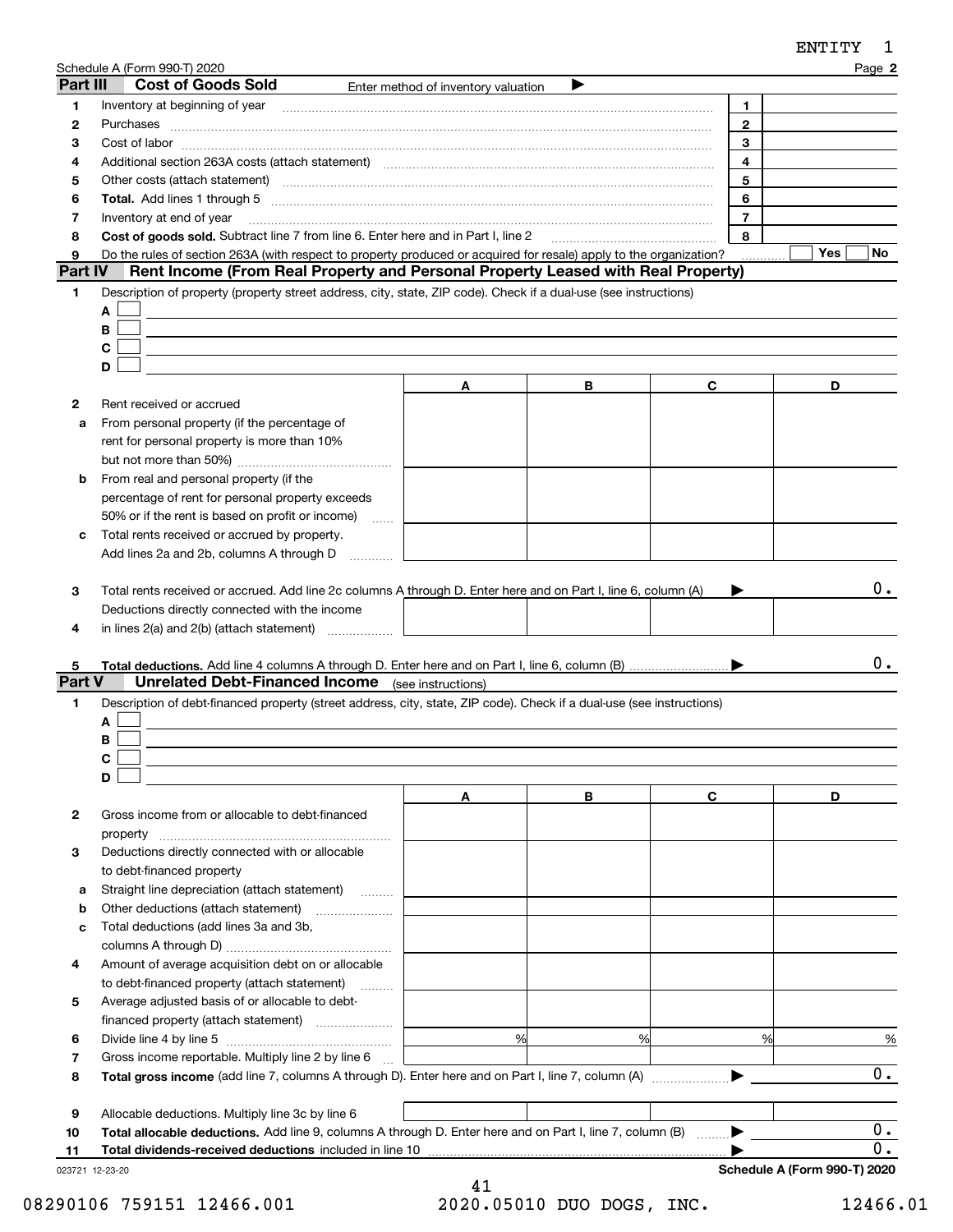|                                   | Schedule A (Form 990-T) 2020<br>Part VI Interest, Annuities, Royalties, and Rents from Controlled Organizations                                                                                                                |                                         |                                                                        |                                                                          |                                                              |                                                                                  |                                                                                                |                                                                 |                                                                               |                                                                | Page 3                                                           |
|-----------------------------------|--------------------------------------------------------------------------------------------------------------------------------------------------------------------------------------------------------------------------------|-----------------------------------------|------------------------------------------------------------------------|--------------------------------------------------------------------------|--------------------------------------------------------------|----------------------------------------------------------------------------------|------------------------------------------------------------------------------------------------|-----------------------------------------------------------------|-------------------------------------------------------------------------------|----------------------------------------------------------------|------------------------------------------------------------------|
|                                   |                                                                                                                                                                                                                                |                                         |                                                                        |                                                                          |                                                              |                                                                                  |                                                                                                |                                                                 | (see instructions)                                                            |                                                                |                                                                  |
|                                   | 1. Name of controlled<br>organization                                                                                                                                                                                          | 2. Employer<br>identification<br>number |                                                                        | 3. Net unrelated<br>income (loss)<br>(see instructions)                  |                                                              | <b>Exempt Controlled Organizations</b><br>4. Total of specified<br>payments made | 5. Part of column 4<br>that is included in the<br>controlling organiza-<br>tion's gross income |                                                                 |                                                                               | 6. Deductions directly<br>connected with<br>income in column 5 |                                                                  |
| (1)                               |                                                                                                                                                                                                                                |                                         |                                                                        |                                                                          |                                                              |                                                                                  |                                                                                                |                                                                 |                                                                               |                                                                |                                                                  |
| (2)                               |                                                                                                                                                                                                                                |                                         |                                                                        |                                                                          |                                                              |                                                                                  |                                                                                                |                                                                 |                                                                               |                                                                |                                                                  |
| (3)                               |                                                                                                                                                                                                                                |                                         |                                                                        |                                                                          |                                                              |                                                                                  |                                                                                                |                                                                 |                                                                               |                                                                |                                                                  |
| (4)                               |                                                                                                                                                                                                                                |                                         |                                                                        |                                                                          |                                                              |                                                                                  |                                                                                                |                                                                 |                                                                               |                                                                |                                                                  |
|                                   |                                                                                                                                                                                                                                |                                         |                                                                        |                                                                          | Nonexempt Controlled Organizations                           |                                                                                  |                                                                                                |                                                                 |                                                                               |                                                                |                                                                  |
|                                   | 7. Taxable Income                                                                                                                                                                                                              |                                         | 8. Net unrelated<br>income (loss)<br>(see instructions)                |                                                                          | 9. Total of specified<br>payments made                       |                                                                                  | controlling organization's                                                                     | 10. Part of column 9<br>that is included in the<br>gross income |                                                                               |                                                                | 11. Deductions directly<br>connected with<br>income in column 10 |
| (1)                               |                                                                                                                                                                                                                                |                                         |                                                                        |                                                                          |                                                              |                                                                                  |                                                                                                |                                                                 |                                                                               |                                                                |                                                                  |
| (2)                               |                                                                                                                                                                                                                                |                                         |                                                                        |                                                                          |                                                              |                                                                                  |                                                                                                |                                                                 |                                                                               |                                                                |                                                                  |
| (3)                               |                                                                                                                                                                                                                                |                                         |                                                                        |                                                                          |                                                              |                                                                                  |                                                                                                |                                                                 |                                                                               |                                                                |                                                                  |
| (4)                               |                                                                                                                                                                                                                                |                                         |                                                                        |                                                                          |                                                              |                                                                                  |                                                                                                |                                                                 |                                                                               |                                                                |                                                                  |
|                                   |                                                                                                                                                                                                                                |                                         |                                                                        | Add columns 5 and 10.<br>Enter here and on Part I.<br>line 8, column (A) |                                                              |                                                                                  |                                                                                                |                                                                 | Add columns 6 and 11.<br>Enter here and on Part I,<br>line $8$ , column $(B)$ |                                                                |                                                                  |
| <b>Totals</b>                     |                                                                                                                                                                                                                                |                                         |                                                                        |                                                                          |                                                              |                                                                                  |                                                                                                |                                                                 | 0.                                                                            |                                                                | 0.                                                               |
| <b>Part VII</b>                   |                                                                                                                                                                                                                                |                                         | Investment Income of a Section 501(c)(7), (9), or (17) Organization    |                                                                          |                                                              |                                                                                  |                                                                                                | (see instructions)                                              |                                                                               |                                                                |                                                                  |
|                                   |                                                                                                                                                                                                                                | 1. Description of income                |                                                                        |                                                                          | 2. Amount of<br>income                                       |                                                                                  | 3. Deductions<br>directly connected<br>(attach statement)                                      |                                                                 | 4. Set-asides<br>(attach statement)                                           |                                                                | 5. Total deductions<br>and set-asides<br>(add cols 3 and 4)      |
| (1)                               |                                                                                                                                                                                                                                |                                         |                                                                        |                                                                          |                                                              |                                                                                  |                                                                                                |                                                                 |                                                                               |                                                                |                                                                  |
| (2)                               |                                                                                                                                                                                                                                |                                         |                                                                        |                                                                          |                                                              |                                                                                  |                                                                                                |                                                                 |                                                                               |                                                                |                                                                  |
| (3)                               |                                                                                                                                                                                                                                |                                         |                                                                        |                                                                          |                                                              |                                                                                  |                                                                                                |                                                                 |                                                                               |                                                                |                                                                  |
| (4)                               |                                                                                                                                                                                                                                |                                         |                                                                        |                                                                          | Add amounts in                                               |                                                                                  |                                                                                                |                                                                 |                                                                               |                                                                | Add amounts in                                                   |
|                                   |                                                                                                                                                                                                                                |                                         |                                                                        |                                                                          | column 2. Enter<br>here and on Part I,<br>line 9, column (A) |                                                                                  |                                                                                                |                                                                 |                                                                               |                                                                | column 5. Enter<br>here and on Part I,<br>line 9, column (B)     |
| <b>Totals</b><br><b>Part VIII</b> |                                                                                                                                                                                                                                |                                         | <b>Exploited Exempt Activity Income, Other Than Advertising Income</b> |                                                                          |                                                              | 0.                                                                               |                                                                                                |                                                                 |                                                                               |                                                                | 0.                                                               |
|                                   | Description of exploited activity:                                                                                                                                                                                             |                                         |                                                                        |                                                                          |                                                              |                                                                                  |                                                                                                | (see instructions)                                              |                                                                               |                                                                |                                                                  |
| 1<br>2                            | Gross unrelated business income from trade or business. Enter here and on Part I, line 10, column (A)                                                                                                                          |                                         |                                                                        |                                                                          |                                                              |                                                                                  |                                                                                                |                                                                 |                                                                               | 2                                                              |                                                                  |
| з                                 | Expenses directly connected with production of unrelated business income. Enter here and on Part I,                                                                                                                            |                                         |                                                                        |                                                                          |                                                              |                                                                                  |                                                                                                |                                                                 |                                                                               |                                                                |                                                                  |
|                                   | line 10, column (B)                                                                                                                                                                                                            |                                         |                                                                        |                                                                          |                                                              |                                                                                  |                                                                                                |                                                                 |                                                                               | 3                                                              |                                                                  |
| 4                                 | Net income (loss) from unrelated trade or business. Subtract line 3 from line 2. If a gain, complete                                                                                                                           |                                         |                                                                        |                                                                          |                                                              |                                                                                  |                                                                                                |                                                                 |                                                                               |                                                                |                                                                  |
|                                   |                                                                                                                                                                                                                                |                                         |                                                                        |                                                                          |                                                              |                                                                                  |                                                                                                |                                                                 |                                                                               | 4                                                              |                                                                  |
| 5                                 | Gross income from activity that is not unrelated business income [11] manument in the summan measure from activity that is not unrelated business income [11] manument in the summan summan summan summan summan summan summan |                                         |                                                                        |                                                                          |                                                              |                                                                                  |                                                                                                |                                                                 |                                                                               | 5                                                              |                                                                  |
| 6                                 | Expenses attributable to income entered on line 5 [111] [12] matterial continuum material contracts attributable to income entered on line 5 [11] matterial contracts at the state of the state of the state of the state of t |                                         |                                                                        |                                                                          |                                                              |                                                                                  |                                                                                                |                                                                 |                                                                               | 6                                                              |                                                                  |
| 7                                 | Excess exempt expenses. Subtract line 5 from line 6, but do not enter more than the amount on line                                                                                                                             |                                         |                                                                        |                                                                          |                                                              |                                                                                  |                                                                                                |                                                                 |                                                                               |                                                                |                                                                  |
|                                   | 4. Enter here and on Part II, line 12                                                                                                                                                                                          |                                         |                                                                        |                                                                          |                                                              |                                                                                  |                                                                                                |                                                                 |                                                                               | $\overline{7}$                                                 |                                                                  |
|                                   |                                                                                                                                                                                                                                |                                         |                                                                        |                                                                          |                                                              |                                                                                  |                                                                                                |                                                                 |                                                                               |                                                                | Cahadula A (Faum 000 T) 0000                                     |

**Schedule A (Form 990-T) 2020**

023731 12-23-20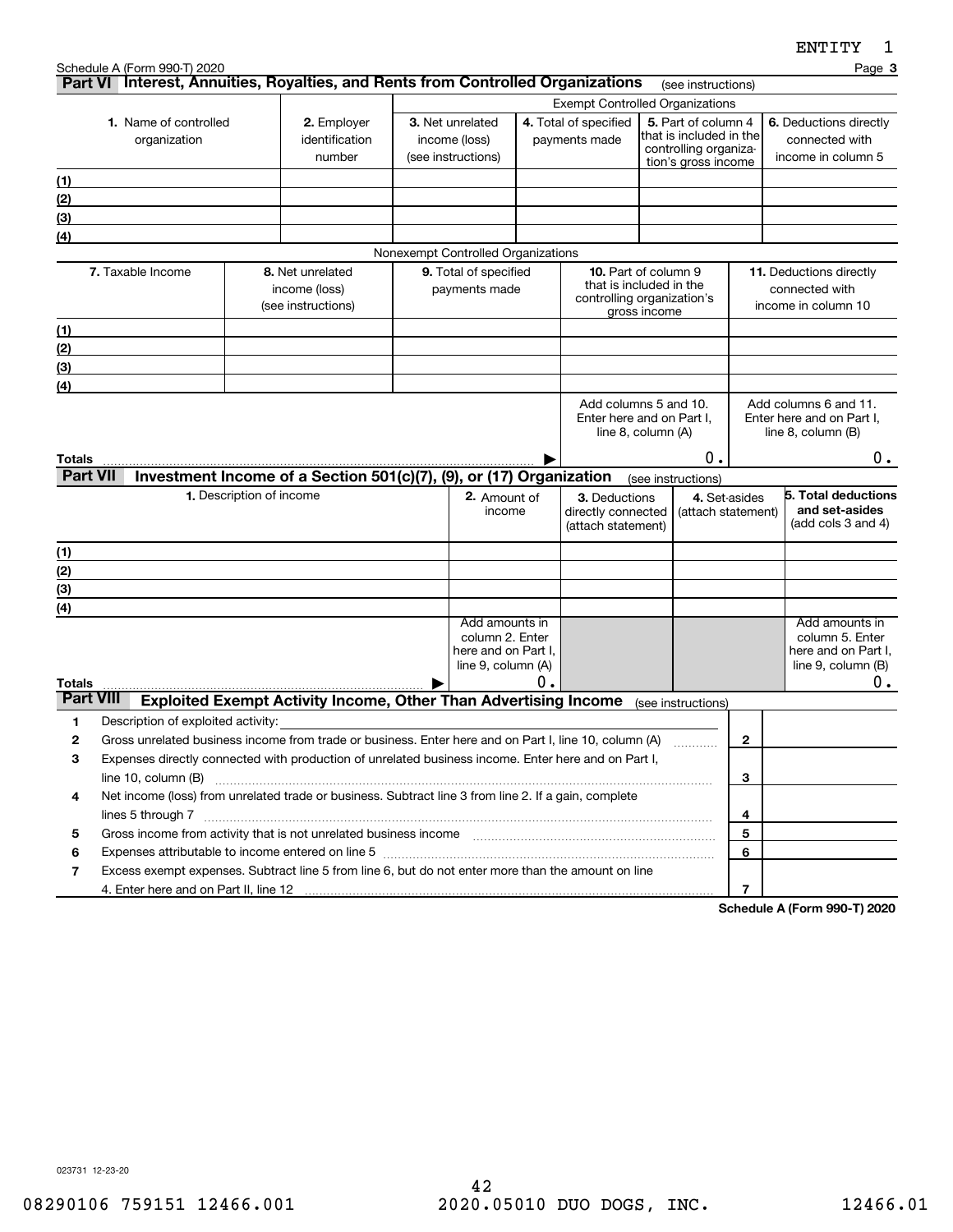| Part IX                                 | Schedule A (Form 990-T) 2020<br><b>Advertising Income</b>                                                                                                                                                                                                                                                                                                                                                                                                                                                                                                        |          |   |                                                 | Page 4                                                   |
|-----------------------------------------|------------------------------------------------------------------------------------------------------------------------------------------------------------------------------------------------------------------------------------------------------------------------------------------------------------------------------------------------------------------------------------------------------------------------------------------------------------------------------------------------------------------------------------------------------------------|----------|---|-------------------------------------------------|----------------------------------------------------------|
| 1                                       | Name(s) of periodical(s). Check box if reporting two or more periodicals on a consolidated basis.<br>A<br>B<br>С<br>D                                                                                                                                                                                                                                                                                                                                                                                                                                            |          |   |                                                 |                                                          |
|                                         | Enter amounts for each periodical listed above in the corresponding column.                                                                                                                                                                                                                                                                                                                                                                                                                                                                                      |          |   |                                                 |                                                          |
|                                         |                                                                                                                                                                                                                                                                                                                                                                                                                                                                                                                                                                  | A        | B | C                                               | D                                                        |
| 2                                       | Gross advertising income                                                                                                                                                                                                                                                                                                                                                                                                                                                                                                                                         |          |   |                                                 |                                                          |
|                                         |                                                                                                                                                                                                                                                                                                                                                                                                                                                                                                                                                                  |          |   | ▶                                               | 0.                                                       |
| a                                       |                                                                                                                                                                                                                                                                                                                                                                                                                                                                                                                                                                  |          |   |                                                 |                                                          |
| 3                                       |                                                                                                                                                                                                                                                                                                                                                                                                                                                                                                                                                                  |          |   |                                                 |                                                          |
| a                                       |                                                                                                                                                                                                                                                                                                                                                                                                                                                                                                                                                                  |          |   |                                                 | 0.                                                       |
| 4<br>5<br>6<br>$\overline{7}$<br>8<br>a | Advertising gain (loss). Subtract line 3 from line<br>2. For any column in line 4 showing a gain,<br>complete lines 5 through 8. For any column in<br>line 4 showing a loss or zero, do not complete<br>lines 5 through 7, and enter zero on line 8<br>Excess readership costs. If line 6 is less than<br>line 5, subtract line 6 from line 5. If line 5 is less<br>Excess readership costs allowed as a<br>deduction. For each column showing a gain on<br>Add line 8, columns A through D. Enter the greater of the line 8a, columns total or zero here and on |          |   |                                                 |                                                          |
|                                         |                                                                                                                                                                                                                                                                                                                                                                                                                                                                                                                                                                  |          |   |                                                 | 0.                                                       |
| Part X                                  | Compensation of Officers, Directors, and Trustees (see instructions)                                                                                                                                                                                                                                                                                                                                                                                                                                                                                             |          |   |                                                 |                                                          |
|                                         | 1. Name                                                                                                                                                                                                                                                                                                                                                                                                                                                                                                                                                          | 2. Title |   | 3. Percentage<br>of time devoted<br>to business | 4. Compensation<br>attributable to<br>unrelated business |
| (1)                                     |                                                                                                                                                                                                                                                                                                                                                                                                                                                                                                                                                                  |          |   | %                                               |                                                          |
| (2)                                     |                                                                                                                                                                                                                                                                                                                                                                                                                                                                                                                                                                  |          |   | %                                               |                                                          |
| (3)                                     |                                                                                                                                                                                                                                                                                                                                                                                                                                                                                                                                                                  |          |   | %                                               |                                                          |
| (4)                                     |                                                                                                                                                                                                                                                                                                                                                                                                                                                                                                                                                                  |          |   | %                                               |                                                          |
|                                         | <b>Total.</b> Enter here and on Part II, line 1                                                                                                                                                                                                                                                                                                                                                                                                                                                                                                                  |          |   |                                                 | 0.                                                       |
| Part XI                                 | <b>Supplemental Information</b> (see instructions)                                                                                                                                                                                                                                                                                                                                                                                                                                                                                                               |          |   |                                                 |                                                          |

023732 12-23-20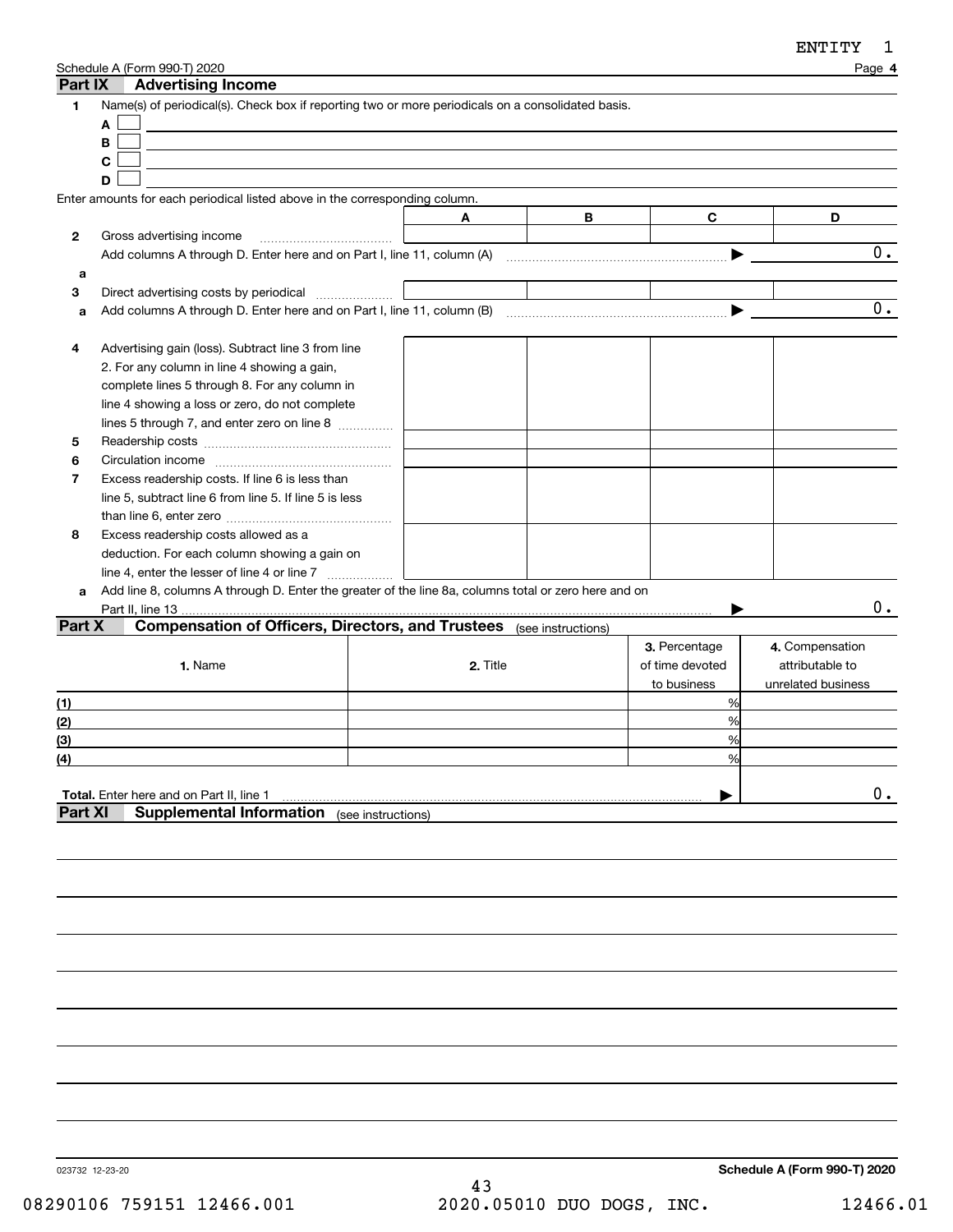| FORM | $990-$<br>m | A | <b>OTHER</b> | DEDUCTIONS | STATEMENT |  |
|------|-------------|---|--------------|------------|-----------|--|

}}}}}}}}}}}}}} }}}}}}}}}}

| DESCRIPTION                           | <b>AMOUNT</b> |
|---------------------------------------|---------------|
| PAYROLL TAXES                         | 542.          |
| <b>BANK FEES</b>                      | 175.          |
| DATA PROCESSING                       | 30.           |
| INFORMATION TECHNOLOGY                | 433.          |
| <b>INSURANCE</b>                      | 359.          |
| MEETINGS AND IN-HOUSE EVENTS          | 143.          |
| <b>OCCUPANCY</b>                      | 1,687.        |
| OFFICE SUPPLIES                       | 300.          |
| <b>OTHER</b>                          | 611.          |
| POSTAGE                               | 80.           |
| PRINTING AND COPYING                  | 307.          |
| PROFESSIONAL FEES                     | 2,686.        |
| DUES AND SUBSCRIPTIONS                | 140.          |
| STAFF DEVELOPMENT                     | 197.          |
| TELEPHONE                             | 188.          |
| TOTAL TO SCHEDULE A, PART II, LINE 14 | 7,878.        |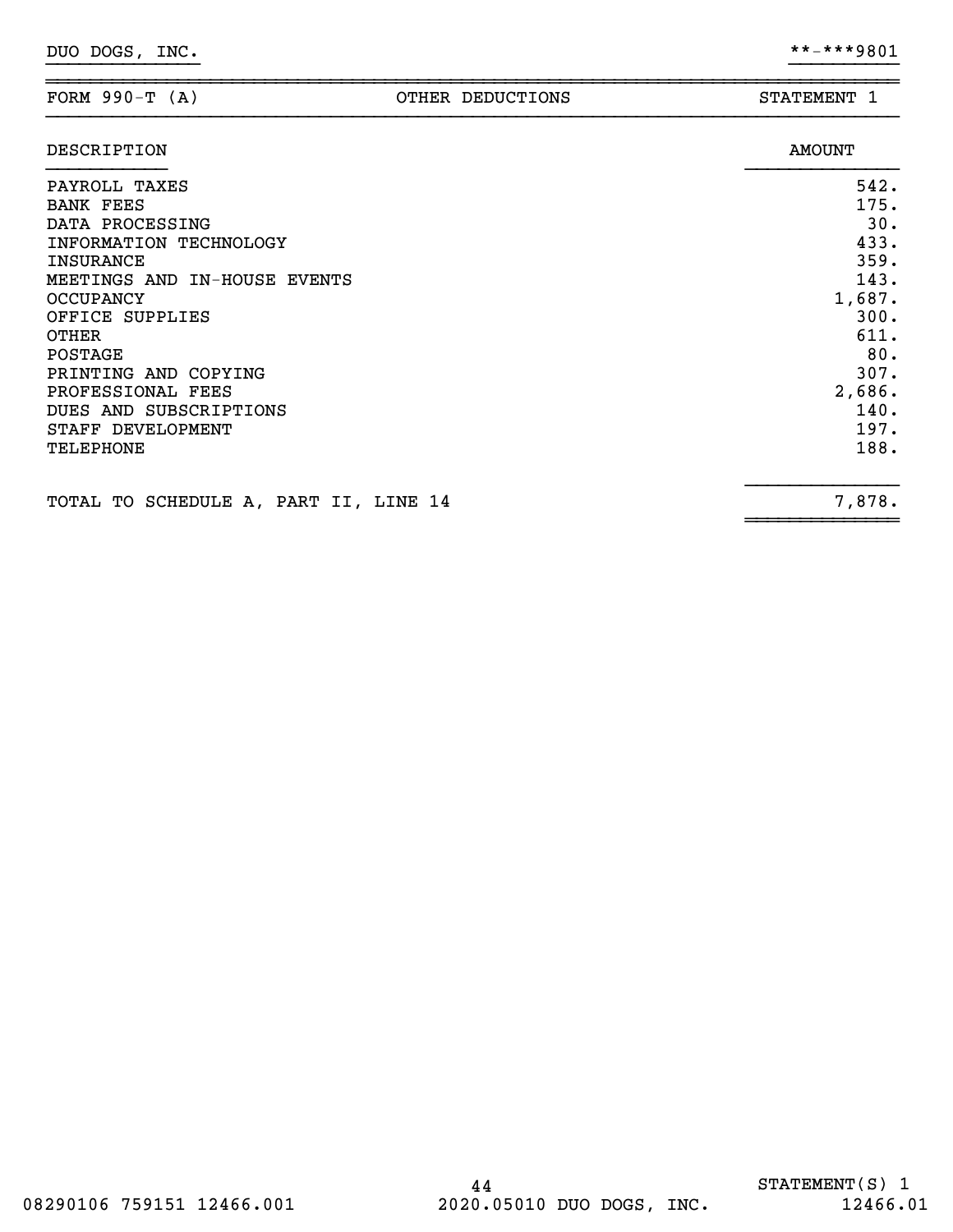| MO-1120<br>Federal Employer<br>I.D. Number<br>Corporation<br>Address<br>ST. LOUIS | 2020 Corporation Income Tax Return<br><b>Missouri Corporation Income</b><br>Tax Return for 2020<br>13<br>13<br>$\overline{9}$<br>18<br>17<br>Ю<br>DUO DOGS, INC.<br>10955 LINPAGE PLACE | Beginning<br>(MM/DD/YY)<br>Charter<br>Number                                                                                                                                      | 10                                                        | 10                                                                                                                                                                                             | 10 | Ending<br>(MM/DD/YY)                                                                                       | Missouri Tax<br>I.D. Number                                                                | 16<br>10          | 13                                                                                                                                                                                                                                                                                                                                                                                                                                                                                                                                                                                              |                                                                                                                                                                                                                                 | 2                                                                                                                                                                                                                                               |       |                                                                                                       |
|-----------------------------------------------------------------------------------|-----------------------------------------------------------------------------------------------------------------------------------------------------------------------------------------|-----------------------------------------------------------------------------------------------------------------------------------------------------------------------------------|-----------------------------------------------------------|------------------------------------------------------------------------------------------------------------------------------------------------------------------------------------------------|----|------------------------------------------------------------------------------------------------------------|--------------------------------------------------------------------------------------------|-------------------|-------------------------------------------------------------------------------------------------------------------------------------------------------------------------------------------------------------------------------------------------------------------------------------------------------------------------------------------------------------------------------------------------------------------------------------------------------------------------------------------------------------------------------------------------------------------------------------------------|---------------------------------------------------------------------------------------------------------------------------------------------------------------------------------------------------------------------------------|-------------------------------------------------------------------------------------------------------------------------------------------------------------------------------------------------------------------------------------------------|-------|-------------------------------------------------------------------------------------------------------|
|                                                                                   |                                                                                                                                                                                         |                                                                                                                                                                                   |                                                           |                                                                                                                                                                                                |    |                                                                                                            |                                                                                            |                   |                                                                                                                                                                                                                                                                                                                                                                                                                                                                                                                                                                                                 |                                                                                                                                                                                                                                 |                                                                                                                                                                                                                                                 |       |                                                                                                       |
|                                                                                   |                                                                                                                                                                                         |                                                                                                                                                                                   |                                                           |                                                                                                                                                                                                |    |                                                                                                            |                                                                                            |                   |                                                                                                                                                                                                                                                                                                                                                                                                                                                                                                                                                                                                 |                                                                                                                                                                                                                                 |                                                                                                                                                                                                                                                 |       |                                                                                                       |
|                                                                                   |                                                                                                                                                                                         |                                                                                                                                                                                   |                                                           |                                                                                                                                                                                                |    |                                                                                                            |                                                                                            |                   |                                                                                                                                                                                                                                                                                                                                                                                                                                                                                                                                                                                                 |                                                                                                                                                                                                                                 |                                                                                                                                                                                                                                                 |       |                                                                                                       |
|                                                                                   |                                                                                                                                                                                         |                                                                                                                                                                                   |                                                           |                                                                                                                                                                                                |    |                                                                                                            |                                                                                            |                   |                                                                                                                                                                                                                                                                                                                                                                                                                                                                                                                                                                                                 |                                                                                                                                                                                                                                 |                                                                                                                                                                                                                                                 |       |                                                                                                       |
|                                                                                   |                                                                                                                                                                                         |                                                                                                                                                                                   |                                                           |                                                                                                                                                                                                |    |                                                                                                            |                                                                                            |                   |                                                                                                                                                                                                                                                                                                                                                                                                                                                                                                                                                                                                 |                                                                                                                                                                                                                                 |                                                                                                                                                                                                                                                 |       |                                                                                                       |
|                                                                                   |                                                                                                                                                                                         |                                                                                                                                                                                   |                                                           |                                                                                                                                                                                                |    |                                                                                                            |                                                                                            |                   |                                                                                                                                                                                                                                                                                                                                                                                                                                                                                                                                                                                                 |                                                                                                                                                                                                                                 | State                                                                                                                                                                                                                                           |       | MO                                                                                                    |
|                                                                                   | 63132                                                                                                                                                                                   |                                                                                                                                                                                   |                                                           |                                                                                                                                                                                                |    |                                                                                                            |                                                                                            |                   |                                                                                                                                                                                                                                                                                                                                                                                                                                                                                                                                                                                                 | 20111011019                                                                                                                                                                                                                     | I IODIID IIDII DOIBI IIDBI IIDBI IIDII DOIBI IIDBI IIDII DOIBI I                                                                                                                                                                                | III   |                                                                                                       |
|                                                                                   |                                                                                                                                                                                         |                                                                                                                                                                                   |                                                           |                                                                                                                                                                                                |    |                                                                                                            |                                                                                            |                   |                                                                                                                                                                                                                                                                                                                                                                                                                                                                                                                                                                                                 |                                                                                                                                                                                                                                 |                                                                                                                                                                                                                                                 |       |                                                                                                       |
|                                                                                   |                                                                                                                                                                                         |                                                                                                                                                                                   |                                                           |                                                                                                                                                                                                |    |                                                                                                            |                                                                                            |                   |                                                                                                                                                                                                                                                                                                                                                                                                                                                                                                                                                                                                 |                                                                                                                                                                                                                                 |                                                                                                                                                                                                                                                 |       |                                                                                                       |
|                                                                                   |                                                                                                                                                                                         |                                                                                                                                                                                   |                                                           |                                                                                                                                                                                                |    |                                                                                                            |                                                                                            |                   |                                                                                                                                                                                                                                                                                                                                                                                                                                                                                                                                                                                                 |                                                                                                                                                                                                                                 |                                                                                                                                                                                                                                                 |       |                                                                                                       |
|                                                                                   |                                                                                                                                                                                         |                                                                                                                                                                                   |                                                           |                                                                                                                                                                                                |    |                                                                                                            |                                                                                            |                   |                                                                                                                                                                                                                                                                                                                                                                                                                                                                                                                                                                                                 |                                                                                                                                                                                                                                 |                                                                                                                                                                                                                                                 |       |                                                                                                       |
|                                                                                   |                                                                                                                                                                                         |                                                                                                                                                                                   |                                                           |                                                                                                                                                                                                |    |                                                                                                            |                                                                                            |                   |                                                                                                                                                                                                                                                                                                                                                                                                                                                                                                                                                                                                 |                                                                                                                                                                                                                                 |                                                                                                                                                                                                                                                 |       |                                                                                                       |
|                                                                                   |                                                                                                                                                                                         |                                                                                                                                                                                   |                                                           |                                                                                                                                                                                                |    |                                                                                                            |                                                                                            |                   |                                                                                                                                                                                                                                                                                                                                                                                                                                                                                                                                                                                                 |                                                                                                                                                                                                                                 |                                                                                                                                                                                                                                                 |       |                                                                                                       |
| 2.                                                                                |                                                                                                                                                                                         |                                                                                                                                                                                   |                                                           |                                                                                                                                                                                                |    |                                                                                                            |                                                                                            |                   | $\mathbf{1}$<br>$2\overline{ }$                                                                                                                                                                                                                                                                                                                                                                                                                                                                                                                                                                 |                                                                                                                                                                                                                                 |                                                                                                                                                                                                                                                 |       | . 00<br>00                                                                                            |
| З.                                                                                |                                                                                                                                                                                         |                                                                                                                                                                                   |                                                           |                                                                                                                                                                                                |    |                                                                                                            |                                                                                            |                   | $\mathbf{3}$                                                                                                                                                                                                                                                                                                                                                                                                                                                                                                                                                                                    |                                                                                                                                                                                                                                 |                                                                                                                                                                                                                                                 |       | 00                                                                                                    |
| 4.                                                                                |                                                                                                                                                                                         |                                                                                                                                                                                   |                                                           |                                                                                                                                                                                                |    |                                                                                                            |                                                                                            |                   |                                                                                                                                                                                                                                                                                                                                                                                                                                                                                                                                                                                                 |                                                                                                                                                                                                                                 |                                                                                                                                                                                                                                                 |       | 00                                                                                                    |
|                                                                                   |                                                                                                                                                                                         |                                                                                                                                                                                   |                                                           |                                                                                                                                                                                                |    |                                                                                                            |                                                                                            |                   |                                                                                                                                                                                                                                                                                                                                                                                                                                                                                                                                                                                                 |                                                                                                                                                                                                                                 |                                                                                                                                                                                                                                                 |       |                                                                                                       |
|                                                                                   |                                                                                                                                                                                         |                                                                                                                                                                                   |                                                           |                                                                                                                                                                                                |    |                                                                                                            |                                                                                            |                   |                                                                                                                                                                                                                                                                                                                                                                                                                                                                                                                                                                                                 |                                                                                                                                                                                                                                 |                                                                                                                                                                                                                                                 |       | 00                                                                                                    |
| 6.                                                                                |                                                                                                                                                                                         |                                                                                                                                                                                   |                                                           |                                                                                                                                                                                                |    |                                                                                                            |                                                                                            |                   | $6\overline{6}$                                                                                                                                                                                                                                                                                                                                                                                                                                                                                                                                                                                 |                                                                                                                                                                                                                                 |                                                                                                                                                                                                                                                 |       | .00                                                                                                   |
| 7.                                                                                |                                                                                                                                                                                         |                                                                                                                                                                                   |                                                           |                                                                                                                                                                                                |    |                                                                                                            |                                                                                            |                   | $\overline{7}$                                                                                                                                                                                                                                                                                                                                                                                                                                                                                                                                                                                  |                                                                                                                                                                                                                                 |                                                                                                                                                                                                                                                 |       | 00                                                                                                    |
| 8.                                                                                |                                                                                                                                                                                         |                                                                                                                                                                                   |                                                           |                                                                                                                                                                                                |    |                                                                                                            |                                                                                            |                   | 8                                                                                                                                                                                                                                                                                                                                                                                                                                                                                                                                                                                               |                                                                                                                                                                                                                                 |                                                                                                                                                                                                                                                 |       | 00  .                                                                                                 |
| 9.                                                                                |                                                                                                                                                                                         |                                                                                                                                                                                   |                                                           |                                                                                                                                                                                                |    |                                                                                                            |                                                                                            |                   |                                                                                                                                                                                                                                                                                                                                                                                                                                                                                                                                                                                                 |                                                                                                                                                                                                                                 |                                                                                                                                                                                                                                                 |       |                                                                                                       |
| Method                                                                            | 10<br>10<br>11<br>Percent                                                                                                                                                               | . IO<br>$ 0\rangle$                                                                                                                                                               |                                                           |                                                                                                                                                                                                |    |                                                                                                            |                                                                                            |                   | 9                                                                                                                                                                                                                                                                                                                                                                                                                                                                                                                                                                                               |                                                                                                                                                                                                                                 |                                                                                                                                                                                                                                                 |       | 00  .                                                                                                 |
|                                                                                   |                                                                                                                                                                                         |                                                                                                                                                                                   |                                                           |                                                                                                                                                                                                |    |                                                                                                            |                                                                                            |                   | 10                                                                                                                                                                                                                                                                                                                                                                                                                                                                                                                                                                                              |                                                                                                                                                                                                                                 |                                                                                                                                                                                                                                                 |       | 00                                                                                                    |
|                                                                                   |                                                                                                                                                                                         |                                                                                                                                                                                   |                                                           |                                                                                                                                                                                                |    |                                                                                                            |                                                                                            |                   | 11                                                                                                                                                                                                                                                                                                                                                                                                                                                                                                                                                                                              |                                                                                                                                                                                                                                 |                                                                                                                                                                                                                                                 |       | 00                                                                                                    |
|                                                                                   |                                                                                                                                                                                         |                                                                                                                                                                                   |                                                           |                                                                                                                                                                                                |    |                                                                                                            |                                                                                            |                   |                                                                                                                                                                                                                                                                                                                                                                                                                                                                                                                                                                                                 |                                                                                                                                                                                                                                 |                                                                                                                                                                                                                                                 |       | 00                                                                                                    |
|                                                                                   |                                                                                                                                                                                         |                                                                                                                                                                                   |                                                           |                                                                                                                                                                                                |    |                                                                                                            |                                                                                            |                   |                                                                                                                                                                                                                                                                                                                                                                                                                                                                                                                                                                                                 |                                                                                                                                                                                                                                 |                                                                                                                                                                                                                                                 |       |                                                                                                       |
|                                                                                   |                                                                                                                                                                                         |                                                                                                                                                                                   |                                                           |                                                                                                                                                                                                |    |                                                                                                            |                                                                                            |                   |                                                                                                                                                                                                                                                                                                                                                                                                                                                                                                                                                                                                 |                                                                                                                                                                                                                                 |                                                                                                                                                                                                                                                 |       |                                                                                                       |
|                                                                                   |                                                                                                                                                                                         |                                                                                                                                                                                   |                                                           |                                                                                                                                                                                                |    |                                                                                                            |                                                                                            |                   | 13                                                                                                                                                                                                                                                                                                                                                                                                                                                                                                                                                                                              |                                                                                                                                                                                                                                 |                                                                                                                                                                                                                                                 |       | 00                                                                                                    |
|                                                                                   |                                                                                                                                                                                         |                                                                                                                                                                                   |                                                           |                                                                                                                                                                                                |    |                                                                                                            |                                                                                            |                   | 14                                                                                                                                                                                                                                                                                                                                                                                                                                                                                                                                                                                              |                                                                                                                                                                                                                                 |                                                                                                                                                                                                                                                 | 0     | 00                                                                                                    |
|                                                                                   | 5.                                                                                                                                                                                      | Consolidated MO Return<br>Address Change<br>Total additions - Add Lines 2 and 3<br>13. Transportation facilities deductions:<br>Port Cargo Expansion<br>09320106 759151 12466.001 | 1. Federal taxable income from Federal Form 1120, Line 30 | All Missouri source income is from an interest(s) in a partnership(s)<br>$ 0\rangle$<br>11. Enterprise zone or rural empowerment zone income modification<br>International Trade Facility<br>1 |    | Consolidated Federal and Separate Missouri Return<br>Final Return and Close Corporation Income Tax Account | Corporation income tax from Missouri, or other states, their subdivisions, and District of | Public Law 86-272 | Missouri modifications - Subtractions (complete Part 2) manufacture content and modifications - Subtractions (complete Part 2)<br>Balance - Line 1 plus Line 4 less Line 5 [11] [12] matter contracts and all all and the state of the state of the state of the state of the state of the state of the state of the state of the state of the state of the stat<br>10. Missouri dividends deduction (see instructions) manufactured content and content and content and the Missouri dividends deduction (see instructions).<br><b>Qualified Trade Activities</b><br>2020.05010 DUO DOGS, INC. | Select Applicable Boxes. Failure to select the address change box may result in mailings going to the last address on file.<br>Amended Return<br>Bankruptcy<br>4<br>5<br>Multiply Line 8 by the percentage <i>manumum</i><br>12 | Select this box if you have an approved federal extension. Attach a copy of the approved Federal Extension (Form 7004).<br>Preliminary Missouri taxable income - If all Missouri income, enter amount from Line 8. If not, complete Form MO-MS. | 1120C | Name Change<br>990T<br>$-23,983$<br>$-23,983$<br>$-23,983$<br>$-23,983$<br>MO-1120 Page 1<br>12466.01 |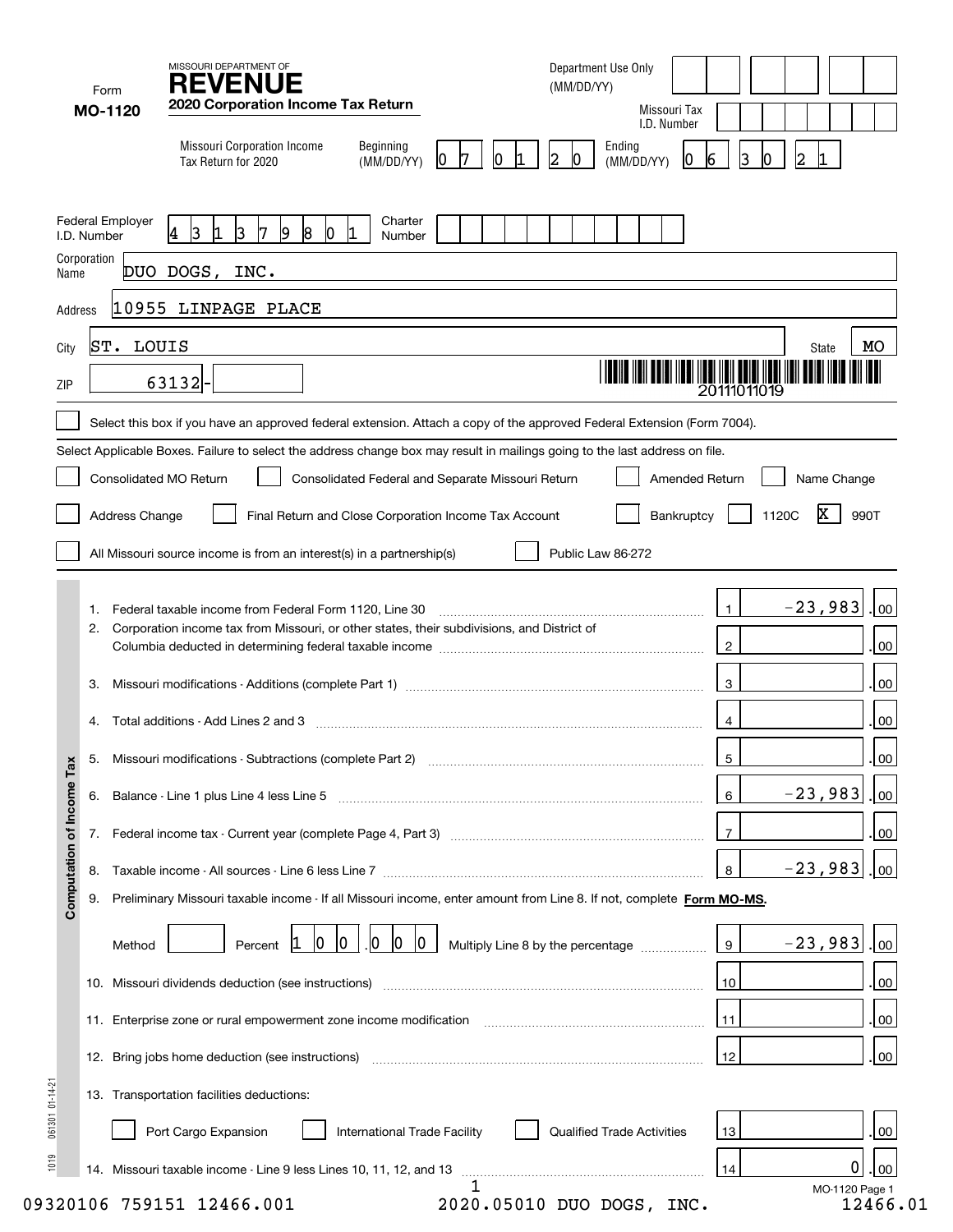|              |                                                                                                                                                                                                                                                                                                                   |                               |    |                                  |                                        |                    |                  |                                                                                                                                                                                                                                |                       |                                  |                           |                 |                                                                                                                                                                                                                                                                                                    | 43-1379801      |                                  |                                         |                                         |                      |
|--------------|-------------------------------------------------------------------------------------------------------------------------------------------------------------------------------------------------------------------------------------------------------------------------------------------------------------------|-------------------------------|----|----------------------------------|----------------------------------------|--------------------|------------------|--------------------------------------------------------------------------------------------------------------------------------------------------------------------------------------------------------------------------------|-----------------------|----------------------------------|---------------------------|-----------------|----------------------------------------------------------------------------------------------------------------------------------------------------------------------------------------------------------------------------------------------------------------------------------------------------|-----------------|----------------------------------|-----------------------------------------|-----------------------------------------|----------------------|
|              |                                                                                                                                                                                                                                                                                                                   |                               |    |                                  |                                        |                    |                  |                                                                                                                                                                                                                                |                       |                                  |                           |                 |                                                                                                                                                                                                                                                                                                    |                 | 15                               |                                         |                                         | $\mathbf 0$<br>.  00 |
| Tax          | 16. Recapture of Missouri low income housing credit - Attach a copy of Federal Form 8611                                                                                                                                                                                                                          |                               |    |                                  |                                        |                    |                  |                                                                                                                                                                                                                                |                       |                                  |                           |                 |                                                                                                                                                                                                                                                                                                    |                 | 16                               |                                         |                                         | 0<br>. 00            |
|              |                                                                                                                                                                                                                                                                                                                   |                               |    |                                  |                                        |                    |                  |                                                                                                                                                                                                                                |                       |                                  |                           |                 |                                                                                                                                                                                                                                                                                                    |                 |                                  |                                         |                                         |                      |
|              |                                                                                                                                                                                                                                                                                                                   |                               |    |                                  |                                        |                    |                  |                                                                                                                                                                                                                                |                       |                                  |                           |                 |                                                                                                                                                                                                                                                                                                    |                 | 17                               |                                         |                                         | $\mathbf 0$<br>. 00  |
|              |                                                                                                                                                                                                                                                                                                                   |                               |    |                                  |                                        |                    |                  |                                                                                                                                                                                                                                |                       |                                  |                           | 18              |                                                                                                                                                                                                                                                                                                    |                 | $\overline{00}$                  |                                         |                                         |                      |
|              | 19. Estimated tax payments - Include approved overpayments applied from previous year [19]                                                                                                                                                                                                                        |                               |    |                                  |                                        |                    |                  |                                                                                                                                                                                                                                |                       |                                  |                           |                 |                                                                                                                                                                                                                                                                                                    | 00              |                                  |                                         |                                         |                      |
| and Payments |                                                                                                                                                                                                                                                                                                                   |                               |    |                                  |                                        |                    |                  |                                                                                                                                                                                                                                |                       |                                  |                           | 20              |                                                                                                                                                                                                                                                                                                    |                 | 00                               |                                         |                                         |                      |
|              | 21. Amended return only - Tax paid with (or after) the filing of the original return [21. Amended return [21                                                                                                                                                                                                      |                               |    |                                  |                                        |                    |                  |                                                                                                                                                                                                                                |                       |                                  |                           |                 |                                                                                                                                                                                                                                                                                                    |                 |                                  |                                         |                                         |                      |
|              |                                                                                                                                                                                                                                                                                                                   |                               |    |                                  |                                        |                    |                  |                                                                                                                                                                                                                                |                       |                                  |                           |                 |                                                                                                                                                                                                                                                                                                    |                 |                                  |                                         |                                         | 00                   |
| Credits      |                                                                                                                                                                                                                                                                                                                   |                               |    |                                  |                                        |                    |                  |                                                                                                                                                                                                                                |                       |                                  |                           |                 |                                                                                                                                                                                                                                                                                                    |                 | 22                               |                                         |                                         | 00                   |
|              | 23. Amended return only - Overpayment, if any, as shown on original return or as later adjusted [23 [23]                                                                                                                                                                                                          |                               |    |                                  |                                        |                    |                  |                                                                                                                                                                                                                                |                       |                                  |                           |                 |                                                                                                                                                                                                                                                                                                    |                 |                                  |                                         |                                         | 00                   |
|              |                                                                                                                                                                                                                                                                                                                   |                               |    |                                  |                                        |                    |                  |                                                                                                                                                                                                                                |                       |                                  |                           |                 |                                                                                                                                                                                                                                                                                                    |                 | 24                               |                                         |                                         | 00                   |
|              |                                                                                                                                                                                                                                                                                                                   |                               |    |                                  |                                        |                    |                  |                                                                                                                                                                                                                                |                       |                                  |                           |                 |                                                                                                                                                                                                                                                                                                    |                 |                                  |                                         |                                         |                      |
|              |                                                                                                                                                                                                                                                                                                                   |                               |    |                                  |                                        |                    |                  |                                                                                                                                                                                                                                |                       |                                  |                           |                 |                                                                                                                                                                                                                                                                                                    |                 | 25                               |                                         |                                         | 00                   |
|              |                                                                                                                                                                                                                                                                                                                   |                               |    |                                  |                                        |                    |                  |                                                                                                                                                                                                                                |                       |                                  |                           |                 |                                                                                                                                                                                                                                                                                                    |                 | 26                               |                                         |                                         | 00                   |
|              |                                                                                                                                                                                                                                                                                                                   |                               |    | <b>Elderly Home</b><br>Delivered | Missouri                               |                    | Workers'         | Childhood                                                                                                                                                                                                                      | Missouri<br>Military  | General                          |                           |                 | Organ Donor<br>Program<br>Program<br>Program<br>Fund<br>Fund<br>Fund<br>Fund<br>Fund<br>Fund<br>Fund<br>Fund<br>Fund<br>Fund<br>Fund<br>Fund<br>Fund<br>Fund<br>Fund<br>Fund<br>Fund<br>Fund<br>Fund<br>Fund<br>Fund<br>Fund<br>Fund<br>Fund<br>Fund<br>Fund<br>Fund<br>Fund<br>Fund<br>Fund<br>Fu |                 | Soldiers<br>Memorial<br>Military | Additional<br>Fund Code<br>(See Instr.) | Additional<br>Fund Code<br>(See Instr.) |                      |
|              | Children's<br><b>Trust Fund</b>                                                                                                                                                                                                                                                                                   | Veterans<br><b>Trust Fund</b> |    | Meals<br><b>Trust Fund</b>       | National<br><b>Guard Trust</b><br>Fund |                    | Memorial<br>Fund | Lead<br>Testing<br>Fund                                                                                                                                                                                                        | Family<br>Relief Fund | Revenue<br>Fund                  |                           | Fund            | <b>Memorial Fund</b>                                                                                                                                                                                                                                                                               |                 | Museum in<br>St. Louis<br>Fund   |                                         |                                         |                      |
| Tax Due      |                                                                                                                                                                                                                                                                                                                   | 00                            | 00 | 00                               |                                        | 00 <sup>1</sup>    | 00 <sup>1</sup>  | 00 <sub>1</sub>                                                                                                                                                                                                                | 00                    |                                  | 00                        | 00 <sup>1</sup> |                                                                                                                                                                                                                                                                                                    | 00 <sup>1</sup> | 00                               | 00                                      |                                         | 00                   |
|              |                                                                                                                                                                                                                                                                                                                   |                               |    |                                  |                                        |                    |                  |                                                                                                                                                                                                                                |                       |                                  |                           |                 |                                                                                                                                                                                                                                                                                                    |                 | 27                               |                                         |                                         |                      |
|              |                                                                                                                                                                                                                                                                                                                   |                               |    |                                  |                                        |                    |                  |                                                                                                                                                                                                                                |                       |                                  |                           |                 |                                                                                                                                                                                                                                                                                                    |                 |                                  |                                         |                                         |                      |
|              |                                                                                                                                                                                                                                                                                                                   |                               |    |                                  |                                        |                    |                  | 27. Overpayment to be applied to next filing period manufactured contract contract to be applied to next filing period manufactured contract contract of the set of the set of the set of the set of the set of the set of the |                       |                                  |                           |                 |                                                                                                                                                                                                                                                                                                    |                 |                                  |                                         |                                         | 00                   |
| Refund or    |                                                                                                                                                                                                                                                                                                                   |                               |    |                                  |                                        |                    |                  |                                                                                                                                                                                                                                |                       |                                  |                           |                 |                                                                                                                                                                                                                                                                                                    |                 |                                  |                                         |                                         | $ 00\rangle$         |
|              |                                                                                                                                                                                                                                                                                                                   |                               |    |                                  |                                        |                    |                  |                                                                                                                                                                                                                                |                       |                                  |                           |                 |                                                                                                                                                                                                                                                                                                    |                 |                                  |                                         |                                         | $ 00\rangle$         |
|              | 30. Enter the total of the below on Line 30                                                                                                                                                                                                                                                                       |                               |    |                                  |                                        |                    |                  |                                                                                                                                                                                                                                |                       |                                  |                           |                 |                                                                                                                                                                                                                                                                                                    |                 | 30                               |                                         |                                         | 00                   |
|              |                                                                                                                                                                                                                                                                                                                   |                               |    |                                  |                                        |                    |                  |                                                                                                                                                                                                                                |                       |                                  |                           |                 |                                                                                                                                                                                                                                                                                                    |                 |                                  |                                         |                                         |                      |
|              | Interest                                                                                                                                                                                                                                                                                                          |                               |    | 00 <sup>1</sup>                  | Penalty                                |                    |                  |                                                                                                                                                                                                                                | 00                    | MO-2220                          |                           |                 | 00                                                                                                                                                                                                                                                                                                 |                 |                                  |                                         |                                         |                      |
|              | 31. Total Due - Add Lines 29 and 30 (U.S. funds only)  DOR Only                                                                                                                                                                                                                                                   |                               |    |                                  |                                        |                    |                  |                                                                                                                                                                                                                                |                       |                                  |                           |                 | Total Due 131                                                                                                                                                                                                                                                                                      |                 |                                  |                                         |                                         | l oo                 |
|              | If you pay by check, you authorize the Department of Revenue to process the check electronically. Any<br>returned check may be presented again electronically. Under penalties of perjury, I declare that the above                                                                                               |                               |    |                                  |                                        |                    |                  |                                                                                                                                                                                                                                |                       |                                  |                           |                 |                                                                                                                                                                                                                                                                                                    |                 |                                  | Department Use Only                     |                                         |                      |
|              | information and any attached supplement is true, complete, and correct.<br>I authorize the Director of Revenue or delegate to discuss my return and attachments with the preparer or any                                                                                                                          |                               |    |                                  |                                        |                    |                  |                                                                                                                                                                                                                                |                       |                                  |                           |                 |                                                                                                                                                                                                                                                                                                    |                 |                                  | <sub>S</sub>                            | E                                       | F                    |
|              | member of his or her firm, or if internally prepared, any member of the internal staff.<br>Signature                                                                                                                                                                                                              |                               |    |                                  |                                        |                    |                  |                                                                                                                                                                                                                                |                       | Printed                          |                           |                 |                                                                                                                                                                                                                                                                                                    |                 |                                  | x<br>Yes                                |                                         | <b>No</b>            |
|              | of Officer                                                                                                                                                                                                                                                                                                        |                               |    |                                  |                                        |                    |                  |                                                                                                                                                                                                                                |                       | Name                             |                           |                 |                                                                                                                                                                                                                                                                                                    |                 |                                  |                                         |                                         |                      |
| Signature    | Telephone<br>Number                                                                                                                                                                                                                                                                                               | 3                             | 1  | 4                                | 9<br>9                                 | 7                  | $\overline{a}$   | 2<br>3                                                                                                                                                                                                                         | 5                     |                                  | Date Signed<br>(MM/DD/YY) |                 |                                                                                                                                                                                                                                                                                                    |                 |                                  |                                         |                                         |                      |
|              | Preparer's Signature<br>(Including Internal Preparer)                                                                                                                                                                                                                                                             |                               |    |                                  |                                        | MARY A. GREEN, CPA |                  |                                                                                                                                                                                                                                |                       | Preparer's FEIN,<br>SSN, or PTIN |                           | ${\bf P}$       | 0                                                                                                                                                                                                                                                                                                  | 3               | 2                                | 0                                       | 2                                       | 4                    |
|              | Telephone<br>Number                                                                                                                                                                                                                                                                                               | 3                             | 1  | 4                                | 8                                      | 2                  |                  | 0                                                                                                                                                                                                                              | 0                     |                                  | Date Signed<br>(MM/DD/YY) |                 | 0                                                                                                                                                                                                                                                                                                  |                 | 6<br>0                           | 2                                       | 2                                       |                      |
|              | Did you pay a tax return preparer to complete your return, but they failed to sign the return or provide their Internal Revenue<br>Service preparer tax identification number? If you marked Yes, please insert their name, address, and phone number in<br>the applicable sections of the signature block above. |                               |    |                                  |                                        |                    |                  |                                                                                                                                                                                                                                |                       |                                  |                           |                 |                                                                                                                                                                                                                                                                                                    |                 |                                  | Yes                                     | lx.                                     | $ $ No               |
| 1019         | Mailing instructions on page 4<br>061302 01-14-21                                                                                                                                                                                                                                                                 |                               |    |                                  |                                        |                    |                  |                                                                                                                                                                                                                                | 2                     |                                  | 20111021019               |                 |                                                                                                                                                                                                                                                                                                    |                 |                                  |                                         | MO-1120 Page 2                          |                      |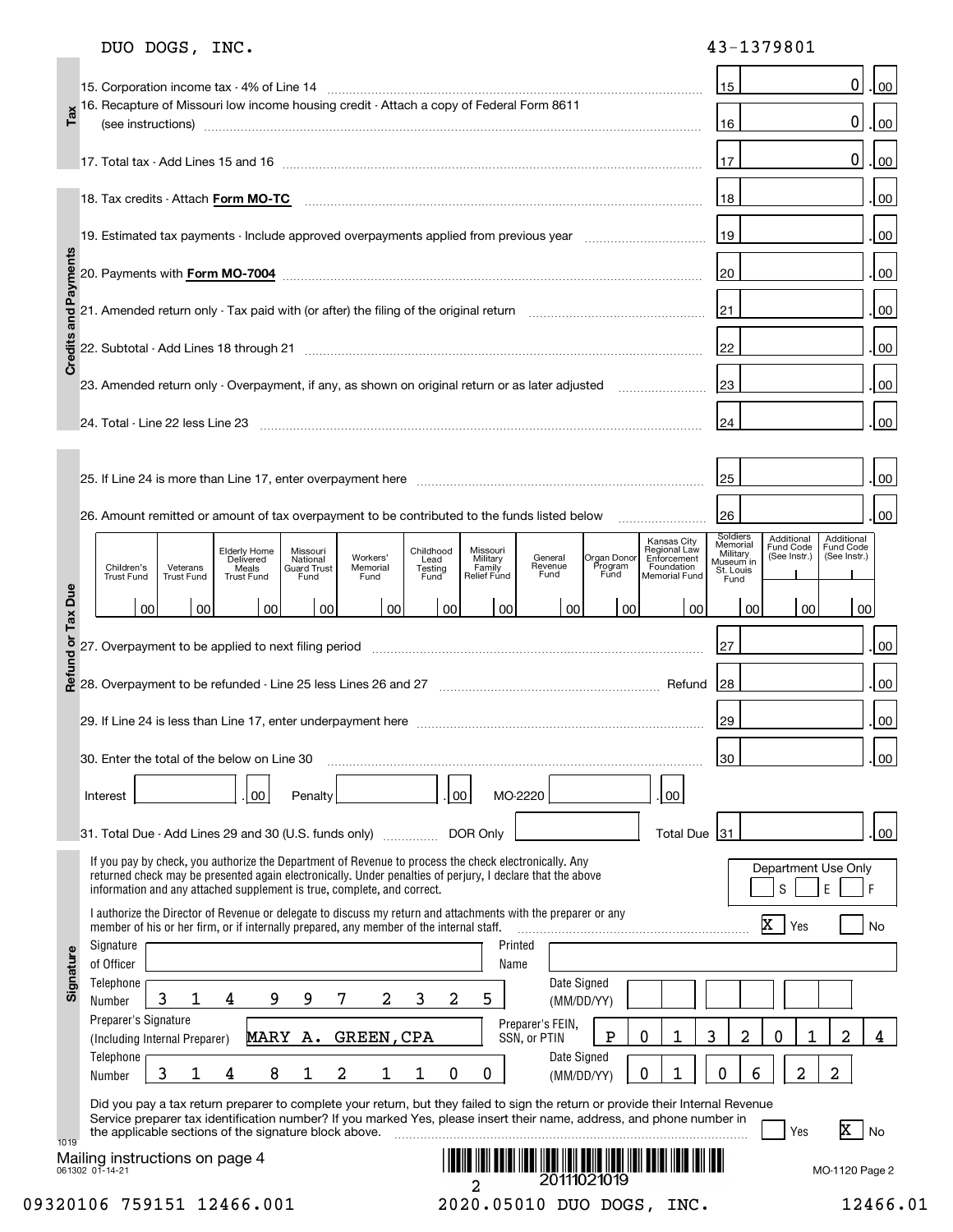|                                                | DUO DOGS, INC.                                                                                                                                                          |                                                                                                                                                                                                                                                                                                                                                                                                                            |      | 43-1379801                     |                |          |
|------------------------------------------------|-------------------------------------------------------------------------------------------------------------------------------------------------------------------------|----------------------------------------------------------------------------------------------------------------------------------------------------------------------------------------------------------------------------------------------------------------------------------------------------------------------------------------------------------------------------------------------------------------------------|------|--------------------------------|----------------|----------|
|                                                |                                                                                                                                                                         |                                                                                                                                                                                                                                                                                                                                                                                                                            | 00   |                                |                |          |
| Part 1 - Missouri<br>Modifications - Additions | 1b. Less related expenses. Omit if less than \$500 - Enter Line 1a less<br>2. Fiduciary and partnership adjustment - Enter share of adjustment from Form MO-1041,       | 1 <sub>b</sub>                                                                                                                                                                                                                                                                                                                                                                                                             | l oo | $\mathbf{1}$<br>$\overline{2}$ |                | 00<br>00 |
|                                                | 4. Donations claimed for the Food Pantry Tax Credit that were deducted from federal taxable income,<br>Section 135.647, RSMo                                            |                                                                                                                                                                                                                                                                                                                                                                                                                            |      | 4                              |                | 00<br>00 |
|                                                | 5. Total - Add Lines 1 through 4. Enter here and on page 1, Line 3                                                                                                      |                                                                                                                                                                                                                                                                                                                                                                                                                            |      | $5\overline{5}$                |                | 00       |
|                                                | 1a. Interest from exempt federal obligations -<br>Attached a detailed schedule                                                                                          | l 1a                                                                                                                                                                                                                                                                                                                                                                                                                       | 00   |                                |                |          |
|                                                | 1b. Less related expenses. Omit if less than \$500 - Enter Line 1a less<br>Line 1b on Line 1                                                                            | 1 <sub>b</sub>                                                                                                                                                                                                                                                                                                                                                                                                             | l oo | $\overline{1}$                 |                | 00       |
|                                                | 2. Federally taxable - Missouri exempt obligations                                                                                                                      |                                                                                                                                                                                                                                                                                                                                                                                                                            |      | $\overline{2}$                 |                | 00       |
|                                                |                                                                                                                                                                         |                                                                                                                                                                                                                                                                                                                                                                                                                            |      |                                |                | 00       |
|                                                |                                                                                                                                                                         |                                                                                                                                                                                                                                                                                                                                                                                                                            |      | $\overline{4}$                 |                | 00       |
|                                                |                                                                                                                                                                         |                                                                                                                                                                                                                                                                                                                                                                                                                            |      |                                |                | 00       |
|                                                |                                                                                                                                                                         |                                                                                                                                                                                                                                                                                                                                                                                                                            |      |                                |                | 00       |
| souri Modifications - Subtractions             | 7. Fiduciary and partnership adjustment - Enter share of adjustment from Form MO-1041,<br>Part 1, Line 20 or Form MO-1065, Line 12                                      | $\overline{a_1, \ldots, a_n, \ldots, a_n, \ldots, a_n, \ldots, a_n, \ldots, a_n, \ldots, a_n, \ldots, a_n, \ldots, a_n, \ldots, a_n, \ldots, a_n, \ldots, a_n, \ldots, a_n, \ldots, a_n, \ldots, a_n, \ldots, a_n, \ldots, a_n, \ldots, a_n, \ldots, a_n, \ldots, a_n, \ldots, a_n, \ldots, a_n, \ldots, a_n, \ldots, a_n, \ldots, a_n, \ldots, a_n, \ldots, a_n, \ldots, a_n, \ldots, a_n, \ldots, a_n, \ldots, a_n, \ld$ |      | $\vert$ 7                      |                | 00       |
|                                                | 8. Missouri depreciation basis adjustment (Section 143.121.3(7), RSMo)                                                                                                  |                                                                                                                                                                                                                                                                                                                                                                                                                            |      | 8                              |                | 00       |
| Part 2 - Mis                                   | 9. Subtraction modification offsetting previous addition modification from a net operating<br>loss (NOL) deduction from an applicable year (Section 143.121.2(4), RSMo) |                                                                                                                                                                                                                                                                                                                                                                                                                            |      | 9                              |                | 00       |
|                                                | 10. Depreciation recovery on qualified property that is sold (Section 143.121.3(9), RSMo)                                                                               |                                                                                                                                                                                                                                                                                                                                                                                                                            |      | 10                             |                | 00       |
|                                                | 11. Build America and recovery zone bond interest                                                                                                                       |                                                                                                                                                                                                                                                                                                                                                                                                                            |      | 11                             |                | 00       |
|                                                | 12. Missouri public-private partnerships transportation act manufactured and content and the manufactured and t                                                         |                                                                                                                                                                                                                                                                                                                                                                                                                            |      | 12                             |                | 00       |
|                                                | 13. Total - Add Lines 1 through 12. Enter here and on Page 1, Line 5 [11] [11] Total - Add Lines 1 through 12. Enter here and on Page 1, Line 5                         |                                                                                                                                                                                                                                                                                                                                                                                                                            |      | 13                             |                | $00\,$   |
|                                                |                                                                                                                                                                         |                                                                                                                                                                                                                                                                                                                                                                                                                            |      |                                |                |          |
| 061303 01-14-21                                | I IDDIID IIDII DDIBI IIDDI IIDDI IIDII DDIDD <u>IIIDI IIDII DDIBI IIDII DII</u><br>20111031019                                                                          |                                                                                                                                                                                                                                                                                                                                                                                                                            |      |                                | MO-1120 Page 3 |          |